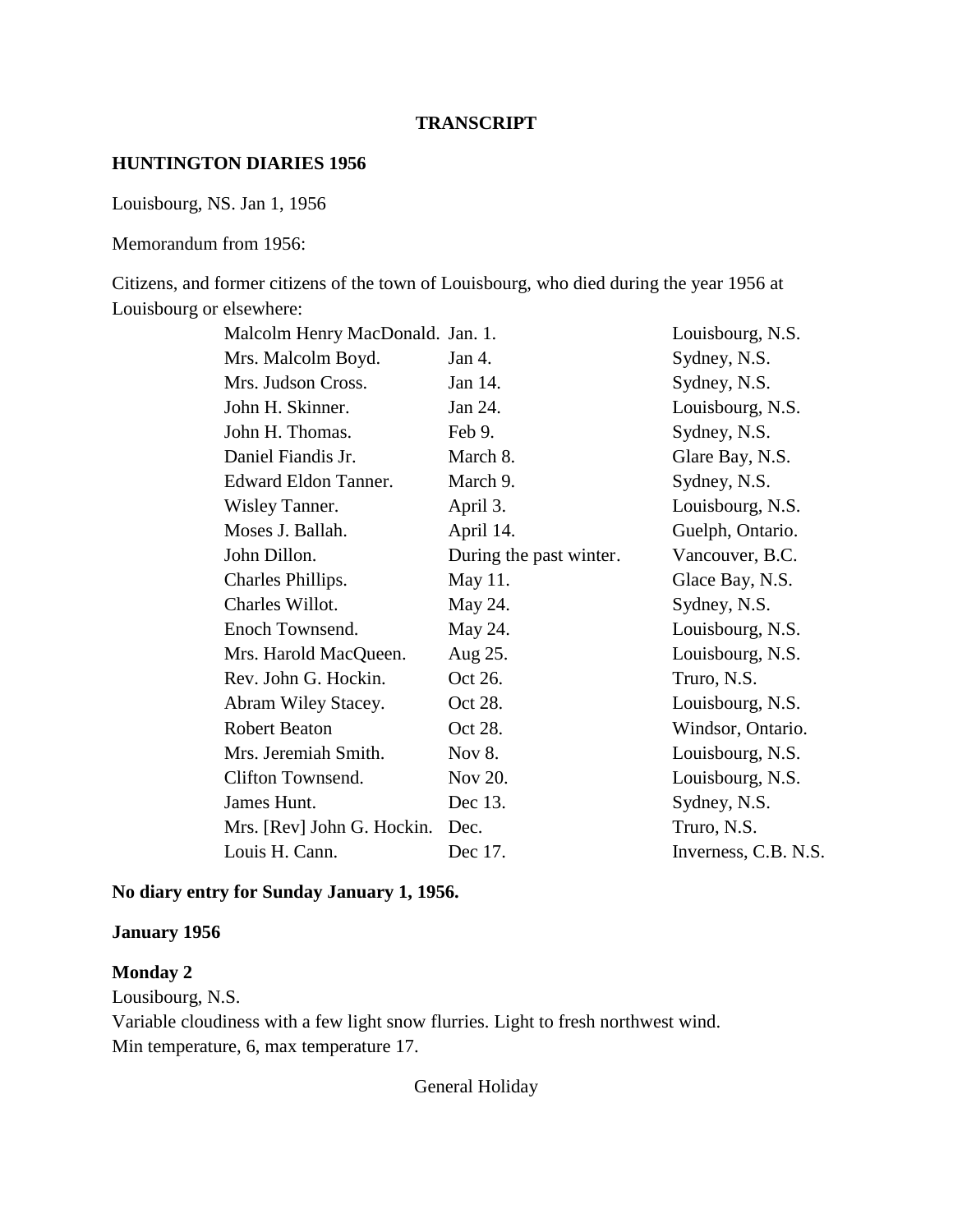Bank, Post office and all other public offices closed in celebration of New Year's Day, as well as all the larger shops. Had my shop open from 9:30 A.M. to 12:30 P.M. and 3 P.M. until 5 P.M., for accommodation of newspaper customers.

# Week of Prayer Services

At 7 P.M., in company with Emeline, attended the first in the series of "Week of Prayer" services, which this evening was held in St. Bartholomew Anglican Church. Rev. H. A. Seegmiller Reactor of St. Bartholomew conducted the service while Rev. John L. Rose Pastor of the First United Church, was the guest speaker.

### **JANUARY 1956**

# **Tuesday 3**

Louisbourg, N.S. Cold and mostly sunny with light northwest wind. A very lovely winter day. Min temperature, 11, max temperature 22.

#### Funeral

At 1:30 P.M. in company with George Louis, attended the funeral of the late Malcolm Henry MacDonald funeral service which was held at his late residence was conducted by Rev. Hugh Jack Pastor of Brookland Street Presbyterian Church, Sydney, assisted by Rev. John L. Rose, of the First United Church, Louisbourg. Burial took place in Catalone cemetery. Funeral in charge of D.M. Johnston, Funeral Director, Louisbourg.

### Week of Prayer Service

At 7 P.M., in company with Emeline, attended the 2nd of the "Week of Prayer" services which was held in the First United Church. Service in charge of Rev. John L. Rose, of the First United assisted by Rev. H. A. Seegmiller Reactor of St. Bartholomew Anglican Church. The address was delivered by Rev. Mohan, Secretary of the British and Foreign Bible Society, for Cape Breton and Newfoundland.

# **JANUARY 1956**

### **Wednesday 4**

Louisbourg, N.S.

Rain and drizzle during the entire day and late into the night. Light to moderate southwest wind. Streets and sidewalks very slushy, as a result of the mild weather.

Min temperature, 33, max temperature 37.

### Week of Prayer

The 3<sup>rd</sup> in the series of "Week of Prayer" services was held at 7 P.M. in the Presbyterian Church. Rev. H. A. Seegmiller Reactor of St. Bartholomew Church was the speaker was not present at the service.

Death of Mrs. Malcom Boyd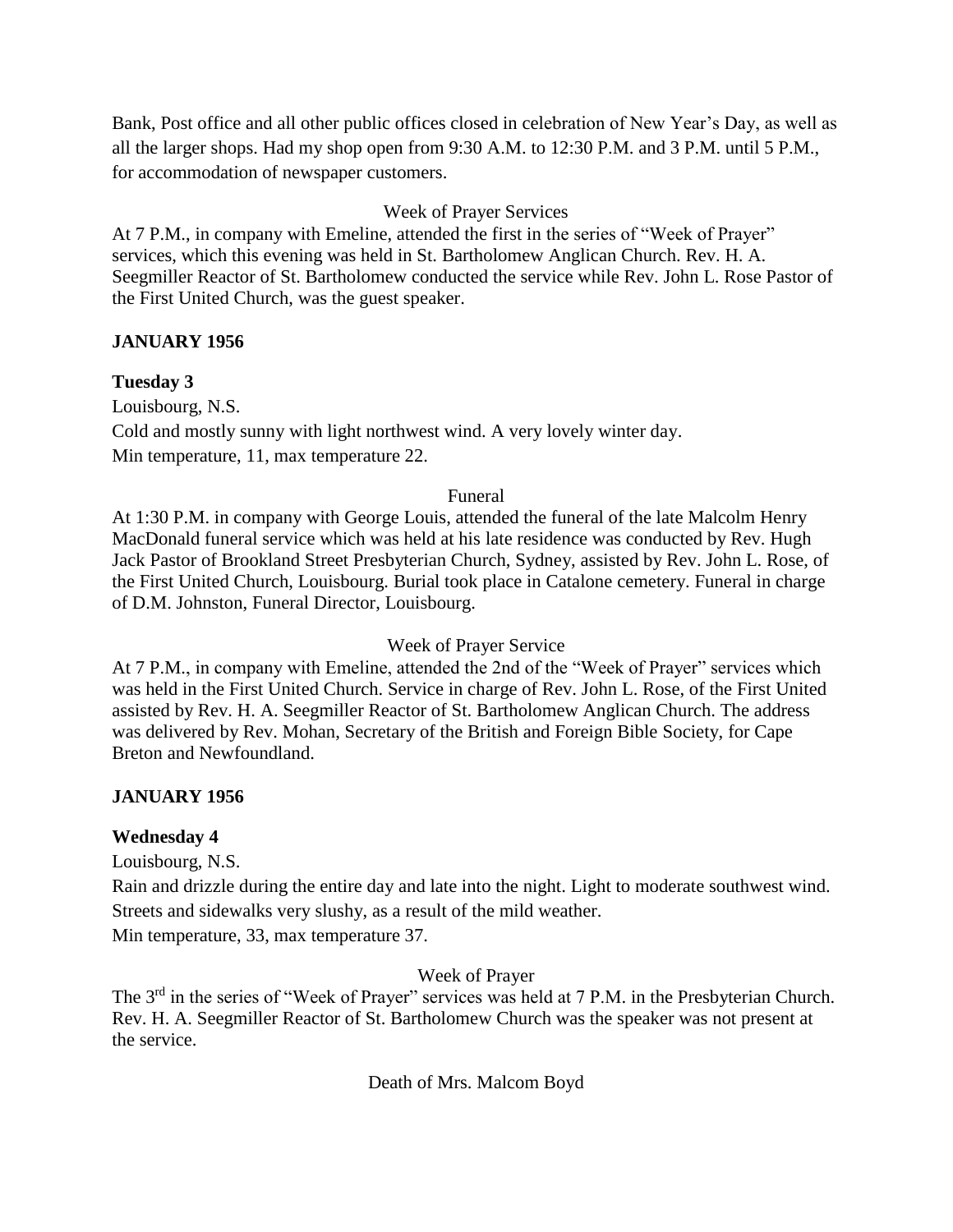The death of Mrs. Malcolm Boyd at this Town took, this evening at the City Hospital, Sydney. After an illness of many years, Mrs. Boyd the former Miss Louise Cann of Fourehu was about 81 years if age, is surrounded by her husband, and two sons Harold MacQueen of Louisbourg, and Arthur MacQueen of Sydney. One sister, Mrs. White, the former Maud Cann, also survives. Mrs. Boyd was married twice, her first husband being Lauchlin MacQueen, who passed away many years ago.

# **JANUARY 1956**

### **Thursday 5**

Louisbourg, N.S.

Intermittent showers and drizzle of rain during the entire day, and late into the night. Moderate southwest wind, increasing to strong in the evening.

Min temperature, 38, max temperature, 48.

#### Snow Melting

As a result of the mild weather the snow is melting rapidly. Pavement on Main Street almost entirely clear of snow and ice.

### C.G Lady Laurier

Canadian Government Steamer "Lady Laurier" arrived in the evening and docked at the Freight Wharf.

#### Week of Prayer Services

The 4<sup>th</sup> in the series of Week of Prayer services was held at 7 P.M. in St. Bartholomew Anglican Church, with Rev. Mohan of the British and Foreign Bible Society as the special speaker. The service conducted by Rev. H. A. Seegmiller assisted by Rev. John L. Rose, Pastor of the First United Church. Emeline and I were both present at this service.

### **JANUARY 1956**

### **Friday 6**

Louisbourg, N.S. Cloudy and mild with some fog and strong southerly winds. Min. temperatures, 42, max temperature, 44.

#### Funeral

At 2 P.M. in company with Emeline, attended the funeral of the late Mrs. Malcolm Boyd, which took place from her late residence on Havenside Street to the First United church, where the funeral service was conducted by Rev. John L. Rose Pastor of the First United church. Burial took place in Willow Grove cemetery. Funeral in charge of D.M. Johnston, Funeral Director, Louisbourg.

### Week of Prayer

At 7 P.M., in company with Emeline attended the  $5<sup>th</sup>$  and last of the series of Week of Prayer services, which was held in the First United Church. The service was conducted by Rev. John L.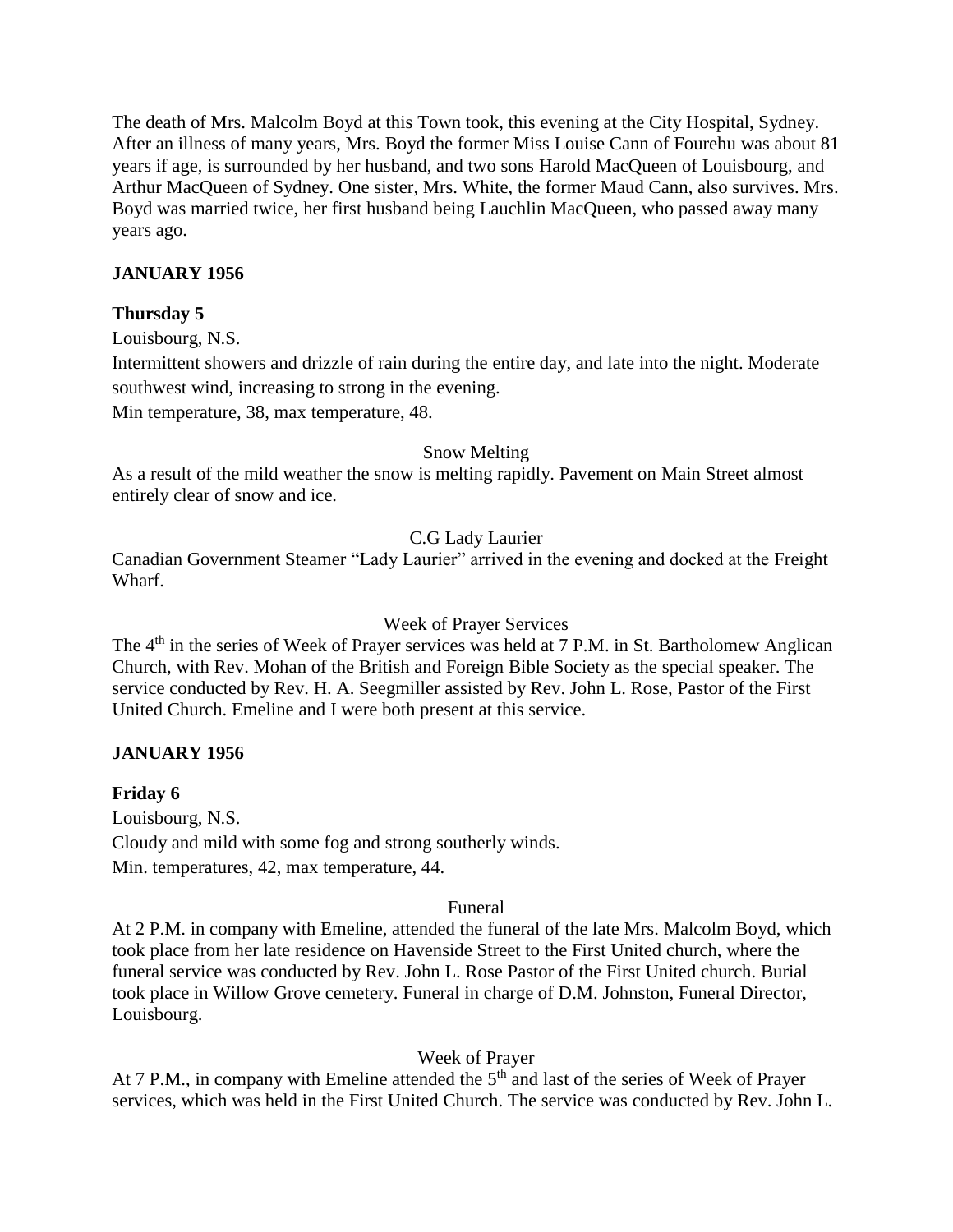Rose, assisted by Rev. H. A. Seegmiller of St. Bartholomew Anglican Church. The special speaker was Rev. Hugh Jack, Pastor of Brookland Presbyterian Church, Sydney. About 85 persons present. Choir attendance, 13. D.F. Nicholson and I sang a duet "Take up Thy Cross" as a special number.

# **JANUARY 1956**

### **Saturday 7**

Louisbourg, N.S. Cloudy, mild and foggy with strong southerly winds. Min temperature, 41, max temperature, 46.

# **JANUARY 1956**

### **Sunday 8**

Louisbourg, N.S.

Cloudy and mild with sunny intervals. Strong easterly winds. Thick fog along the coast with a very heavy sea breaking on in shore. Min temperature, 40, max temperature, 42.

# Snow Disappearing

As a result of the high temperatures that have prevailed since last Wednesday the  $4<sup>th</sup>$ , the huge mounds of snow that lined both sides of Main Street have almost entirely disappeared. Fields and clearings bare, except for a few widely scattered patches of snow.

### Church Services

At 11 A.M. and 7 P.M., in company with Emeline attended services in the First United Church, where Rev. John L. Rose was the speaker.

About 85 present in the morning and about 65 in the evening. Choir attendance 12 at each service. The Communion of the Lord's Supper was dispensed during the service.

# **JANUARY 1956**

### **Monday 9**

Louisbourg, N.S.

Cloudy and foggy with easterly winds reaching gale force, and continuing during the night. Showers of rain and drizzle during the afternoon and night.

Min temperature, 41, max temperature, 42.

# C. G. S Lady Laurier

Canadian Government Steamer "Lady Laurier" which has been stormbound here since last Thursday evening, took onboard 150 tons of bunker coal prepar [sic] to sailing when the weather moderates.

### **JANUARY 1956**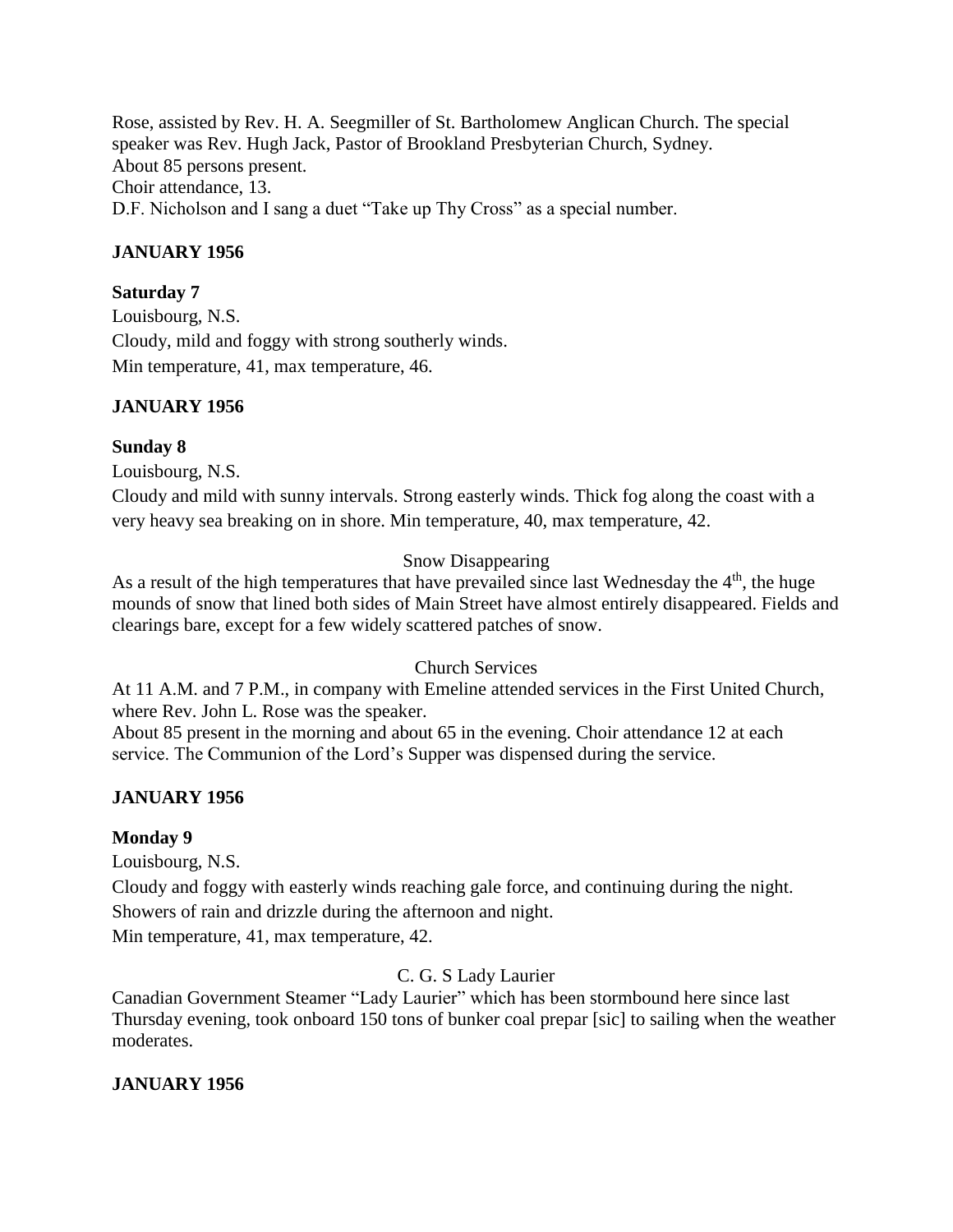#### **Tuesday 10**

Louisbourg, N.S.

Cloudy and chilly with some fog. Strong easterly winds of yesterday and last night continue during the entire day and at times reaching gale force. Showers and drizzle during the afternoon followed by steady rain in the evening. An unusually heavy surf breaking on the coast as a result of the long period of easterly winds.

Min temperature, 35, max temperature, 38.

### Federal Parliament Opens

The federal parliament opened at Ottawa today under the Premiership of the Honourable Louis St. Laurent (Liberal). The leader of the opposition (Conservative) is George Drew.

### **JANUARY 1956**

#### **Wednesday 11**

Louisbourg, N.S.

Cloudy and chilly with mist and drizzle of rain which was followed by steady rain in the afternoon and during the night. Strong easterly winds at times reaching gale force in the early part of the day, decreasing to some extant during the afternoon. Min temperature, 35, max temperature, 36.

#### Choir Practice

At 8 P.M. in company with Emeline, attended and conducted choir practice in the First United Church.

### **JANUARY 1956**

### **Thursday 12**

Louisbourg, N.S.

Cloudy with rain and drizzle during the entire day and late into the night. Fresh easterly winds and some fog.

Min temperature, 35, max temperature, 38.

### **JANUARY 1956**

### **Friday 13**

Louisbourg, N.S.

Cloudy with rain and drizzle during the afternoon and night. Fresh southeast and south wind. Min temperature, 38, max temperature, 40. New moon today.

### **JANUARY 1956**

**Saturday 14** Louisbourg, N.S.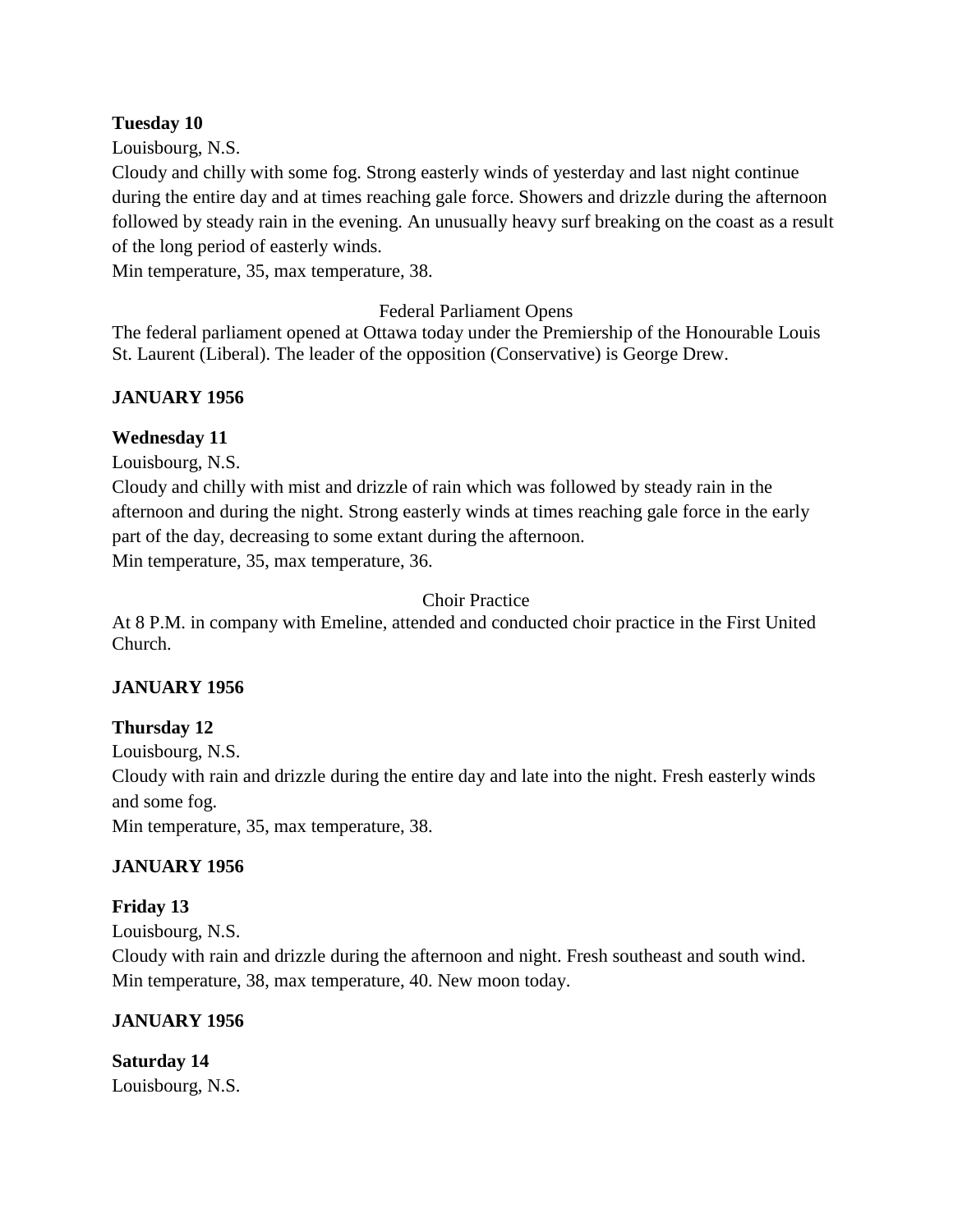Intermittent showers and drizzle of rain all day, and late into the night. Foggy and mild. Fresh southeast wind decreasing to moderate.

Min temperature, 40, max temperature, 41.

# Snow Has All Disappeared

The two feet of snow which covered the ground previous to the thaw which began on the morning of Wednesday the 4<sup>th</sup> has completely disappeared. Not a trace of snow or ice are to be seen in any of the fields or clearings. The ground is just as bare as it was in the month of August.

# Death of Mrs. Judson Cross [blank]

#### **JANUARY 1956**

#### **Sunday 15**

Louisbourg, N.S. Cloudy, foggy and mild, with intermittent rain and drizzle. Moderate rain and light easterly winds.

Min temperature, 38, max temperature, 40.

#### Church Service

At 11 A.M. and 7 P.M. in company with Emeline, attended services in the First United Church, where Rev. John L. Rose was the preacher. Attendance in the morning about 70, in the evening about 50. Choir attendance: morning 7, evening 11.

### **JANUARY 1956**

### **Monday 16**

Louisbourg, N.S.

Cloudy and mild with very light variable winds, increasing at night from the northeast. Steady rain beginning at night.

Min temperature, 38, max temperature, 46.

### C.G.S Lady Laurier

Canadian Government Steamer "Lady Laurier" which has been stormbound at this port since Thursday the 5<sup>th</sup> sailed in the morning in an attempt to land supplies for the lighthouse and fog alarm on Guion Island, but returned to port at about 3:30 P.M. being unable to effect a landing owing to the heavy surf breaking on the shore.

In the late afternoon Emeline and I visited the home and family of the late Mrs. Judson Cross, at Havenside.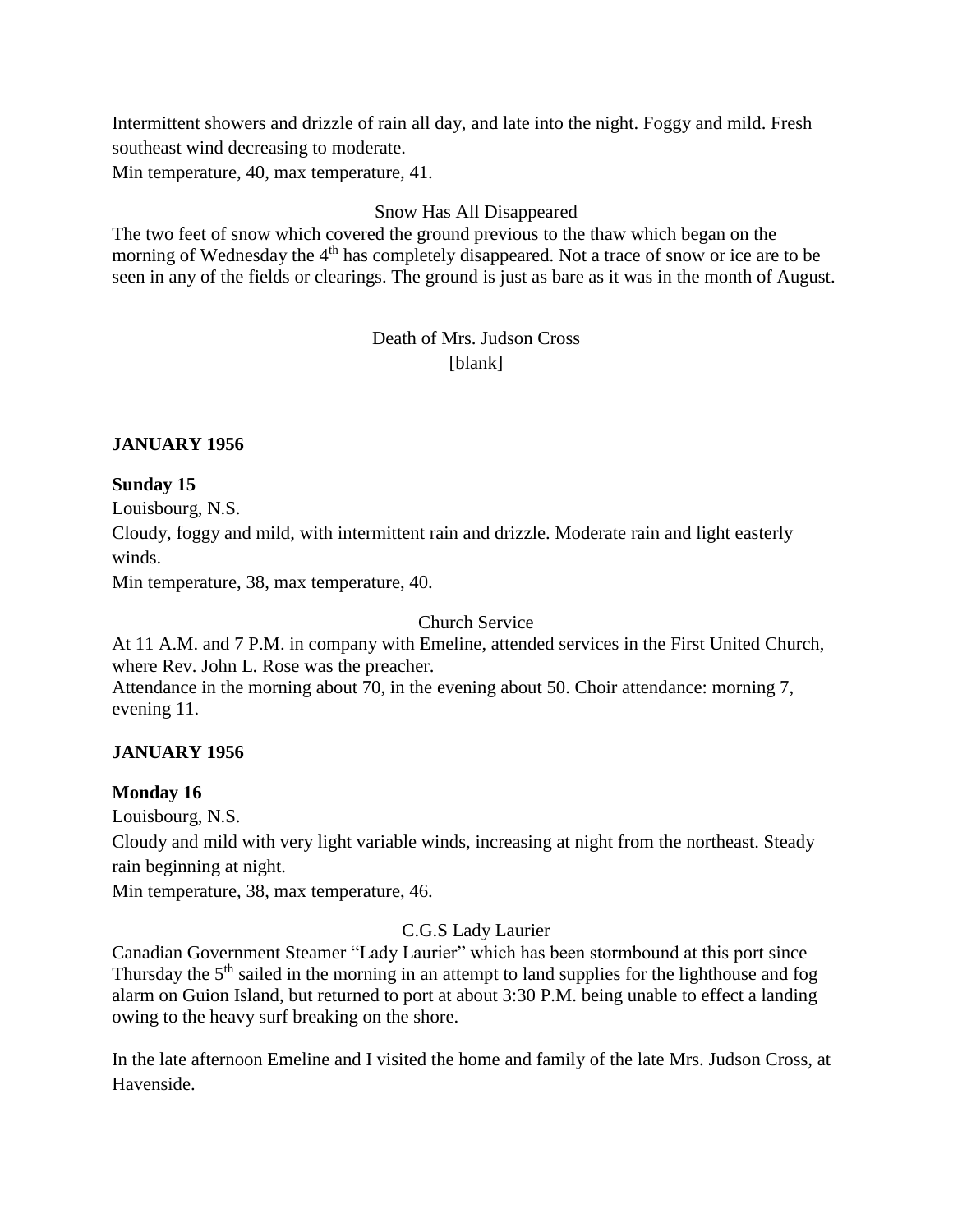### **JANUARY 1956**

#### **Tuesday 17**

Louisbourg, N.S.

Cloudy with the sun showing through the clouds, for brief intervals during the forenoon. Cloudy during the afternoon and evening with some fog, mist and light drizzle of rain in the evening. Light variable winds.

Min temperature, 36, max temperature, 44.

#### Funeral

At 2 P.M. in company with Emeline, attended the funeral service of the late Mrs. Judson Cross which was held in the First United Church, and was conducted by the Rev. John L. Rose. Burial took place in Willow Grove Cemetery. Funeral in charge of D.M. Johnston, Funeral Director, Louisbourg.

#### 25<sup>th</sup> Anniversary

At about 3:30 P.M. Emeline and I visited the home of Mr. and Mrs. William Lewis who today, were celebrating the 25<sup>th</sup> anniversary of their marriage, which took place in "The Little Church" Around the Corner" in the city of New York. Quite a number of the Town's people were present during the afternoon to offer congratulation and to wish them happiness and prosperity in the days that lie ahead.

### Meeting of the Official Board

At 7:30 P.M. attend a meeting of the official Board of the First United Church which was held at the Manse, with Rev. John L. Rose presiding,

C.G.S Lady Laurier.

Canadian Government Steamer "Lady Laurier" sailed in the morning.

### **JANUARY 1956**

### **Wednesday 18**

Louisbourg, N.S.

Rain of last night ended before noon and was followed by light showers and drizzle during the afternoon and night. Moderate to fresh north and northeast winds. Min temperature, 35, max temperature, 36.

### Choir Practice

At 8 P.M. in company with Emeline, attended and conducted choir practice in the First United Church.

### North Sydney Beer and Wine Plebiscite

At North Sydney yesterday the plebiscite on the question of the sale of beer and wine by the glass or open bottle with meals in hotels resulted as follows: against the sale, 1546, for, 686, majority against.

### **JANUARY 1956**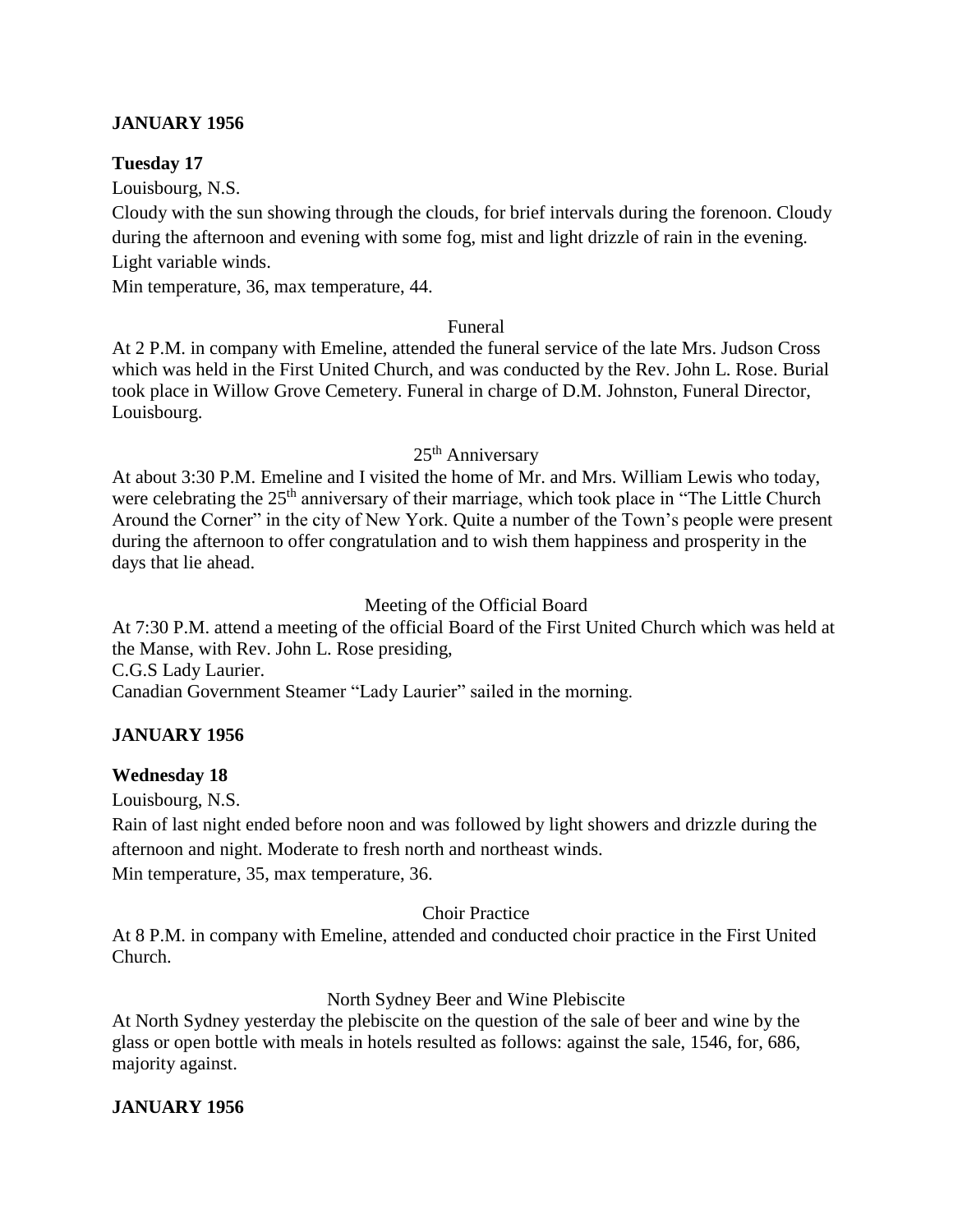#### **Thursday 19**

Louisbourg, N.S. Drizzle and mist in the early morning. Cloudy during the day with a few brief sunny intervals, moderate to light northerly winds, increasing at night. Min temperature, 36, max temperature, 42.

# Meeting of Brotherhood

At 7:30 p.m. attended a regular meeting of the brotherhood of the First United Church which was held in the Church Hall (Calvin) with Charles Bagnall, the President in the chair. 13 persons present.

### Total Rainfall

Total rainfall since the morning of the  $4<sup>th</sup>$  until today about 7 inches in all, probably a record for the month of January.

### **JANUARY 1956**

### **Friday 20**

Louisbourg, N.S.

Sunny in the forenoon, becoming cloudy at noon. Cloudy in the afternoon and evening. light northwest wind. A very lovely day.

Min temperature, 31, max temperature, 42.

### Down to Freezing Point

This morning the temperature fell to the freezing point for the first time since the night of January 3rd.

### **JANUARY 1956**

### **Saturday 21**

Louisbourg, N.S.

Cloudy with light showers, mist and drizzle intervals throughout the day. Light northerly wind. Min temperature, 36, max temperature, 39.

### Visitors to Louisbourg National Park

In the later afternoon, Canon H. L. Puxley, President of Kings College Halifax, N.S., and Rev. Dr. Frank Uhlir Ph. D. Professor of Sociology at King's College were guests of Rev. and Mrs. H. A. Seegmiller at the Rectory of St. Bartholomew Anglican Church Louisbourg. At the request of Mrs. Seegmiller, I accompanied the party on a visit to the Louisbourg National and Historic Park where in the Park Museum I gave a talk on old Louisbourg which appeared to be greatly enjoyed by the visitors, who were accompanied by Mrs. Seegmiller. On returning to the Rectory at about 5 P.M., we partook of a light lunch served by Mrs. Seegmiller which we greatly enjoyed. Others present at the Rectory were ex-mayor George D. Lewis, William Lewis, and Lloyd MacKenzie. Dr. Uhlir was born and educated in Czechoslovakia.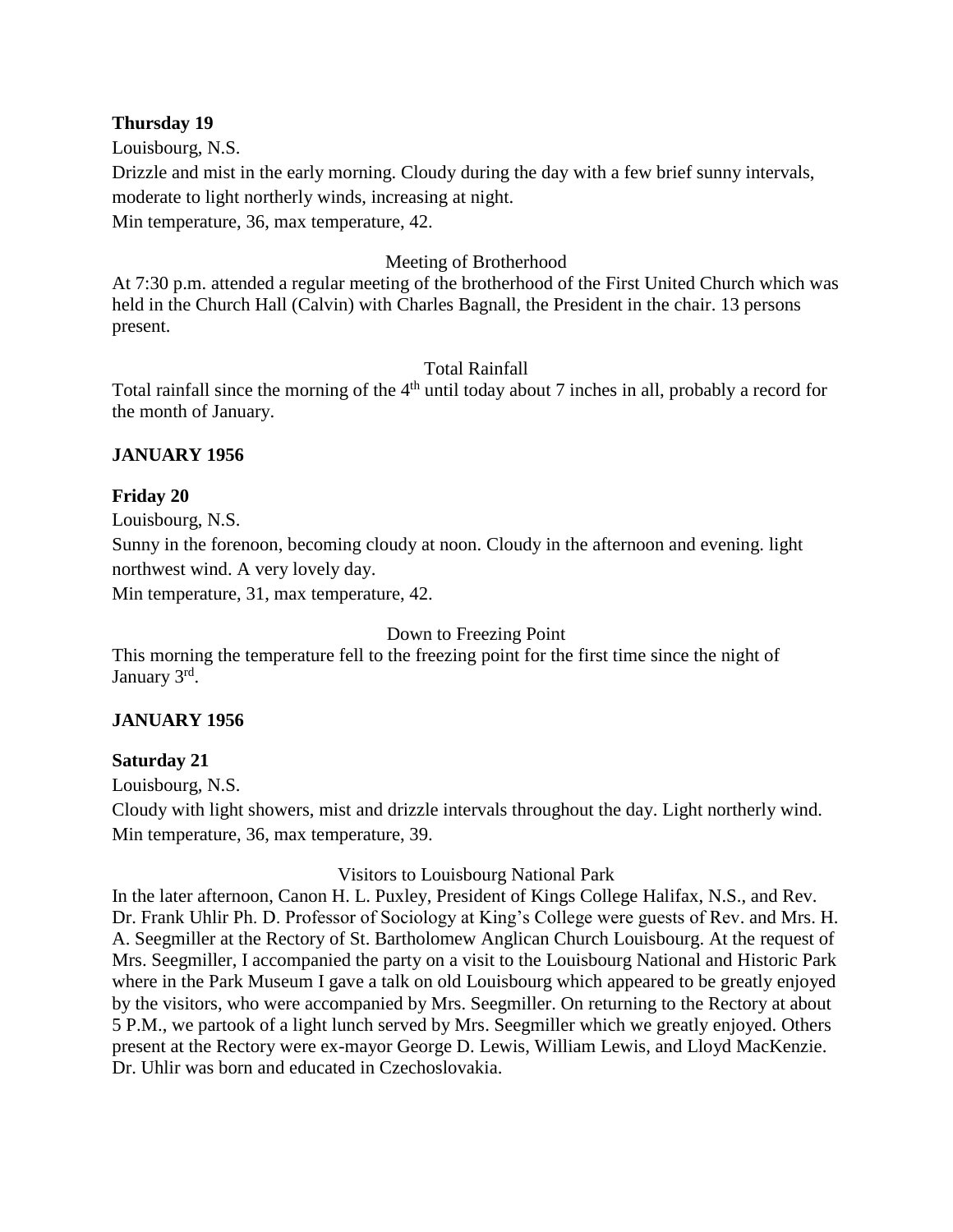#### **JANUARY 1956**

#### **Sunday 22**

Louisbourg, N.S. Cloudy with occasional light mist and drizzle. Light northerly winds. Min temperature, 36, max temperature, 38.

#### Church Services

At 11 A.M. and 7 P.M., in company with Emeline attended services in the First United Church, where Rev. John L. Rose was the preacher. Present at 11 A.M. about 100, at 7 P.M. about 60. Choir attendance: morning, 8, evening 11.

#### **JANUARY 1956**

#### **Monday 23**

Louisbourg, N.S. Cloudy with light variable winds, mostly northeast. Min temperature, 32, max temperature, 38.

# Light Frost

Light frost in the morning the second time that the temperature has dropped to the freezing point since the night of the  $3<sup>rd</sup>$ .

#### **JANUARY 1956**

#### **Tuesday 24**

Louisbourg, N.S.

Snow beginning at about 6:30 A.M. was followed by a drizzle of rain at about 9:30 A.M. Snow beginning at about noon ended at about 1:30 P.M. and was followed by a sunny interval. Cloudy during the late afternoon and evening. Strong south-east wind, decreasing and shifting to westerly. Isolated snowfall about 3 inches. Streets are very slushy. Light frost at night. Min temperature, 28, max temperature, 33.

#### Death of John H. Skinner

John Hugh Skinner died today at his home after a short illness. He was the second son of the late D.M. Skinner. Born at Port Hastings 77 years ago and coming to Louisbourg with his parents about 60 years ago, Mr. Skinner was an employee of Sydney and Louisbourg Railway for about 50, until his retirement about seven years ago. He was married twice. His first wife, the former Jillian Levatte, predeceased him about 27 years ago, also a daughter Emma. He is survived by his second wife, the former Mrs. Florence Campbell and two daughters (Laura) Mrs. Edward Wilcox, Louisbourg, (Hilda), Mrs. Harold Covey, Sydney, and three sons Aubrey from Boston, Mass., Fredrick and Ernest from Moncton N.B. A stepdaughter (Mae Campbell) Mrs. Donald William, Halifax, and five brothers Wallace, Glace Bay, Laurence and Edison, Louisbourg, Everett, Sydney, and George, Vancouver.

#### **JANUARY 1956**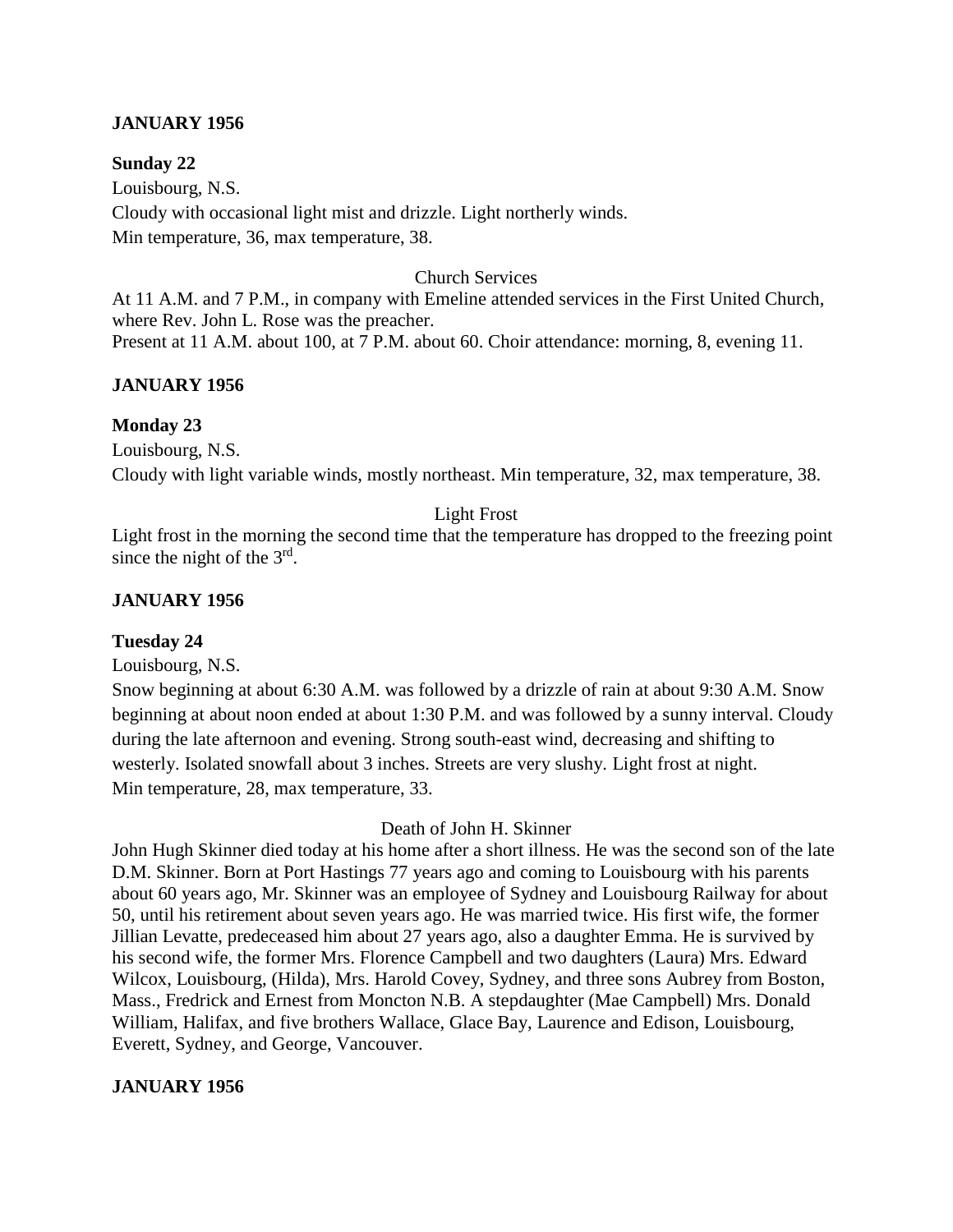#### **Wednesday 25**

Louisbourg, N.S.

Cloudy with light snow flurries at intervals during the day. Several brief sunny intervals during the forenoon. Light southwest wind. Snowfall: about 1 inch. Min temperature, 29, max temperature, 38.

#### Choir Practice

At 8 P.M. in company with Emeline attended and conducted choir practice in the First United Church.

#### C.G.S. Lady Laurier

Canadian Government Steamer "Lady Laurier" arrived in the evening. At about 9 P.M., Emeline and I visited the home of the late John H. Skinner.

#### **JANUARY 1956**

#### **Thursday 26**

Louisbourg, N.S.

Cloudy with a few sunny intervals. Frequent snow flurries. Fresh to strong northerly winds. Min temperature, 26, max temperature, 32.

C.G.S Lady Laurier

Canadian Government Steamer "Lady Laurier" sailed in the morning.

### **JANUARY 1956**

### **Friday 27**

Louisbourg, N.S.

Mostly sunny and moderately cold with light northwest wind. A very nice winter day. Min temperature, 18, max temperature, 28.

#### Funeral

At 2 P.M., Emeline and I attended the funeral of the late John H. Skinner, which took place from his late residence to the First United Church and then to [blank] Cemetery where burial took place. Services at the house, Church, and grave were conducted by Rev. John L. Rose, Pastor of the First United. Members of Mariners Lodge, A.F., and A.M., of which the late Mr. Skinner was a member attended in a body. Funeral in charge of D.M. Johnston, Funeral Director, Louisbourg.

### **JANUARY 1956**

### **Saturday 28**

Louisbourg, N.S.

Sunny and moderately cold with light northwest wind. An ideal day followed by a very lovely moonlight night.

Min temperature, 17, max temperature, 28.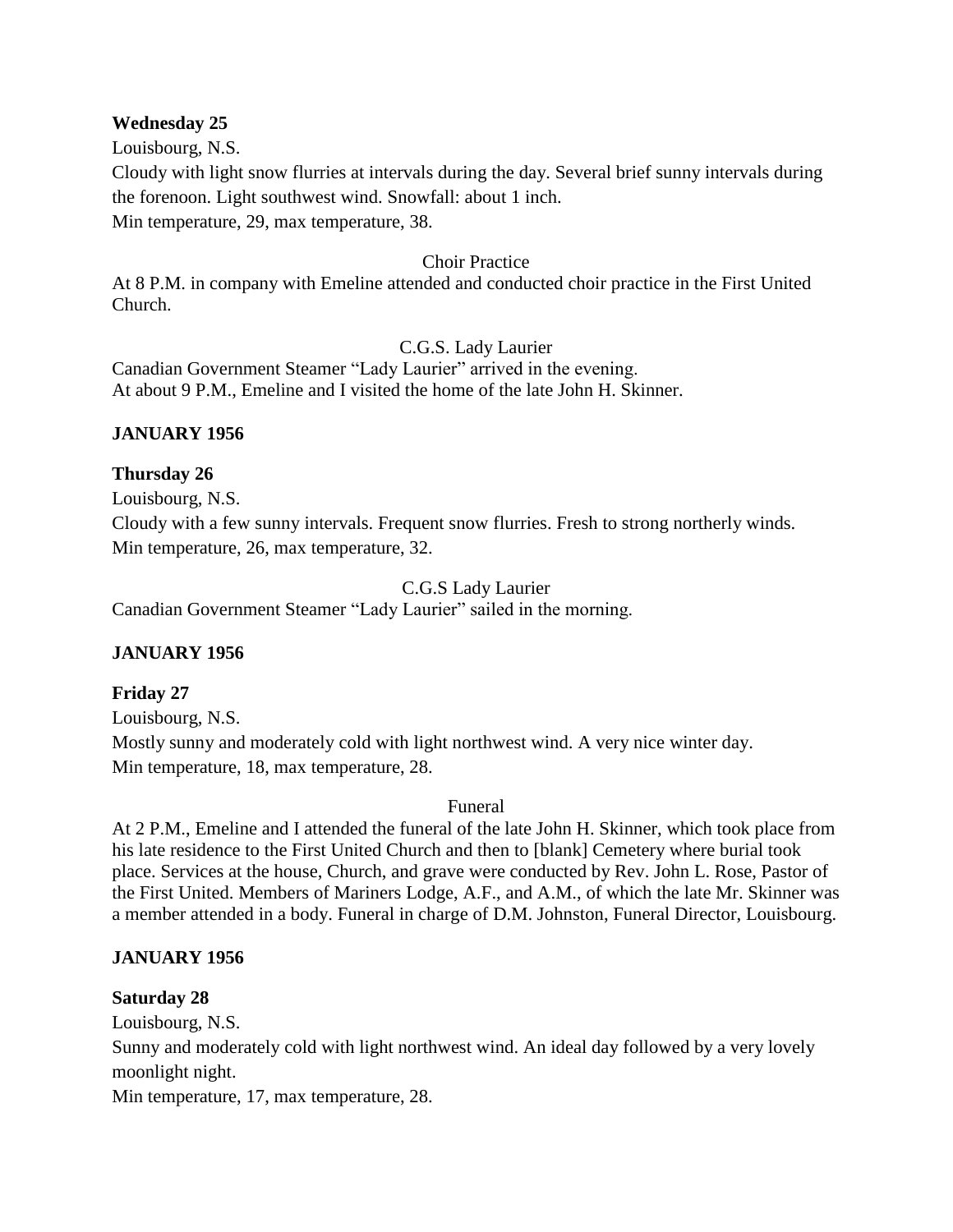#### **JANUARY 1956**

#### **Sunday 29**

Louisbourg, N.S.

Bright and sunny in the early part of the day, becoming cloudy at noon. Snow flurries in the evening followed by light drizzle of rain. Light northwest wind, shifting to the west southwest in the forenoon and increasing to strong early in the afternoon and later to gale forces. Min temperature, 14, max temperature, 34.

#### Church Services

At 11 A.M. and 7 P.M., in company with Emeline attended services in the First United Church, where Rev. John L. Rose was the preacher.

Present in the morning about 100, in the evening about 50. Choir attendance: A.M. 9, P.M. 11. After church in the evening, Rev. J. L. and Mrs. Rose, Mr. and Mrs. A. W. Stacey, Emeline and I visited at the home of Mr. and Mrs. William Lewis.

### **JANUARY 1956**

#### **Monday 30**

Louisbourg, N.S. Cloudy, but clearing early in the forenoon, becoming cloudy during the afternoon. Light northwest wind, drizzles of snow during the night. Min temperature, 31, max temperature, 38.

### Annual Congregational Meeting

At 7:30 P.M., in company with Emeline, attended the regular congregational meeting of the First United Church, which was held in Calvin hall with the Pastor, Rev. John L. Rose presiding. On motion of the meeting, I was elected secretary. This is the  $31<sup>st</sup>$  time in a row that I have been elected secretary of the First United Church Congregational meetings, 24 of which were annuals, and 7 specials. About 40 persons present at tonight's meeting.

C.G.S Edward Cornwallis

Canadian Government Steamer "Edward Cornwallis" arrived in the evening.

### **JANUARY 1956**

### **Tuesday 31**

Louisbourg, N.S.

Drizzle of snow which began at about 10:30 P.M. yesterday, ended shortly before noon today. Cloudy during the entire day, becoming cold in the late afternoon. Strong northeast wind shifting to north and northwest. Snowfall: about 5 inches.

Min temperature, 13, max temperature, 31.

Total snowfall during January about 8 inches. Total rainfall during January at least 7 inches.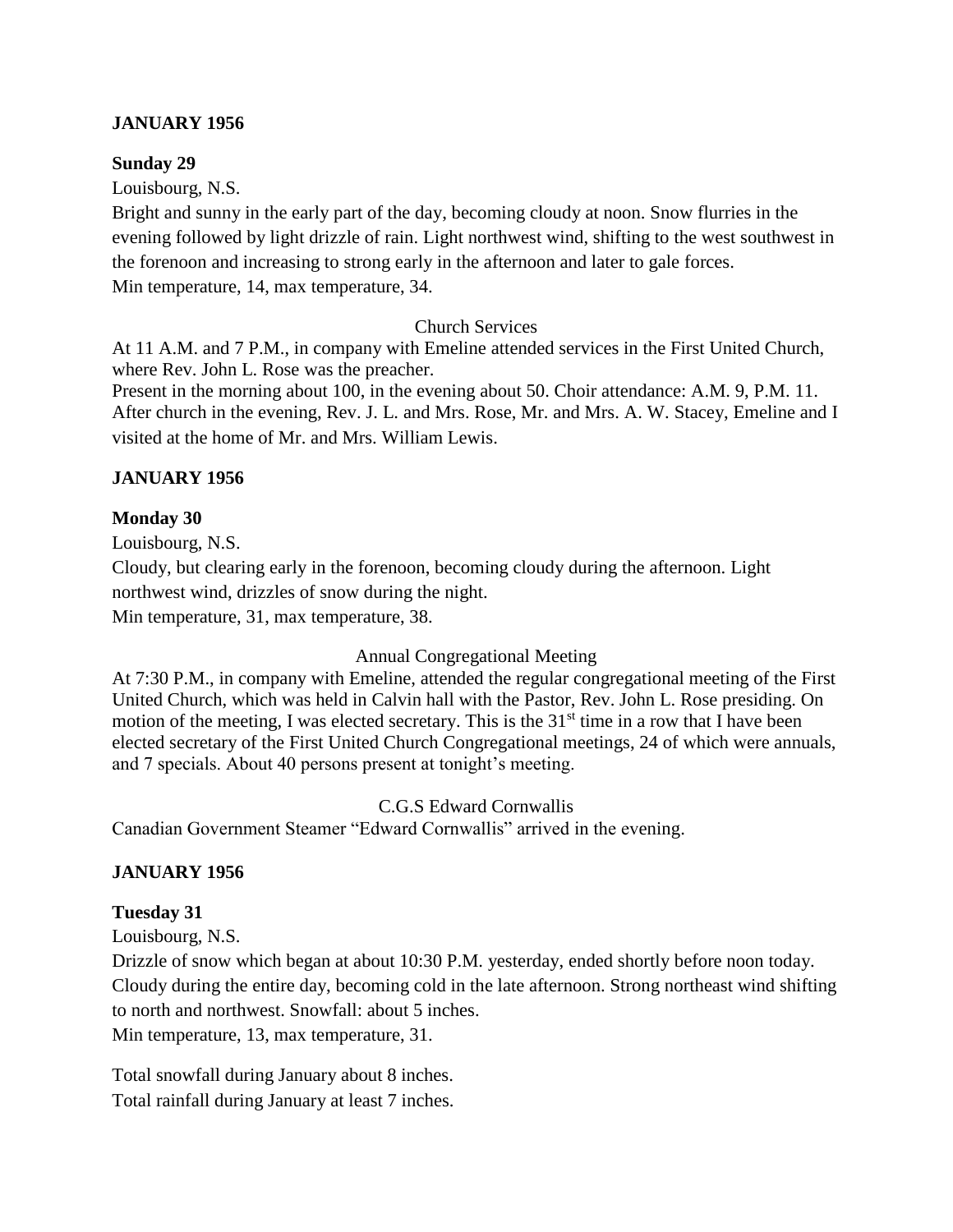Min temperature during January 6 above zero (Jan.2). Max temperature during January 48 above zero (Jan. 5).

### **FEBRUARY 1956**

# **Wednesday 1**

Louisbourg, N.S. Cold and mostly sunny with light northwest wind. A very lovely winter day. Min temperature, 7, max temperature, 23.

### Choir Practice

At 8 P.M. in company with Emeline, attended and conducted choir practice in the First United Church.

New Organ

A new Hammond Organ was placed in the First United Church today, on trial. We held the first choir practice with this organ this evening.

### C.G.S. Edward Cornwallis

Canadian Government Steamer "Edward Cornwallis" sailed in the morning.

### **FEBRUARY 1956**

### **Thursday 2**

Louisbourg, N.S.

Sunny and cold with variable cloudiness during the afternoon. Light drizzle of snow beginning at about 7 P.M. Light northwest wind shifting to southerly in the evening. Min temperature, 10, max temperature, 32.

### To Sydney and Return

Left home at 8 A.M. and motored to Sydney with Alex. Burke, the mail driver. Met Don MacKeen, Commercial Traveler with whom I had an appointment at one of the Isle Royale Hotel sample rooms. Gave Mr. MacKeen an order for merchandise, before returning on the 12:15 P.M. trips of the Highland Lines Bus Services.

### **FEBRUARY 1956**

### **Friday 3**

Louisbourg, N.S.

Variable cloudiness with occasional light snow flurries. Light northwest wind, increasing to strong in the afternoon. Snowfall of last night: about 3 inches. Min temperature, 19, max temperature, 34.

### Board of Stewards

At 8 P.M., attended a regular meeting of the Board of Stewards of the First United Church which was held at the home of Mr. and Mrs. Charles Bagnall, 14 members of the board present. Offices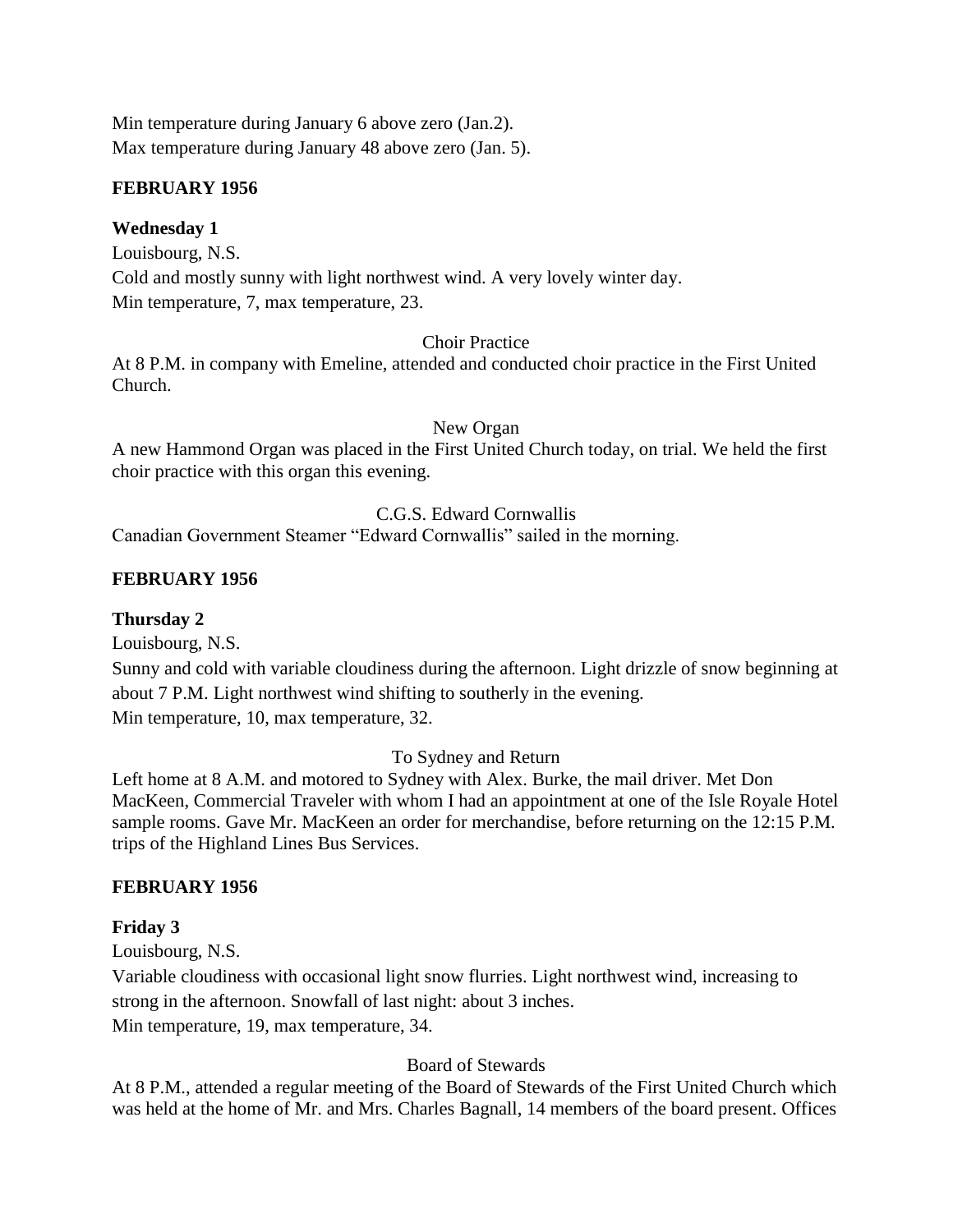re-elected for the ensuring year as follows; Edison Skinner, President, John MacRury, secretary, Charles Bagnall, assistant secretary.

# **FEBRUARY 1956**

# **Saturday 4**

Louisbourg, N.S. Sunny and moderately cold with fresh northwest wind to moderate and light. Min temperature, 17, max temperature, 26.

# **FEBRUARY 1956**

# **Sunday 5**

Louisbourg, N.S.

Snow Storm

Light drizzle of snow which began at about 7:30 A.M. by noon had developed into a full scale snow storm and continued as such until after nightfall. Fresh southerly winds shifting to northeast. Snowfall about 8 inches.

Min temperature, 22, max temperature, 32.

# Church Services

At 11 A.M. and 7 P.M., in company with Emeline attended services in the First United Church. Rev. John L. Rose was in charge of both services and was the preacher in the evening, while Rev. Mohan representing the British and Foreign Bible Society in Cape Breton and Newfoundland, was the special speaker at 11 A.M. Present in the morning about 95, in the evening 31. Choir attendance: A.M. 15, P.M. 5.

# New Organ

The new Hammond Organ which was placed in the church on last Wednesday evening on approval was used at both services today by the organist, Mrs. M.S. Huntington, and found quite satisfactory.

# **FEBRUARY 1956**

### **Monday 6**

Louisbourg, N.S. Sunny and cold with moderate to fresh northwest wind decreasing to light in the afternoon. An ideal winter day.

Min temperature, 10, max temperature, 30.

# **FEBRUARY 1956**

**Tuesday 7** Louisbourg, N.S. Snow Storm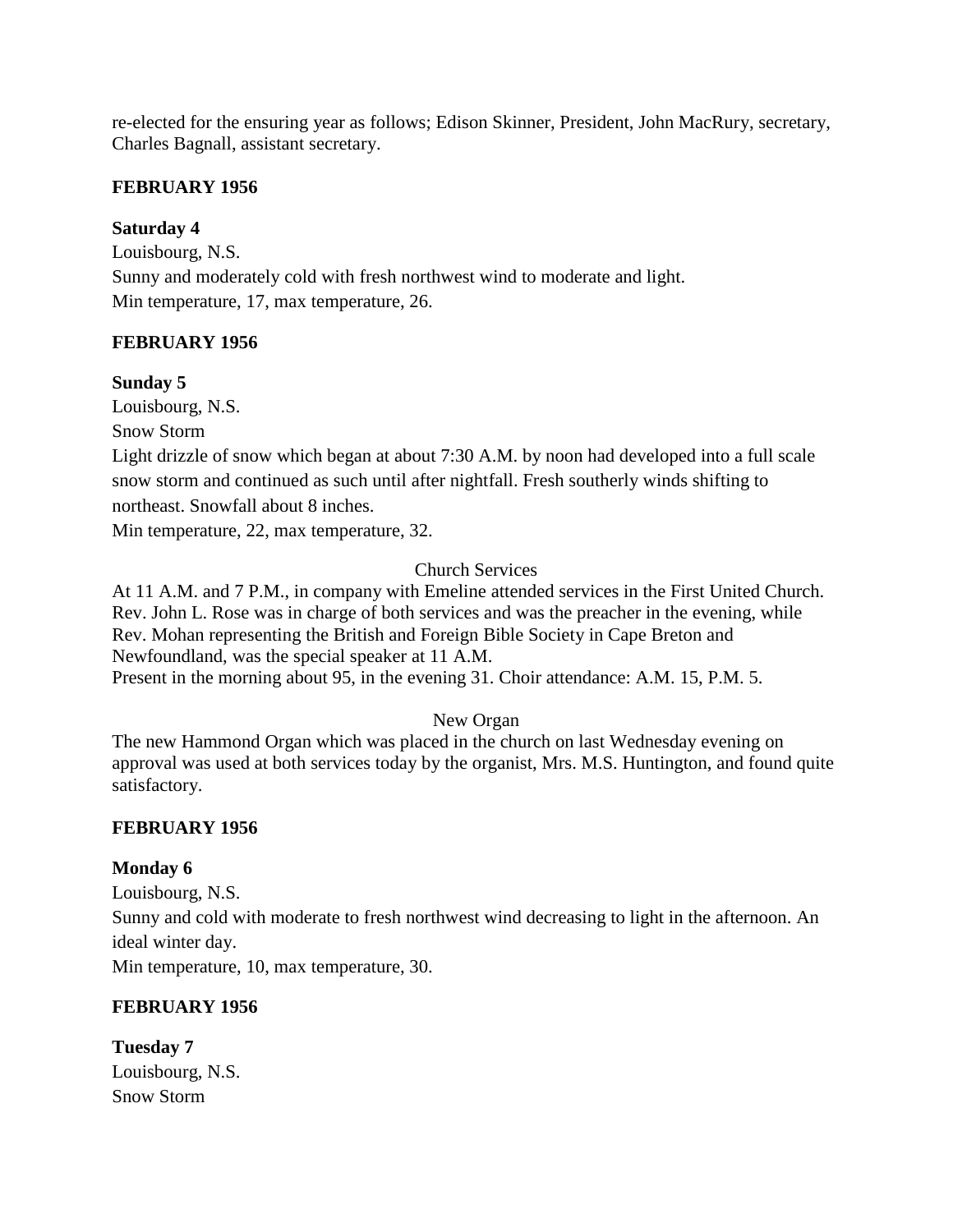Snow began to fall at about 9:30 A.M.: moderate at first but kept increasing in volume until by noon it rated heavy, and continued as such during the entire afternoon and into the night. Light southerly winds, shifting to easterly, and increasing until it reached heavy gale force, early in the afternoon. Snow piled into huge drifts as a result of the heavy winds. By nightfall all motor traffic on streets and highways was completely tied up. Evening bus due to leave here for Sydney at 6:15 was cancelled. Worst storm for many years. Total snowfall about 12 inches. Min temperature, 10, max temperature, 27.

# **FEBRUARY 1956**

# **Wednesday 8**

Louisbourg, N.S. Cloudy and moderately cold with moderate to light northerly winds. Min temperature, 20, max temperature, 27.

All rail and highway traffic off schedule and in many instances at a standstill owing to yesterday's snow storm. No trains out, or in to Louisbourg today. Highland Lines Bus due to leave Sydney at 9:30 A.M. did not get away until about 1:30 P.M. No motor traffic on the Sydney and Louisbourg highway until after the arrival of the highway snow plough at about 10 A.M.

# **FEBRUARY 1956**

# **Thursday 9**

Louisbourg, N.S.

Cloudy with light southerly winds, shifting to northwest. Light snow squall followed by light mist at noon. A sunny interval in the afternoon. Cloudy in the evening. Min temperature, 22, max temperature, 36.

Traffic on the streets, highways and railways gradually getting back to normal after the heavy snow storm on Tuesday.

# Death of John H. Thomas

The death of John H. Thomas of this town occurred this morning at the Cape Breton Hospital, Sydney River. Mr. Thomas who was 77 years of age spent the greater part of his life in the Town of Louisbourg, where he was an employee of the Dominion Coal Company. He is survived by his wife, one son and two daughters. The son Don J., the daughter Mrs. Fred Burk (Sadie) and Mary, all at Louisbourg. Another son Robert was accidentally drowned in Holland during the 2<sup>nd</sup> world war.

Death of Mrs. William R. Hussey

A news intem in today's issue of the Sydney Post Record announced the death of Mrs. William R. Hussey, which took place at her late residence Marion Bridge yesterday morning.

# C.G.S Lady Laurier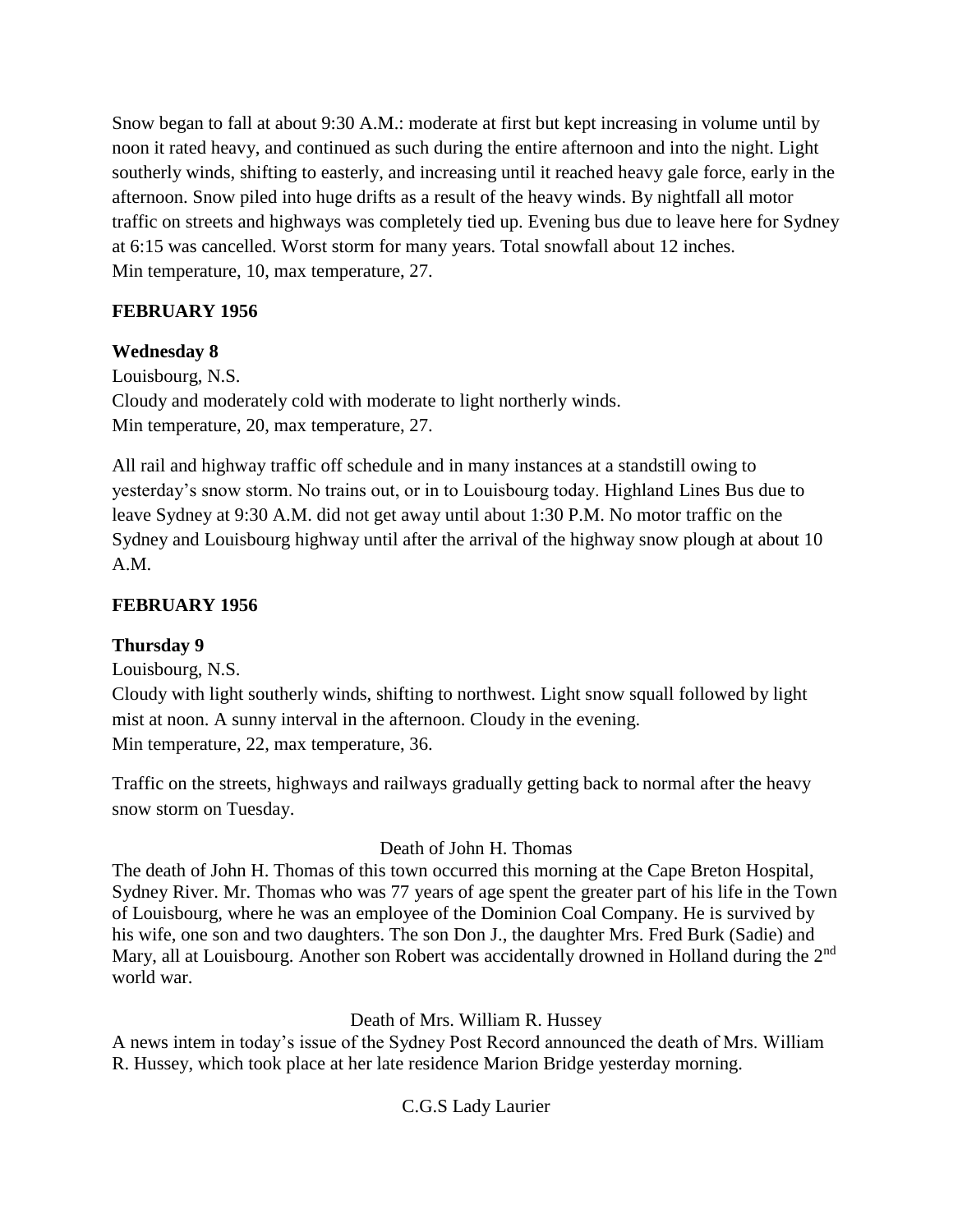Canadian Government Steamer "Lady Laurier" arrived in the morning.

#### **FEBRUARY 1956**

#### **Friday 10**

Louisbourg, N.S. Remarkably clear with light northwest wind. A perfect mid-winter day. Min temperature, 17, max temperature, 31.

Motor Vessel Patricia Sweeney

The motor "Patricia Sweeney" which arrived here last evening, this morning began discharging material for repairing or reconstructing the Old Government Wharf. R.A. Douglas Company Contractors of New Glasgow, N.S., have been awarded the contract for the job.

C.G.S Lady Laurier Canadian Government Steamer Lady Laurier sailed in the morning.

#### **FEBRUARY 1956**

#### **Saturday 11**

Louisbourg, N.S. Remarkably clear with very light variable wind. A perfect winter day. Min temperature, 10, max temperature, 32.

Funeral

The funeral of the late John H. Thomas took place at 9 A.M. from his late residence on Main Street to Stella Maris Roman Catholic Church where the funeral service was conducted by Rev. Father Hugh A. MacDonald. Burial took place in the Roman Catholic Cemetery.

#### **FEBRUARY 1956**

#### **Sunday 12**

Louisbourg, N.S.

Variable cloudiness in the early part of the day, cloudy during the afternoon. Light drizzle of snow in the afternoon, followed by snow storm beginning at about 6 P.M. and light drizzle of freezing rain at about 10 P.M. Snowfall about 3 inches. Rainfall during the night, about ½ an inch. Light easterly winds increasing to strong in the evening.

Min temperature, 16, max temperature, 33.

#### Church Services

At 11 A.M., and 7 P.M., in company with Emeline attended services in the First United Church, where Rev. John L. Rose was the preacher. Present in the morning about 110, in the evening, 39. Choir attendance; A.M. 12, P.M. 10.

#### **FEBRUARY 1956**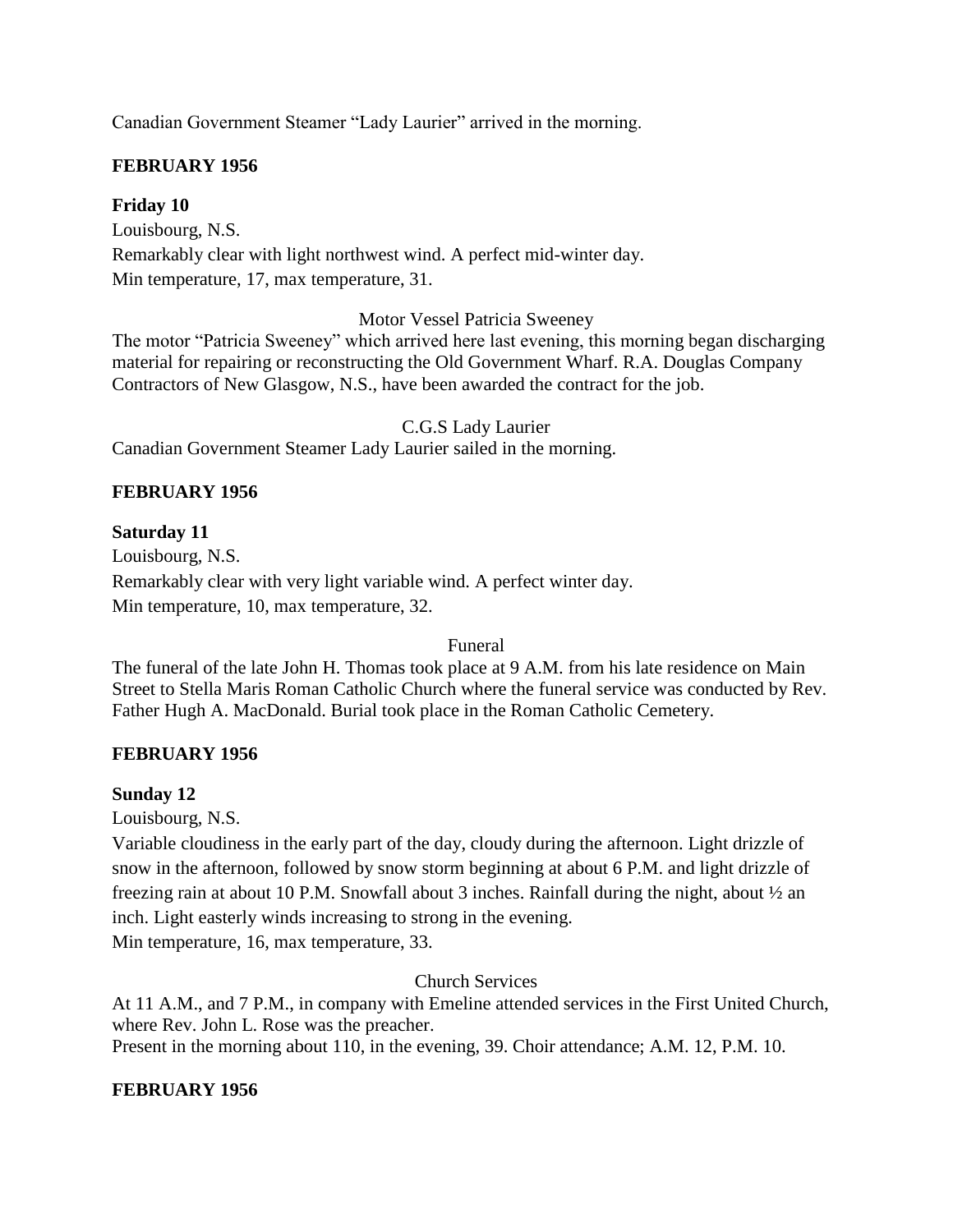#### **Monday 13**

Louisbourg, N.S. Cloudy, foggy and mild with light southwest winds. Min temperature, 34, max temperature, 36.

Streets very slushy as a result of last night's rainfall.

#### Congregational Meeting

A special meeting of the congregation of the First United Church was held in Calvin hall at 7:30 P.M. with Rev. John L. Rose presiding. Meeting called for the purpose of dealing with the matter of purchasing the Hammond Electric organ which was placed in the Church on the first day of the month, on approval.

#### **FEBRUARY 1956**

#### **Tuesday 14**

Louisbourg, N.S.

Cloudy with a few brief sunny intervals, moderate to fresh west and northwest winds. Min temperature, 30, max temperature, 33.

#### Bean Supper

Had supper in the Navy League building where a Bean Supper was being served.

C.G.S Lady Laurier

Canadian Government Steamer "Lady Laurier" sailed.

#### Nova Scotia Legislature Opened

The third session of the 45<sup>th</sup> general assembly of the Nova Scotia Legislature, opened today at Halifax, with the speech from the Throne being read by Lieut. Governor Alistair Fraser. Premier Henry D. Hicks, leads the Government (Federal) and Conservative Leader Robert L. Stanfield the opposition (Conservative). The C.C.F Party, 2 in number, are led by Michael MacDonald. The standing of the parties at present are as follows; Liberals 19, Conservatives 13, C.C.F 2. Two Liberal members died since the 1955 session, and one was promoted to the senate. These three seats are still vacant. Total number of seats in the Legislature; 37.

### **FEBRUARY 1956**

**Wednesday 15** Louisbourg, N.S. Variable cloudiness with light northwest wind. Min temperature, 30, max temperature, 34. A very pleasant winter day.

#### **FEBRUARY 1956**

**Thursday 16,** Louisbourg, N.S.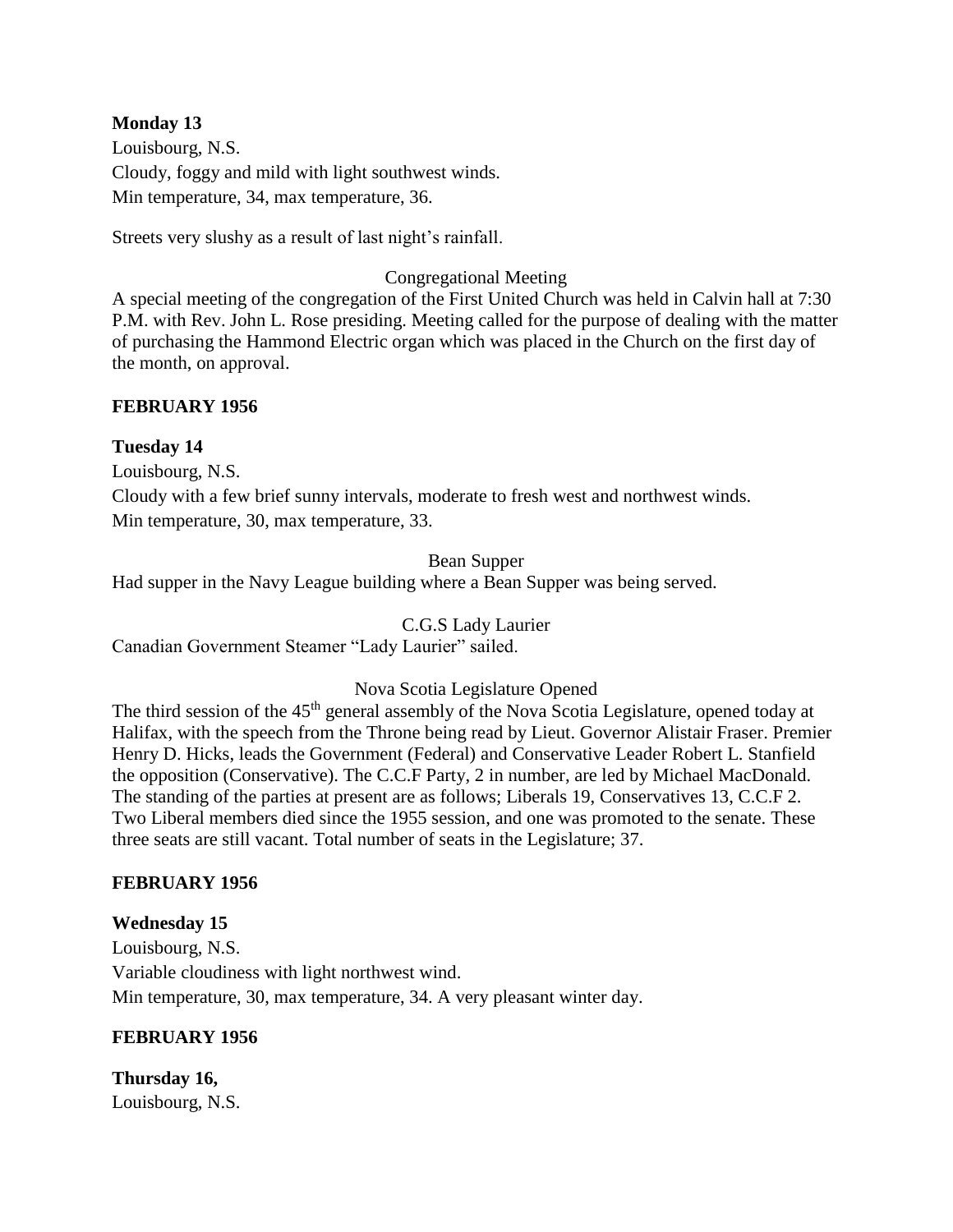Snow in the morning ending at about 8:30 A.M. Variable cloudiness during the afternoon with a few light snow flurries. Light easterly winds shifting to northwest and increasing to strong by midafternoon, causing the snow to drift; becoming cold. Snowfall about 2 inches. Min temperature, 18, max temperature, 34.

#### Brotherhood Banquet

At 6:30 P.M., attended the annual banquet of the Brotherhood of the First United Church which was held in the Calvin hall with Charles Bagnall presiding. The guest speaker was Freeman Jenkins of Glace Bay, former President of the U.M.W.A., who was introduced by William Stewart. Other speakers were: Mayor D.M. Johnston, A.W. Stacey, H.A. Seegmiller, Rector of St. Bartholomew Anglican Church, William Hilchie who proposed the toast to the Ladies which was responded to by Mrs. D.J. MacIntyre, President of the MacMillan Club which catered for the Brotherhood and Rev. John L. Rose Pastor of the First United Church. I moved the vote of thanks to Mr. Jenkins which was seconded by A.W. Stacey. About 60 men present, besides the women of the MacMillan Club who served.

Fire

At about 9 P.M., a fire was discovered in the selling room of the Crowdis Hotel, which was of incendiary origin. Mr. Crowdis discovered the fire on his return, after being for about two hours and quickly extinguished it before much damage resulted.

#### **FEBRUARY 1956**

#### **Friday 17**

Louisbourg, N.S.

Cloudy with snow flurries and a few sunny intervals with moderate northwest wind decreasing to light. Snowfall about 1 inch.

Min temperature, 16, max temperature, 18.

#### World's Day of Prayer

The Women's World Day of Prayer service was held in the First United Church at 7:30 P.M. with the women of the three protestant churches being present and taking part. The service was led by Mrs. William Hilchie, assisted by Mrs. Seegmiller, Mrs. Charles Lewis and Mrs. A. Stacey. About 50 persons being present. Choir attendance, 13 (First United Church Choir).

#### **FEBRUARY 1956**

#### **Saturday 18**

Louisbourg, N.S. Remarkably clear, with very light northwest wind. A perfect winter day. Min temperature, 15, max temperature, 36.

#### **FEBRUARY 1956**

**Sunday 19** Louisbourg, N.S.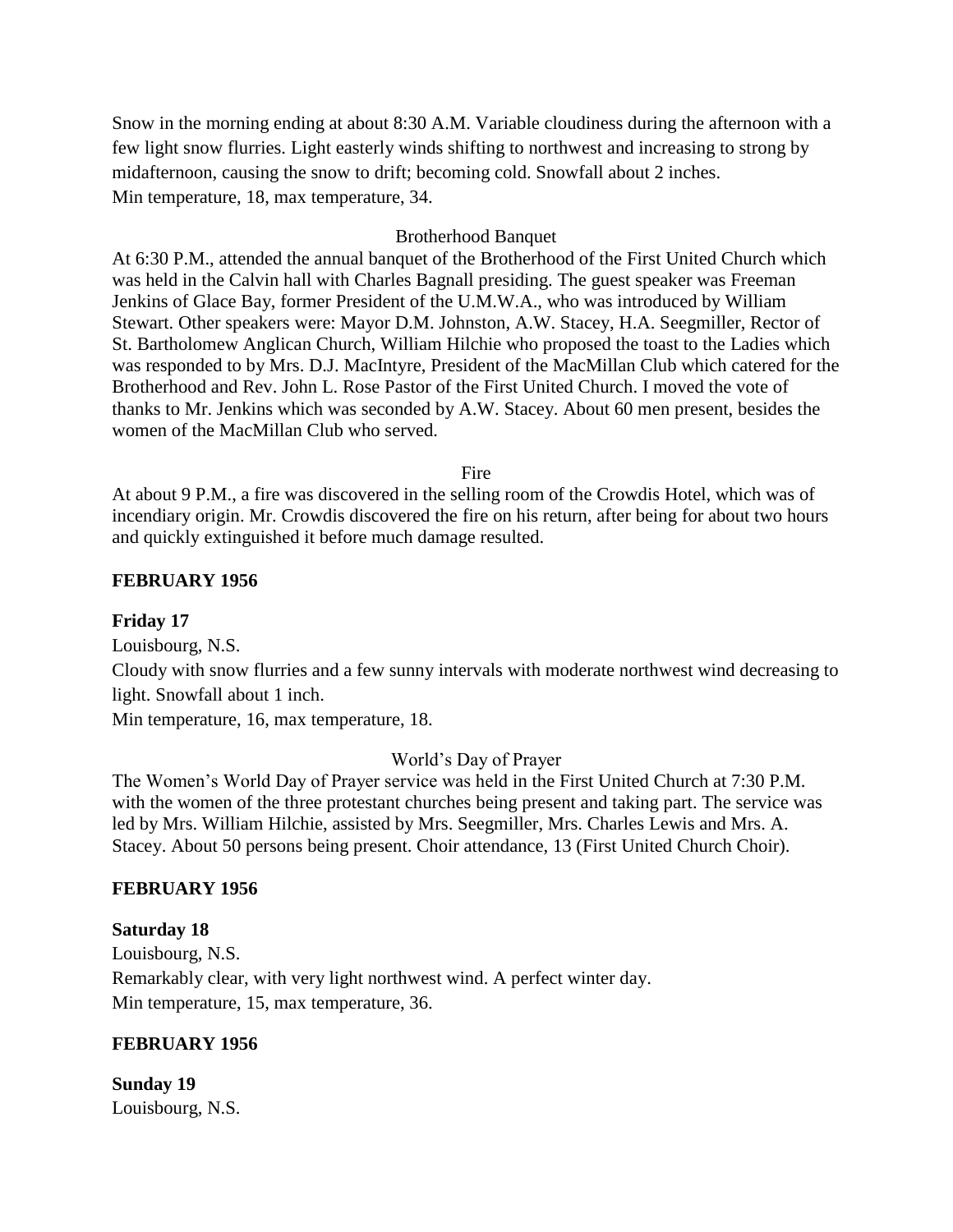Cloudy with very light northwest wind. Min temperature, 24, max temperature, 33.

Church Services

At 11 A.M. and 7 P.M., in company with Emeline attended services in the First United Church, where Rev. John L. Rose was the preacher. Congregation in the morning about 105, in the evening about 75. Choir attendance: A.M. 13, P.M. 16.

# **FEBRUARY 1956**

# **Monday 20**

Louisbourg, N.S.

Cloudy, but clearing early in the forenoon, sunny during the afternoon. A very lovely winter day. Light to moderate northwest wind. Snow and ice melting in the sunshine. Pavement on Main Street partly bare.

Min temperature, 16, max temperature, 33.

# **FEBRUARY 1956**

# **Tuesday 21**

Louisbourg, N.S.

Variable cloudiness but mostly sunny with light northwest wind and falling temperature in the evening. A very nice winter day.

Min temperature, 11, max temperature, 31.

# **FEBRUARY 1956**

# **Wednesday 22**

Louisbourg, N.S.

Snow flurries in the early morning, becoming sunny during the forenoon and continuing so during the afternoon and evening. Strong west south wind, decreasing to moderate, but increasing again to strong in the late afternoon. Very chilly as a result of the strong wind. Snowfall of the early morning about 1 inch.

Min temperature, 8, max temperature, 28.

Prayer Meeting and Choir Practice

At 7 P.M. in company with Emeline attended the first of the Lenten mid-week prayer services which was held in the First United Church and led by the Pastor Rev. John L. Rose. Immediately after the prayer service, I conducted the regular mid-week choir practice.

# **FEBRUARY 1956**

**Thursday 23** Louisbourg, N.S.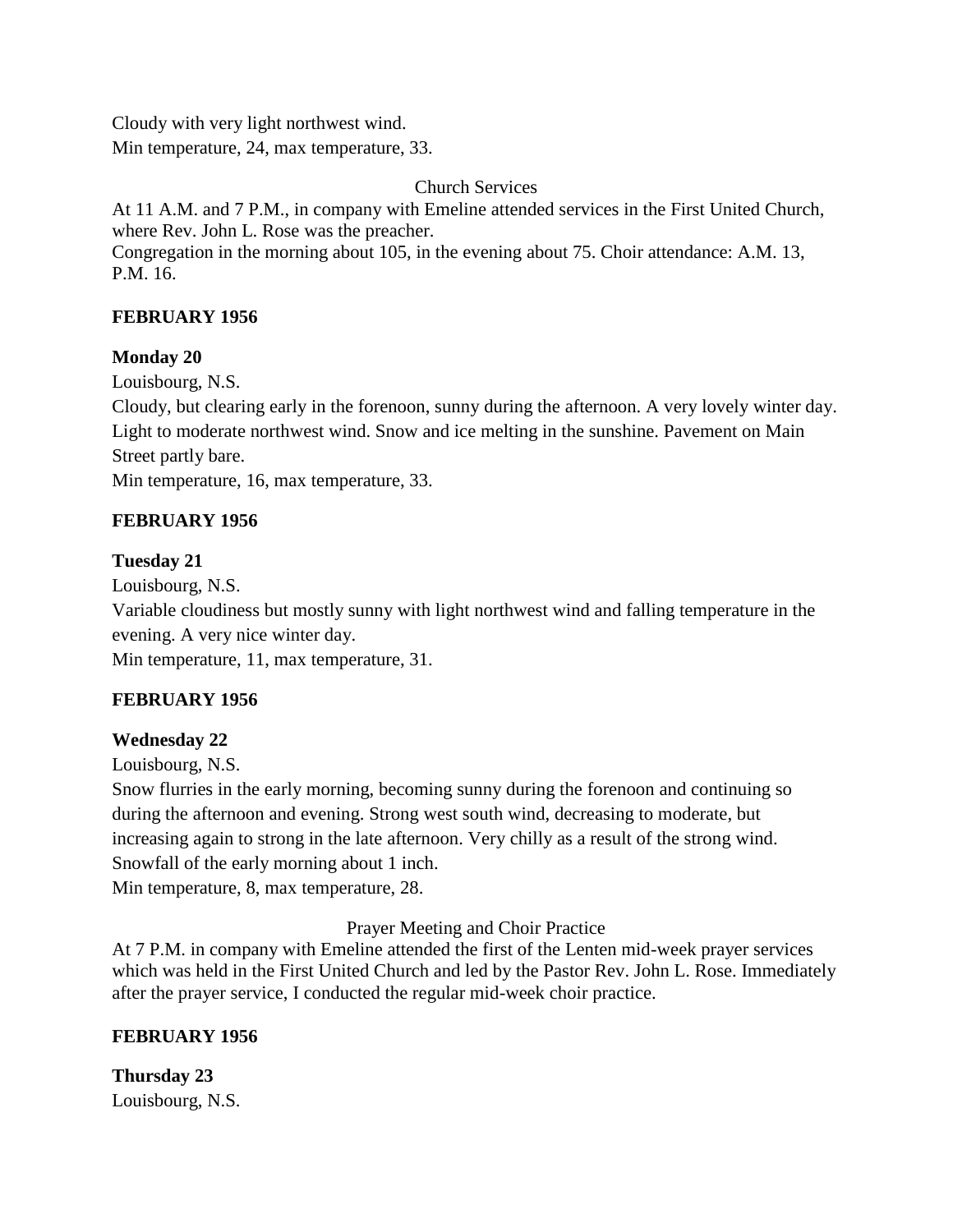Mostly sunny with moderate to fresh southwest wind. Min temperature, 11, max temperature 34.

# **FEBRUARY 1956**

# **Friday 24**

Louisbourg, N.S. Cold and mostly cloudy, with moderate to light west – southwest wind. Min temperature, 6, max temperature, 21.

# **FEBRUARY 1956**

# **Saturday 25**

Louisbourg, N.S.

Cloudy and cold with light to moderate southerly winds, increasing to strong in the late afternoon and evening. Snow began to fall at about 4 P.M., followed by light rain at about 7:30 P.M. Snowfall about 2 inches. Rainfall about  $\frac{1}{4}$  an inch. Min temperature, 2, max temperature, 33.

# **FEBRUARY 1956**

### **Sunday 26**

Louisbourg, N.S.

Sunny with strong southwest wind, which shifted to west and to northwest during the afternoon. Snow squalls in the afternoon.

Min temperature, 26, max temperature, 38.

### Church Services

At 11 A.M. and 7 P.M., in company with Emeline attended services in the First United Church where Rev. John L. Rose was the preacher. Present at 11 A.M. about 75, at 7 P.M. about 60. Choir attendance, A.M. 10, P.M. 17.

# **FEBRUARY 1956**

### **Monday 27**

Louisbourg, N.S.

Sunny and cold followed by a snow squall lasting about one hour in the forenoon. Sunny during the afternoon. Snowfall; about 1 inch, light northwest wind, increasing to strong in the afternoon. Min temperature, 18, max temperature, 32.

Fire

Store and dwelling, owned and occupied by Mr. and Mrs. Cecil Stevens almost totally destroyed by a fire which broke out at about 1 P.M.

### **FEBRUARY 1956**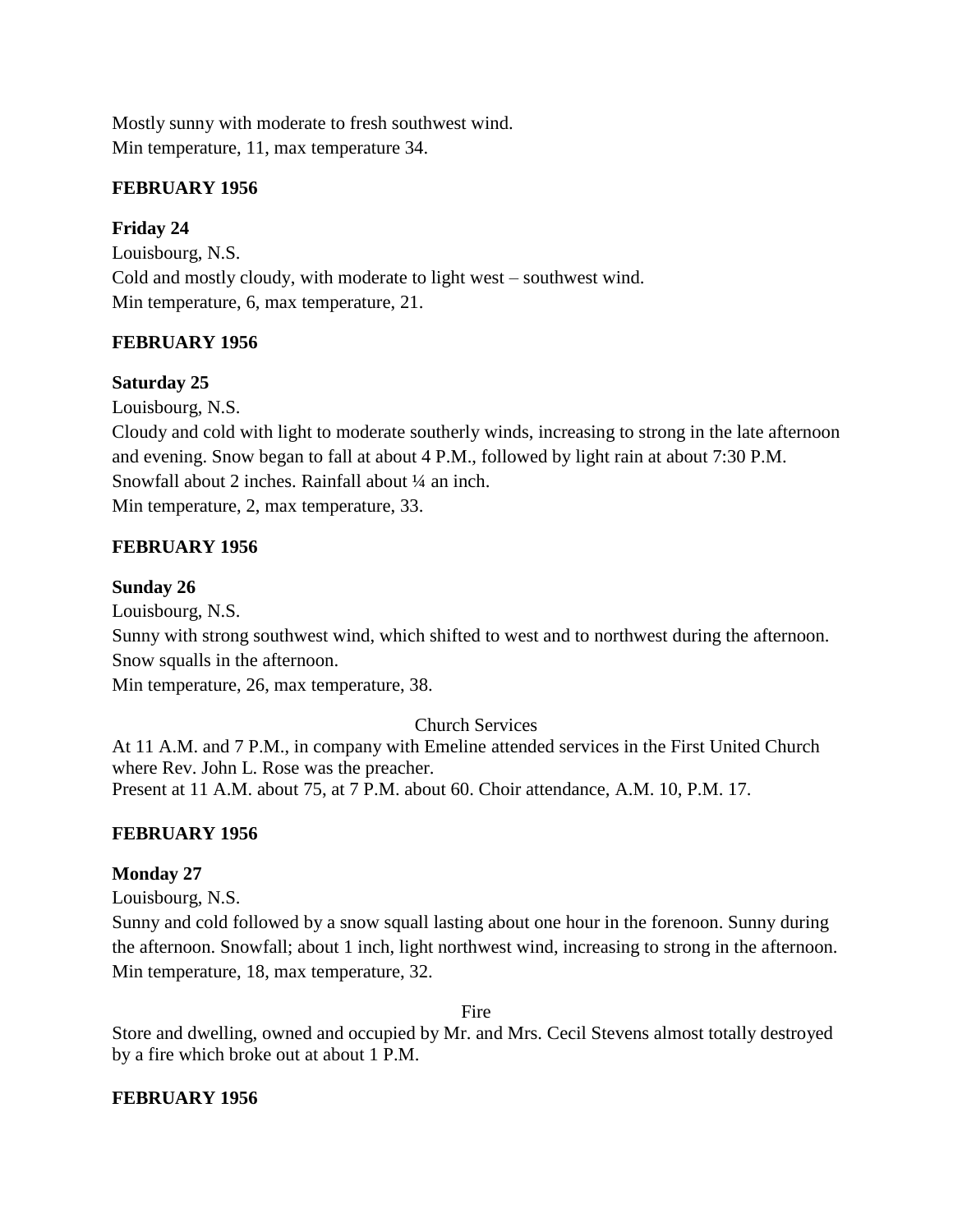#### **Tuesday 28**

Louisbourg, N.S. Big Snow Storm

Cloudy and cold with snow beginning to fall at about 8:30 A.M. and increasing in volume during the day and part of the night. Light northeast wind increasing gradually until it reached gale forces in the evening. Snowfall at least 12 inches, motor traffic at a standstill during the evening and night as a result of the storm.

Min temperature about, 11, max temperature about, 28.

### Went to Sydney

Emeline and I went to Sydney on the Highland Lines Bus leaving here at 1:30 P.M. for the purpose of attending the Comic Opera "H.M.S. Pinafore" which was to be held in St. Andrews Hall at 8:15 P.M. and with the invitation of returning on the bus due to leave Sydney at 10:30 P.M. Owing to the severity of the storm, the opera was cancelled, as well as the 10:30 bus for Louisbourg. We had supper at the Isle Royale Tea Room and got a room in the Hotel, where we remained for the night.

### **FEBRUARY 1956**

### **Wednesday 29**

Sydney, N.S.

Sunny with moderate to fresh northwest winds. A very lovely day following the storm of yesterday.

Min temperature, about 10, max temperature, about 26.

All city, town and municipal snow removal equipment throughout the county and province in action in an effort to restore traffic back to normal.

No trains in or out of Louisbourg today owing to the heavy snowfall.

No mail from Louisbourg until the arrival of the highway snow plough from Sydney which was at about noon. Mails due at Louisbourg at about 11 A.M. did not arrive until about 4 P.M. Emeline and I left for home on the regular bus leaving Sydney at 12:15 P.M. and arrived here at 1:15 P.M.

### Prayer Meeting and Choir Practice

At 7 P.M. in company with Emeline attended Prayer Meeting in the First United Church which was led by Rev. John L. Rose. Immediately after the Prayer service, I conducted the usual midweek choir practice.

Total snowfall for February about 45 inches. Total rainfall for February about ¾ an inch.

Min temperature,  $25<sup>th</sup>$ , 2 above zero. Max temperature,  $26<sup>th</sup>$ , 38 above zero.

# **MARCH 1956**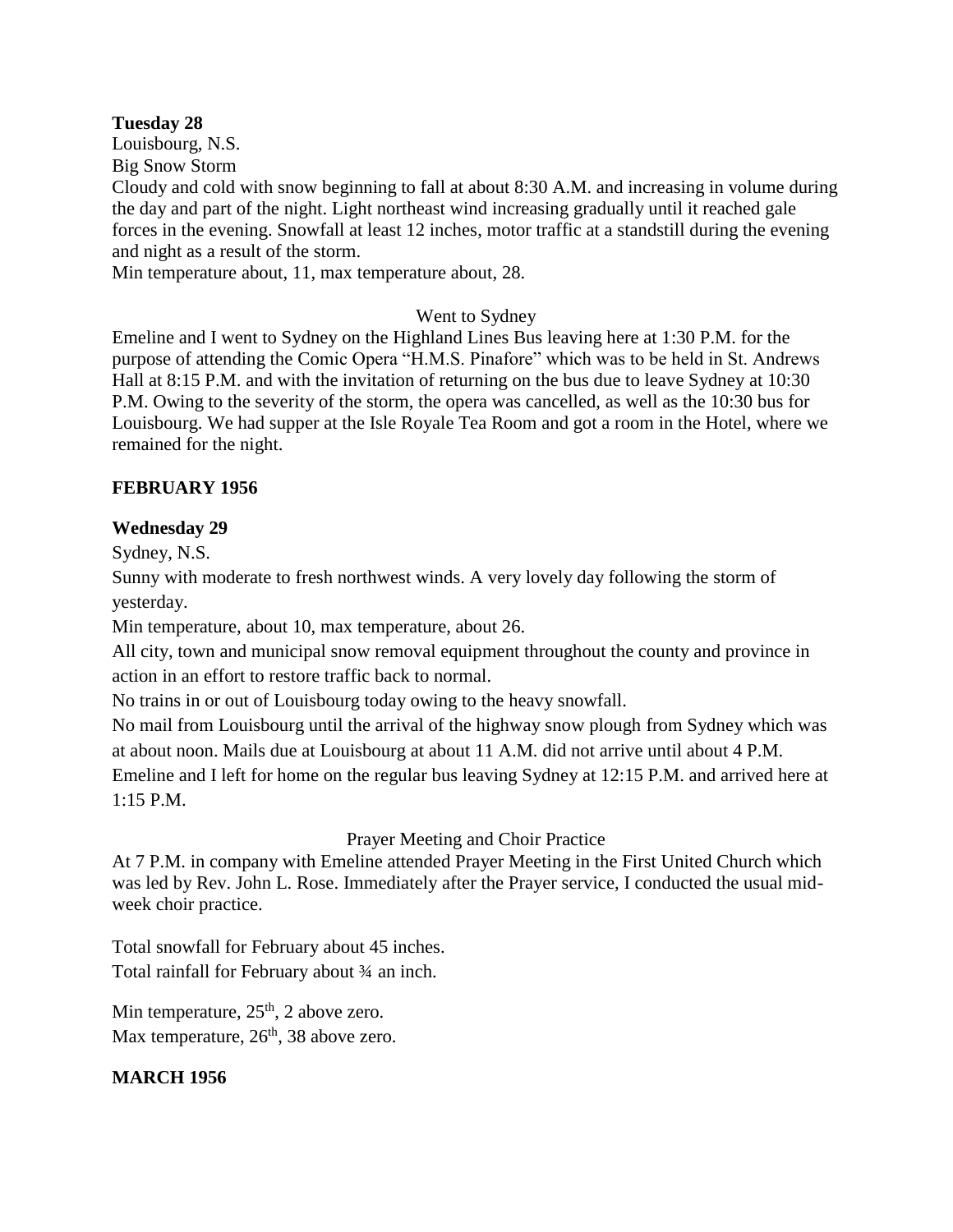### **Thursday 1**

Louisbourg, N.S.

Sunny and cold with light northwest wind. An ideal winter day with a remarkably clear sky. Min temperature, 3, max temperature, 26.

French Trawler "Cap Nord"

French Fishing Trawler "Cap Nord" arrived in the morning for bunker coal, and docked at the coal pier.

### **MARCH 1956**

#### **Friday 2**

Louisbourg, N.S. Sunny becoming partly cloudy in the late of noon, with light to moderate southwest wind, becoming strong during the afternoon. Min temperature, 9, max temperature, 33.

French Trawler "Cap Nord"

French Fishing Trawler "Cap Nord" finished taking on-board bunker coal, and sailed in the evening for the fishing grounds.

### **MARCH 1956**

#### **Saturday 3**

Louisbourg, N.S.

Drizzle of rain and intermittent showers with fresh to strong southerly winds, decreasing to light during the afternoon. Rainfall about ¼ an inch.

Min temperature, 34, max temperature, 39.

### **MARCH 1956**

#### **Sunday 4**

Louisbourg, N.S.

Sunny becoming cloudy during the afternoon. Light variable winds, snow began to fall, moderately at about 7 P.M.

#### Church Services

At 11 A.M. and 7 P.M. in company with Emeline attended services in the First United Church where Rev. John L. Rose was the preacher.

Present at the morning service about, 110, at the evening service about 55. Choir attendance, A.M. 15, P.M. 11.

### **MARCH 1956**

#### **Monday 5** Louisbourg, N.S.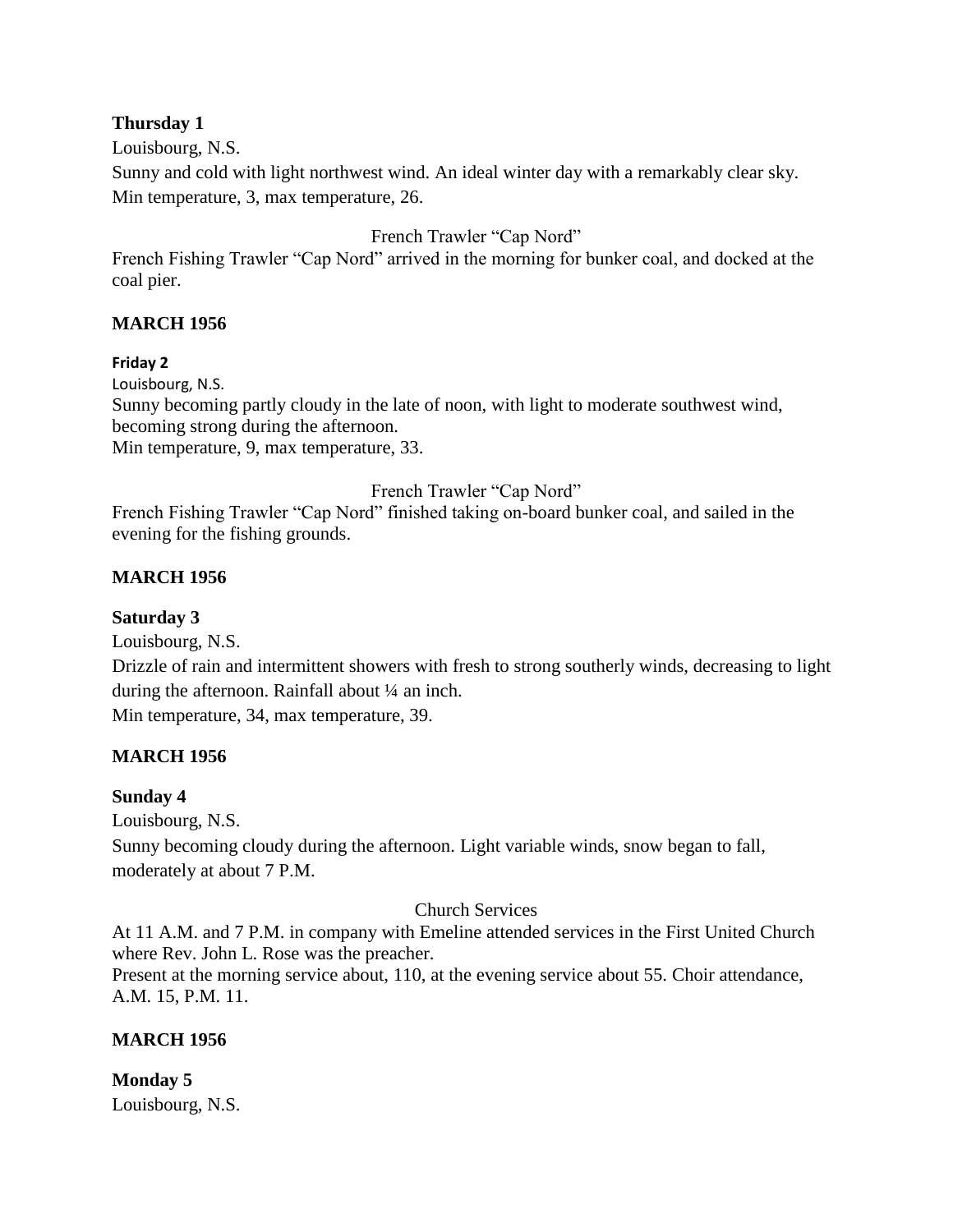Snow of last night ended in the early morning, and was followed by variable cloudiness and a few very light snow flurries. Sunny during the afternoon. Fresh and gusty northwest wind. Snowfall of last night  $-4\frac{1}{2}$  inches.

### **MARCH 1956**

# **Tuesday 6**

Louisbourg, N.S.

Sunny and moderately cold, with moderate to fresh northwest wind, decreasing to light in the late afternoon. An ideal winter day.

Min temperature, 10, max temperature, 17.

# **MARCH 1956**

# **Wednesday 7**

Louisbourg, N.S.

Cloudy and chilly with light to moderate northeast wind. Snow began to fall moderately, at 1:30 P.M. ended at about 7 P.M.

Min temperature about 1, max temperature about 24. Snowfall about 3 inches.

Prayer Meeting and Choir Practice

At 7 P.M. in company with Emeline attended the mid-week prayer meeting held in the First United Church and conducted by Rev. John L. Rose.

Immediately after the close of the prayer service I attended and conducted the usual mid-week choir practice.

# **MARCH 1956**

### **Thursday 8**

Louisbourg, N.S.

Cloudy and chilly with moderate northeast wind shifted to southeast and increased to strong. Snow began to fall at 2 P.M. and continued until about 6:30 P.M. when it was followed by a light drizzle of freezing rain.

Min temperature, 12, max temperature, 27. Snowfall; about 4 inches.

### Death of Daniel Fiander Jr.

The death of Daniel Fiander Jr. occurred today at the home of his daughter, Glace Bay. Mr. Fiander who was 96 years of age, was a native of Big Lorraine. For a number of years he resided with his daughter Mrs. Catherine Eisian at Louisbourg.

Recently he has been for treatment in the Glace Bay General Hospital. After returning from the hospital he stopped at Glace Bay with his daughter Margaret and son-in-law Mr. and Mrs. MacDonald where his death took place.

### **MARCH 1956**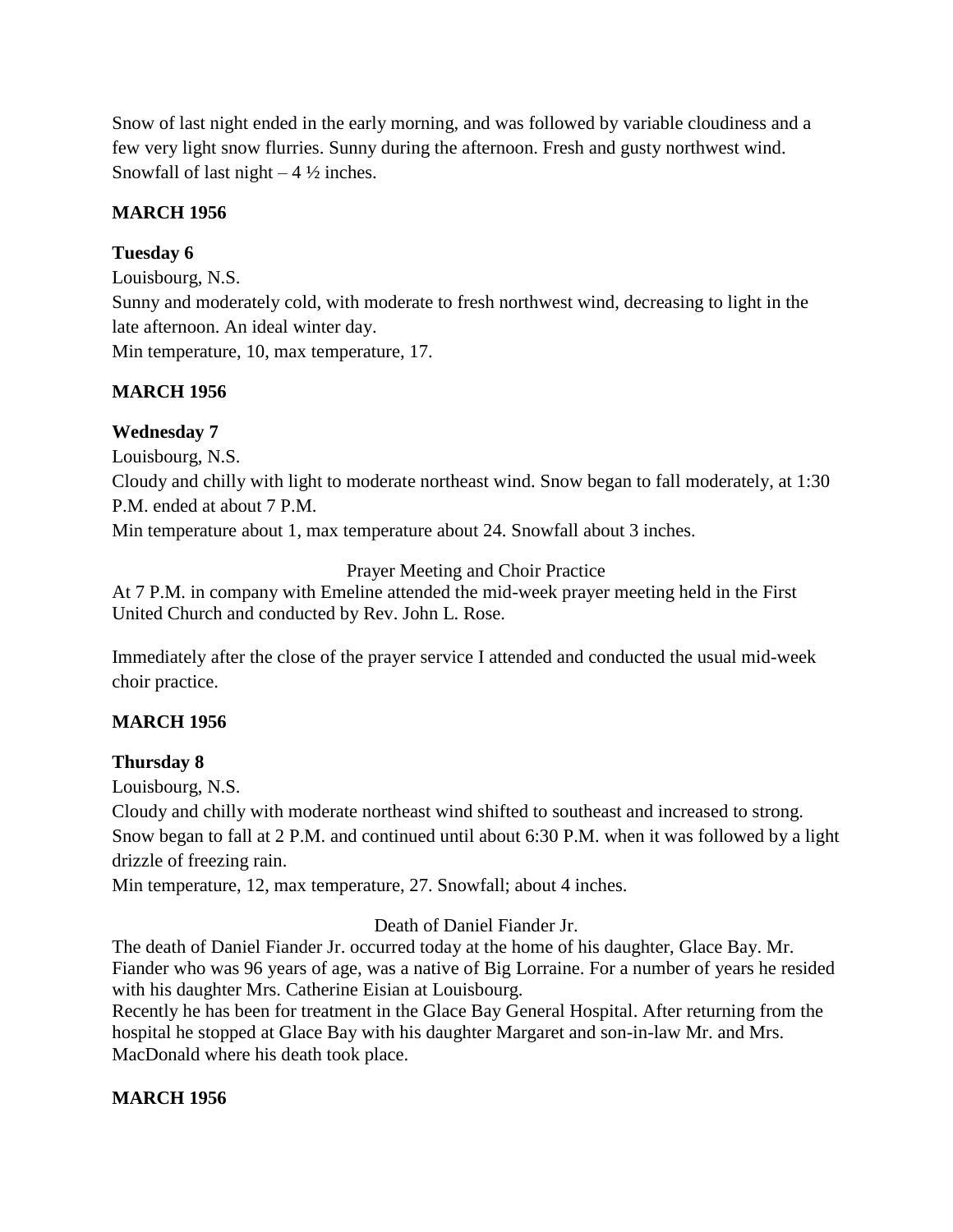#### **Friday 9**

Louisbourg, N.S.

Drizzle of rain and showers that prevailed during last night ended in the early morning. Mostly sunny throughout the day with westerly gale which continued during the day and into the night, thought moderating to some extent in the evening. The gale of last night in the Sydney and Reserve Airport area was reported to have reached at times, a velocity of 93 miles per hour. Rainfall of last night: about 3/8 an inch.

Min temperature, 26, max temperature, 40.

#### S.S. Louisbourg

Dominion Coal Company's Collier "Louisbourg", Capt. Williams, arrived in the afternoon for the purpose of loading a cargo of coal. This the first coal cargo boat to call here this season. Owing to the heavy wind the S.S. Louisbourg was unable to come alongside the shipping pier, so was obliged to anchor in the upper harbour to await a favorable opportunity to come to the dock.

#### Death of Infant Son

The death of Edward Eldon Tanner, infant son of Mr. and Mrs. Raymond Tanner of this town occurred last night or early today, at the city Hospital, Sydney. This child was 1 month and 28 days old.

#### **MARCH 1956**

#### **Saturday 10**

Louisbourg, N.S. Sunny and cold with fresh northwest wind. A real winter day. Min temperature, 12, max temperature, 19.

### S.S. Louisbourg

Dominion Coal Company's Collier "Louisbourg" Capt. Williams which arrived here yesterday, docked at the coal shipping pier this morning.

#### S.S. Empire John

Dominion Coal Company's Tug Empier John Capt. Cobbman, arrived here this morning from Sydney.

#### Funeral

The funeral of the late Daniel F. Fiander took place at 2 P.M.

#### **MARCH 1956**

**Sunday 11** Louisbourg, N.S. Sunny and cold with moderate to fresh northwest wind. Min temperature, 8, max temperature, 32.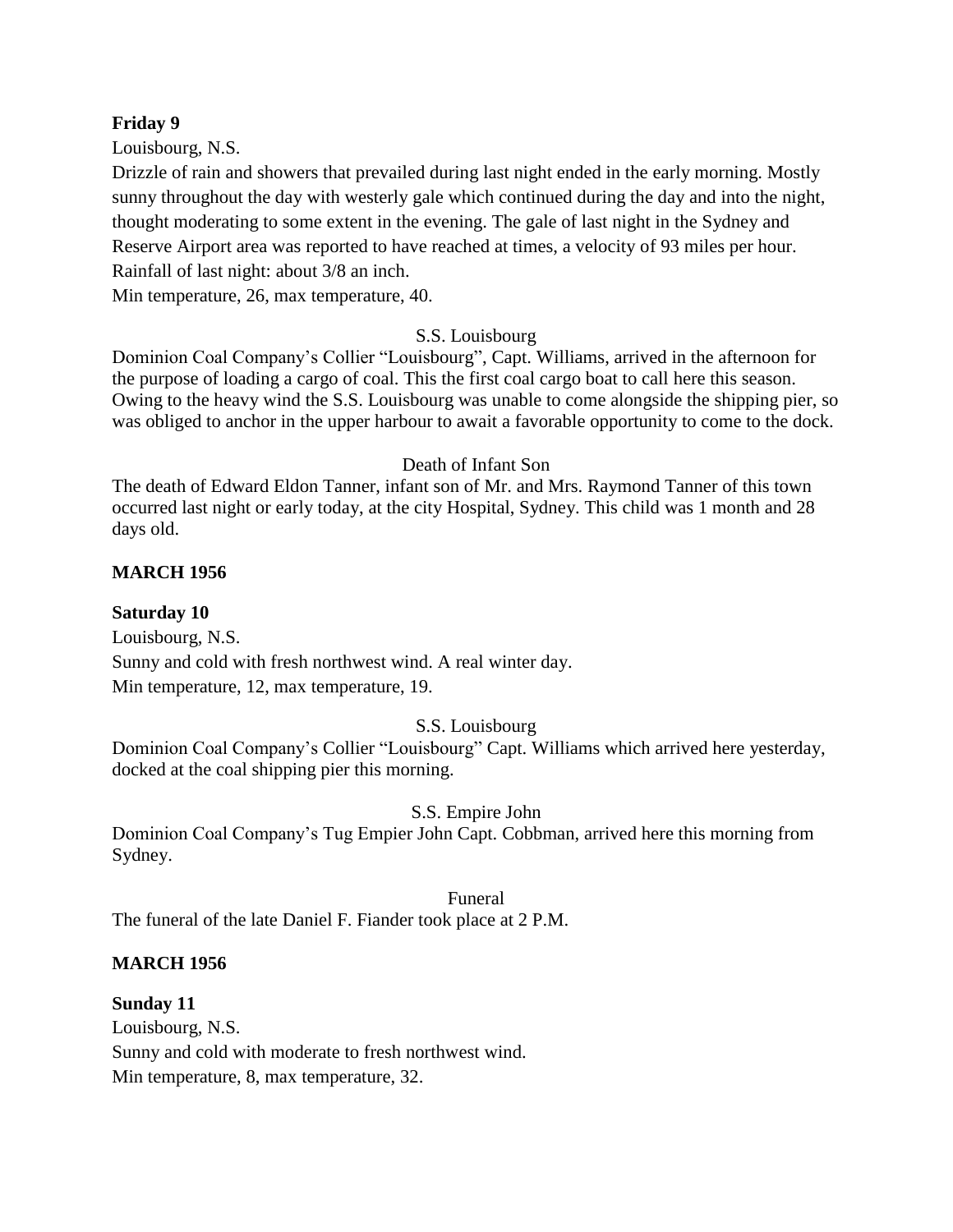#### Church Services

At 11 A.M. and 7 P.M. in company with Emeline attended services in the First United Church where Rev. John L. Rose was the preacher.

Present at the morning service, about 110, at the evening service, about 60. Choir attendance, 13 at each service.

#### Funeral

The funeral of the infant son of Mr. and Mrs. Raymond Tanner took place this afternoon from their home on Pepperell Street to Willow Grove cemetery where burial took place. Services at the house and grave were conducted by Rev. John L. Rose, Pastor of the First United Church.

#### Visitors from Huntington and Marion Bridge

At about noon there arrived from Marion Bridge Mr. and Mrs. Harvey Hussey and daughter Diana. With them were Mrs. Clifford Huntington (my sister) and Miss Elsie Martell, of Huntington. They spent the afternoon with us leaving for home at about 5:45 P.M. Miss Elsie Martell whose home is at Mira Gut is spending the winter with Mrs. Clifford.

#### **MARCH 1956**

#### **Monday 12**

Louisbourg, N.S.

Showers in the early morning ending at about 8 A.M. Cloudy, clearing shortly before noon, mostly shifting to northwest and decreasing. Rainfall about ¼ an inch. Min temperature, 26, max temperature, 42.

#### To Sydney and Return

In the evening, Don. F. Nicholson, Emeline and I motored to Sydney with Mr. and Mrs. Charles Stacey.

### **MARCH 1956**

### **Tuesday 13**

Louisbourg, N.S.

Sunny and moderately cold with light to moderate variable winds, mostly easterly during the afternoon and evening becoming cloudy at night. A very nice late winter day. Min temperature, 16, max temperature, 30.

### **MARCH 1956**

### **Wednesday 14**

Louisbourg, N.S.

Cloudy and chilly with light to moderate easterly winds increasing during the evening and night. Snow began to fall at 4:30 P.M. and at 10:30 was still continuing with wind increasing. Min temperature, 7, max temperature, 34.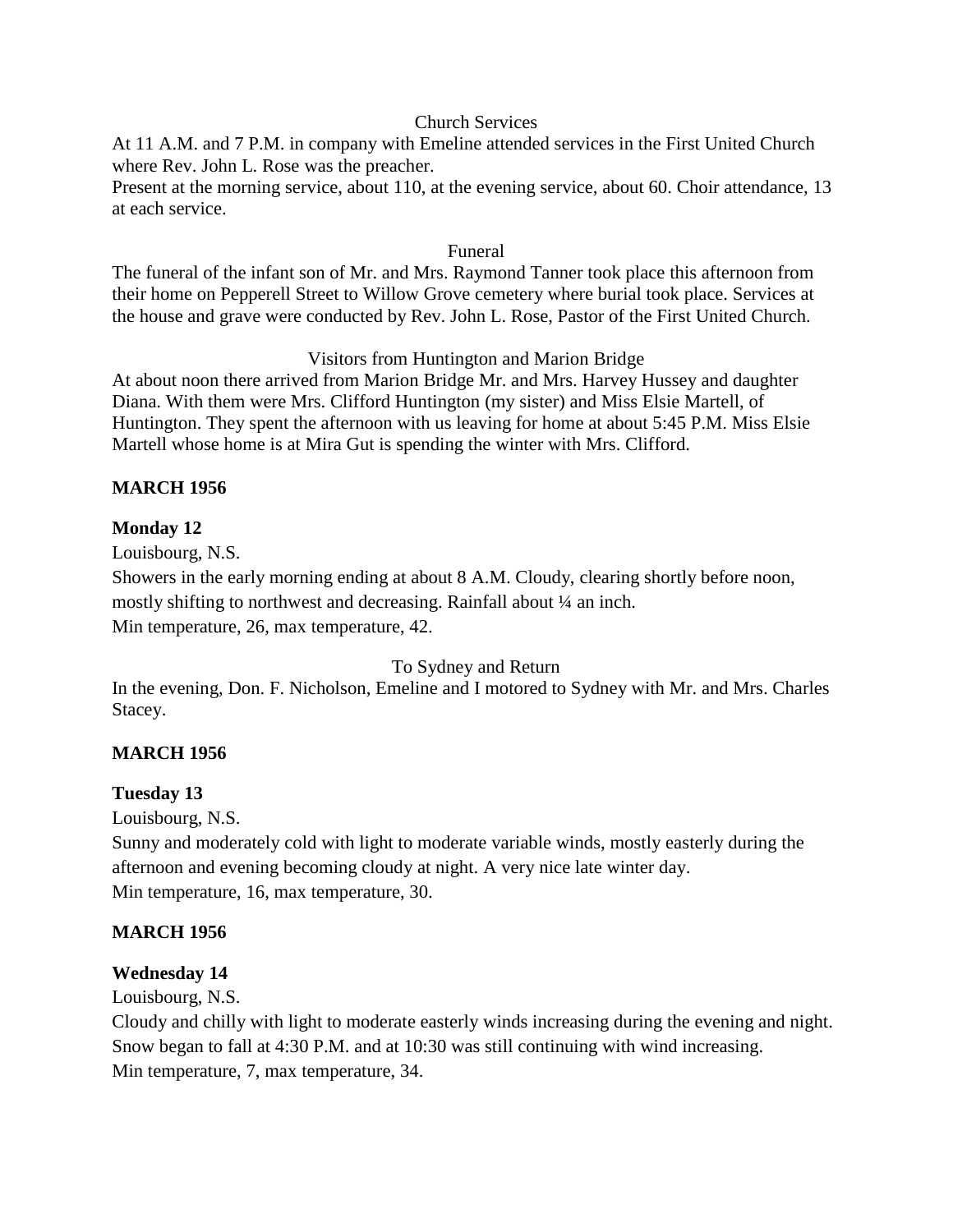#### Prayer Meeting and Choir Practice

At 7 P.M. in company with Emeline attended Prayer Meeting in the First United Church which was led by Rev. John L. Rose. Immediately following the prayer service I attended and conducted the usual mid-week choir practice.

### **MARCH 1956**

### **Thursday 15**

Louisbourg, N.S.

Snow of last night was followed by rain showers in the early morning and after the rain snow flurries accompanied by northerly winds reaching gale force, which drifted the snow into banks which seriously interfered with highway traffic. Snowfall of last night and this morning: about 8 inches.

Min temperature, 12, max temperature, 32.

Highway snow plough arrived in the forenoon and opened up Main Street for motor traffic.

# S.S. Louisbourg

Dominion Coal Company's Collier "Louisbourg" Capt. Williams sailed in the forenoon for Halifax, N.S. with a cargo of about 10,000 tons of coal.

# Meeting of Brotherhood

At 7:30 P.M. attended a regular meeting of the First United Church Brotherhood, in Calvin Hall with Charles Bagnall presiding. Thirteen persons present.

# **MARCH 1956**

### **Friday 16**

Louisbourg, N.S. Sunny and cold with light to moderate northwest wind. A real winter day. Min temperature, 5, max temperature, 24.

# **MARCH 1956**

### **Saturday 17**

Louisbourg, N.S. Big Snow Storm Snow Storm which began at about 3 A.M. ended at about 7 P.M. after leaving behind huge drifts which tied up street, highway and rail traffic all over the Province. Estimated snowfall for the Louisbourg area: 15 inches. Min temperature, 13, max temperature, 22.

Mail truck which left here for Sydney on its regular run this morning due back here at about 11 A.M. did not return. No mail for Louisbourg today.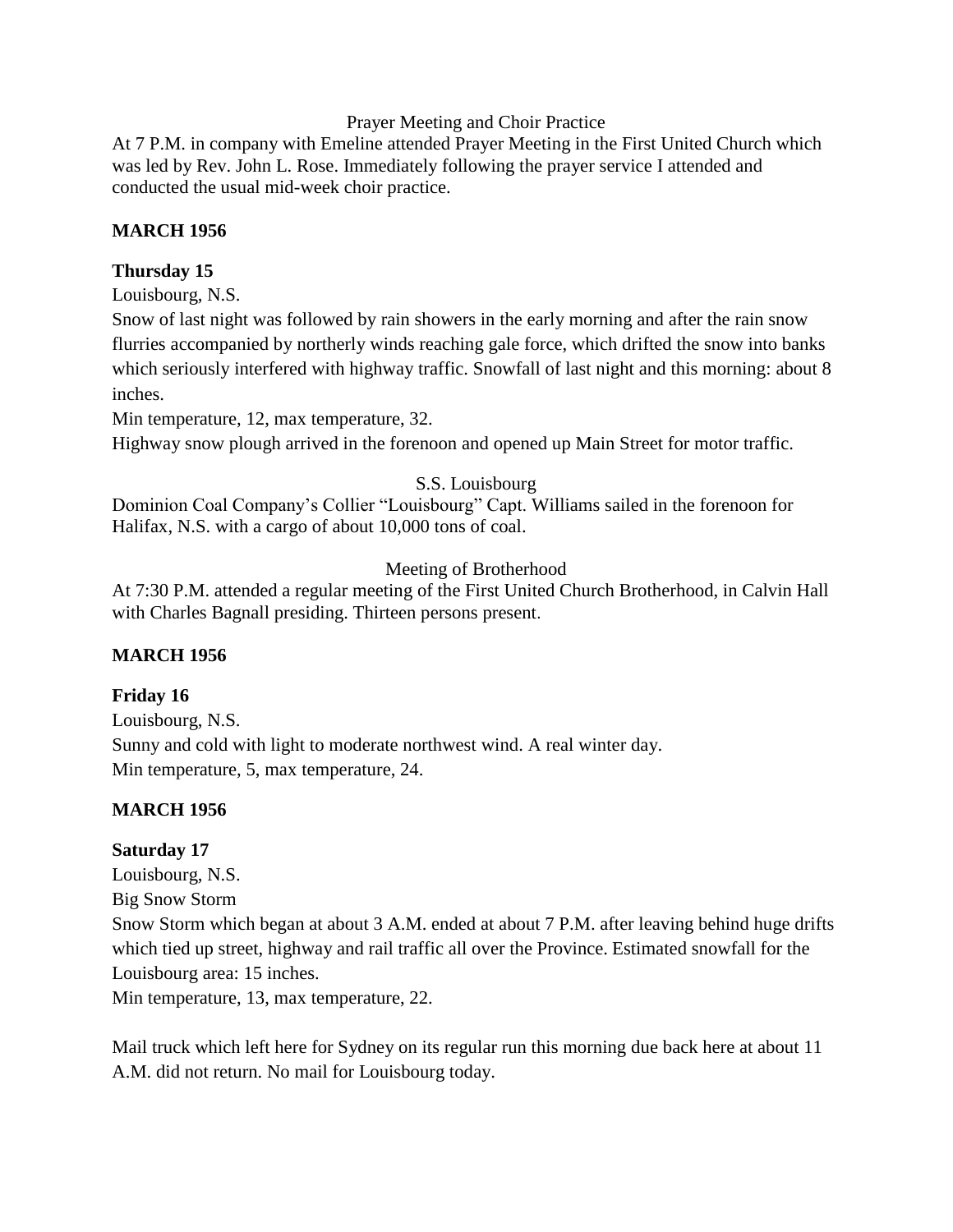Highland Lines Bud left here at 9:30 A.M. and due here at 1 P.M. did not return.

# **MARCH 1956**

# **Sunday 18**

Louisbourg, N.S. Sunny and cold with light northerly winds. A very lovely winter day. Min temperature, 10, max temperature, 32.

Huge snow drifts all over the Province as a result of yesterday's storm. Efforts being made throughout the whole Province to open for traffic, streets, highways and railways which were closed to normal traffic owing to the heavy snowfall.

Highway plough opened for traffic the road between Sydney and Louisbourg early in the day. Mail truck which left for Sydney yesterday morning did not arrive here until about 8:30 A.M. today.

# Church Services

At 11 A.M. and 7 P.M., in company with Emeline attended services in the First United Church where Rev. John L. Rose was the preacher.

Present in the morning 44, in the evening 48. Choir attendance, A.M. 6, P.M. 13.

According to radio and press reports the snowfall for the Sydney area was 16 ½ inches on the velocity of the wind 43 miles per hour. Yarmouth is reported to have had a snowfall of 19 inches.

# Steamer Fergus

Steamer Fergus enroute to Prince Edward Island arrived here in the morning and docked at the Freight Wharf.

# **MARCH 1956**

# **Monday 19**

Louisbourg, N.S.

Sunny and cool becoming cloudy during the afternoon. A very nice late winter day. Light variable winds, mostly easterly.

Min temperature, 3, max temperature, 32.

# Open for Motor Traffic

Most all of our streets are now open for motor traffic. Main and Waffle Streets being opened by the highway plough, early yesterday and the others, since that time by the local plough owned by councillor Donald Beaver of this town.

# **MARCH 1956**

**Tuesday 20** Louisbourg, N.S.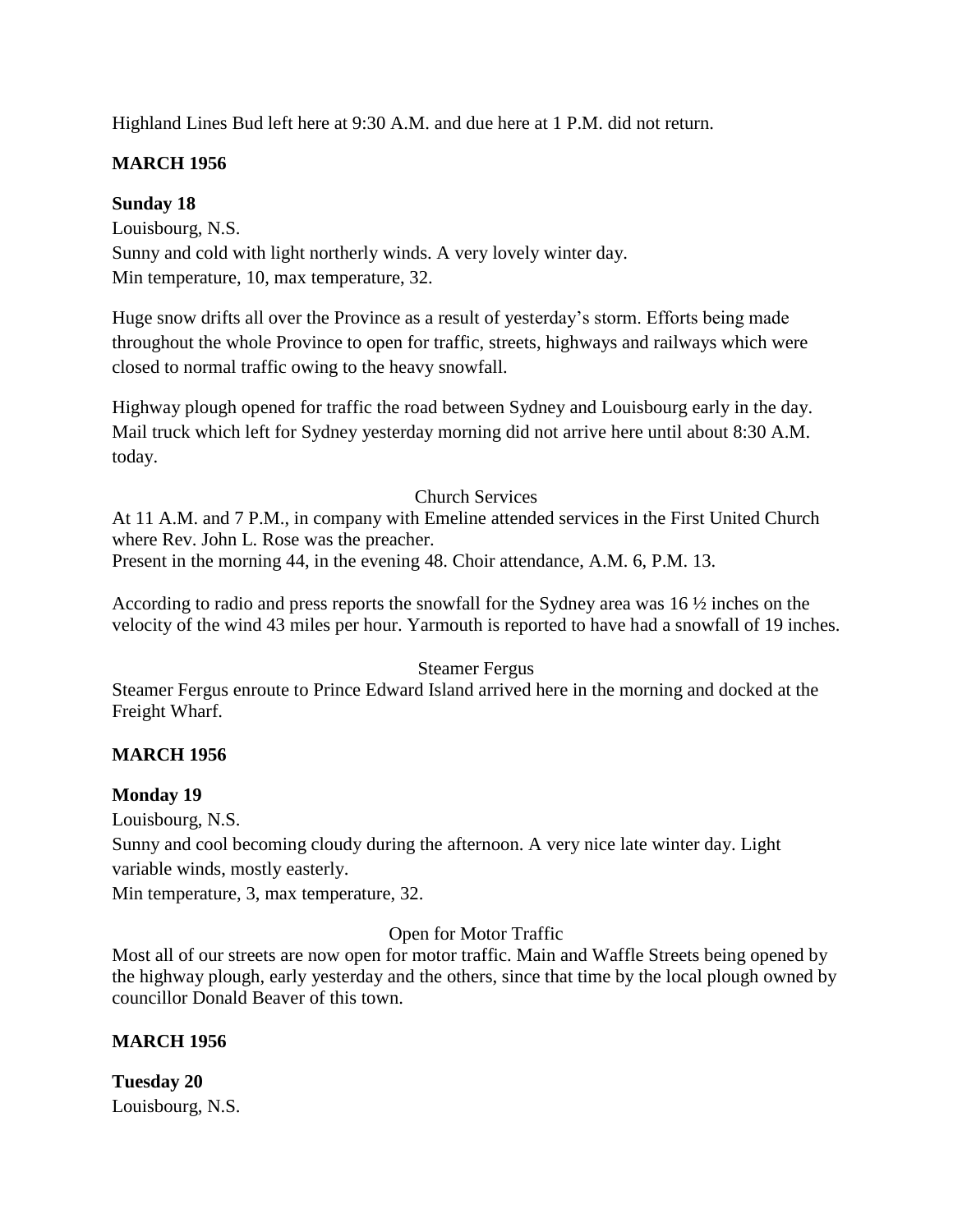Snow beginning in the early morning, ended about 9 A.M. Cloudy and chilly during the day with moderate to fresh northeast wind. Snowfall: about 6 inches. Min temperature, 20, max temperature, 31.

#### Drift Ice

The first drift ice to enter Louisbourg harbour this season arrived here shortly this afternoon. Before night the western half of the harbour was full of ice.

#### Steamer Fergus

Steamer Fergus, which arrived here on last Sunday morning enroute to Prince Edward Island sailed this afternoon.

### **MARCH 1956**

#### **Wednesday 21**

Louisbourg, N.S.

Remarkably clear with light to moderate northeast wind. A typical winter day, although according to the calendar it is said to be the first day of spring. Min temperature, 18, max temperature, 33.

#### Drift Ice

A small quantity of drift in the western end of the harbour, and some in sight a short distance off the coast.

#### Prayer Meeting and Choir Practice

At 7 P.M., in company with Emeline attended Prayer Meeting in the First United Church, which was led by the pastor Rev. John L. Rose. The regular mid-week choir practice followed immediately after the prayer service.

### **MARCH 1956**

### **Thursday 22**

Louisbourg, N.S.

Cloudy and chilly with moderate to fresh northeast wind. Snow began to fall at about 4:30 P.M. Min temperature, 19, max temperature, 36.

#### Ham Supper. Fancy Sale

At about 5 P.M. in company with Emeline attended Ham Supper and Fancy sale served by the ladies of the McMillan Club of the First United Church in Calvin Hall.

### French Trawler Cap Nord

French Fishing Trawler "Cap Nord" arrived in the afternoon from the fishing grounds for bunker coal and other supplies.

#### **MARCH 1956**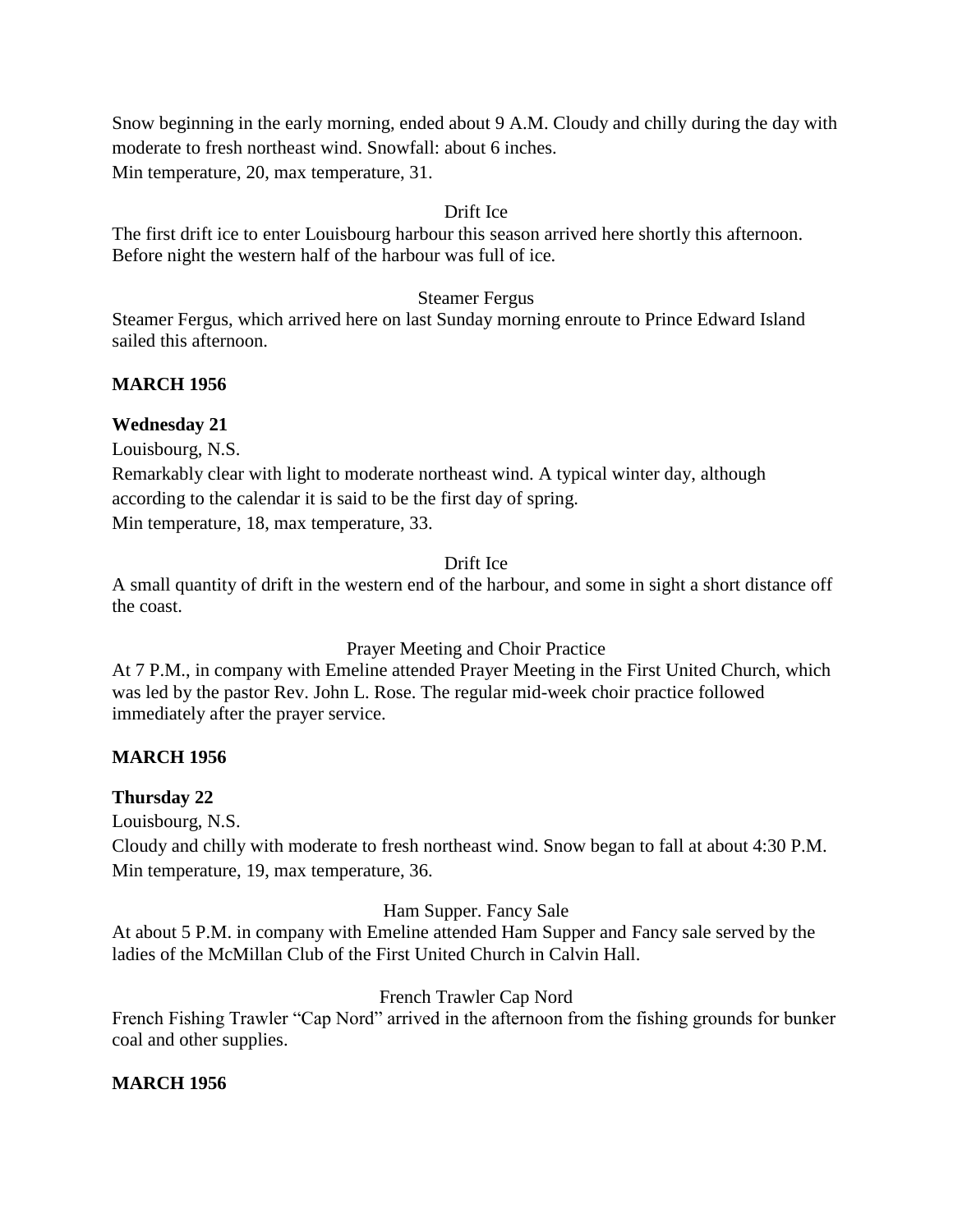### **Friday 23**

Louisbourg, N.S.

Snow storm of last night ended in the early morning and was followed by a cloudy day with light variable winds, mostly northerly. Snowfall of last night about 5 inches. Min temperature, 30, max temperature, 38.

A small quantity of loose drift-ice in the harbour.

# **MARCH 1956**

# **Saturday 24**

Louisbourg, N.S.

Sunny, becoming cloudy in the afternoon. Snow began to fall moderately at about 8 P.M., and at a later hour was still snowing. Light to moderate westerly winds, shifting to southwest during the afternoon and to easterly at night.

Min temperature, 23, max temperature, 34.

# **MARCH 1956**

# **Sunday 25**

Louisbourg, N.S.

Snow storm which began at about 8 P.M. yesterday ended at about 4 P.M. today. Fresh northeast wind, shifting to north in the late afternoon. Clearing at night. Snowfall: about 8 inches. Min temperature, 13, max temperature, 28.

### Church Services

At 11 A.M. and 7 P.M., in company with Emeline attended services in the First United Church, where Rev. John L. Rose was the preacher. Present at the morning service; 38, at the evening service; 39. Choir attendance; A.M. 8, P.M. 11.

# **MARCH 1956**

### **Monday 26**

Louisbourg, N.S. Cold and mostly sunny with light to moderate westerly winds. A real winter day. Min temperature, 3, max temperature, 33.

### **MARCH 1956**

### **Tuesday 27**

Louisbourg, N.S. Variable cloudiness with light to moderate northwest winds. Min temperature, 18, max temperature, 38.

British Steamer Marina Hill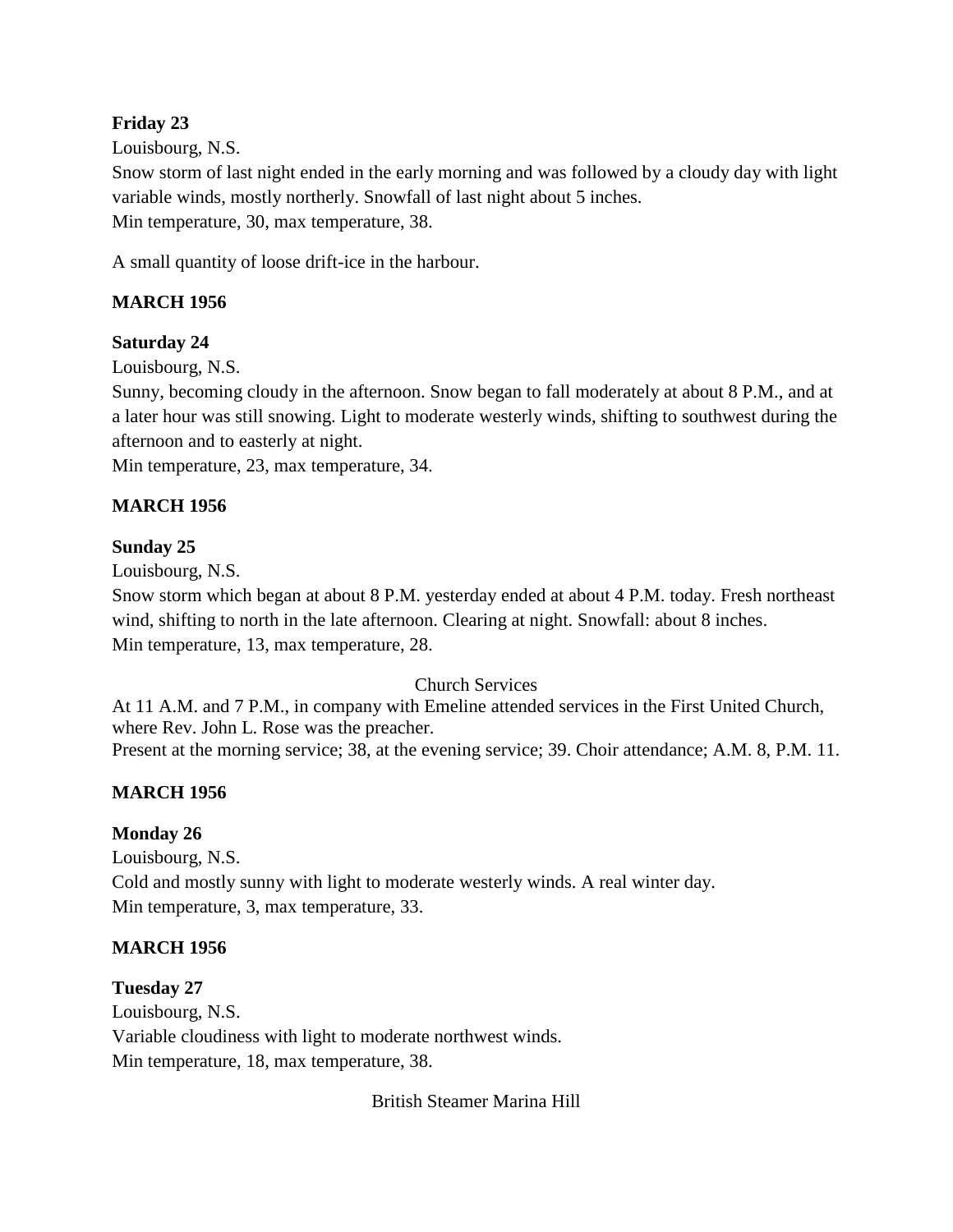British Steamer "Marina Hill" arrived in the forenoon for a cargo of coal and anchored in the west end of the harbour. In the late afternoon she docked on the east side of the coal pier. This ship is in command of Capt. Burchell.

# Petite Bras D'Or

Motor vessel "Petite Bras D'Or" loaded a cargo of coal for St. Pierre.

### **MARCH 1956**

### **Wednesday 28**

Louisbourg, N.S. Cold and mostly sunny with moderate northwest wind. Min temperature, 12, max temperature, 29.

Prayer Meeting Choir Practice

At 7 P.M., in company with Emeline attended Prayer Meeting in the First United Church which was led by Rev. John L. Rose. Immediately after the Prayer service I conducted the usual mid-week choir practice.

### **MARCH 1956**

### **Thursday 29**

Louisbourg, N.S. Sunny and cold with fresh to strong northwest wind decreasing in the evening. Min temperature, 14, max temperature, 31.

### Prayer Service

At 7 P.M., in company with Emeline attended Prayer service in the church hall (Calvin) which was conducted by Rev. John L. Rose. About 40 persons present.

### Picture Show

Immediately after the Prayer service, picture slides in connection with the life of Christ, previous and after his trial and crucifiction were shown to those present, by Rev. Mr. Rose and Charles Bagnall.

### **MARCH 1956**

### **Friday 30**

Louisbourg, N.S.

Sunny, becoming shortly afternoon with light northwest wind, shifting to southwest and to east in the evening. Snow began to fall at about 7:30 P.M., with the wind increasing to fresh. Min temperature, 16, max temperature, 38.

Church Service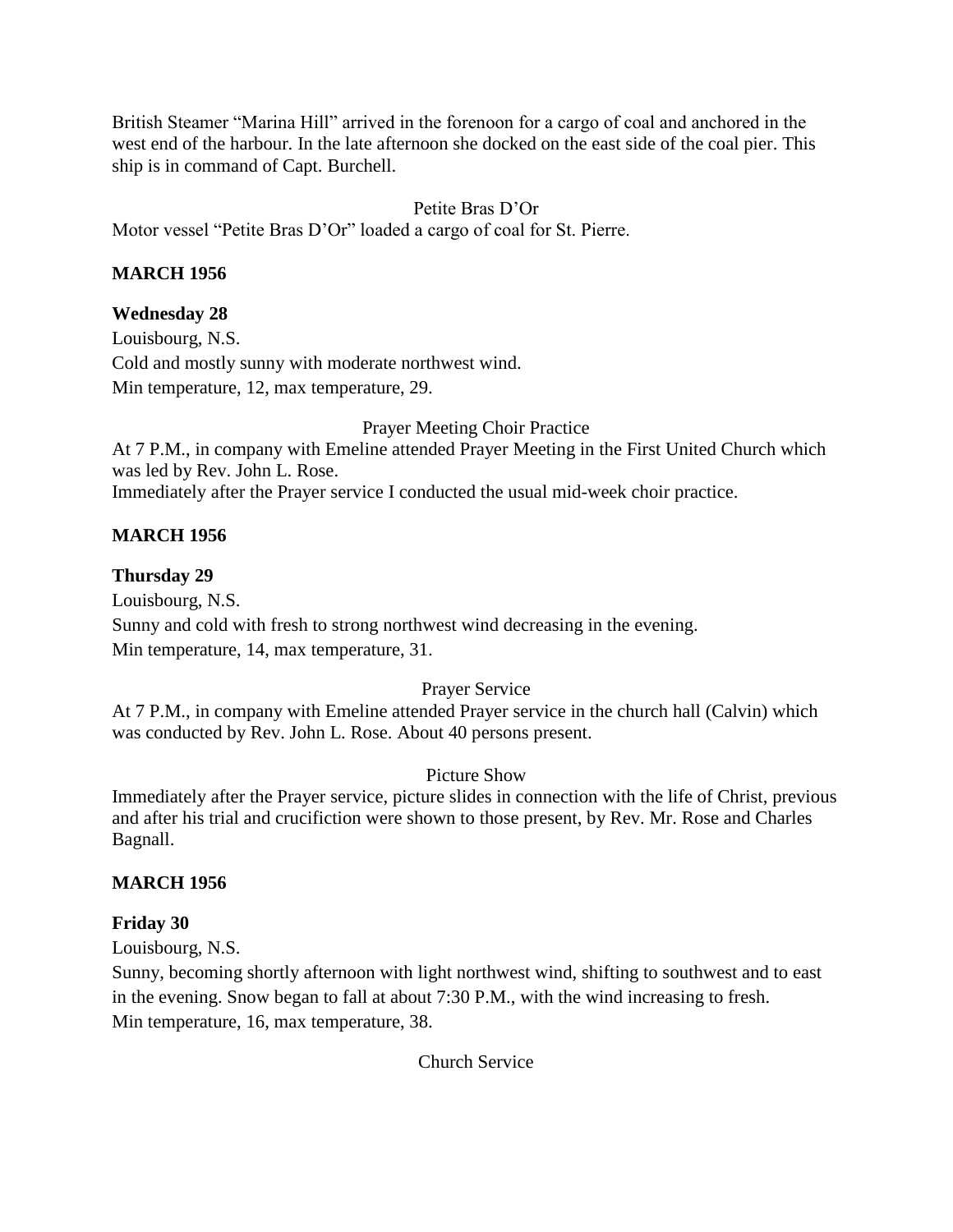At 7:30 P.M., in company with Emeline, attended service in the First United Church, where Rev. John L. Rose was the preacher. About [blank] persons present at this service. Choir attendance, 12.

### **MARCH 1956**

### **Saturday 31**

Louisbourg, N.S.

Cloudy with sunny intervals during the afternoon. Light northwest wind shifting to southwest and increasing to strong. Snow of last night was followed by a drizzle of freezing rain, which resulted in all out-of-doors being covered with a coating of ice in the morning which disappeared during the forenoon. Snowfall of last night: about 3 inches.

Min temperature, 28, max temperature, 38.

# **APRIL 1956**

### **Sunday 1**

Louisbourg, N.S.

Sunny with variable cloudiness during the afternoon. Clearing at night. Light northwest wind. Min temperature, 30, max temperature, 39. A very lovely early spring day.

# Church Services

At 11 A.M. and 7 P.M., in company with Emeline attended services in the First United Church where Rev. John L. Rose was the preacher.

Present at the morning service about 140, at the evening service about 95. The sacrament of Lord's Supper was dispensed at the morning service. The following persons were received in the church on profession of faith during the 11 A.M. service: Mr. and Mrs. Michael Holland, Mrs. Archie MacVicar and Miss Gloria MacVicar.

### **APRIL 1956**

**Monday 2**

Louisbourg, N.S. Variable cloudiness with moderate northwest wind. Min temperature, 26, max temperature, 39.

### Marriage at Sydney

Miss Jane Huntington, my niece, was Bridesmaid for Miss Marjorie Lane, on the occasion of her marriage, at 7 P.M., to Mr. Doucette MacDonald, both of Sydney. The marriage took place in St. Andrews United Church. The ceremony was performed by Rev. Stanley G. MacQueen, Pastor of St. Andrews assisted by the Uncle of the groom, Rev. Nelson MacDonald.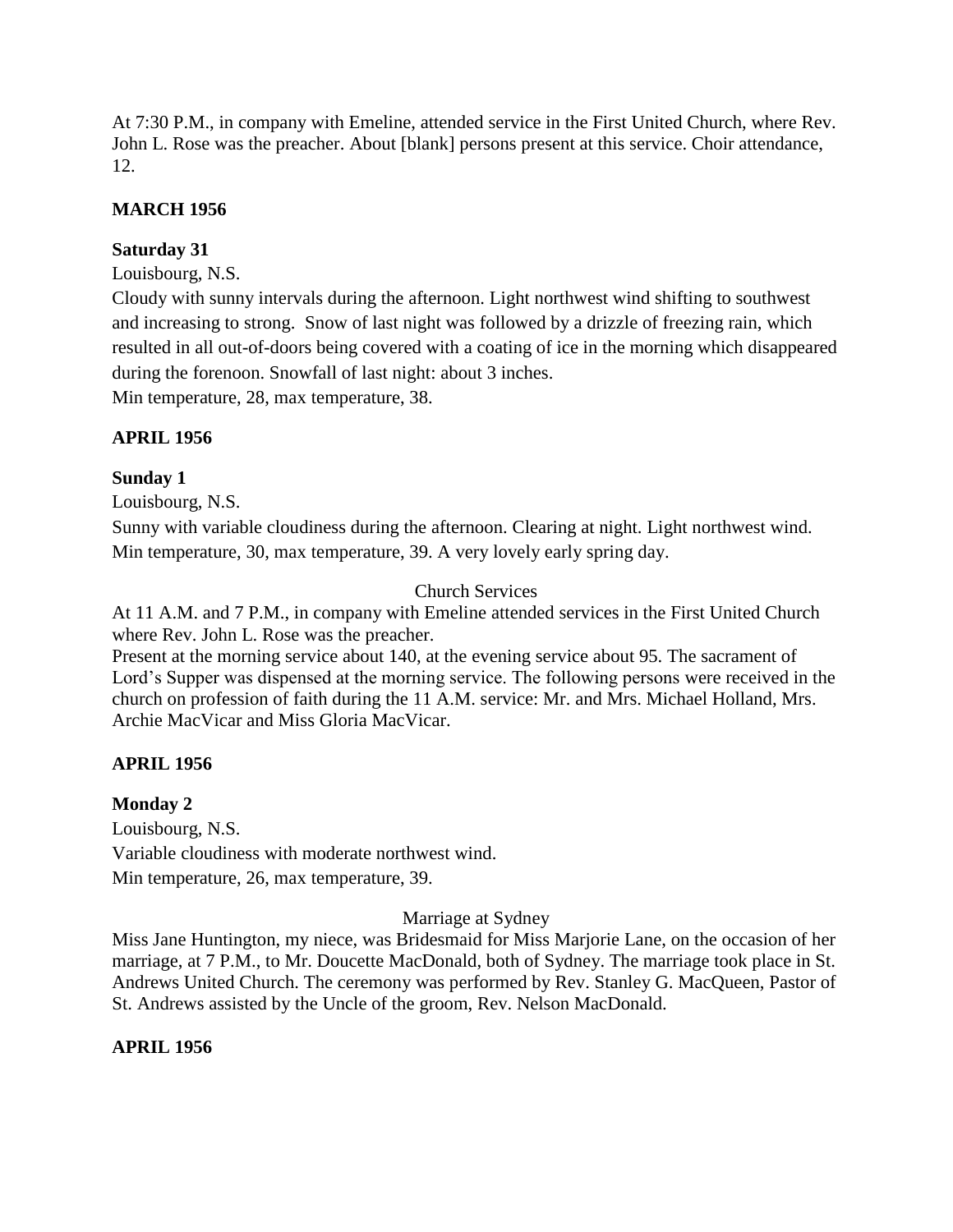#### **Tuesday 3**

Louisbourg, N.S.

Sunny with cloudy periods in the afternoon and evening. Light northwest in the early part of the day, shifting to southwest and increasing to moderate. Snow began to fall at about 8:30 P.M. Min temperature, 18, max temperature, 37.

#### S.S. Marina Hill

British Steamer Marine Hill Capt. Burchell sailed for Europe at about 8 A.M. with a cargo of about 10,000 tons of coal.

#### S.S. Curling

Sealing Steamer, "Curling" arrived and docked at the Old Government Wharf.

#### Death of Wesley Tanner

The death of Wesley Tanner occurred at a late hour tonight following a short illness.

### **APRIL 1956**

### **Wednesday 4**

Louisbourg, N.S.

Variable cloudiness with light winds. Cloudy in the late afternoon and evening. Snowfall of least night: 1 ½ inches.

Min temperature, 32, max temperature, 40.

### Prayer Meeting

At 7 P.M., in company with Emeline attended the midweek prayer meeting held in the First United Church, and led by Rev. John L. Rose.

### **APRIL 1956**

### **Thursday 5**

Louisbourg, N.S.

Showers and drizzle of rain, lasting all day. Light south and southeast wind with some fog. Rainfall about 1/8 and inch.

Min temperature, 33, max temperature, 36.

### Joint Meeting of Brotherhoods

At 7:30 P.M. attended a Joint Meeting of Brotherhood of the First United Church and the Men's Club of St. Bartholomew Anglican Church which was held in the United Church Hall (Calvin). After a short devotional service games were played and a lunch served. About 28 persons present.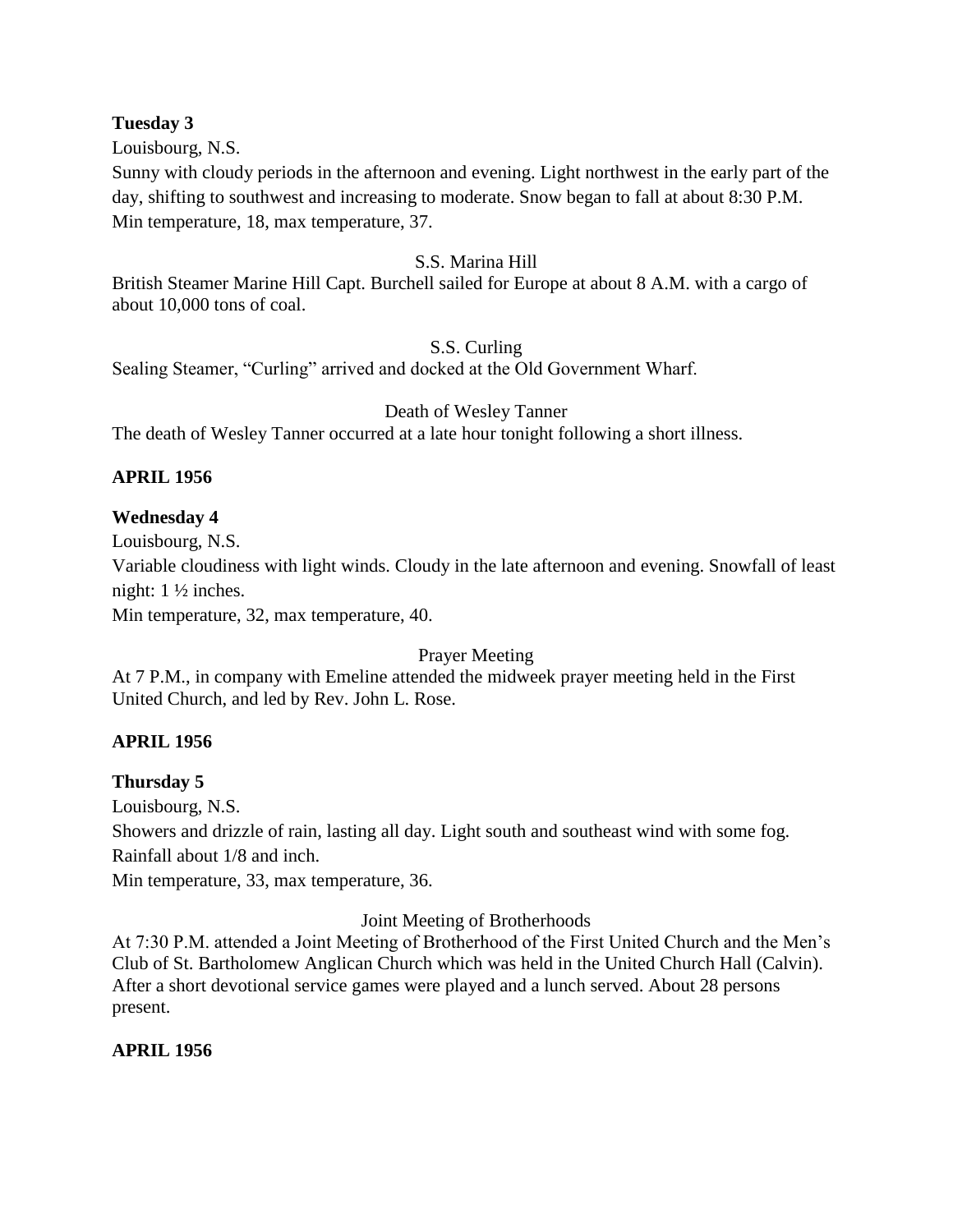#### **Friday 6**

Louisbourg, N.S. Sunny during the forenoon, mostly in the afternoon and evening. Light to moderate westerly winds, shifting to northerly. Min temperature, 28, max temperature, 44.

#### Funeral

At 1:45 P.M., with George Lewis, attended the funeral of the late Wesley S. Tanner which took place from D.M. Johnston Funeral Parlor to St. Bartholomew Anglican Church. Services at the parlor, church and grave, were conducted by Rev. H. A. Seegmiller, Rector of St. Bartholomew. Burial took place in the Anglican cemetery. The pallbearers were; George D. Lewis, James H. Crowdis, John R. D. Freise, James Suffidy, Howard MacPhail, and M. S. Huntington. Funeral in charge of D.M. Johnston Funeral Director, Louisbourg.

#### **APRIL 1956**

#### **Saturday 7**

Louisbourg, N.S.

Sunny with variable cloudiness during the afternoon. Light to moderate northwest wind. Min temperature, 22, max temperature, 37.

#### Spring Birds Arrive

Notwithstanding the fact that weather has been anything but spring-like up to the present time, the spring birds have begun to make their appearance. This evening I saw in our backyard two Fox Sparrows, one Bronze Grackle and one Song Sparrow.

Wilfred Covey, lighthouse keeper at Lighthouse Point, reported seeing today, a flock of Robins at the Point.

The Fox Sparrows are transients that usually remain for about three weeks, before continuing on their northward journey. I have known them to arrive as early as the first of the month, and remain as late as the 30<sup>th</sup>. I feed them every spring, until their departure. They are splendid singers and amply repay me with their songs.

#### **APRIL 1956**

#### **Sunday 8**

Louisbourg, N.S. Sunny becoming cloudy at noon, moderate northerly winds. Min temperature, 28, max temperature, 42.

#### Church Services

At 11 A.M. and 7 P.M., accompanied by Emeline, I attended services in the First United Church where Rev. John L. Rose was the preacher. Present at the morning service, about 105, at the evening service, about 45. Choir attendance, A.M. 9, P.M. 6.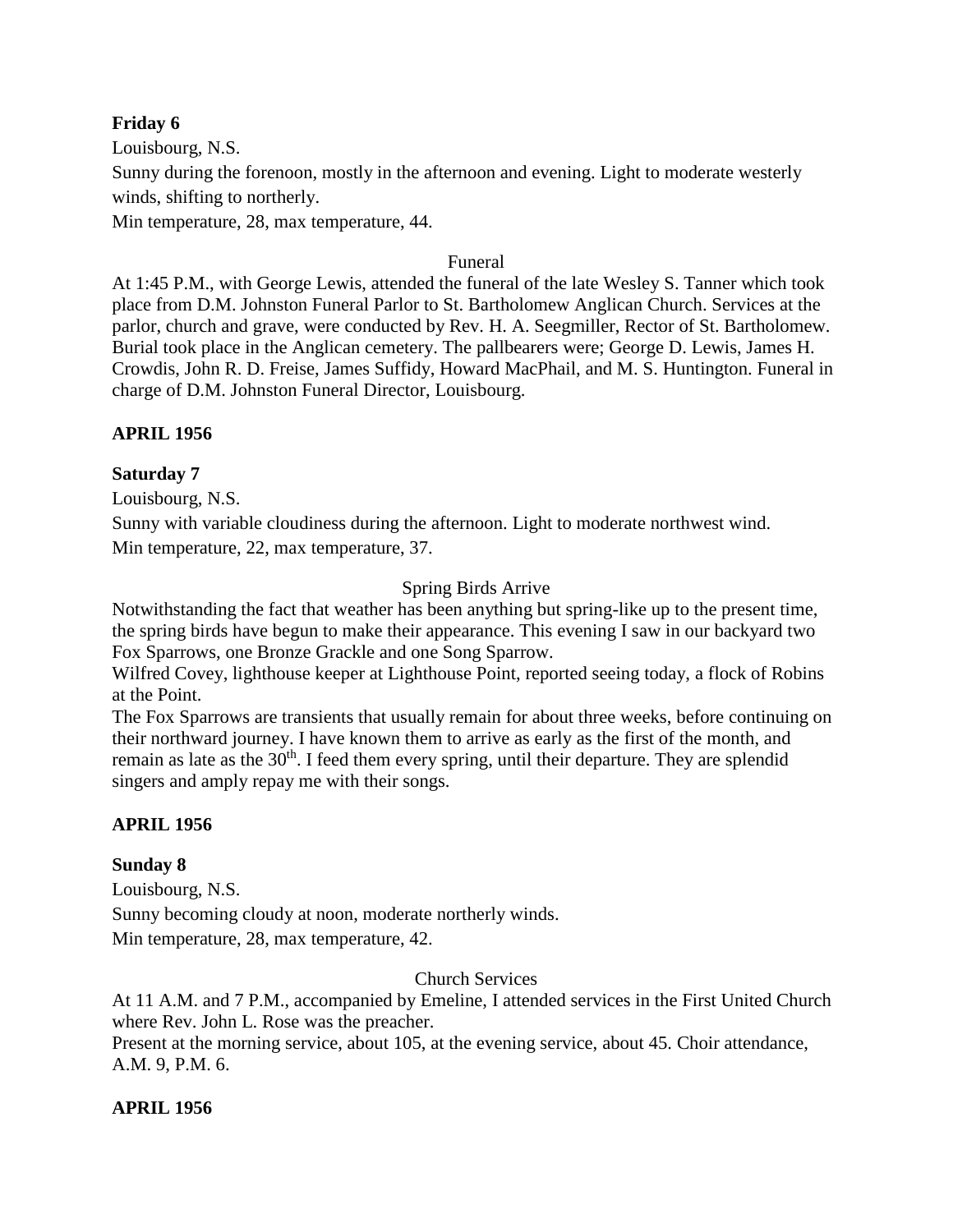### **Monday 9**

Louisbourg, N.S.

Light rain of last night was followed by a light snow flurry, less than  $\frac{1}{2}$  an inch. Cloudy during the day with light mist at times. Snow began to fall at about 7 P.M. Moderate to fresh northeast wind increasing to strong during the early part of the night. Min temperature, 32, max temperature, 37.

#### **APRIL 1956**

#### **Tuesday, 10**

Louisbourg, N.S.

Snow storm of last night was followed by drizzles of snow and light rain, which lasted all day and late into the night. Fresh to strong northeast wind. Snowfall of last night: about 3 inches. A very disagreeable day as far as weather was concerned.

Min temperature, 34, max temperature, 35.

#### **APRIL 1956**

#### **Wednesday 11**

Louisbourg, N.S.

Cloudy and chilly, with sunny intervals during the afternoon. Moderate to fresh northerly wind. Min temperature, 32, max temperature, 37.

#### French Trawler Cap Nord

French Fishing Trawler "Cap Nord" arrived from the fishing banks last night or early this morning for bunker coal and other supplies.

#### Choir Practice Prayer Meeting

At 8 P.M., Emeline and I attended choir practice in the First United Church. Emeline attended the prayer meeting which was held an hour earlier, but I was unable to be present.

### **APRIL 1956**

### **Thursday 12**

Louisbourg, N.S.

Cloudy with moderate northerly winds. Sunny intervals during the afternoon. Light mist and light snow flurries in the early part of the night.

Min temperature, 32, max temperature, 37.

#### **APRIL 1956**

**Friday 13** Louisbourg, N.S.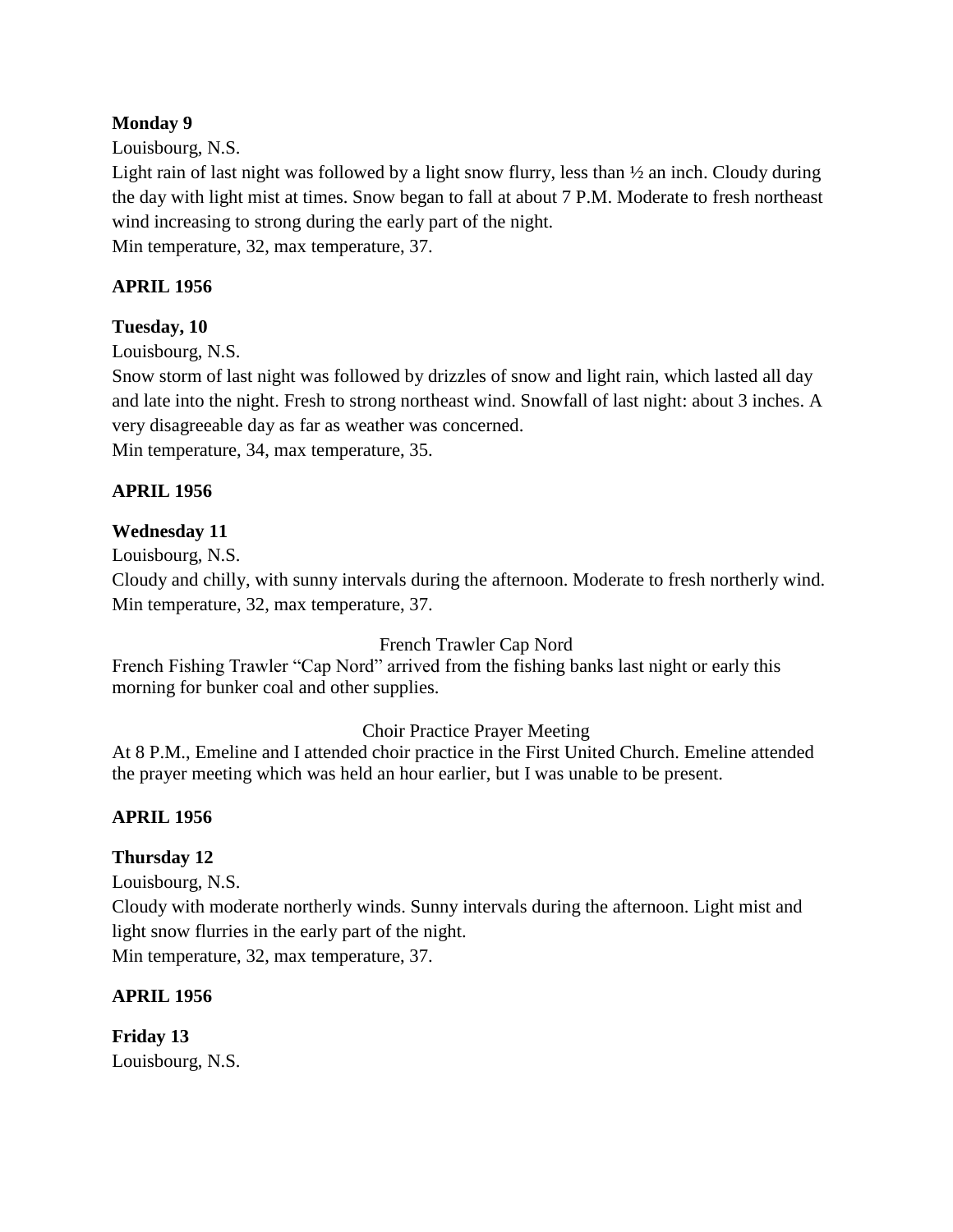Cloudy with variable cloudiness during the afternoon. Moderate northeast wind. Min temperature, 32, max temperature, 39.

### **APRIL 1956**

### **Saturday 14**

Louisbourg, N.S. Cloudy with fresh northwest wind. Min temperature, 32, max temperature, 44.

Washing and Painting

On last Monday I engaged Mr. Marcel Hacala to wash and paint the interior of my shop. He began wash at 1 P.M. on the  $9<sup>th</sup>$  and finished this afternoon. He washed and painted the ceiling, the walls and windows in the front part of the shop and some of the shelves. He proved to be a very good washman and did a very good job, for which I paid him \$1.50 per hour, at total of \$84.00. His home is at Reserve Mines, Glace Bay.

# **APRIL 1956**

# **Sunday 15**

Louisbourg, N.S. Remarkably clear with light northwest wind. A very lovely spring day. Snow rapidly disappearing. Min temperature, 28, max temperature, 51.

Church Services

At 11 A.M. and 7 P.M., in company with Emeline attended services in the First United Church where at 11 A.M. Rev. John L. Rose was the preacher. The Women's Missionary Society Thank Offering service was held at 7 P.M. with guest speaker Rev. J. W. Obrien. Mr. Obrien spoke on Bermuda where he had lived as a young minister about 50 years ago. He returned to Bermuda in the autumn of 1954 and remained for about one year.

Present in the morning, about 110, in the evening, about 70. Choir attendance, A.M. 10, P.M. 14.

# **APRIL 1956**

### **Monday 16**

Louisbourg, N.S.

Cloudy with light variable winds, mostly southerly. Light showers and light drizzle of rain, beginning at about 1:30 P.M. and continuing during the rest of the day. Min temperature, 28, max temperature, 47.

### Death of Moses Ballah

Today's issue of the Sydney Post Record recorded the death of Moses J. Ballah, which took place on last Saturday at Guelph, Ontario following a major operation. Mr. Ballah was born at North Sydney, but came to Louisbourg with his parents, the late Mr. and Mrs. Joseph Ballah, early in life. For a number of years he operated a mercantile business at Louisbourg, before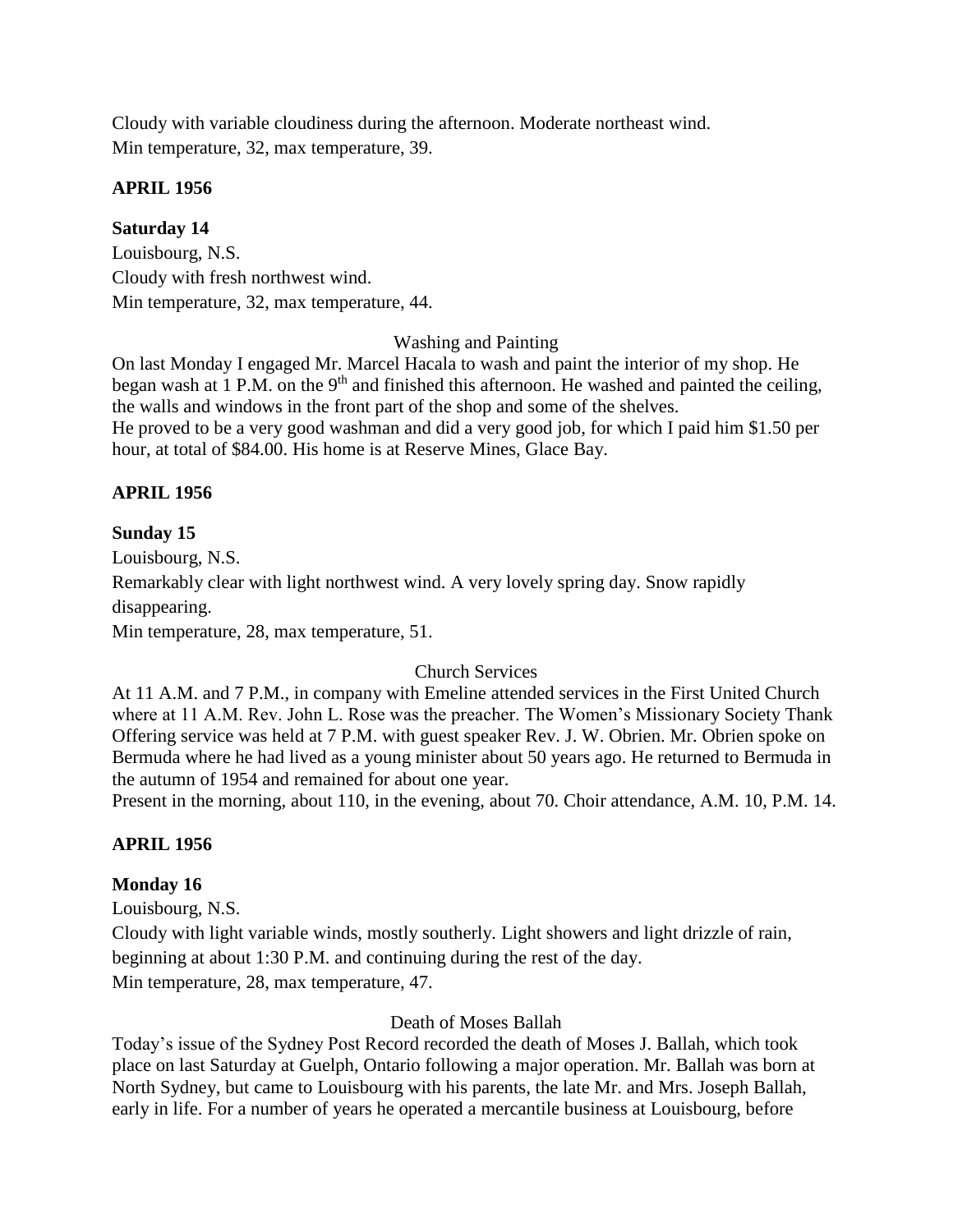removing to Sydney. About a year ago he went to Guelph Ontario, where his death took place. He was 65 years of age. Besides his wife the former Miss Mary O'Keefe of Louisbourg, he is survived by four sons and three daughters.

# **APRIL 1956**

### **Tuesday 17**

Louisbourg, N.S.

Cloudy and foggy with light drizzle of rain and showers in the morning. Light southerly winds. Rainfall of yesterday and last night 1/8 an inch.

Min temperature, 36, max temperature, 46.

Died at Sea

The body of the late Cecil Smith of Rockland Maine, U.S.A., arrived here at about 9 P.M. on board the Fishing Dragger "M.G.U" Capt. Arron Mills. Mr. Smith died at sea on board the Dragger from natural causes it is said. The remains were forwarded to his home in the U.S.A.

### **APRIL 1956**

#### **Wednesday 18**

Louisbourg, N.S. Cloudy, followed by variable cloudiness and sunny intervals. Light southerly winds. Min temperature, 32, max temperature, 54.

### Prayer Meeting and Choir Practice

At 7 P.M., Emeline and I attended Prayer Meeting held in the First United Church, and conducted by Rev John L. Rose. Immediately after Prayer Services, I conducted choir practice.

#### Death of John Dillon

Today, I learned from Mrs. Alex Bates, that John Dillon, a former resident of Louisbourg, had passed away at his home in Vancouver, B.C., during the past winter. His age would be in the late 70's. He is survived by his wife, the former Lillian Peach of Louisbourg. Mr. and Mrs. Dillon removed to the Canadian West, I would say about 40 years ago. He is also survived by at least one daughter.

#### Death of John Crier

The death of John Crier, took place this morning at his home at west Louisbourg, after and illness of about two years.

#### **APRIL 1956**

### **Thursday 19**

Louisbourg, N.S.

Sunny during the early part of the day, and becoming cloudy in the late forenoon. Light showers and drizzle of rain and fog, beginning at about 1 P.M. and continuing during the afternoon to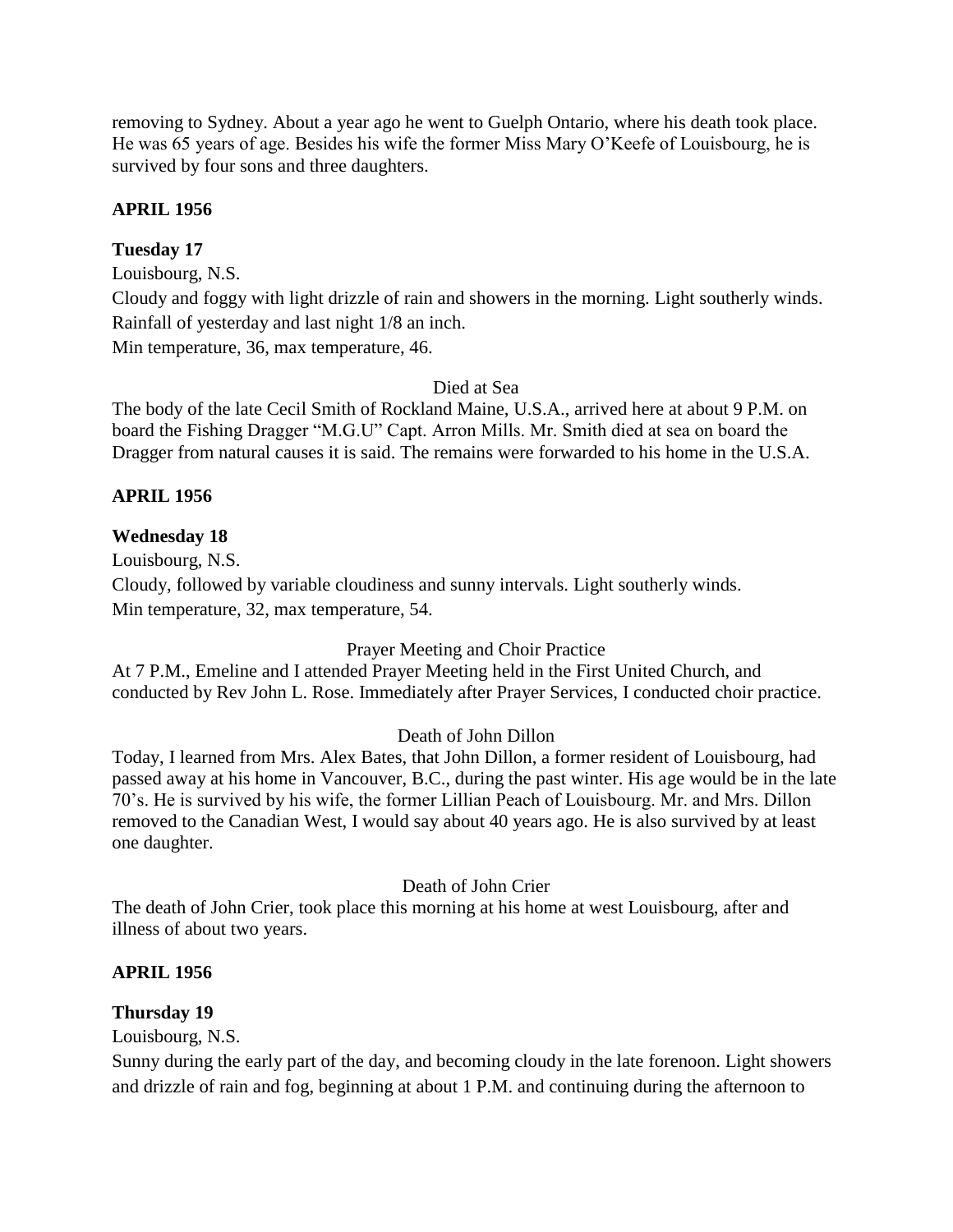evening. Moderate to fresh southeast wind decreasing at night. Rainfall about ¼ an inch. Min temperature, 30, max temperature, 52.

# **APRIL 1956**

# **Friday 20**

Louisbourg, N.S.

Cloudy with sunny intervals during the afternoon, and foggy at night. Light to moderate southerly winds.

Min temperature, 35, max temperature, 48.

# **APRIL 1956**

# **Saturday 21**

Louisbourg, N.S.

Cloudy and cold. Rain beginning early in the day ended shortly after noon. Rainfall about ½ an inch. Fresh southeast wind shifted to southwest during the afternoon and increasing to heavy gal force. Moderate to some extent in the evening, with the wind shifting to west. Min temperature, 32, max temperature, 38.

# **APRIL 1956**

# **Sunday 22**

Louisbourg, N.S.

Cloudy and cool, with fresh southwest wind and some fog. Snow flurried begging at about 6 P.M. Snow melting as it falls.

Min temperature, 33, max temperature, 44.

# Church Services

At 11 A.M. and 7 P.M., in company with Emeline attended services in the First United Church where Rev. John L. Rose was in charge of both services, and the preacher at the morning service. At 7 P.M., the address was given by Mr. Allan Johnston, the First United Church student minister, who is now visiting his parents after spending the winter pursuing his studies at Pine Hill College, Halifax, N.S.

At the morning service about 90 present, in the evening about 40. Choir attendance: A.M. 10, P.M. 10. I did not join in the service of song today owing to having a cold, but sat in the body of the church during both services.

Fire

At about 9:20 A.M., the fire brigade was called for a fire at the home of Mr. and Mrs. Bert Wilcox. Damage: slight.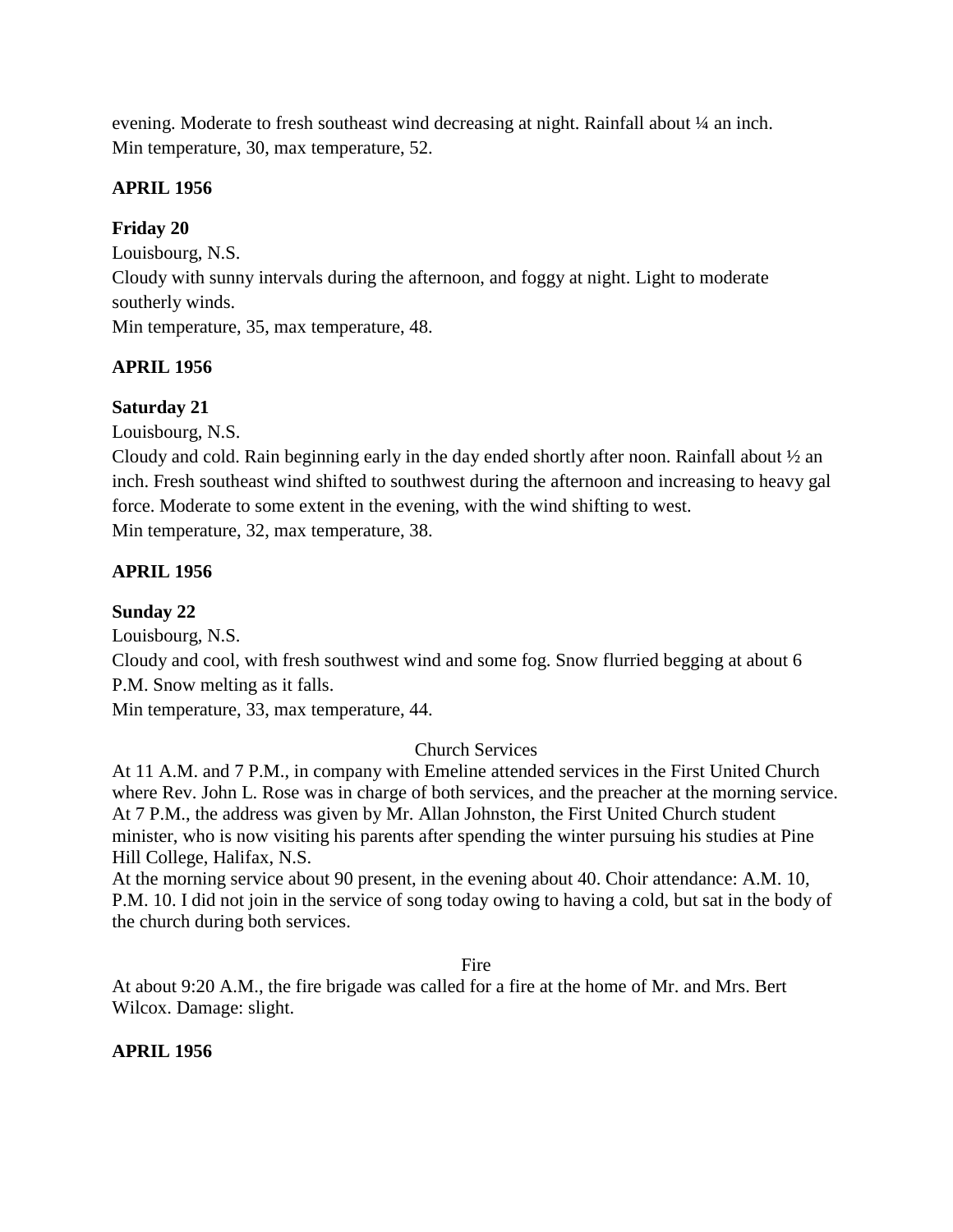## **Monday 23**

## Louisbourg, N.S.

Partly clear during the early part of the day, becoming cloudy shortly before noon. Rain began to fall in the afternoon and continued into the night. Moderate to fresh southerly winds. Min temperature, 35, max temperature 46.

#### Drowned at Sea

The remains of the late Albert Reno aged 52 of North Sydney arrived here today.

## **APRIL 1956**

#### **Tuesday 24**

Louisbourg, N.S.

Sunny and cool with westerly gale decreasing to moderate in the late afternoon. Rainfall of last night: about, ½ an inch.

Min temperature, 36, max temperature, 51.

## Drowned at Sea

The remains of the late Albert Reno, arrived here at about noon today on board the Fishing Dragger "Conquest". Mr. Reno whose age is given at 52 was a crew member of the dragger "Conquest". He was washed overboard early today while engaged at his duties on board the vessel.

## **APRIL 1956**

## **Wednesday 25**

Louisbourg, N.S.

Cloudy and cool, with showers and drizzles of rain during the afternoon. Moderate southwest wind shifting to northerly in the late afternoon.

Min temperature, 34, max temperature, 46.

Choir Practice and Prayer Meeting

At 7 P.M., Emeline and I attended Prayer Meeting in the First United Church, which was led by Rev. John L. Rose.

Immediately after the Prayer Service, I conducted the usual midweek choir practice.

## **APRIL 1956**

**Thursday 26** Louisbourg, N.S. Sunny and chilly with fresh to strong southwest wind. Min temperature, 28, max temperature, 45.

## **APRIL 1956**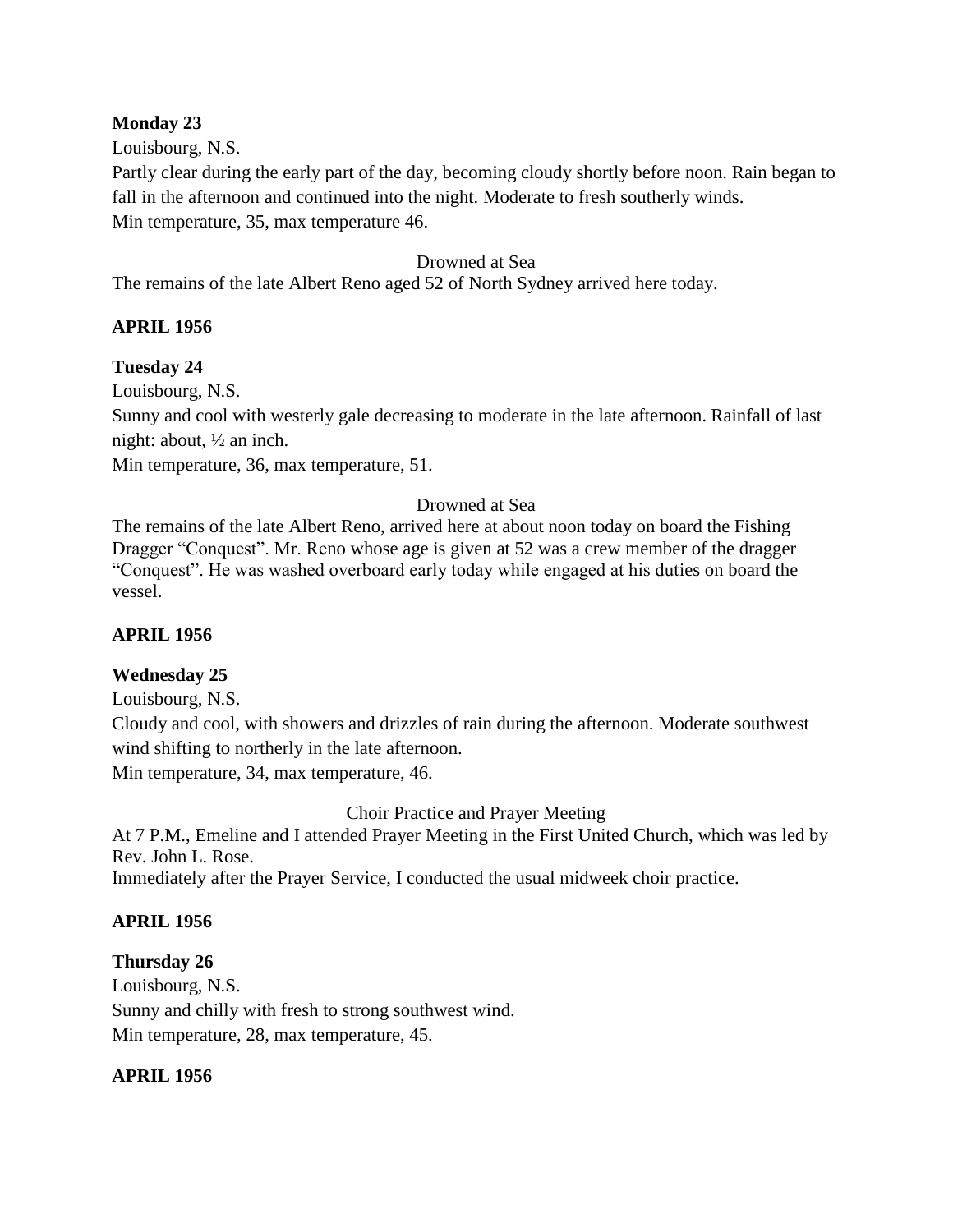## **Friday 27**

Louisbourg, N.S.

Cloudy and chilly with moderate to fresh southerly and easterly winds. Light drizzle of snow beginning at about 10 A.M. and melting as it fell. Snow was followed by a light drizzle of rain. Min temperature, 32, max temperature, 42.

## **APRIL 1956**

# **Saturday 28**

Louisbourg, N.S. Cloudy and chilly with moderate to fresh southerly winds. Light drizzle of snow and light rain beginning in the afternoon.

Min temperature, 32, max temperature, 39.

Daylight Saving Time

In common with the majority of cities, towns and rural communities throughout the Province of Nova Scotia, Daylight Saving Time goes into effect immediately after midnight tonight.

## **APRIL 1956**

## **Sunday 29**

Louisbourg, N.S.

Cloudy and chilly becoming mostly sunny in the late afternoon. Light to moderate northeast wind.

Min temperature, 34, max temperature, 46.

## Church Services

At 11 A.M. and 7 P.M., in company with Emeline attended services in the First United Church where Rev. John L. Rose was the preacher.

Present in the morning about 90, in the evening about 50. Choir attendance: A.M. 13, P.M. 13.

Daylight Saving Time

Daylight Saving Time went into effect in the town of Louisbourg as well as many other communities throughout the Province immediately after 12 o'clock midnight, last night.

## **APRIL 1956**

## **Monday 30**

Louisbourg, N.S.

Light drizzle of freezing rain in the morning, ending at about 8 A.M. Chilly with light to moderate northerly winds.

Min temperature, 32, max temperature, 43.

## **MAY 1956**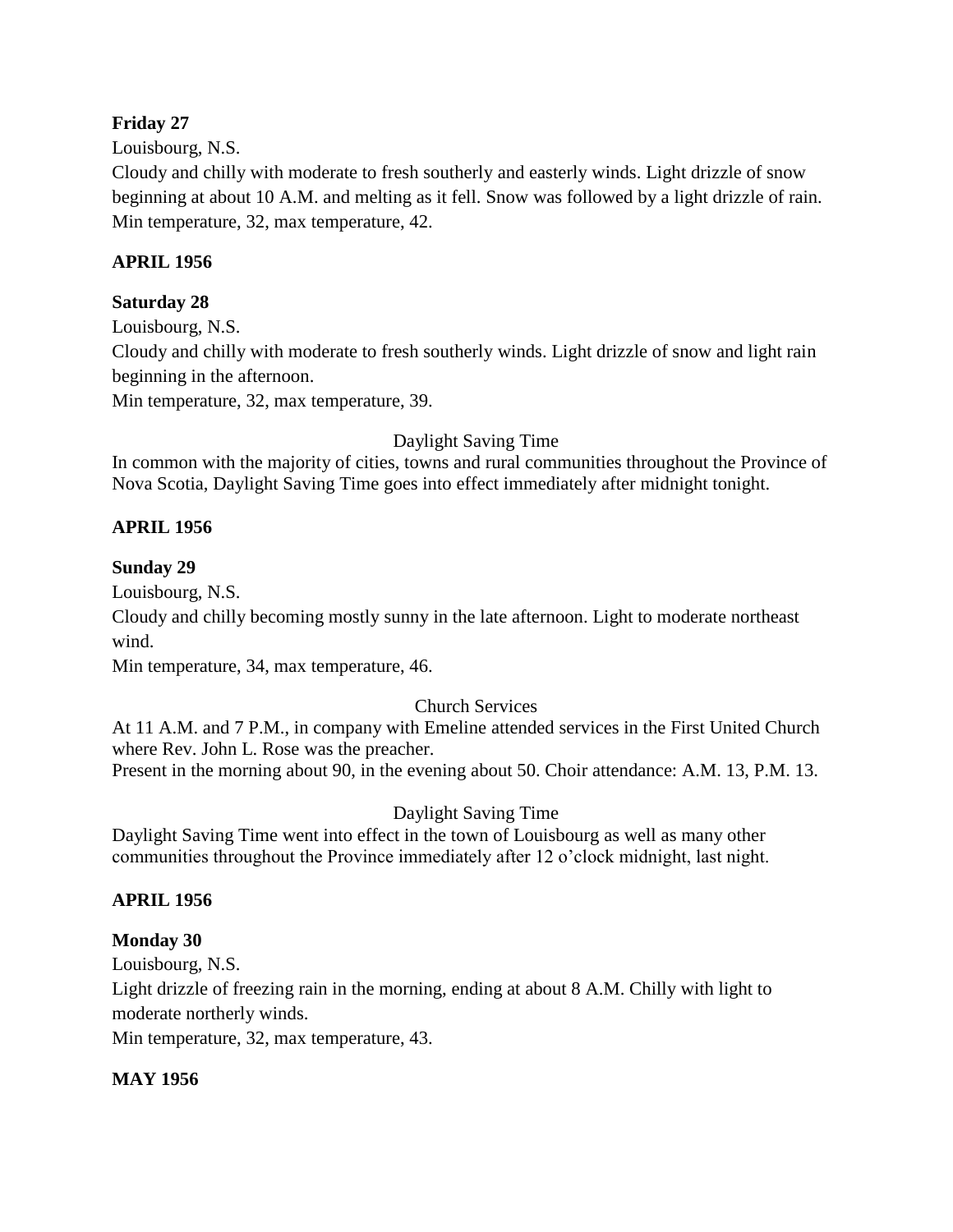## **Tuesday 1**

Louisbourg, N.S.

Sunny and cool with moderate to fresh northwest wind. A very lovely day, but rather cool for comfort.

Min temperature, 30, max temperature, 47.

## **MAY 1956**

## **Wednesday 2**

Louisbourg, N.S.

Sunny and cool with moderate northwest wind, which shifted to southwest during the afternoon. Min temperature, 28, max temperature, 52.

## Choir Practice

At 8 P.M., in company with Emeline attended and conducted choir practice in the First United Church.

# **MAY 1956**

## **Thursday 3**

Louisbourg, N.S.

Cool with variable cloudiness. Moderate southwest wind. Rain began to fall at about 7:30 P.M. Min temperature, 25, max temperature, 47.

Meeting of Brotherhood

At 7:30 P.M. attended a regular meeting of the Brotherhood of the First United Church held in Calvin Hall with the President Charles Bagnall in the chair.

10 persons present. Mr. Jackson and I were the caterers for tonight. Mr. Jackson was unable to be present, so I carried on in his absence.

# **MAY 1956**

## **Friday 4**

Variable cloudiness with light to moderate northwest wind. Rainfall of last night about ½ an inch. Most spring-like day so far this season.

Min temperature, 38, max temperature, 56.

## Reconstruction of Wharf

The work of reconstructing the Old Government Wharf was started today, with the driving of two or three piles. Preparatory work has been in progress for about four or five weeks, consisting of the removal of part of the old wharf. The firm of R. A. Douglas Contractors of New Glasgow have been awarded the contract.

## **MAY 1956**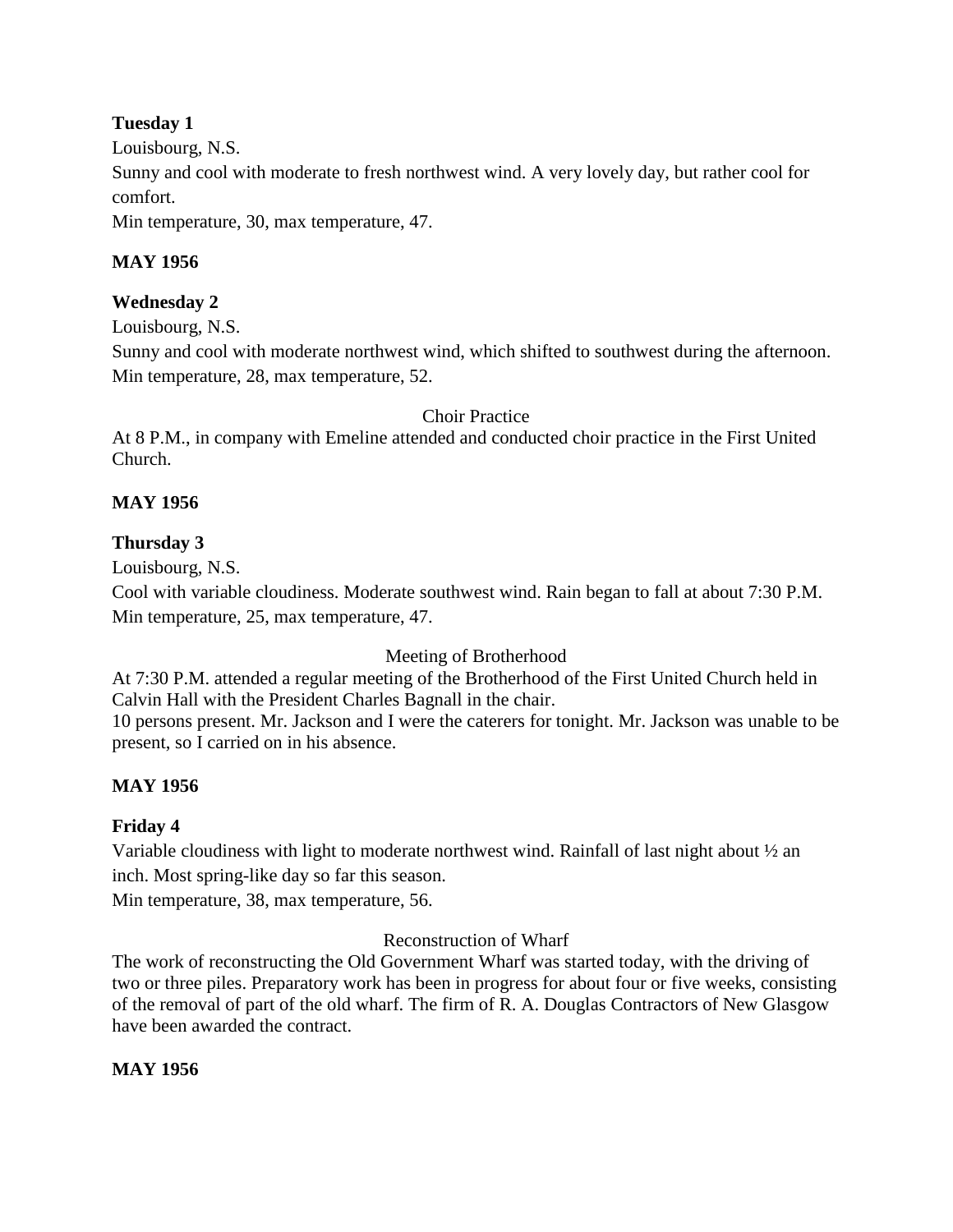## **Saturday 5**

Louisbourg, N.S.

Snow flurries beginning at about at 8 A.M. and ending at about 10 A.M. Snow about 3 inches. Cloudy with variable cloudiness during the afternoon. Moderate to fresh northeast wind, shifting to the north.

Min temperature, 33, max temperature, 41.

## **MAY 1956**

## **Sunday 6**

Louisbourg, N.S. Cloudy with light to moderate westerly and northerly winds and a few very light showers in the afternoon.

Min temperature, 30, max temperature, 56.

## Church Services

At 11 A.M. and 7 P.M., in company with Emeline attended services in the First United Church where Rev. John L. Rose was the preacher. Present in the morning about 115, in the evening about 55.

# **MAY 1956**

**Monday 7**

Louisbourg, N.S.

Sunny and cool with moderate northwest winds shifting to southwest, and later to southeast. Min temperature, 30, max temperature, 50.

## **May 1956**

## **Tuesday 8**

Louisbourg, N.S.

Sunny becoming cloudy at about noon. Snow flurries began at about 2:30 P.M. and at a later hour a drizzle of snow was still falling. Snowfall: about 2 inches. Light to moderate southerly winds.

Min temperature, 25, max temperature, 46.

Women's Missionary Society

A regular meeting of the Women's Missionary Society of the First United Church was held at our home this evening, with the President, Mrs. William Hilchie in the chair.

## **MAY 1956**

## **Wednesday 9**

Louisbourg, N.S.

Sunny and cool with moderate fresh northwest wind shifting to southwest in the late afternoon.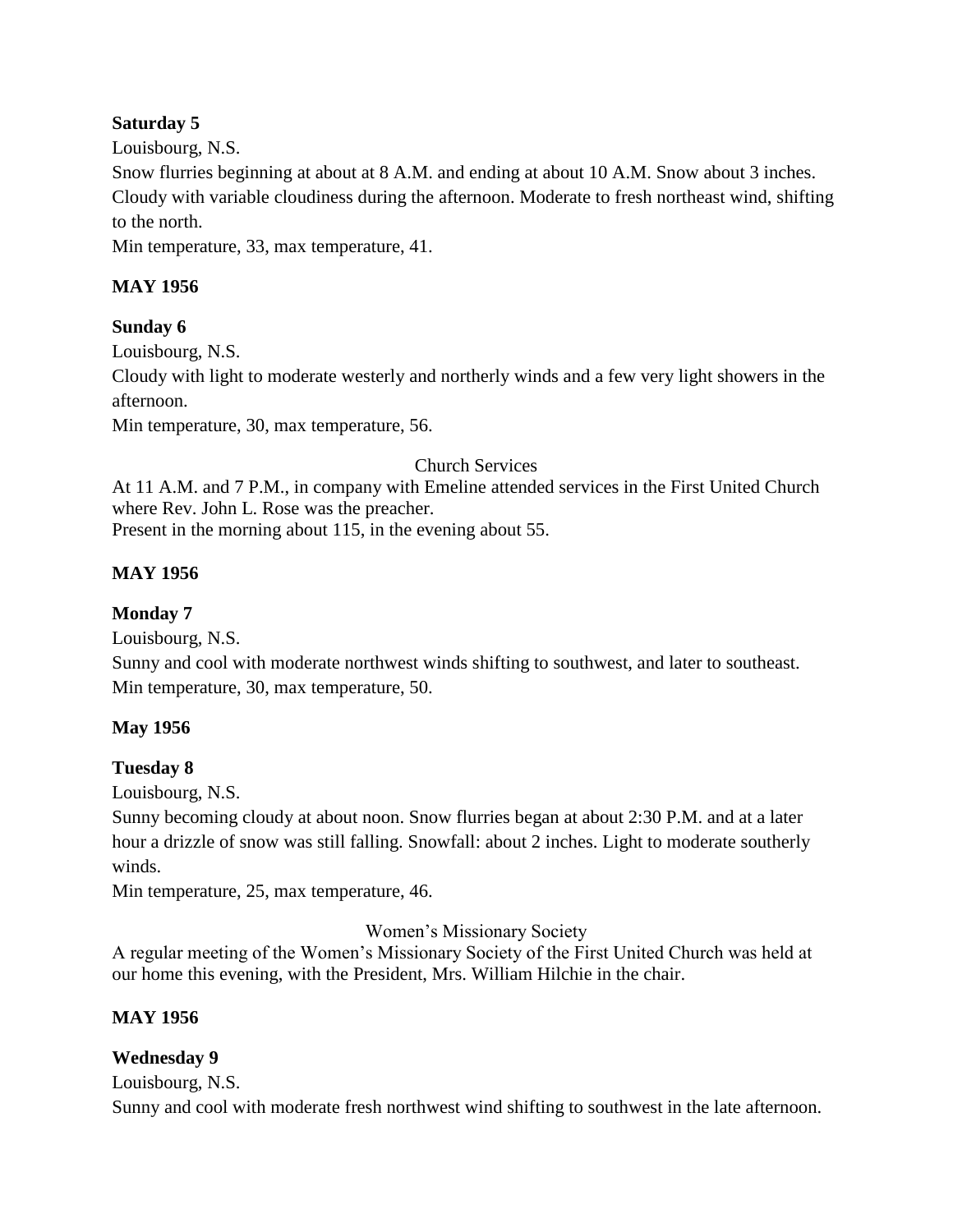Snowfall of yesterday all disappeared early in the day. Min temperature, 24, max temperature, 50.

## Choir Practice

At 8 P.M., in company with Emeline attended and conducted choir practice in the First United Church.

## **MAY 1956**

## **Thursday 10**

Louisbourg, N.S.

Rain beginning at about 7 A.M. ended at about 7 P.M.; cleared during the early part of the night. Fresh southerly winds shifting to northerly at about 9:30 P.M. Rainfall: about 1 inch. Min temperature, 38, max temperature, 44.

## **MAY 1956**

## **Friday 11**

Louisbourg, N.S.

Cool with moderate variable winds. Remarkably clear. A very lovely day but rather cool. Min temperature, 31, max temperature, 46.

## **MAY 1956**

## **Saturday 12**

Louisbourg, N.S. Cloudy and cool with light showers and drizzle beginning at about 2 P.M. Fresh to strong southwest wind; foggy at night. Min temperature, 33, max temperature, 49.

## Death of Charles Phillips

Today's issue of the Sydney Post Record announced the death at the General Hospital Glace Bay, of Charles Phillips, of 79 Catherine Street Glace Bay, which occurred last evening after a long illness. Mr. Phillips, who was 60 years of age, is survived by his wife, 4 sons and 3 daughters (see Post Record May 12, 1956).

During the second world ward (1939-1945) Mr. Phillips and his wife were residents of Louisbourg for several years. During his stay at Louisbourg he was an employee of the L. H. Cann machine shop. He was a native of Glace Bay, N.S.

## **MAY 1956**

## **Sunday 13**

Louisbourg, N.S. Cloudy and foggy with light drizzle of rain and mist. Light southwest wind. Min temperature, 40, max temperature, 46.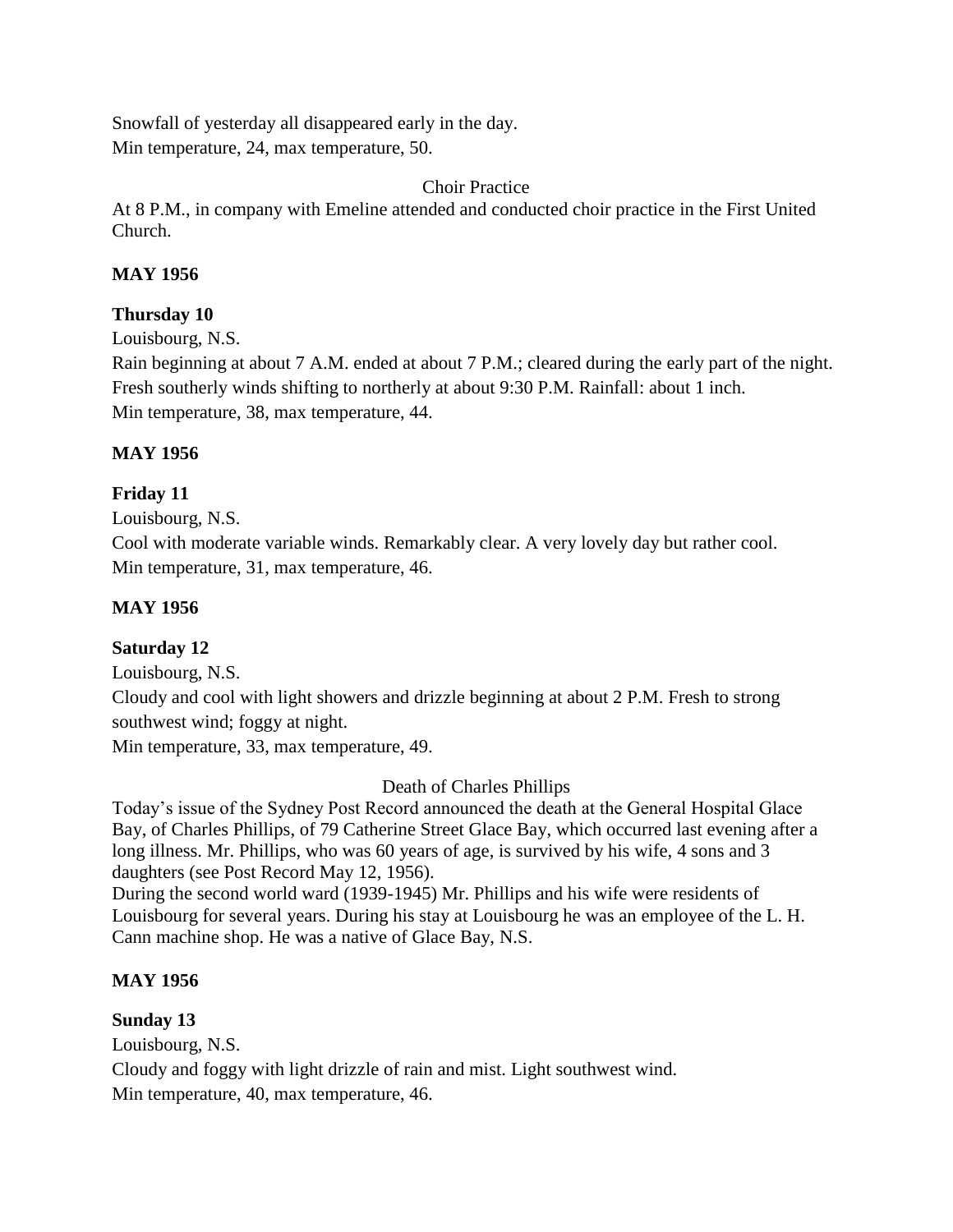#### Church Services

At 11 A.M. and 7 P.M., in company with Emeline attended services in the First United Church where Rev. John L. Rose was the preacher. Today being Mother's Day the Junior Choir of the Sunday school had charge of the service of song with Miss Jane Huntington, at the organ. The 11 A.M. service was well attended with a good number of the Sunday school parents and teachers present. During the services certificates were presented to a number of the Sunday school pupils by the superintendent, Edward Levy. The regular Mother's Day service held in the evening, with the regular choir in charge of the music.

A total attendance in the evening of about 55. Choir attendance: 9.

## **MAY 1956**

## **Monday 14**

Louisbourg, N.S.

Cloudy and cold with moderate to fresh easterly wind, with some mist and fog and an occasional light drizzle of rain.

Min temperature, 36, max temperature, 42.

## Turkey Supper

At 6:30 P.M., attended a complementary Turkey Supper in Calvin Hall, given by the Ladies of the MacMillan Club of the First United Church in recognition of the services rendered by the men of the congregation building a kitchen attached to Calvin Hall, for the use of the ladies of the congregation in serving at various functions held in the hall in connection with the First United Church. 29 men present of those who gave volunteer labour and in other ways contributed the cost of the structure.

## **MAY 1956**

## **Tuesday 15**

Louisbourg, N.S.

Cloudy and cool with very light southwest wind. Foggy and misty, clearing in the evening, and wind changing to northwest. Total rainfall since last Saturday, inclusive about  $\frac{1}{4}$  an inch. Min temperature, 36, max temperature, 53.

Lobster Fishing Opens

The 1956 Lobster Fishing Season for this part of Cape Breton coast opened at 9 today.

## **MAY 1956**

## **Wednesday 16**

Louisbourg, N.S.

Cloudy with some fog, and moderate to fresh southwest wind. Rain during the night beginning at about 5:30 P.M. Sunny in the morning becoming cloudy before noon, with heavy rain during the night accompanied by thunder and lightning beginning at about 11:30 P.M.

Min temperature, 32, max temperature, 52.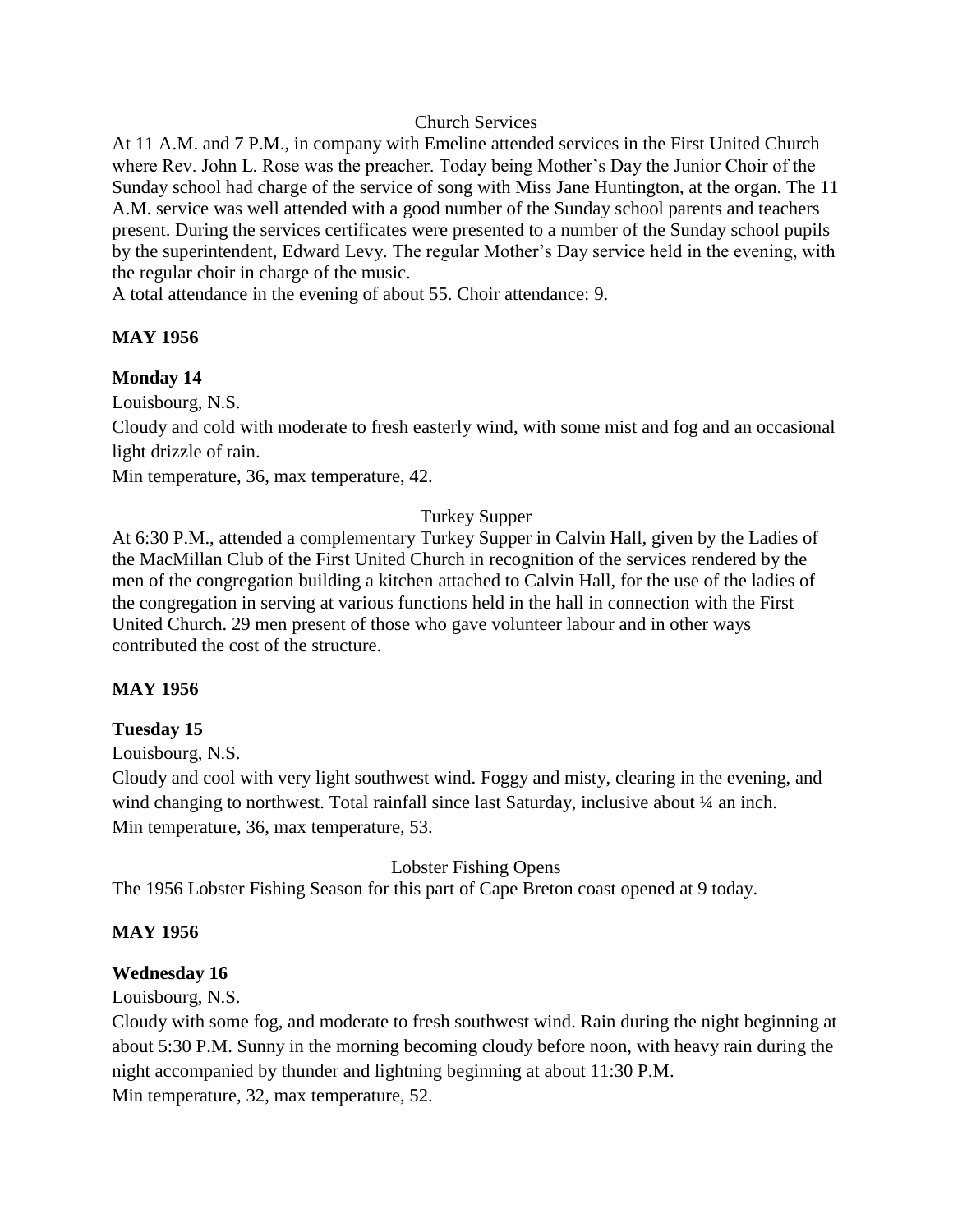#### **MAY 1956**

#### **Thursday 17**

Louisbourg, N.S. [Blank]

## **MAY 1956**

## **Friday 18**

Louisbourg, N.S. Sunny with light to moderate variable winds, most southwest. A very lovely spring day. Min temperature, 32, max temperature, 54.

Lobster Supper. Fancy Sale

At about 5 P.M., in company with Emeline attended a Lobster Supper and fancy sale held in Calvin Hall under the Auspice of the local lodge of the order of the Eastern Star.

#### **MAY 1956**

#### **Saturday 19**

Louisbourg, N.S.

Heavy rain of last night ended in the morning. Cloudy during the forenoon, clearing during the afternoon; followed by a very lovely evening. Rainfall of last night: 2 1/8 inches. Min temperature, 42, max temperature, 52.

## Lobster Supper

The Annual Lobster Supper which celebrated the closing of the Brotherhood meetings for the summer season was held in Calvin Hall at 8:30 P.M. 23 persons present including the wives of the members who were guests for the evening. Emeline and I were both present. The Brotherhood of the First United Church will likely resume its meetings sometime in October next.

Sunny with light variable winds, mostly southwest. Cloudy in the late afternoon and evening, with some fog at night. Light rain began to fall at about 10 P.M. Min temperature, 38, max temperature, 54.

#### Birthday Party

At about 7:30 P.M., a group of our citizens called on Mr. Hugh Lynk, who today is celebrating his 73<sup>rd</sup> birthday. We presented him with an address, a floor lamp, and an occasional chair. I read the address while Rev. Hugh A. MacDonald, Parish Priest, made the presentation. Mrs. Lynk was presented with a bouquet of roses.

#### **MAY 1956**

**Sunday 20** Louisbourg, N.S.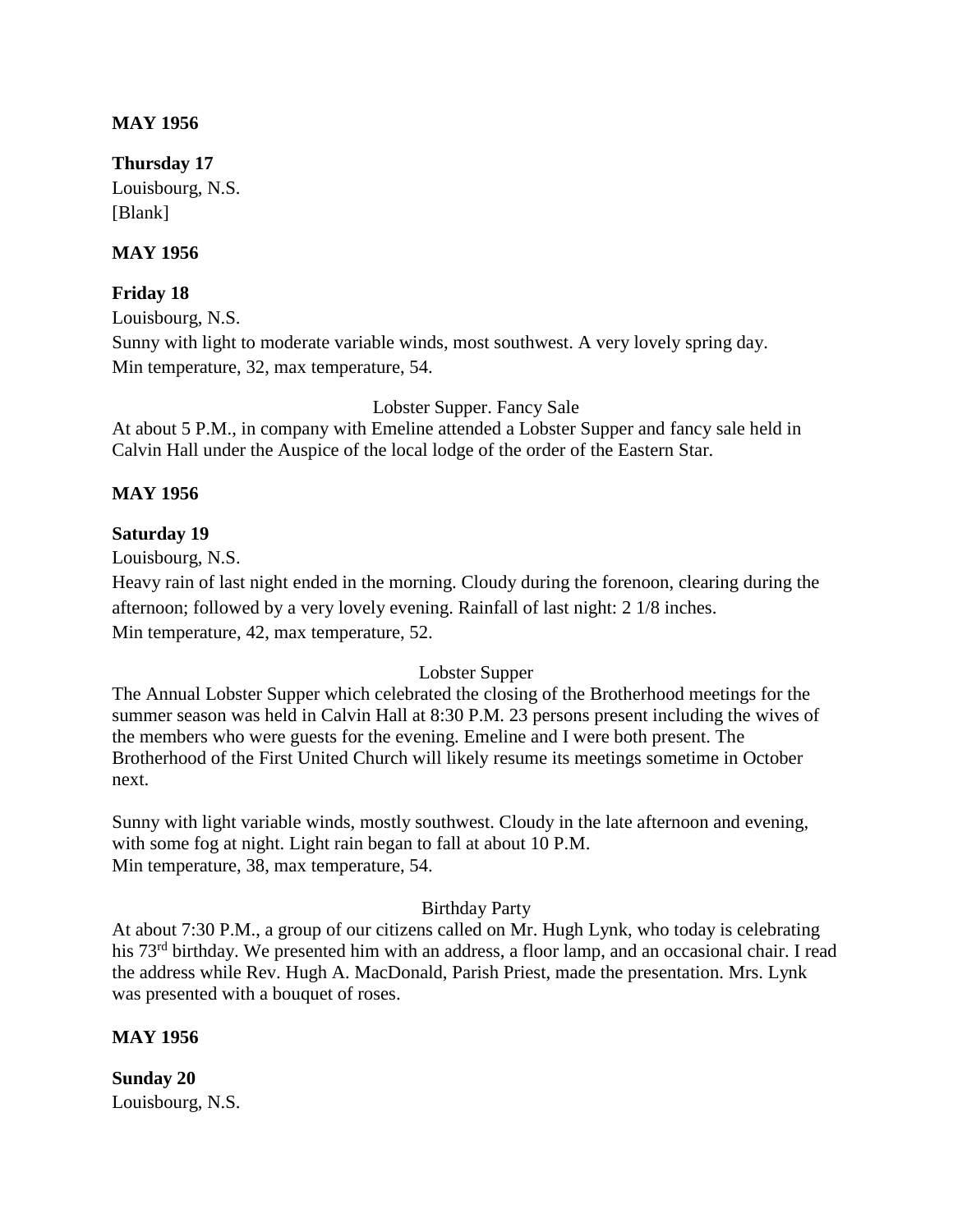Cloudy with considerable fog with a partly clear period at about noon. Light to moderate southwest wind.

Min temperature, 39, max temperature, 48.

## Church Services

At 11 A.M. and 7 P.M., Emeline and I attended services in the First United Church where Rev. John L. Rose was the preacher. The Girl Guides and Brownies paraded to church in the morning. Present in the morning: about 110, present in the evening: 47. Choir attendance: A.M. 10, P.M. 10.

## **MAY 1956**

## **Monday 21**

Louisbourg, N.S.

Sunny with light to moderate southwest winds. A very lovely springs day but a little on the cold side. Light frost in the morning on the gross and roads.

Min temperature, 31, max temperature, 52.

## General Holiday

Schools, banks and most public offices closed as well as nearly all places of business. Post office on holiday hours: 11 A.M. to 12 P.M. No outgoing or incoming mail in the evening. Had shop open for business as usual mostly for the accommodation of newspaper customers. Sydney Post Record and Halifax Chronicle Herald published as usual.

## **MAY 1956**

## **Tuesday 22**

Louisbourg, N.S. Sunny and cool with moderate to strong southwest winds. Becoming cloudy in the late afternoon with some fog.

Min temperature, 32, max temperature, 52.

Minesweeper Arrives

Canadian Minesweeper "Resolute" no. 154.

## **MAY 1956**

## **Wednesday 23**

Louisbourg, N.S.

Cloudy with a few brief sunny intervals. Moderate to fresh southwest wind.

Min temperature, 40, max temperature, 56.

Choir Practice

At 8 P.M., in company with Emeline attended and conducted choir practice in the First United Church.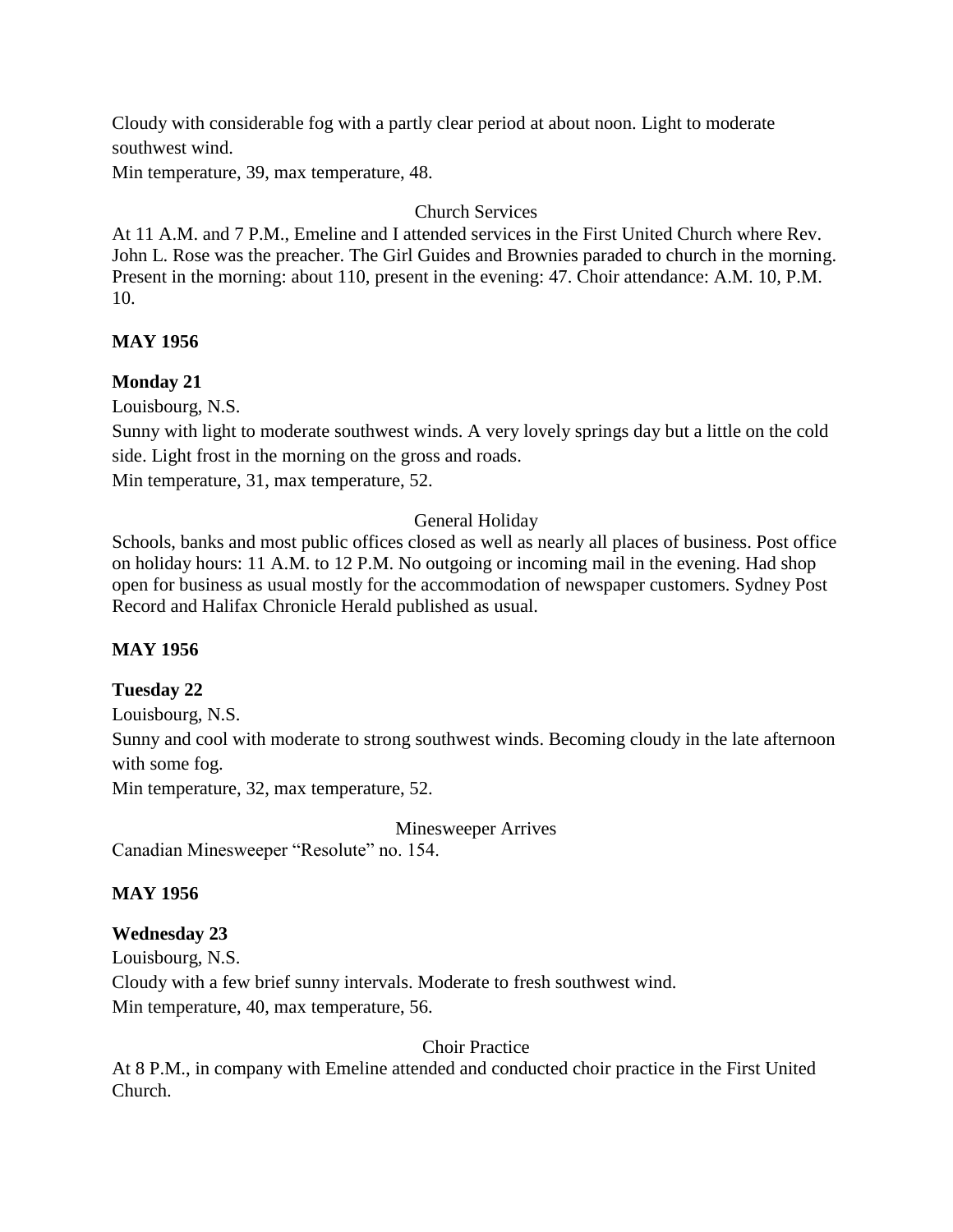#### **MAY 1956**

#### **Thursday 24**

Louisbourg, N.S.

Rain which began in the early morning ended before noon. Cloudy during the afternoon, partly clearing in the evening. Southwest winds shifting to northerly in the forenoon and increasing to strong. Rainfall: 5/8 an inch.

Min temperature, 34, max temperature, 48.

Death or Charles Wilcox

The death of Charles Wilcox of this town occurred in the City Hospital this morning after a brief illness.

## Death of Enoch Townsend [blank]

#### **MAY 1956**

**Friday 25** Louisbourg, N.S. Sunny and cool with moderate northwest winds. Frost in the morning. Min temperature, 28, max temperature, 52.

## Minesweeper Resolute

Canadian minesweeper "Resolute" no. 154 which arrived here on last Tuesday evening sailed in the forenoon. At about 8:30 A.M., she took a group of the Louisbourg Sea Cadets for a sail off the harbour. On returning and landing the Cadets, she sailed immediately, said to have been for Sydney.

## Mrs. Clifford Huntington Arrives

Mrs. Clifford Huntington (my sister) arrived on the 1 P.M. bus from Sydney for a few days with us. She was accompanied by Jane Huntington (my niece) who is a grade 12 student at Sydney Academy, and who came to spend her usual weekend at home.

#### **MAY 1956**

#### **Saturday 26**

Louisbourg, N.S. Mostly sunny with moderate southwest winds. Frost in the morning. Min temperature, 31, max temperature, 56.

Funeral

The funeral of the late Charles Wilcox took place from Sydney where his death occurred on last Thursday to St. Bartholomew Anglican Church at Louisbourg at 2 P.M. Services at the church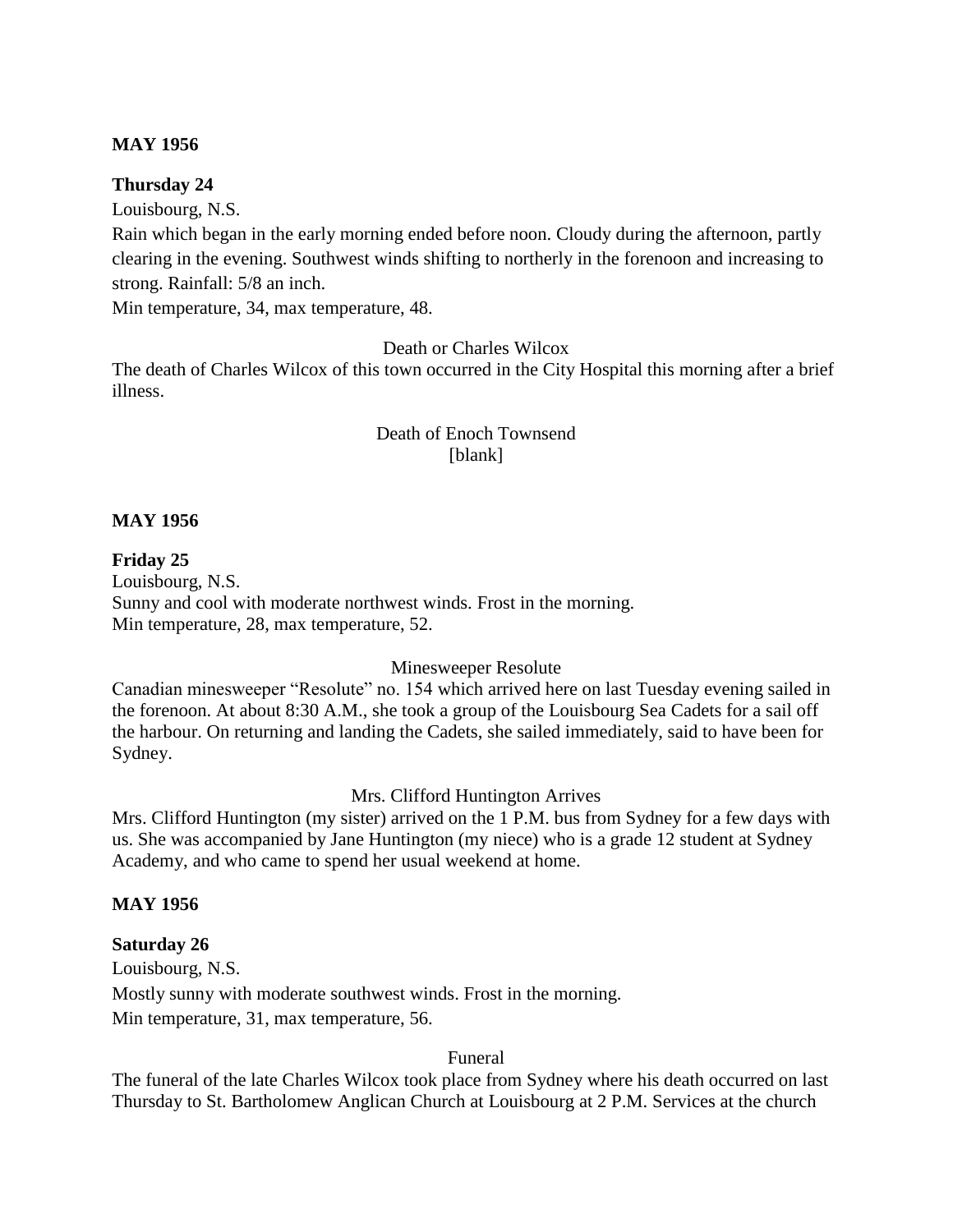and grave were conducted by Rev. H. A. Seegmiller Pastor of St. Bartholomew. Funeral in charge of Fillmore's Funeral Parlor, Sydney. Burial took place in the Anglican cemetery, Big Lorraine. Was present at the service in the church.

#### **May 1956**

## **Sunday 27**

Louisbourg, N.S. Sunny with light to moderate southwest winds. A very lovely day. Min temperature, 36, max temperature, 54.

#### Church Services

At 11 A.M. and 7 P.M., in company with Emeline attended services in the First United Church where Rev. John L. Rose was the preacher. Present in the morning about, 110, in the evening about 37. Choir attendance: A.M. 14, P.M. 8.

#### Funeral

At 1:30 P.M. Emeline and I attended the funeral of the late Enoch Townsend which took place from the home of Mr. and Mrs. Arthur Townsend on Warren Street, to the First United Church, services at the house and church were in charge by John L. Rose Pastor of the First United Church. At the church the address was delivered by [blank].

## **MAY 1956**

## **Monday 28**

Louisbourg, N.S.

Rain beginning at about 6:30 A.M. ended during the afternoon. Foggy in the afternoon and evening. Light southerly winds, increasing until they reached gale force shortly before noon. Wind moderated to light in the afternoon and to calm in the evening with a few light showers. Min temperature, 36, max temperature, 44.

## **MAY 1956**

## **Tuesday 29**

Louisbourg, N.S.

Cloudy and chilly with light drizzle of rain and mist, clearing in the late afternoon. Min temperature, 40, max temperature, 51. Rainfall of yesterday and drizzle of last night to today: ¾ an inch.

#### Women's Institute Convention

A convention of various units of the Women's Institute in this district was held in the Navy Hut, at Louisbourg today under the presidency of Mrs. [blank] Ferguson of Holmeville. Emeline and I were on the invitation of Mrs. Coughlan, President of the Louisbourg branch of the Institute. We had lunch with the delegates at 12:30 P.M. As previously arranged I was the guest speaker. My subject was the "Rise and Fall" of Louisbourg. In an hour talk I gave an outline of some of the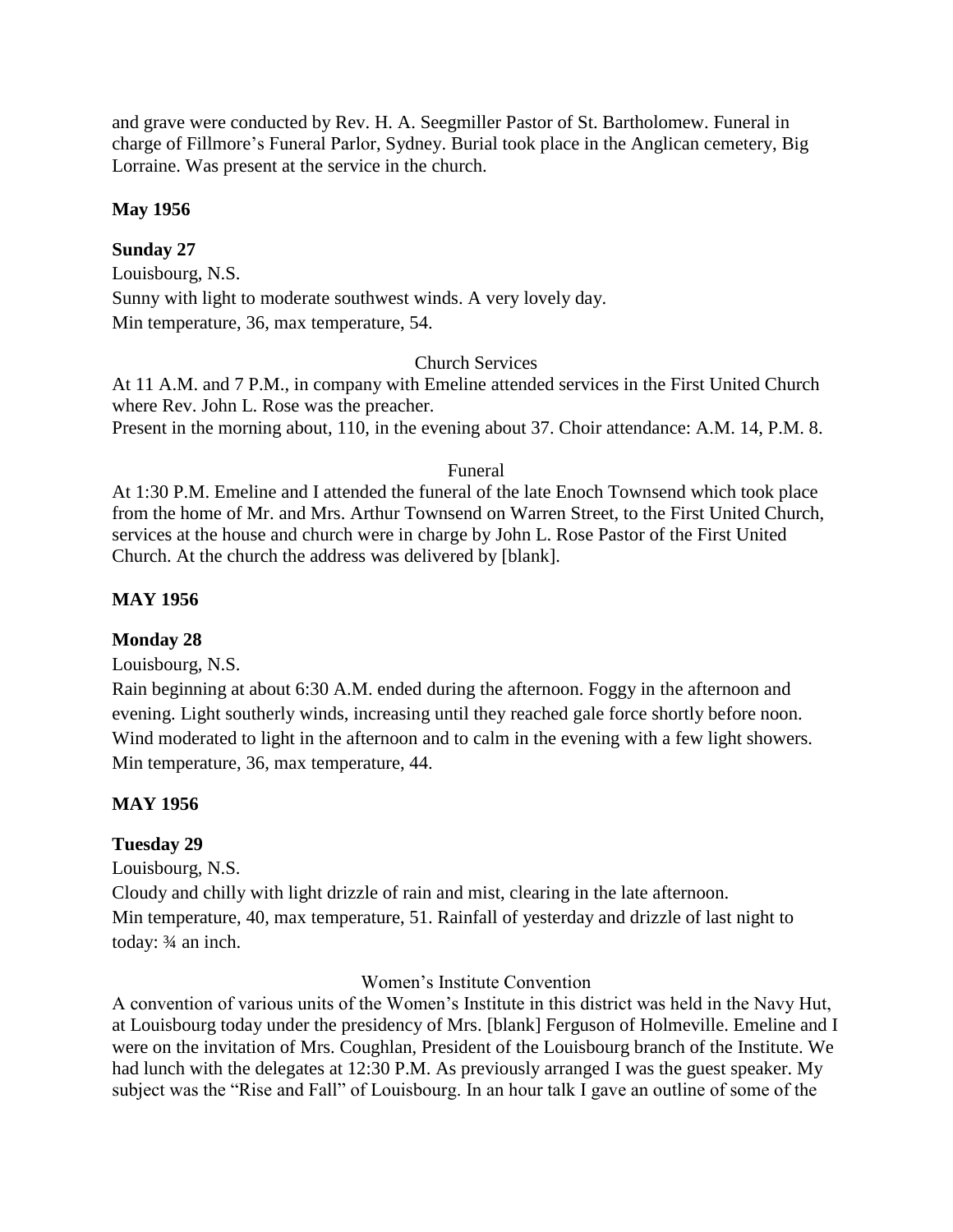highlights of some of the events that take place in communities with the early history of the Old City.

## **MAY 1956**

## **Wednesday 30**

Louisbourg, N.S. Sunny with moderate southwest wind. Min temperature, 36, max temperature, 53.

Choir Practice

At 8 P.M. Emeline and I attended choir practice in the First United Church.

## **MAY 1956**

## **Thursday 31**

Cloudy and foggy with light southerly winds. A few very light showers of rain. Min temperature, 43, max temperature, 55.

## To Sydney and Return

Motored to Sydney at 8 A.M. with Alex Burke in the mail truck. Met G.H. Kelly, representative of T.S. Patillo & Co. Ltd of Truro, N.S. with whom I made an appointment at 9 A.M. I gave Mr. Kelly an order for my usual supply of Christmas gifts. Had lunch with Mr. Kelly at the Isle Royale Hotel. Returned on the Highland Lines Bus, leaving Sydney at 4:30 P.M.

## **JUNE 1956**

## **Friday 1**

Louisbourg, N.S. Cloudy with light southerly winds. Foggy in the late afternoon and night. Min temperature, 43, max temperature, 61.

## **JUNE 1956**

## **Saturday 2**

Louisbourg, N.S.

Sunny and moderately warm with light to moderate southwest wind. A very lovely spring day. Min temperature, 44, max temperature, 68.

To Sydney and Return

Emeline and Jane went to Sydney on the A.M. trips of the Highland Lines Bus Services. After spending several hours shopping in Sydney, they returned on the bus leaving Sydney at 4:30 P.M.

## **JUNE 1956**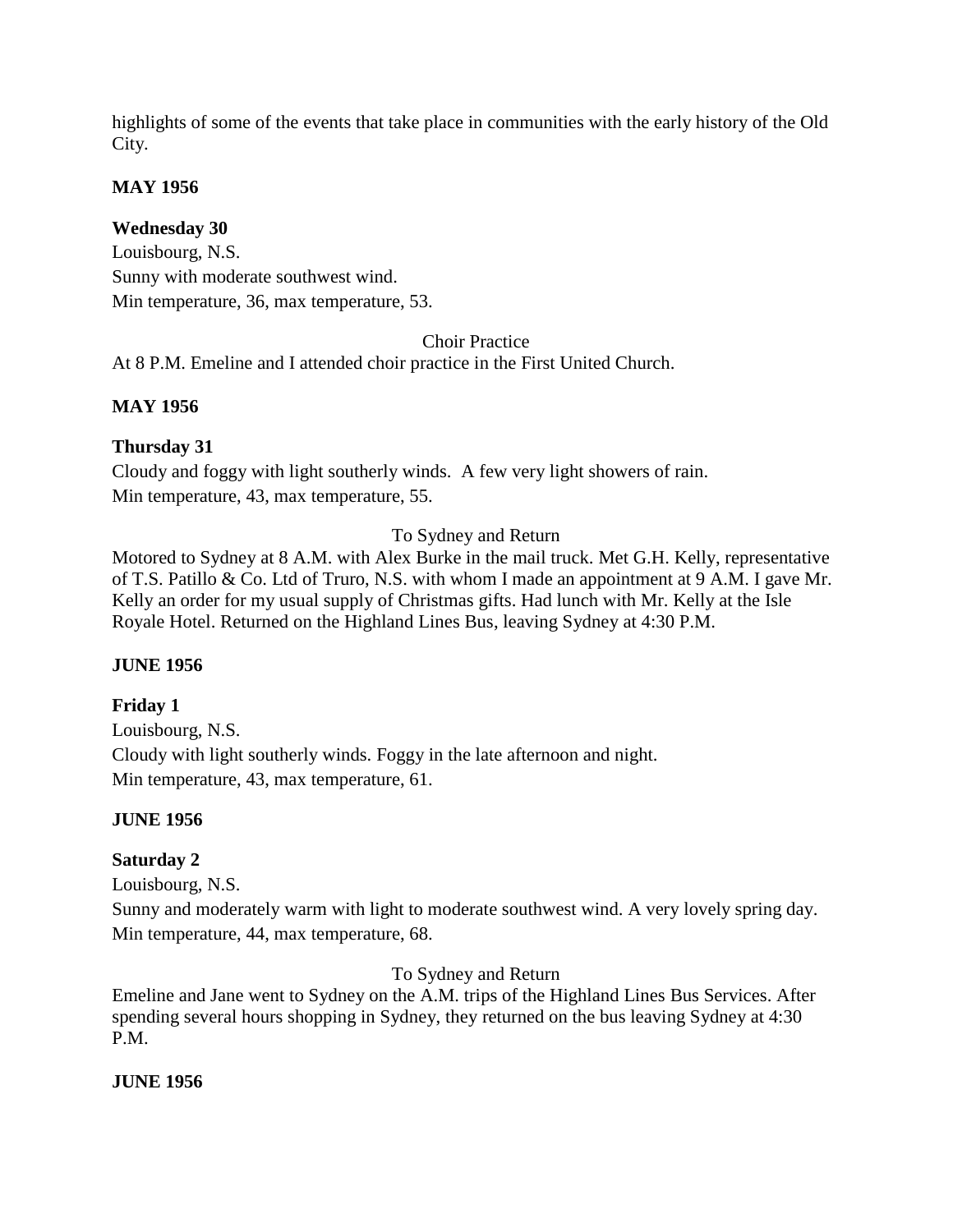## **Sunday 3**

Louisbourg, N.S.

Sunny and moderately warm with light to moderate southwest wind. A very lovely day. Min temperature, 46, max temperature, 68, highest for this season and so far this year.

#### Church Services

At 11 A.M. and 7 P.M., in company with Emeline, attended services in the First United Church, where Rev. John L. Rose was the Preacher. Present in the morning about 120, in the evening 40. Choir attendance: A.M. 10, P.M. 6.

**JUNE 1956**

#### **Monday 4**

Louisbourg, N.S.

Cloudy and foggy in the early part of the morning, cleared at about 10 A.M. Sunny during the afternoon, becoming foggy in the evening and night.

Min temperature, 46, max temperature, 61

#### **JUNE 1956**

#### **Tuesday 5**

Louisbourg, N.S.

Cloudy and foggy with moderate southwest wind. Mostly sunny during the late forenoon and afternoon. Cloudy and foggy in the evening. Light shower of rain at about 9 A.M. Min temperature, 47, max temperature, 61.

#### **JUNE 1956**

#### **Wednesday 6**

Louisbourg, N.S.

Cloudy in the morning with light to moderate southwest wind. Cleared during the forenoon with the wind shifting to northwest and increasing to fresh. Moderately warm and spring-like. Cool at night.

Min temperature, 42, max temperature, 69.

Choir Practice

At 8 P.M., in company with Emeline attended and conducted choir practice in the First United Church.

#### **JUNE 1956**

#### **Thursday 7**

Louisbourg, N.S.

Cloudy and cool in the morning, partly clearing during the forenoon, mostly sunny in the afternoon, becoming cloudy in the late afternoon. Light showers, beginning at about 7:30 P.M.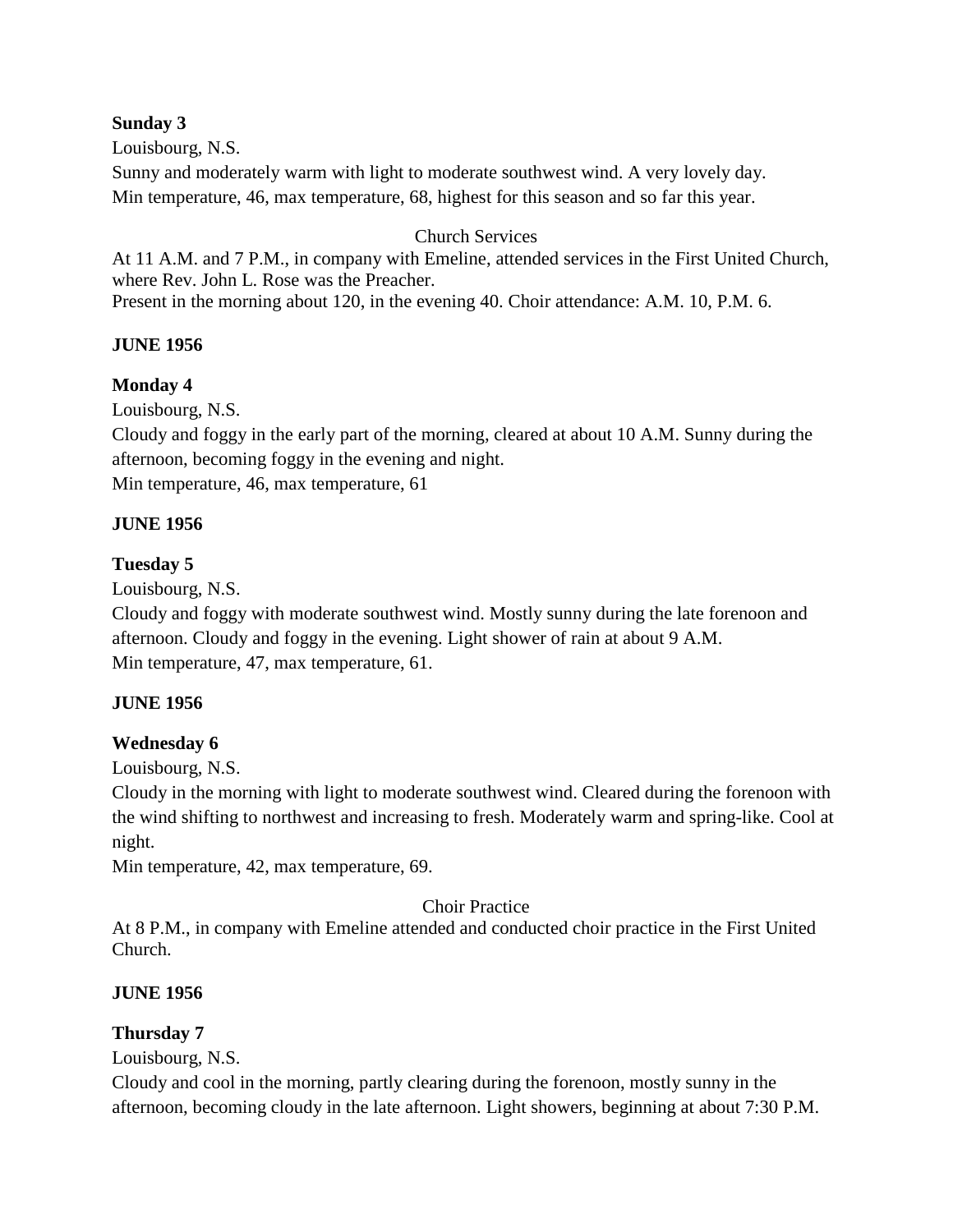Fresh southwest wind shifting to northeast in the late afternoon and to northwest in the evening. Min temperature, 34, max temperature, 60.

## **JUNE 1956**

## **Friday 8**

Louisbourg, N.S.

Cloudy and cold with a light drizzle of rain in the early morning, becoming sunny in midafternoon. Clear during the night. Fresh northeast wind. Rainfall of night: about 1/16 and inch. Min temperature, 35, max temperature, 48.

## **JUNE 1956**

## **Saturday 9**

Louisbourg, N.S.

Sunny and very cool with moderate easterly winds, mostly southeast. Frost in the morning. Min temperature, 30, max temperature, 54.

## **JUNE 1956**

## **Sunday 10**

Louisbourg, N.S.

Cloudy and very cool with moderate easterly winds. Rain beginning at about 6 P.M. Min temperature, 42, max temperature, 52.

## Church Services

At 11 A.M. and 7 P.M., in company with Emeline attended services in the First United Church, where Rev. John L. Rose was the Preacher. Present in the morning about, 105, in the evening, 28. Choir attendance: A.M. 9, P.M. 9.

## **JUNE 1956**

## **Monday 11**

Louisbourg, N.S.

Steady rain of last night ended early in the forenoon, and was followed by light showers, mist and drizzle throughout the day. Moderate to fresh easterly winds. Trace of snow in the showers in the early part of the day. Total rainfall of last night and today:  $1\frac{1}{2}$  inches. Min temperature, 43, max temperature, 48.

## Went to Glace Bay

Evelyn Huntington, my clerk, went to Sydney on the 1:30 P.M. trip of the Highland Lines Bus service enroute to Glace Bay for the purpose of visiting her mother, who is ill in the Glace Bay General Hospital.

## **JUNE 1956**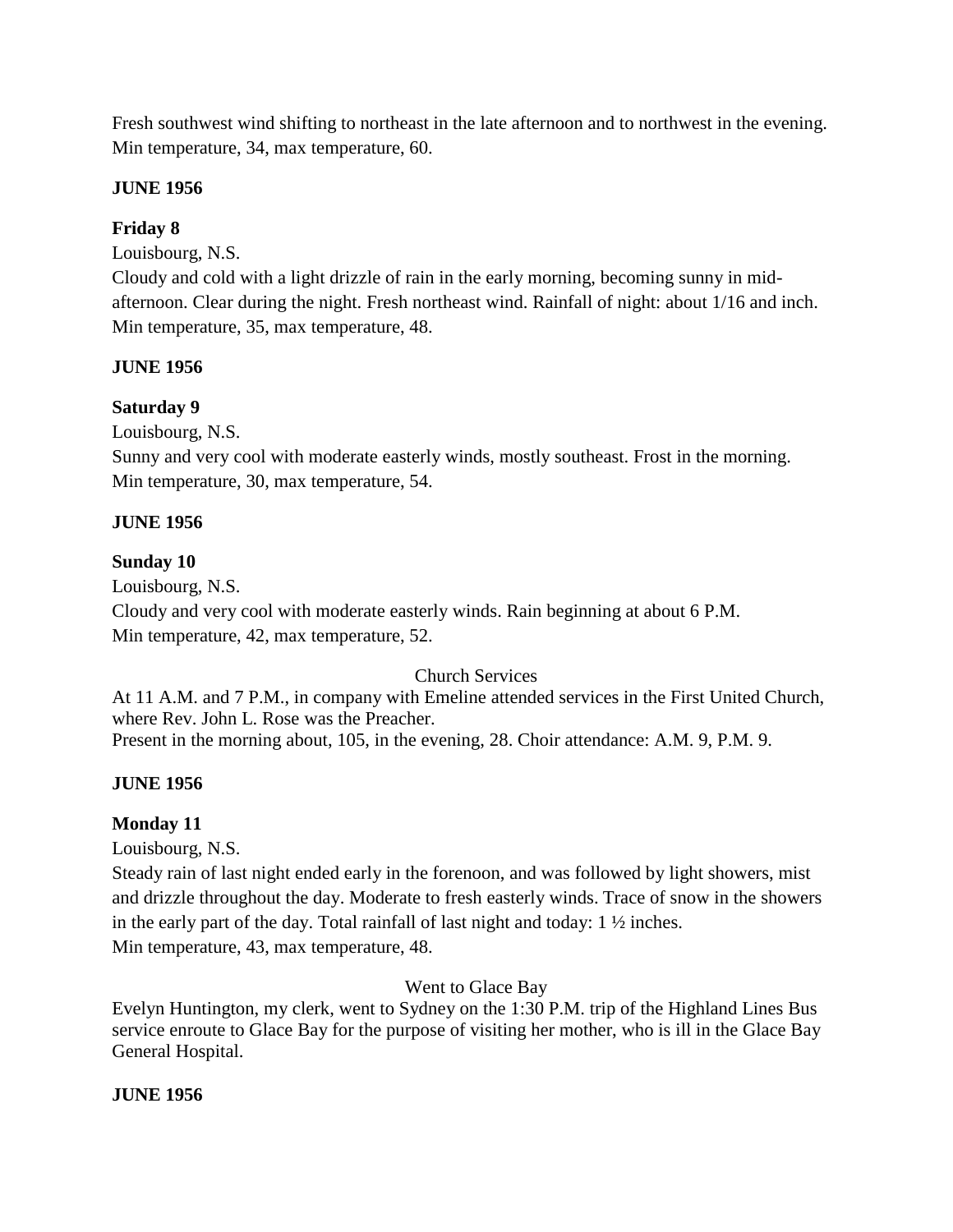#### **Tuesday 12**

Louisbourg, N.S. Cloudy in the morning, but becoming moderately clear during the late forenoon. Mostly sunny during the afternoon. Some fog in the evening. Light southerly winds. Min temperature, 46, max temperature, 59.

# Returned From Glace Bay

Evelyn Huntington, my clerk, returned from Glace Bay where she visited her mother who is a patient in the Glace Bay General Hospital. According to present plans her mother, Mrs. Cyril Dawe is to undergo an operation on next Thursday morning.

# **JUNE 1956**

# **Wednesday 13**

Louisbourg, N.S.

Light rain and drizzle in the morning. Cloudy until mid-afternoon then clearing. Light southerly winds. Rainfall: about 1/16 an inch.

Min temperature, 46, max temperature, 56.

## Choir Practice

At 8 P.M., in company with Emeline attended and conducted choir practice in the First United Church.

## **JUNE 1956**

## **Thursday 14**

Louisbourg, N.S.

Cloudy with some fog, partly clear in the forenoon. Mostly sunny during the afternoon, foggy at night.

Min temperature, 46, max temperature, 59.

Graduation Exercises at Sydney

Emeline and Evelyn (my wife and sister-in-law) went to Sydney on the 1:30 P.M. trip on the Highland Lines Bus service where at 7:30 P.M. they attended the graduation exercises of the grade XII students of Sydney Academy. Among those graduating were Miss Jane Huntington (my niece), daughter of Mrs. Evelyn Huntington, Louisbourg, and Miss Lorna Huntington, of Huntington, C.B, N.S. Jane was one of the graduates who won merit in her studies. Emeline and Evelyn returned home shortly after 10 P.M. with Gervin MacLean of Louisbourg.

## **JUNE 1956**

## **Friday 15**

Louisbourg, N.S.

Cloudy and foggy in the morning but clearing during the forenoon. Sunny in the afternoon.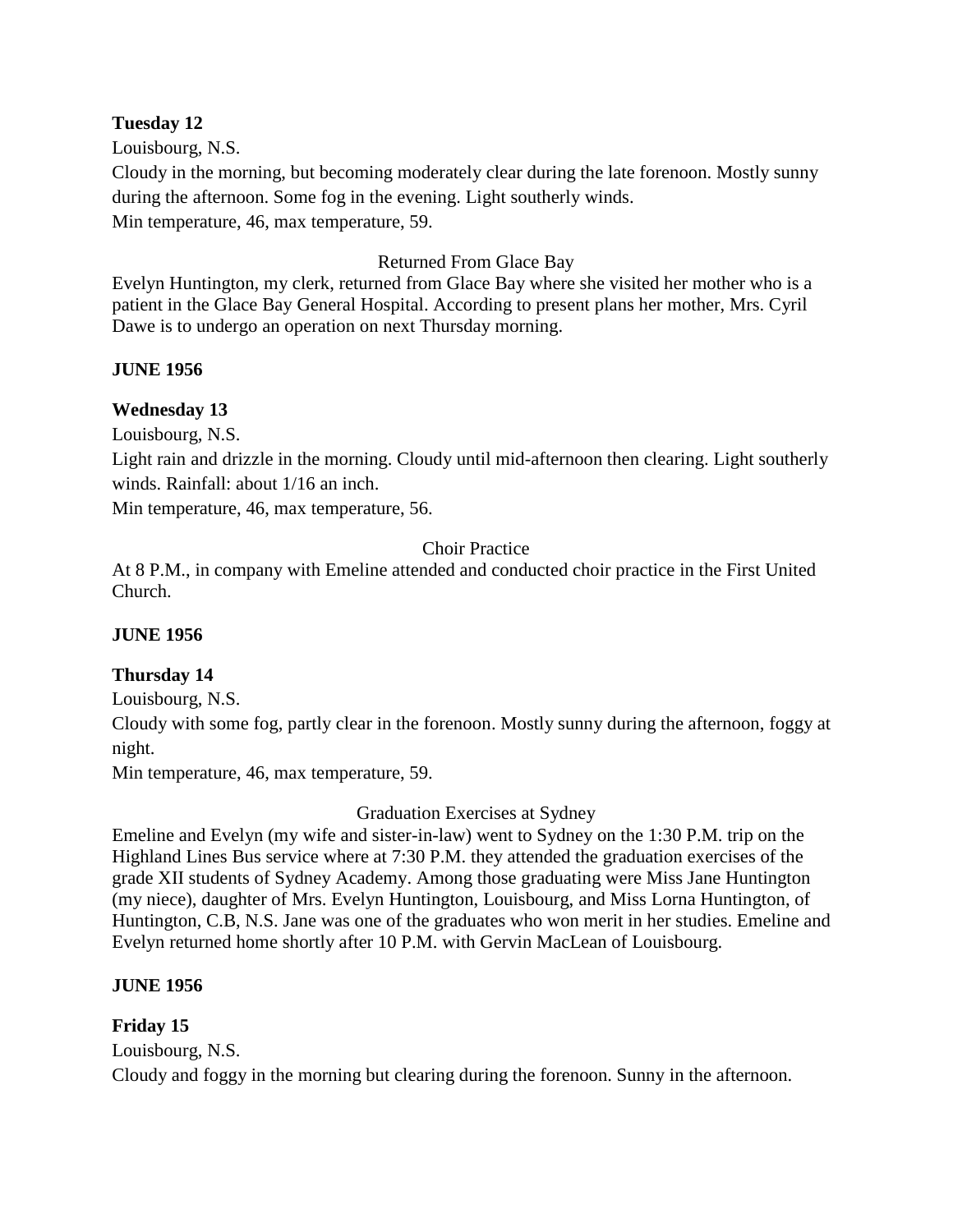Foggy during the evening and night. Moderate to fresh southerly winds. Min temperature, 45, max temperature, 61.

Planted cucumber and pumpkin seeds in the garden in the morning.

## **JUNE 1956**

## **Saturday 16**

Louisbourg, N.S.

Cloudy and foggy with two light showers of rain. Very light southerly winds, shifting northerly in the early part of the night and clearing. Min temperature, 48, max temperature, 66.

## **JUNE 1956**

## **Sunday 17**

Louisbourg, N.S.

Sunny with cloudy intervals during the forenoon. Cloudy in the afternoon, clearing in the evening.

Min temperature, 44, max temperature, 69.

Church Services

At 11 A.M. and 7 P.M. in company with Emeline attended services in the First United Church where Rev. John L. Rose was the preacher. Attendance in the morning: about 100, in the evening, 46. Choir attendance: A.M. 10, P.M. 9.

## **JUNE 1956**

## **Monday 18**

Louisbourg, N.S. Showers and drizzle in the morning followed by steady rain. Showers and drizzle in the evening. Moderate easterly winds. Rainfall: ½ an inch. Min temperature, 44, max temperature about, 45.

## **JUNE 1956**

## **Tuesday 19**

Louisbourg, N.S. Cloudy and cool clearing in the forenoon. Cloudy in mid-afternoon, clearing in the evening. Moderate to fresh northeast winds. Min temperature, 40, max temperature, 47.

## **JUNE 1956**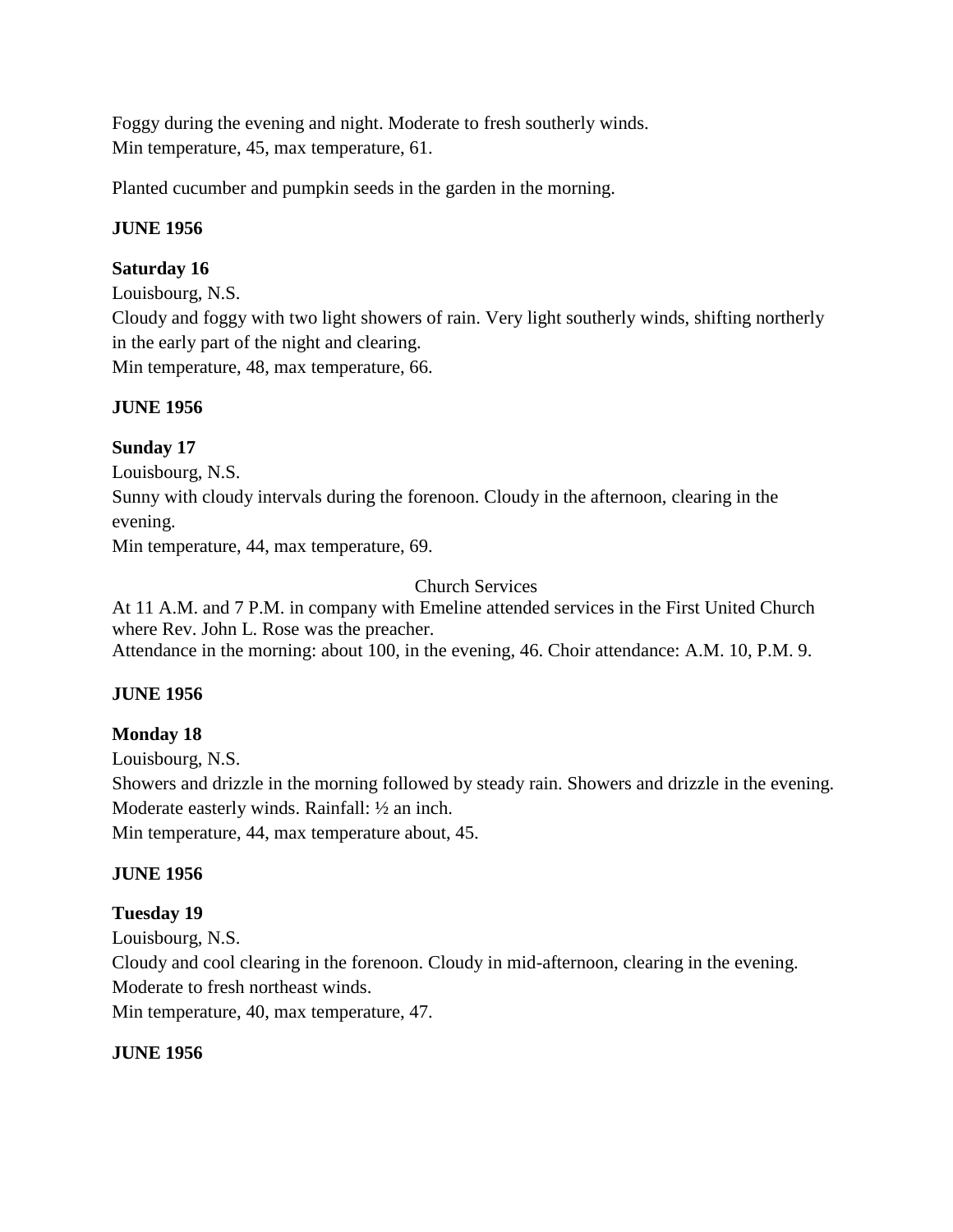#### **Wednesday 20**

Louisbourg, N.S. Sunny and cool with moderate southwest wind. Light frost in the morning. Min temperature, 36, max temperature, 58.

#### Choir Practice

At 8 P.M., in company with Emeline attended and conducted choir practice in the First United Church.

#### **JUNE 1956**

#### **Thursday 21**

Louisbourg, N.S.

Cool and mostly cloudy with moderate to fresh southwest wind, increasing to strong in the afternoon. Showers in the evening.

Min temperature, 46, max temperature, 60.

Visited National and Historic Park

Visited the Louisbourg National and Historic Park in the afternoon with Sister Georgina and Sister Mary Jean; Sisters of Providence St. Mary-of-the-woods, Indiana, U.S.A. They were brought to Louisbourg by car driver by a Sydney lady, whose name I did not learn. At the park I gave them a talk on all Louisbourg, and took them on a tour of points of interest, which I believe they greatly enjoyed.

#### **JUNE 1956**

## **Friday 22**

Louisbourg, N.S. Showers and drizzle with some fog throughout the day. Moderate to fresh southwest wind. Rainfall: [blank]. Min temperature, 50, max temperature, 54.

## **JUNE 1956**

## **Saturday 23**

Louisbourg, N.S.

Sunny with a few brief cloudy intervals. Light to moderate northerly winds, northeast during the afternoon.

Min temperature, about 44, max temperature, about 58.

## **JUNE 1956**

**Sunday 24** Louisbourg, N.S.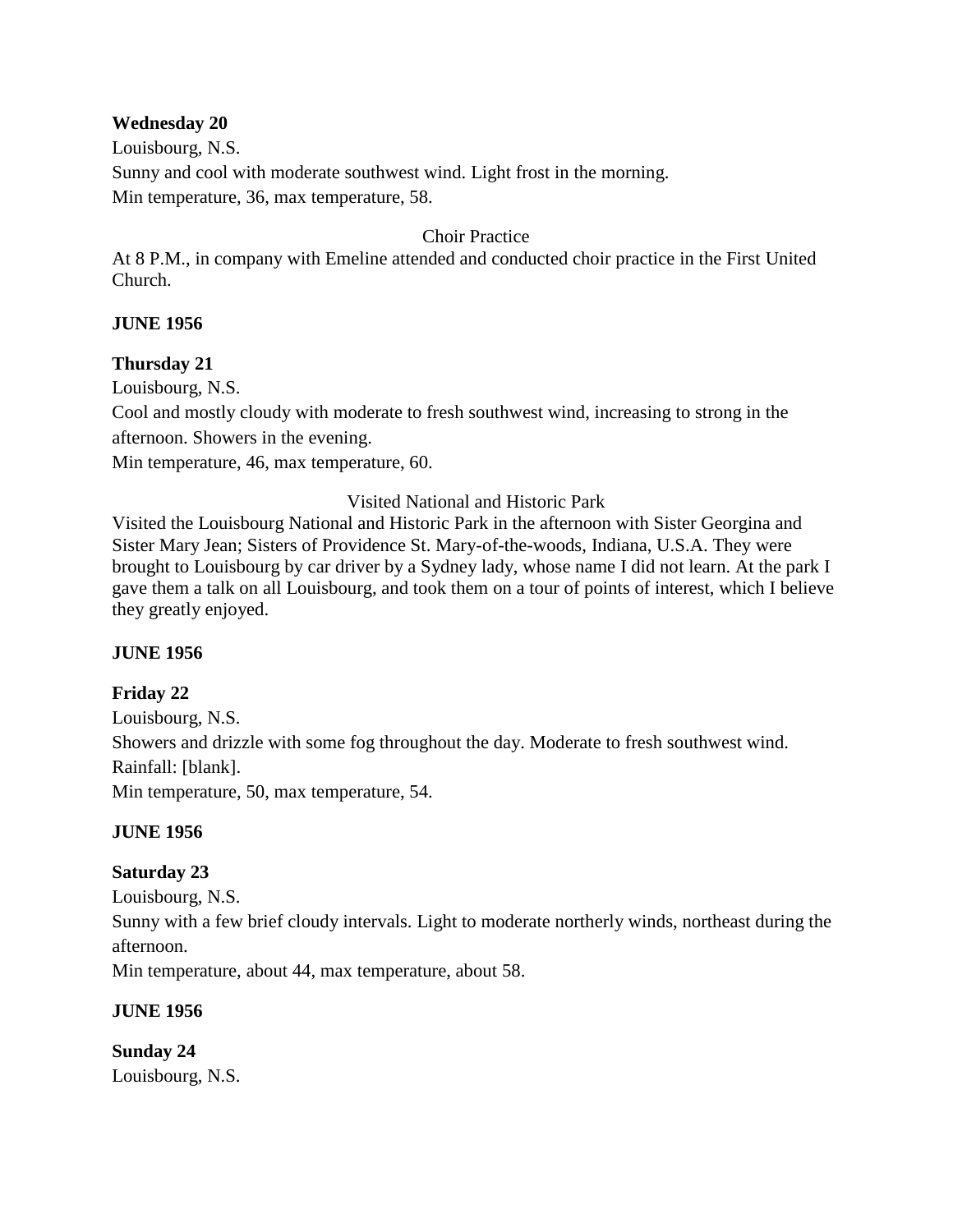Sunny and cool with light to moderate northeast wind. Min temperature, 40, max temperature, 61.

## Church Services

At 11 A.M. and 7 P.M., in company with Emeline attended services in the First United Church where Rev. John L. Rose was the Preacher.

Attendance in the morning: about 105, in the evening 46. Choir attendance: 12 at each service.

#### **JUNE 1956**

## **Monday 25**

Louisbourg, N.S.

Mostly clear during the early part of the day, becoming cloudy at noon. Showers and drizzle of rain beginning in mid-afternoon and continuing during the evening and night. Light to moderate southeast wind.

Min temperature, 44, max temperature, 59.

#### **JUNE 1956**

#### **Tuesday 26**

Louisbourg, N.S.

Sunny with moderate to fresh southwest winds increasing to strong in the afternoon and decreasing to light in the evening. A very lovely spring day. Min temperature, 48, max temperature, 69.

#### **JUNE 1956**

## **Wednesday 27**

Louisbourg, N.S.

Sunny and warm with moderate to fresh southwest wind shifting to northwest at about 11 A.M. and decreasing to light in the late afternoon. Cloudy in the evening. A very lovely day: warmest day so far this year.

Min temperature, 46, max temperature, 75.

## Preparatory Service

At 7:30 P.M., in company with Emeline attended the quarterly communion Preparatory service in the First United Church, which was conducted by Rev. John L. Rose.

16 Persons present. Choir attendance: 6.

Choir practice which was to have taken place immediately after the service did not materialize owing to lack of attendance.

#### **JUNE 1956**

**Thursday 28** Louisbourg, N.S.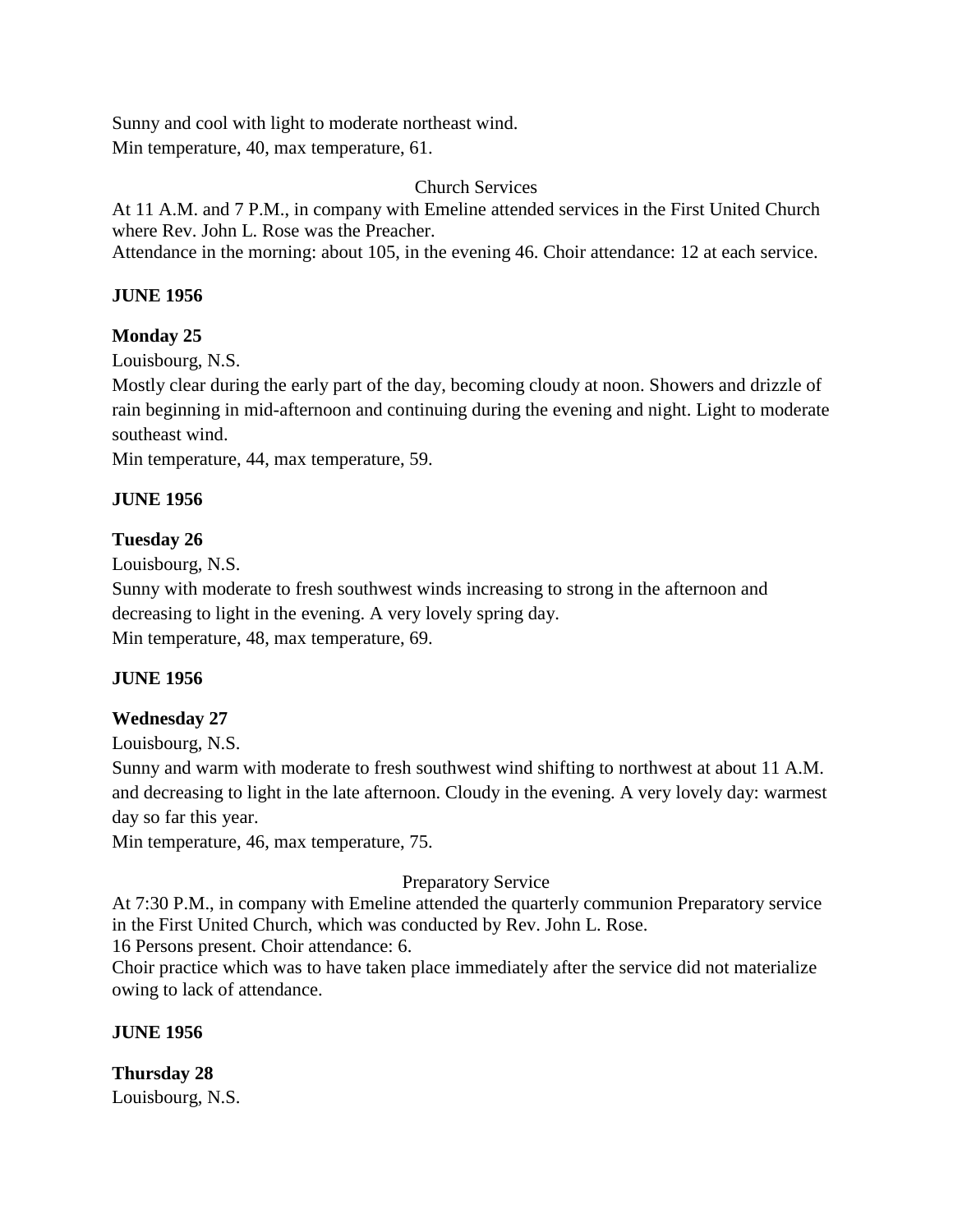Cloudy and foggy with light southerly wind. Heavy showers in the early morning and afternoon. Min temperature, 58, max temperature, 61. Rainfall: about 1/4 an inch.

#### **JUNE 1956**

## **Friday 29**

Louisbourg, N.S.

Cloudy and foggy, clearing in the early forenoon. Sunny and moderately warm during the remainder of the day. Light to moderate southwest wind. A very nice early summer day. Min temperature, 52, max temperature, 65.

## **JUNE 1956**

## **Saturday 30**

Louisbourg, N.S.

Sunny throughout the day. Light southwest wind shifted to west and later in the forenoon to northwest, increasing to fresh in the early afternoon and decreasing to light in the evening. A very lovely summer day.

Min temperature, 50, max temperature, 76.

## Went to Sydney

My sister-in-law Evelyn Huntington, and daughter Jane went to Sydney on the 9:30 A.M. trip of the Highland Lines Bus services. They attended a circus that is performing in the city today. They returned on the bus leaving Sydney at 10:30 P.M.

## **JULY 1956**

## **Sunday 1**

Louisbourg, N.S.

Sunny, followed by variable cloudiness during the forenoon. Cloudy during the evening with light showers beginning at about 8 o'clock. Warm during the entire day. Min temperature, 50, max temperature, 78.

## Church Services

At 11 A.M. and 7 P.M. in company with Emeline attended services in the First United Church, where Rev. John L. Rose was the preacher. The Communion of the Lord's Supper was dispensed at the morning service.

Present at the morning service: about 90, at the evening service, 36. Choir attendance: A.M. 10, P.M. 11.

## **JULY 1956**

## **Monday 2**

Louisbourg, N.S.

Light showers and drizzle of rain with some fog. Light southwest wind. Partly clear in the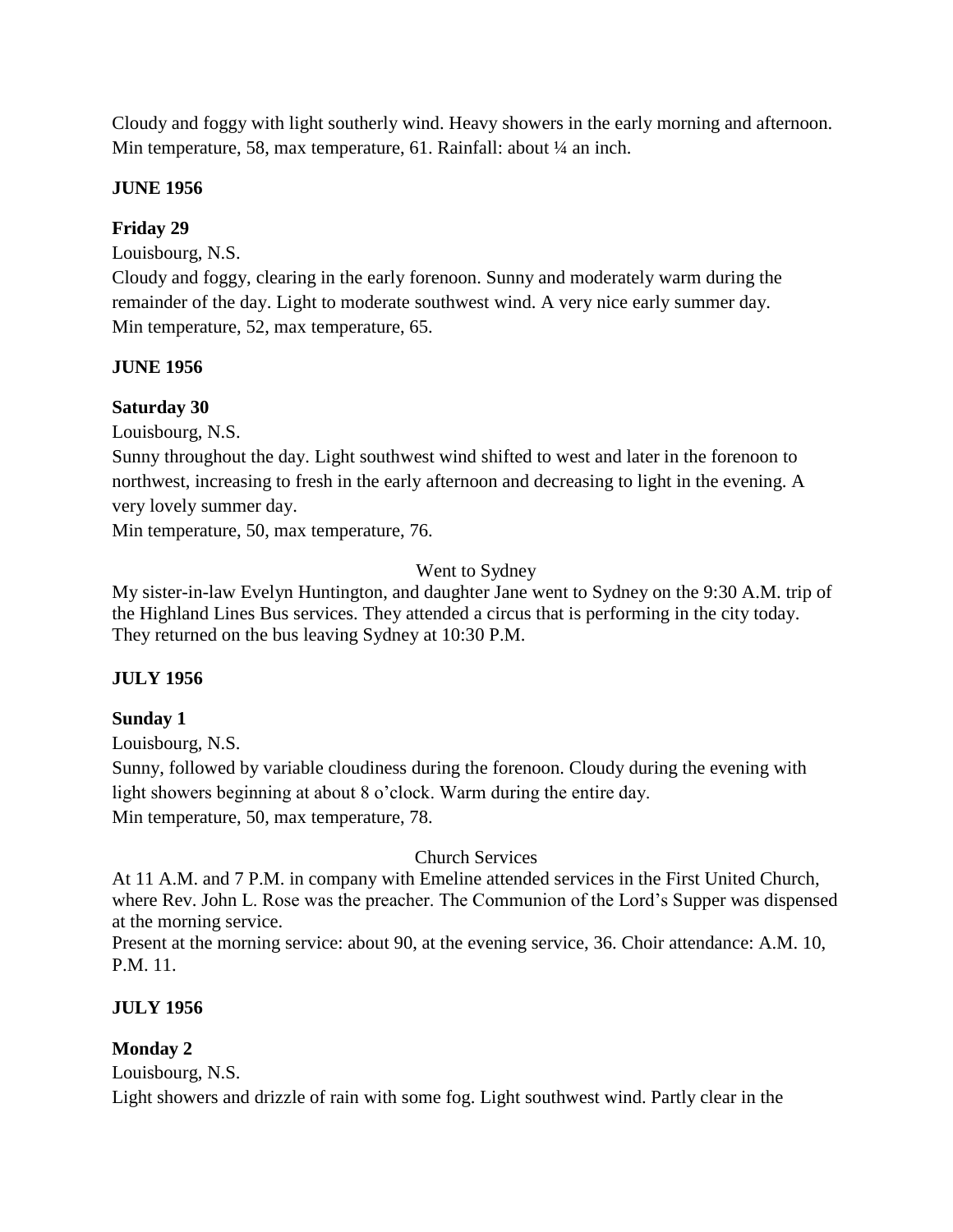evening. Rainfall: ¼ an inch. Min temperature, 52, max temperature, 61.

## **JULY 1956**

# **Tuesday 3**

Louisbourg, N.S. Sunny and warm with moderate to fresh northwest wind, decreasing to light in the evening. A very lovely summer day. Min temperature, 52, max temperature, 72.

## **JULY 1956**

## **Wednesday 4**

Louisbourg, N.S.

Variable cloudiness and very light variable winds. A very light shower of rain at about 7:30 A.M. and one shortly after noon. A rather pleasant day.

Min temperature, 46, max temperature, 67.

Congregational Picnic

The Annual Congregational Picnic of the First United Church was held at Mira Gut today. Those attending left on the 8 A.M. train returning on the evening train.

Choir Practice

At 8 P.M. in company with Emeline attended and conducted choir practice in the First United Church.

G. H. Kelly, representing T. S. Patillo & Co. Ltd of Truro N.S., arrived at about 9 A.M. and spent several hours with me during which I gave him my order for school opening supplies and other goods.

## **JULY 1956**

## **Thursday 5**

Louisbourg, N.S.

Sunny and warm with fresh northwest wind shifting to northeast in the afternoon, and decreasing to light in the evening.

Min temperature, 47, max temperature, 71.

## **No diary entries for July 6, 1956 through to July 14, 1956.**

## **JULY 1956**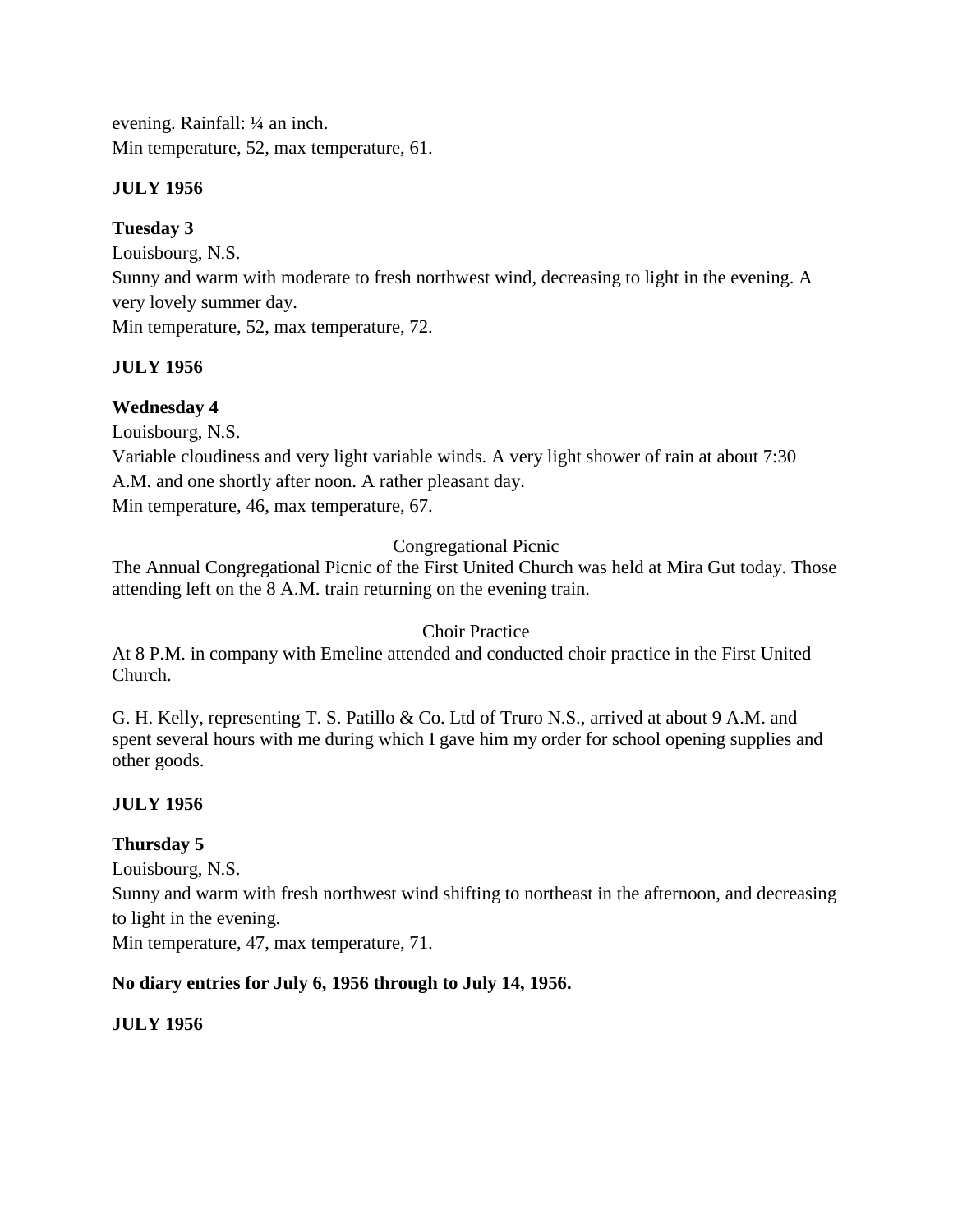## **Sunday 15**

Louisbourg, N.S. Sunny and warm, with moderate to fresh south to west winds. Max temperature about, 70.

Mrs. Clifford Huntington, Miss Olive Spencer, Miss Elinor Huntington and I motored to Marion Bridge with Miss Maud Huntington, where I attended services in the United Church, where Rev. Archibald Fraser was the preacher, while the rest of the party attended St. Colombia Presbyterian church, the preacher being Mr. Campbell, student minister.

## **JULY 1956**

## **Monday 16**

Huntington, N.S. Sunny with moderate southwest wind. Moderately warm. Max temperature about, 67.

## Huntington to Louisbourg

Miss Olive Spencer, my cousin of Halifax and I motored to my home at Louisbourg with my niece Lieut. Maud Huntington R.C.N. We left Huntington at about 9:45 A.M. and went via Sydney, arriving at Louisbourg at about 11:15 A.M. Olive and Maud will be our guests until tomorrow when they will return to my sister's home in Huntington, to spend the balance of their vacations.

# **JULY 1956**

## **Tuesday 17**

Louisbourg, N.S. Cloudy and showery, party clear in the afternoon. Light southwest wind. Min temperature about, 54, max temperature about, 68.

Lieut. Maud Huntington R. C. V., my niece and my cousin, Miss Olive Spencer of Halifax with whom I returned home from Huntington yesterday, left to return via Sydney at about 1:30 P.M.

## **JULY 1956**

## **Wednesday 18**

Louisbourg, N.S. Foggy with brief sunny intervals, mostly southwest winds. Min temperature, 48, max temperature, 66.

Strawberry Festival

In company with Emeline at about 5 P.M. attended a strawberry festival, held in the Navy Hut under the auspices of the Catholic Women's League.

Choir Practice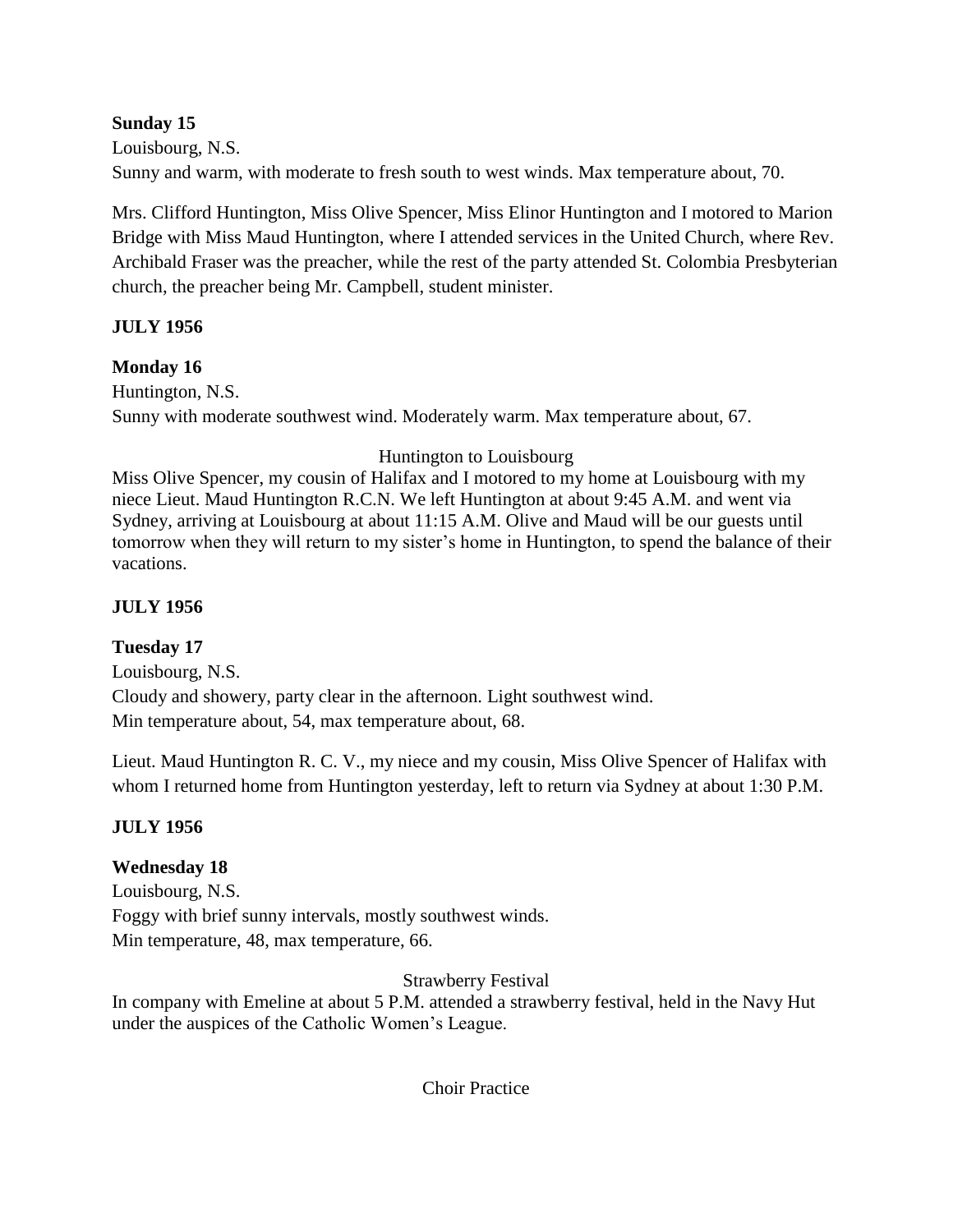At 8 P.M., in company with Emeline attended and conducted choir practice in the First United Church.

## **JULY 1956**

## **Thursday 19**

Louisbourg, N.S.

Foggy with sunny intervals, mostly sunny during the afternoon, followed by an exceptionally lovely evening. Light to moderate southwest wind.

Min temperature, 52, max temperature, 68.

## **JULY 1956**

# **Friday 20**

Louisbourg, N.S.

Sunny, followed by variable cloudiness and some fog during the forenoon. Showers of rain at about 1:30 P.M. Variable cloudiness in the late afternoon and evening with some fog. Min temperature, 50, max temperature, 71.

## **JULY 1956**

## **Saturday 21**

Louisbourg, N.S.

Sunny and warm with light southwest wind. In my opinion, a perfect summer day. Min temperature, 46, max temperature, 71.

## 81st Birthday

Today I celebrated my 81<sup>st</sup> birthday: Born at Salmon River, Cape Breton County, Nova Scotia, on July 21, 1875.

## **JULY 1956**

## **Sunday 22**

Louisbourg, N.S.

Sunny and warm with light northwest winds which shifted to moderate southwest during the forenoon and back to light northwest in the evening. A very lovely summer day. Min temperature, 52, max temperature, 79.

Church Services

At 11 A.M. and 7 P.M., in the company with Emeline attended services in the First United Church where Rev. John L. Rose was the preacher. Also at 2 P.M., Emeline, Jane and I motored to Catalone with Rev. and Mrs. Rose where we, at 2:30 P.M., attended the Annual Anniversary service of the Catalone United Church. Service was in charge of Rev. Mr. Rose with Rev. Ernest Miller of the First United Church, Sydney, N.S. was the guest preacher.

The Communion of the Lord's Supper was dispensed during the service. This service was well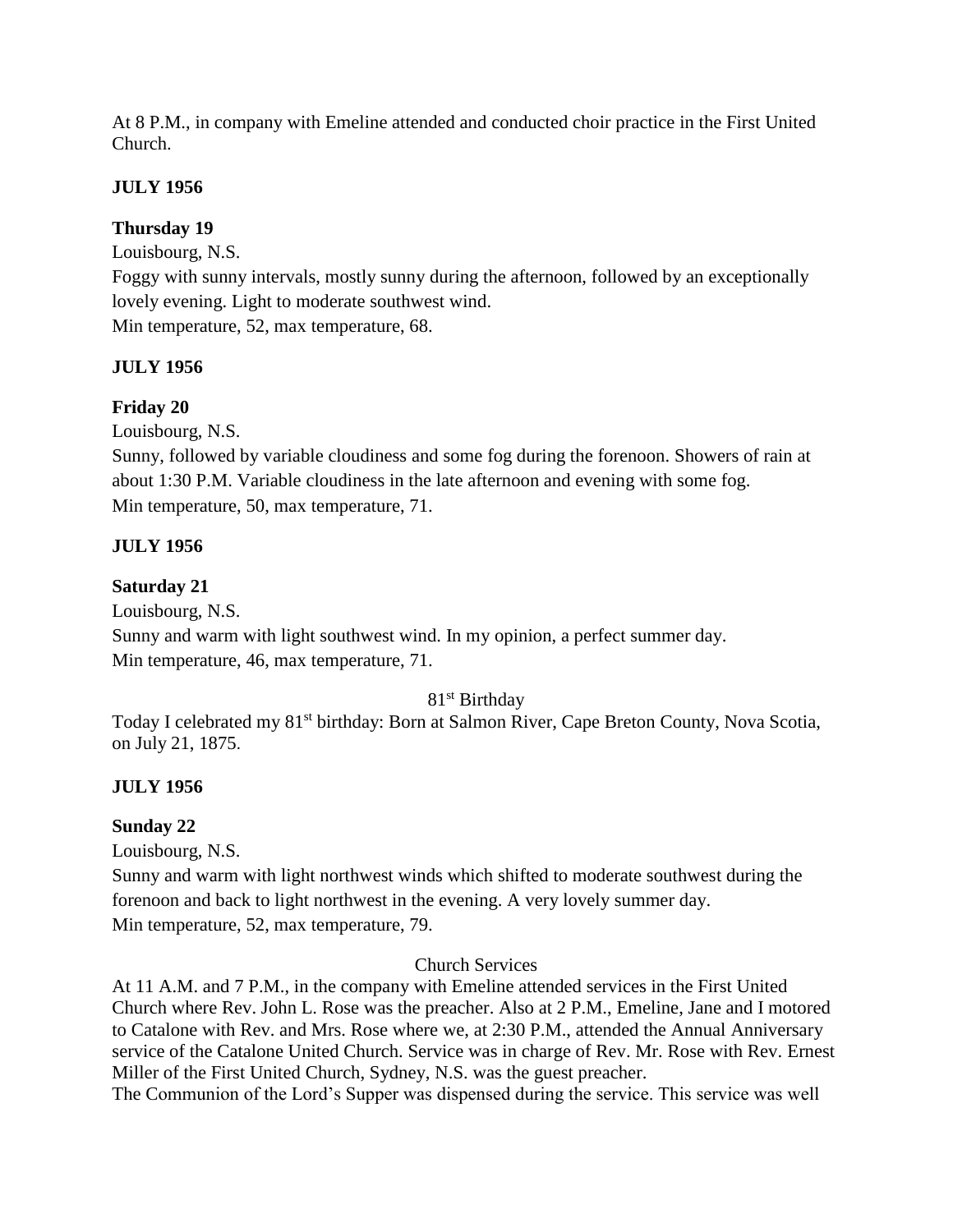attended, there being about 100 present, 13 members of the Louisbourg First United Church choir led the service of song.

At the 7 P.M. service the local organization of the Society of United Fishermen, with visiting members from outside communities headed by the Donkin Brass Baud paraded to the First United Church, where a special service was held for the visitors, the Band taking part by playing two numbers. About 50 members of the Fishermen's organization present in the evening service besides the Band.

About 60 of the local congregation were present in the evening, in the morning's service 80. Choir attendance: A.M., 12, P.M., 10.

## **JULY 1956**

## **Monday 23**

Louisbourg, N.S.

Cloudy and warm with a few brief sunny intervals. Light shower of rain in the early afternoon, also showers beginning at about 10:30 P.M. Light variable winds. Min temperature, 60, max temperature, 76.

## **JULY 1956**

## **Tuesday 24**

Louisbourg, N.S.

Rain of last night was followed by an occasional light shower. Cloudy and cool throughout the day with light to moderate northeast winds. Rainfall of last night and today: about 1/8 an inch. Min temperature, 58, max temperature, 63.

## **JULY 1956**

## **Wednesday 25**

Louisbourg, N.S.

Cloudy and cool becoming warm in the afternoon and partly clear. Cloudy and misty in the evening. Light variable winds.

Min temperature, 58, max temperature, 73.

## Choir Practice

At 8 P.M. in company with Emeline attended and conducted choir practice in the First United Church.

## **JULY 1956**

## **Thursday 26**

Louisbourg, N.S. Cloudy, foggy and moderately warm with moderate southeast wind, decreasing to light in the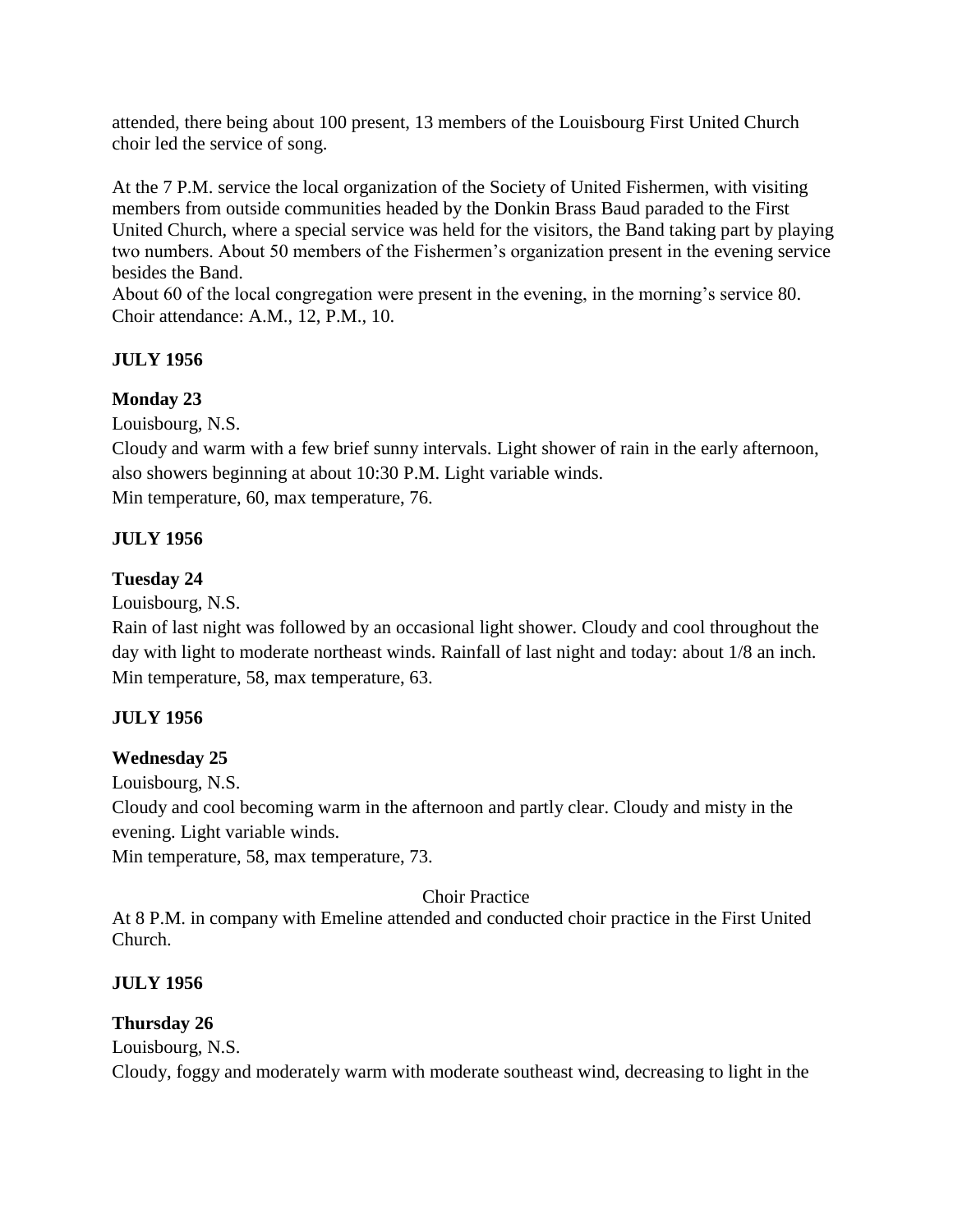afternoon. Min temperature, 59, max temperature, 68.

## **JULY 1956**

## **Friday 27**

Louisbourg, N.S.

Sunny and warm with light to moderate westerly winds, becoming variable. A very lovely summer day.

Min temperature, 56, max temperature, 76.

Italian Luxury Liner Sinks

Italian Luxury Liner "Andrea Doria" Capt. Piero Calamai, in collision with the Swedish Liner "Stockholm" Capt. Gunnar Nordenson.

## **JULY 1956**

## **Saturday 28**

Louisbourg, N.S.

Bright and sunny in the morning, becoming cloudy and dark at about 9:30 A.M. Lightning and a few rumbles of thunder at about 11 A.M., accompanied by a light shower. Also a moderate shower in the early afternoon, with the weather continuing to be cloudy and foggy. Heavy thunder and lightning storm beginning at about 6:45 P.M. and ending at about 9 P.M., during which there was a heavy downfall of rain, at times mixed with hail. Rainfall: 1¼ an inch.

## **JULY 1956**

## **Sunday 29**

Louisbourg, N.S. Cloudy with sunny intervals. Light to moderate variable winds. Min temperature, 56, max temperature, 76.

Church Services

At 11 A.M. and 7 P.M., in company with Emeline attended services in the First United Church. In the absence of Rev. John L. Rose, the regular pastor, who is at present taking part of his vacation Rev. J. W. O'Brien, of Sydney Mines (retired) was the preacher. Church attendance in the morning about 65, in the evening the total attendance was 30. Choir attendance: A.M. 10, P.M. 9.

## **JULY 1956**

## **Monday 30**

Louisbourg, N.S.

Mostly sunny with fresh to strong, westerly to southwest winds, decreasing to light in the late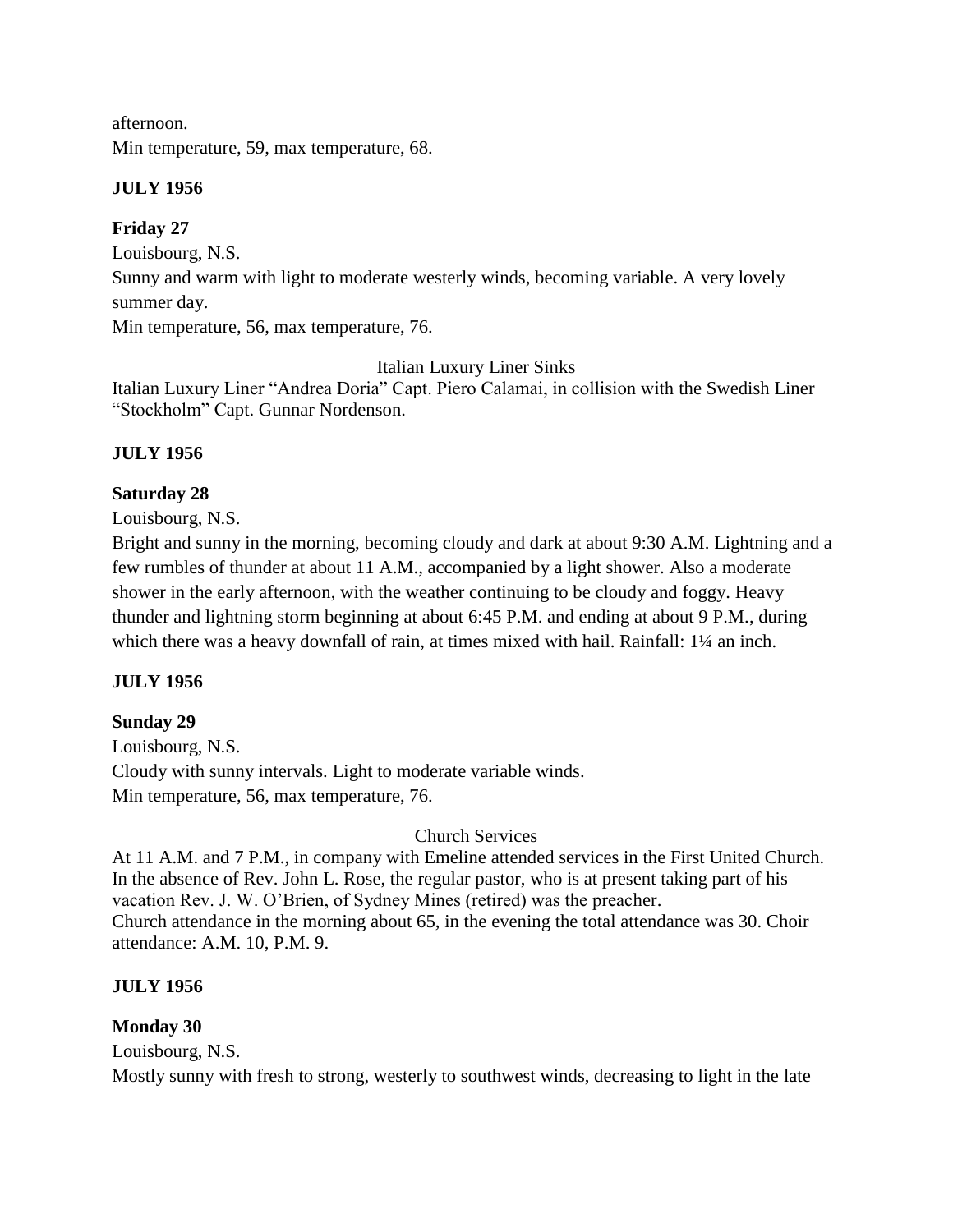afternoon. A very nice summer day. Min temperature, 46, max temperature, 70.

## **JULY 1956**

## **Tuesday 31**

Louisbourg, N.S.

Sunny in the morning, becoming cloudy with a moderate shower of rain at about 1 P.M. Light to moderate variable winds.

Min temperature, 53, max temperature, 72.

To Sydney and Return

Emeline went to Sydney on the 9:30 A.M. trip of the bus, returning on the bus leaving Sydney at 4:30 P.M.

## **AUGUST 1956**

## **Wednesday 1**

Louisbourg, N.S. Variable cloudiness, with moderate southwest winds. Min temperature, 51, max temperature, 70.

Choir Practice

At 8 P.M., in company with Emeline attended and conducted choir practice in the First United Church.

## **AUGUST 1956**

**Thursday 2**

Louisbourg, N.S.

## **AUGUST 1956**

**Friday 3** Baddeck, N.S.

## **AUGUST 1956**

**Saturday 4** Baddeck, N.S.

## **AUGUST 1956**

**Sunday 5** Baddeck, N.S.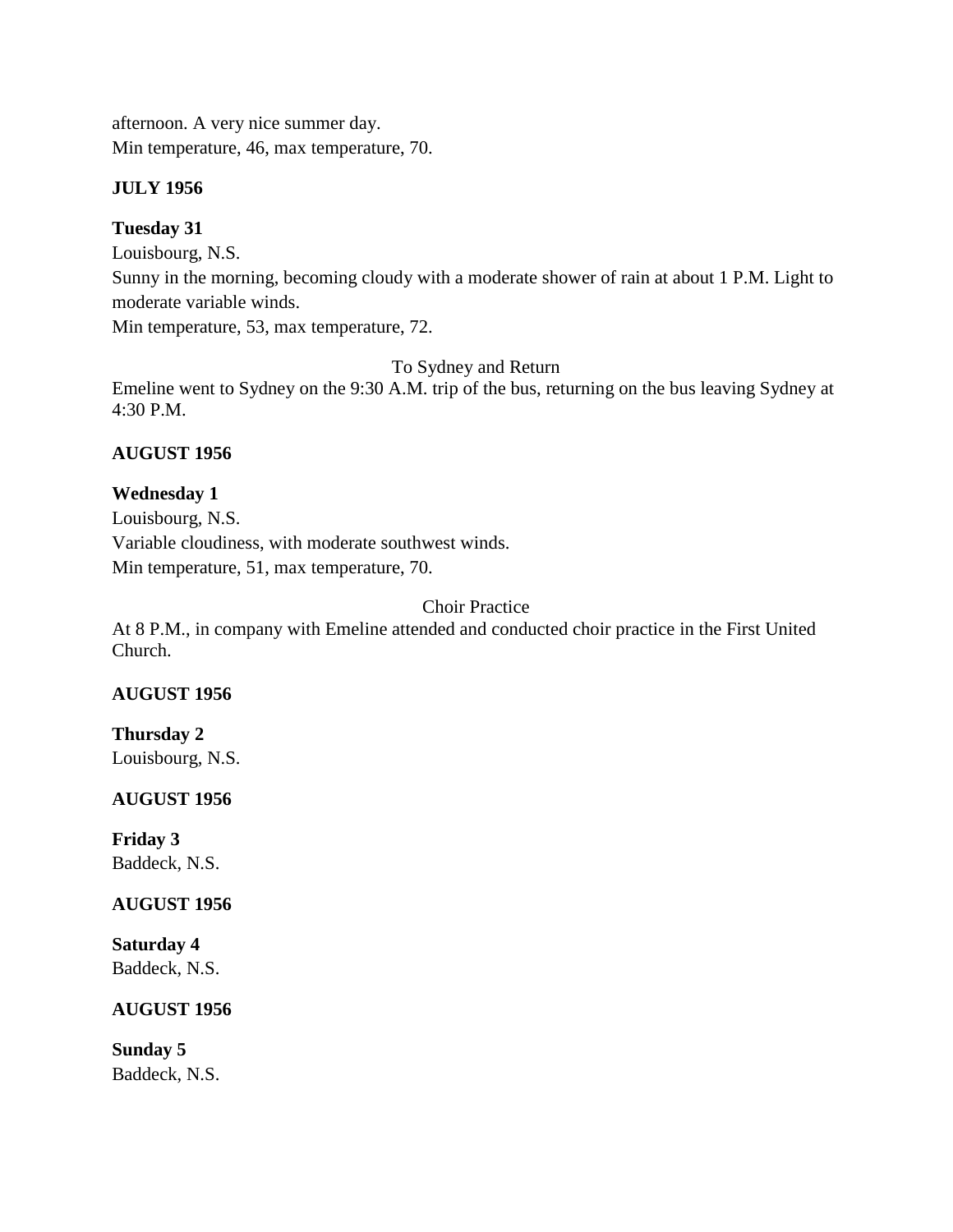#### **AUGUST 1956**

**Monday 6** Baddeck, N.S.

#### **AUGUST 1956**

**Tuesday 7** Margaree Forks, N.S.

#### **AUGUST 1956**

**Wednesday 8** Margaree Forks, N.S.

## **No diary entry for August 9th and 10th, 1956.**

## **AUGUST 1956**

#### **Saturday 11**

Port Hastings, N.S. Cloudy, clearing during the forenoon. Sunny in the afternoon.

#### Port Hastings to Truro

Emeline and I left Port Hastings at about 11:30 A.M. onboard an Acadian Lines Bus, enroute to Truro and New Colchester County, N.S. Stopped at Antigonish for about 35 minutes, where we had lunch at the Brigadoon Restaurant.

At about 4 P.M. we reached Truro where we were met by Mr. and Mrs. Wofford Townsend. After having supper with the Townsends in Truro, we motored with them to their home at Valley, which will be home to us during our visit at the Valley.

## **AUGUST 1956**

## **Sunday 12**

Valley, N.S.

Sunny and moderately warm. Heavy clouds interspersed with sunny intervals, which passed off to the southeast before producing heavy showers, accompanied by a few pieces of thunder which could be heard in the distance. Light winds.

## Church Services

In the forenoon, Mrs. (Rev.) Howard Townsend, Emeline and I motored to Truro with Mr. Wofford Townsend, where at 11 A.M. we attended service in the First United Church, where Rev. Mr. Diltz, a United States visitor to Truro, was the preacher. The regular Pastor, Rev. Gordon being absent in Cape Breton. In the evening we attended service in the Valley United Church where Rev. [blank] was the preacher. In the afternoon Emeline and I visited at the homes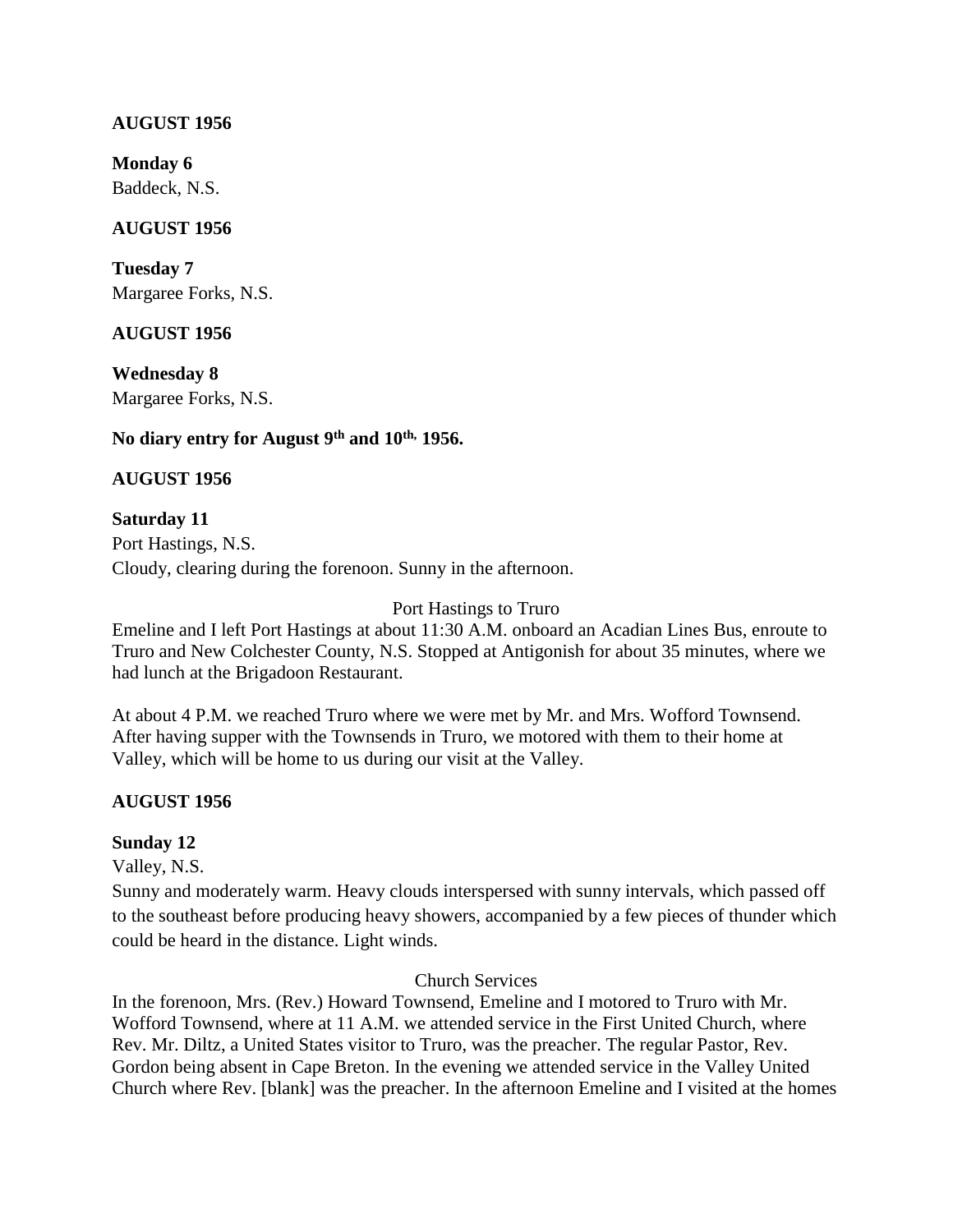of Mr. and Mrs. Gerald Townsend, and Mr. (Rev.) Howard Townsend, who has a separate apartment in the Gerald Townsend house. In the evening, Emeline and I had supper with Mrs. Howard Townsend.

## **AUGUST 1956**

## **Monday 13**

Truro, N.S. Sunny and moderately warm, with a few cloudy intervals in the afternoon. Light winds.

## Truro to Halifax and Return

On the invitation of Mrs. Wofford Townsend, Mrs. (Rev) Howard Townsend, Emeline and I motored to Halifax via Dartmouth with Mrs. Wofford Townsend. We left Truro at 9 A.M. and arrived at Dartmouth at 11 A.M. After paying a visit to the Dartmouth Shopping Center, we had lunch, after which we went to Halifax via the Angus L. MacDonald Bridge, which connects Dartmouth with Halifax. After visiting the Public Gardens and the Commons where Natal Day celebrations where taking place, we left for Truro at about 4 P.M., arriving at about 6 P.M. The trip to Dartmouth and Halifax was enjoyed by us all.

## **AUGUST 1956**

## **Tuesday 14**

Valley, N.S. Variable cloudiness, showers in the evening. Light winds.

## Festival of Art

At about 10 A.M. a party consisting of Mr. and Mrs. Wofford Townsend, Mrs. (Rev.) Howard Townsend, Emeline and I motored to Tatamagouche, N.S. where we attended the Festival of Art which was being held yesterday and today at that place. Leaving Tatamagouche at about 4:30 P.M., we motored through the Town of Pictou, and visited the summer home of Mr. and Mrs. Alvin Townsend of Valley who has a cottage near the Town of Pictou. After spending about one hour at the Townsend cottage we continued on to the Valley where we arrived at about 9 P.M., after having spent a very pleasant day.

## **AUGUST 1956**

## **Wednesday 15**

Valley, N.S.

Cloudy and warm clearing in the forenoon, and warm during the afternoon. Heavy cloudiness forming in the late afternoon, followed by accompanied showers in the evening. Heavy thunder and lightning storm at Sydney and surrounding districts at about 8 P.M., accompanied by torrents of rain.

## Valley to Louisbourg

Emeline and I motored to Truro from Valley at about 10 A.M. with Mrs. Wofford Townsend where we boarded a bus of the Acadian Bus Lines at 11:30 A.M. enroute to Sydney, where we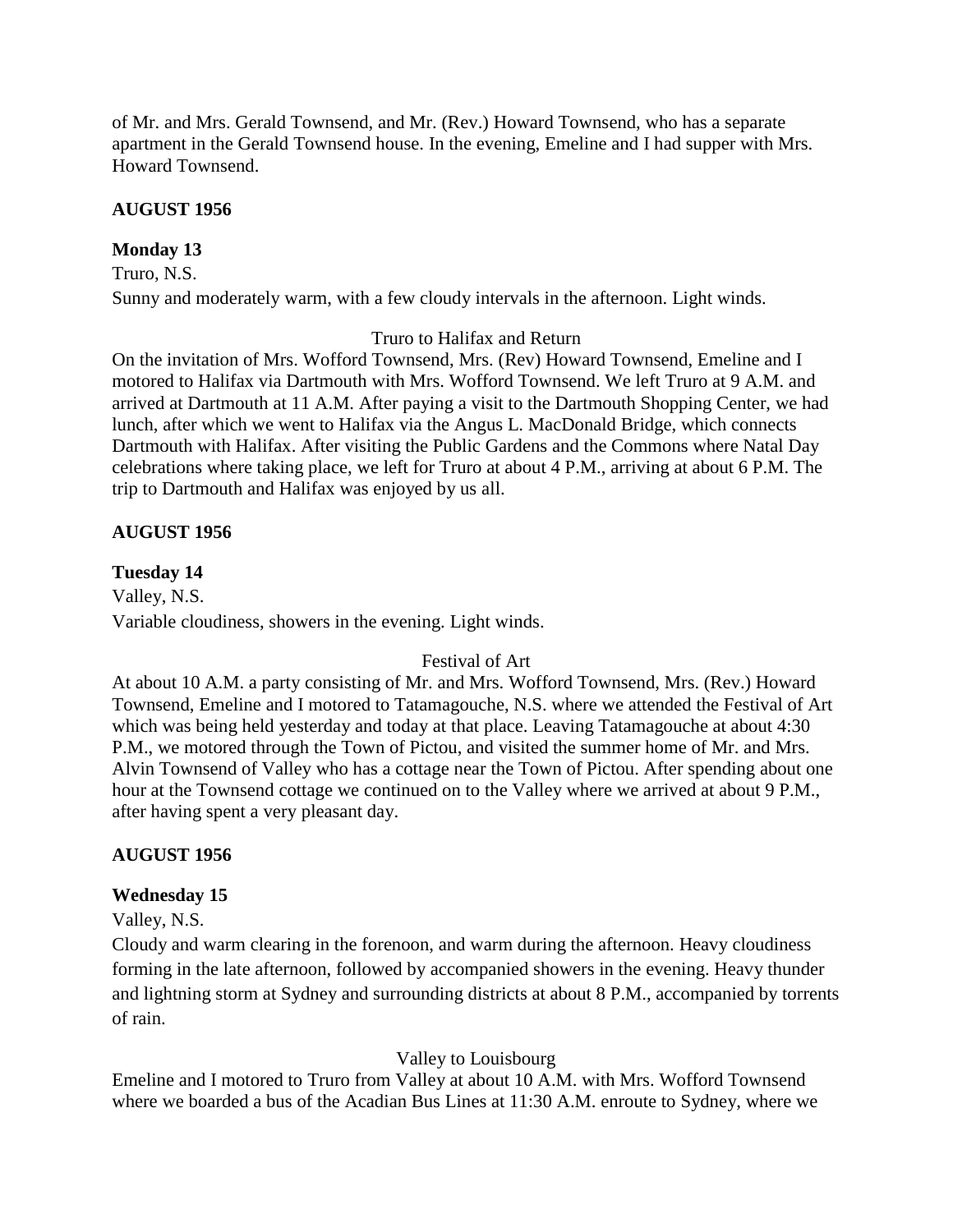arrived at about 7 P.M. We intended on leaving for home on the bus due to leave Sydney for Louisbourg at 10:30 P.M., but had the good fortune to meet with a car from Louisbourg at about 8 P.M.

## **AUGUST 1956**

## **Thursday 16**

Louisbourg, N.S. Sunny and moderately warm with light to moderate southwest wind. A very lovely day. Min temperature, 49, max temperature, 68.

## **AUGUST 1956**

## **Friday 17**

Louisbourg, N.S.

Cloudy with some fog in the morning, clearing during the forenoon. Sunny and warm in the afternoon, cloudy at night. Moderate southwest winds. Min temperature, 56, max temperature, 72.

## **AUGUST 1956**

## **Saturday 18**

Louisbourg, N.S.

Cloudy, foggy and warm, becoming sunny in the late afternoon. Very light southwest winds. Foggy at night.

Min temperature, 60, max temperature, 75.

## **AUGUST 1956**

## **Sunday 19**

Louisbourg, N.S.

Cloudy, foggy and warm. Light rain in the mid-afternoon, followed by heavy showers in the evening.

Min temperature, 61, max temperature, 70.

## Church Services

At 11 A.M. and 7 P.M., in company with Emeline attended services in the First United Church, where Rev. J. W. O'Brien (retired) was the preacher. Present in the morning: about 65, present in the evening 32. Choir attendance: A.M. 10, P.M. 11.

## **AUGUST 1956**

**Monday 20** Louisbourg, N.S.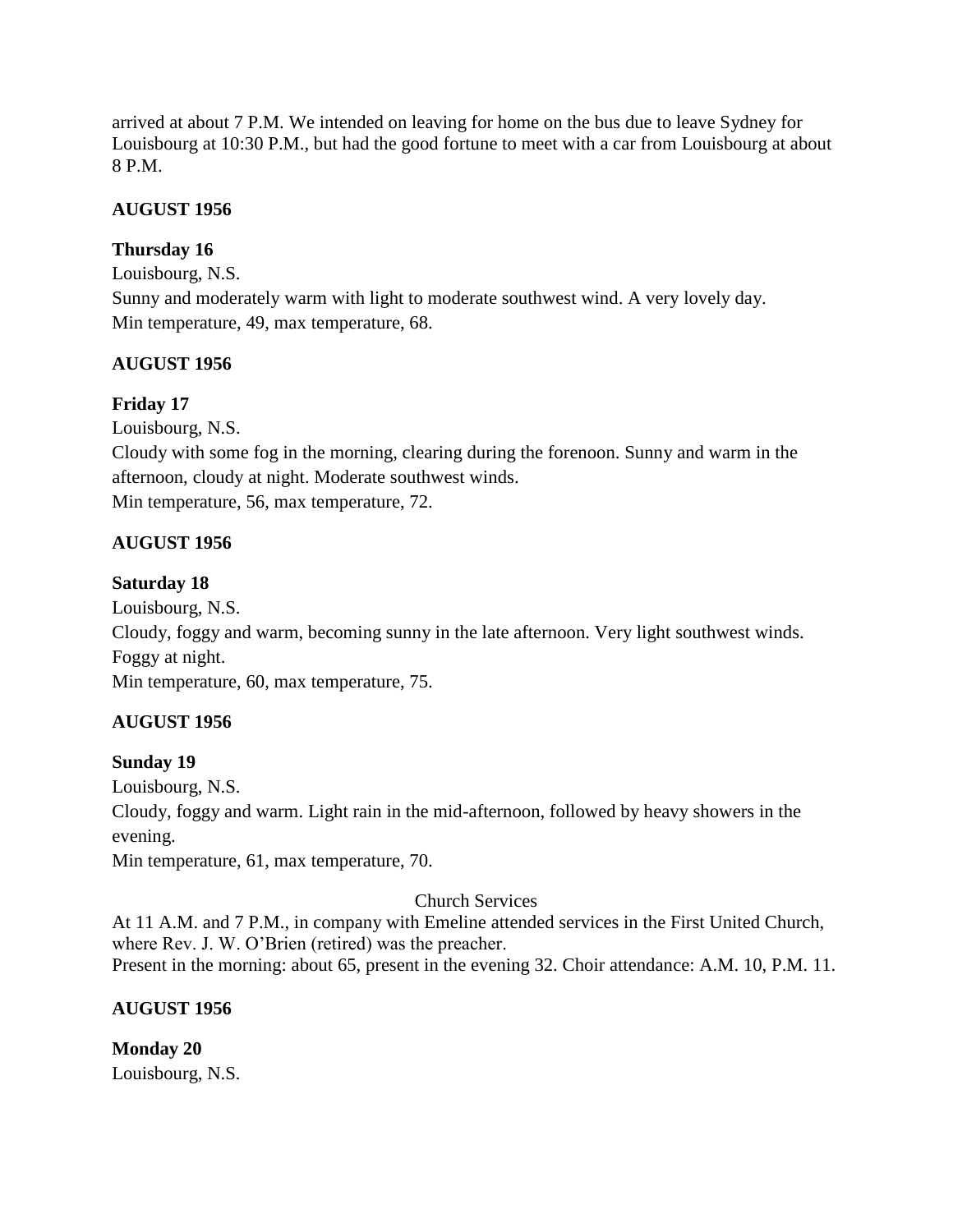Sunny and warm with light northwest wind. A very lovely summer day. Min temperature, 52, max temperature, 74.

## **AUGUST 1956**

## **Tuesday 21**

Louisbourg, N.S.

Sunny becoming cloudy in the forenoon and continuing cloudiness during the afternoon and evening, with moderate rain beginning to fall at about 6 P.M. Min temperature, 46, max temperature, 69.

## **AUGUST 1956**

**Wednesday 22** Louisbourg, N.S. Cloudy and cool with light northeast wind, clearing in the evening. Min temperature, 50, max temperature, 68.

## Choir Practice

At 8 P.M., in company with Emeline attended and conducted choir practice in the First United Church.

## **AUGUST 1956**

## **Thursday 23**

Louisbourg, N.S. Sunny, becoming cloudy in the evening. Light to moderate southeast wind. Min temperature, 49, max temperature, 67.

## Visitors from Valley

Mr. and Mrs. Alvin Townsend and their five children, after completing the trail around the Cabot trail, arrived here at about 4:30 P.M. They had supper with us before leaving for Sydney River where they had Cabin accommodations for the night.

## On Vacation

My clerk and sister-in-law, Evelyn Huntington accompanied by her daughter Jane, went on vacation today. They motored to Huntington. They went with Mrs. Sadie Doweling, where they intend on spending about two weeks.

## **AUGUST 1956**

# **Friday 24**

Louisbourg, N.S. Cloudy and misty with fresh to strong southeast wind. Min temperature, 56, max temperature, 62.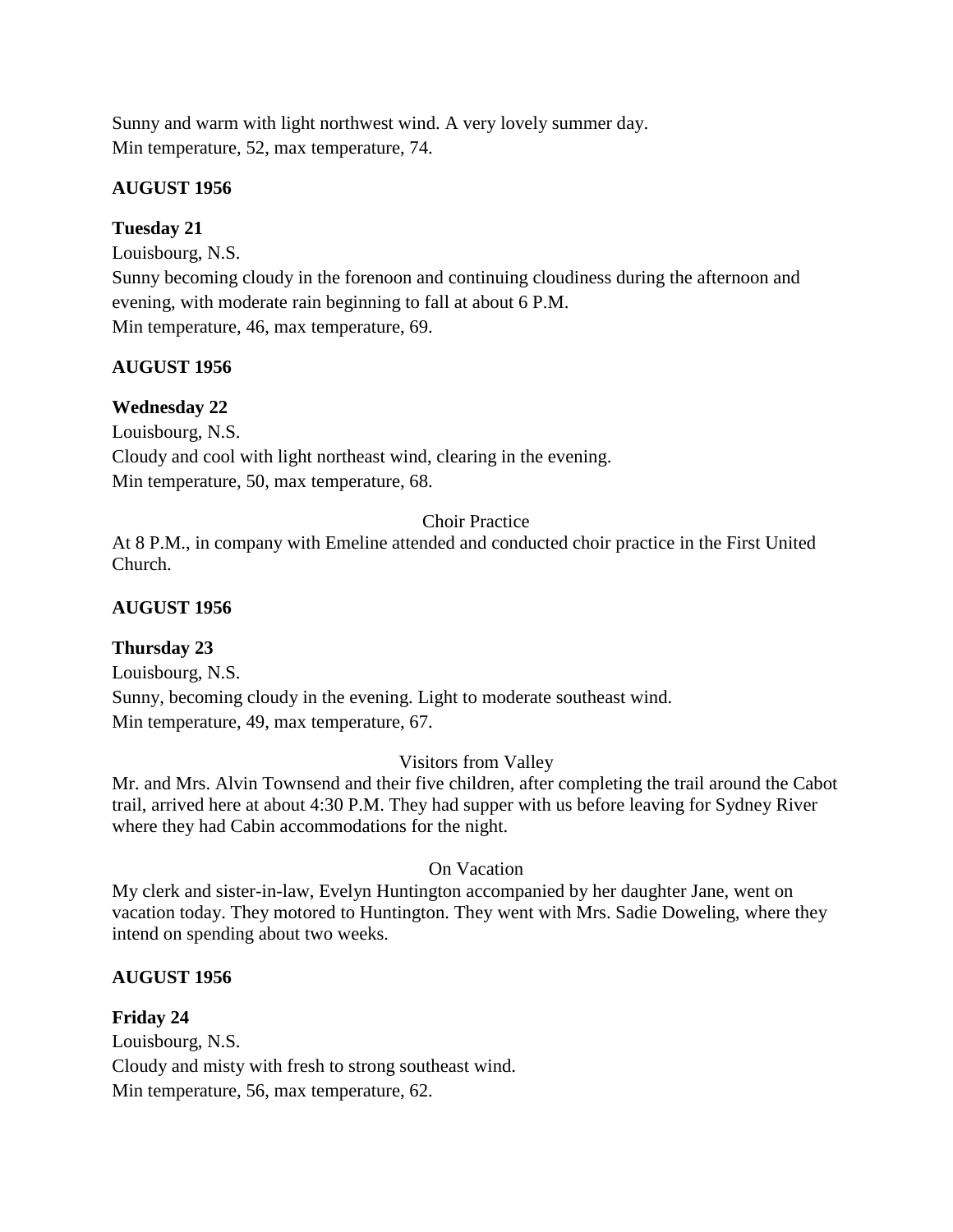#### **AUGUST 1956**

**Saturday 25**

Louisbourg, N.S. Sunny and warm with light northwest winds. A very lovely summer day. Min temperature, 55, max temperature, 74.

#### Death of Mrs. Harold MacQueen

The death of Mrs. Harold MacQueen occurred at an early hour this morning at her home on Main Street after a long illness. Mrs. MacQueen the former Miss Florence was about 55 years of age. She is survived by her husband, one son (Harold), and daughter (Marian) Mrs. George Phalen.

#### **AUGUST 1956**

#### **Sunday 26**

Louisbourg, N.S. Sunny and cool with fresh westerly winds. Min temperature, 47, max temperature, 70.

## Church Services

At 11 A.M., in company with Emeline attended service in the First United Church, where Mrs. Mayo of the Salvation Army, who is spending part of the summer in town was the preacher. About 55 persons present. Choir attendance: 7.

AT 3 P.M., we attended the Annual Anniversary service of the Louisbourg Presbyterian Church. Rev. Norman MacQueen of Somerville Mass, U.S.A., who is spending his vacation in Cape Breton was the preacher at 11 A.M., 3 and 7 P.M.

In the evening we attended the anniversary service of St. Bartholomew Anglican Church where the regular Pastor Rev. H. A. Seegmiller was the preacher.

No service in the United Church in the evening, owing to the Pastor, Rev. John L. Rose being absent on vacation, and no other minister available.

## **AUGUST 1956**

#### **Monday 27**

Louisbourg, N.S.

Variable cloudiness, mostly sunny with light to moderate northwest wind. A very lovely day. Min temperature, 55, max temperature, 72.

#### Funeral

At 2:30 P.M., in company with Emeline attended the funeral of the late Mrs. Harold MacQueen which took place from her late home on lower Main Street to the First United Church where the funeral service was conducted by Rev. John L. Rose, assisted by Rev. H. A. Seegmiller, Rector of St. Bartholomew Anglican Church. Funeral in charge by D.M. Johnston, Funeral Director, Louisbourg. Burial took place in Willow Grove cemetery.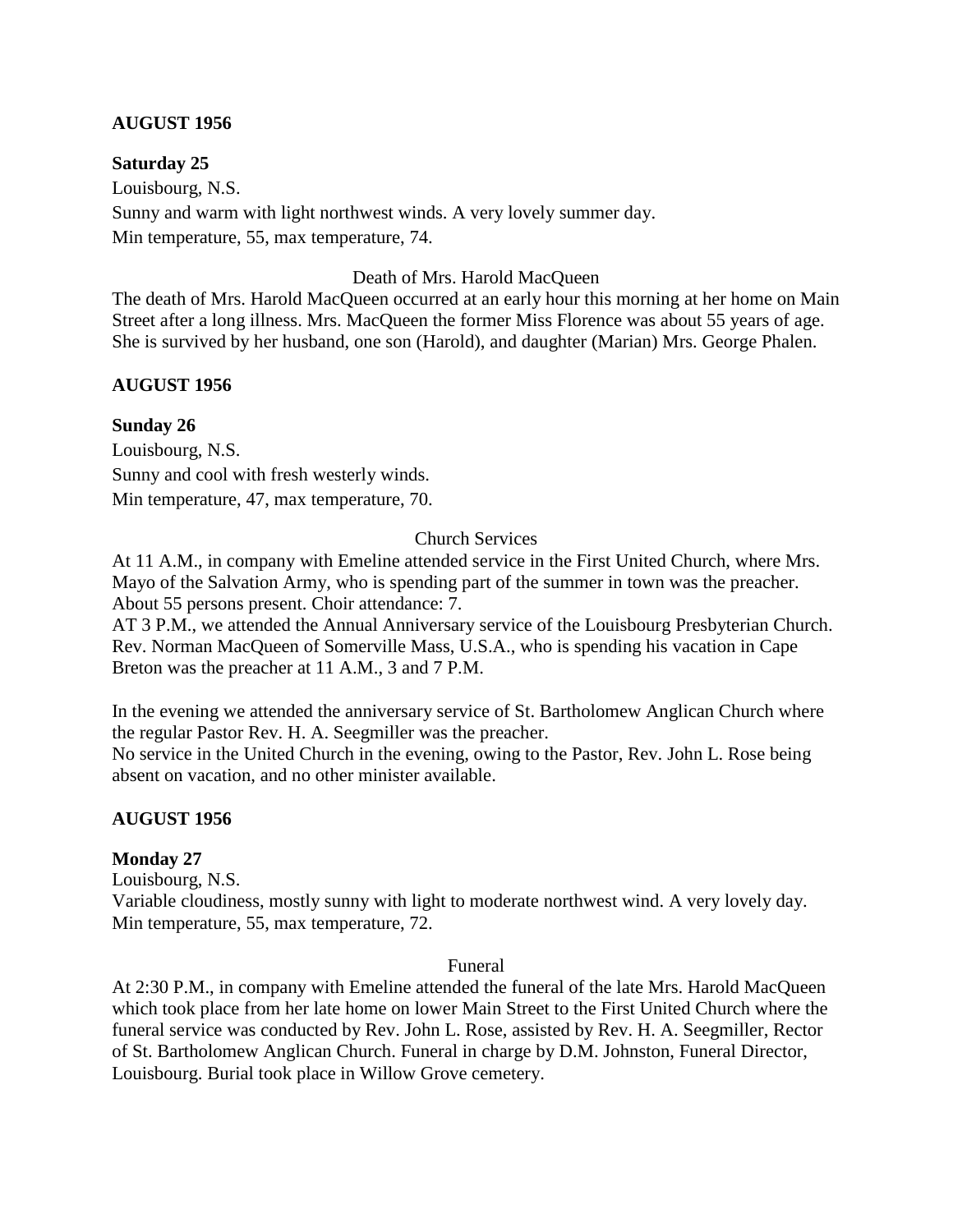## **AUGUST 1956**

#### **Tuesday 28**

Louisbourg, N.S.

Sunny in the morning becoming cloudy and threatening in the forenoon. Foggy during the afternoon and evening with occasional showers. Moderate to fresh southwest wind. Min temperature, 50, max temperature, 69.

## **AUGUST 1956**

#### **Wednesday 29**

Louisbourg, N.S.

Sunny, becoming cloudy at noon. Cloudy during the afternoon and evening with a few light showers. Light variable winds.

Min temperature, 52, max temperature, 68.

#### Choir Practice

At 8 P.M., in company with Emeline attended and conducted choir practice in the First United Church.

## Visiting at Louisbourg

Mrs. Ernest Baines of Sydney who had been visiting friends in Lousibourg since last Monday, and has been our guest since yesterday left for home today.

## **AUGUST 1956**

#### **Thursday 30**

Louisbourg, N.S. Mostly sunny with light northwest wind. A very lovely day. Min temperature, 46, max temperature, 72.

## **AUGUST 1956**

## **Friday 31**

Louisbourg, N.S. Mostly sunny with light northwest winds. A very pleasant day. Min temperature, 48, max temperature, 68.

## **SEPTEMBER 1956**

#### **Saturday 1**

Louisbourg, N.S.

Sunny and moderate with light northwest wind, shifting to southwest. A perfect early September day.

Min temperature, 45, max temperature, 68.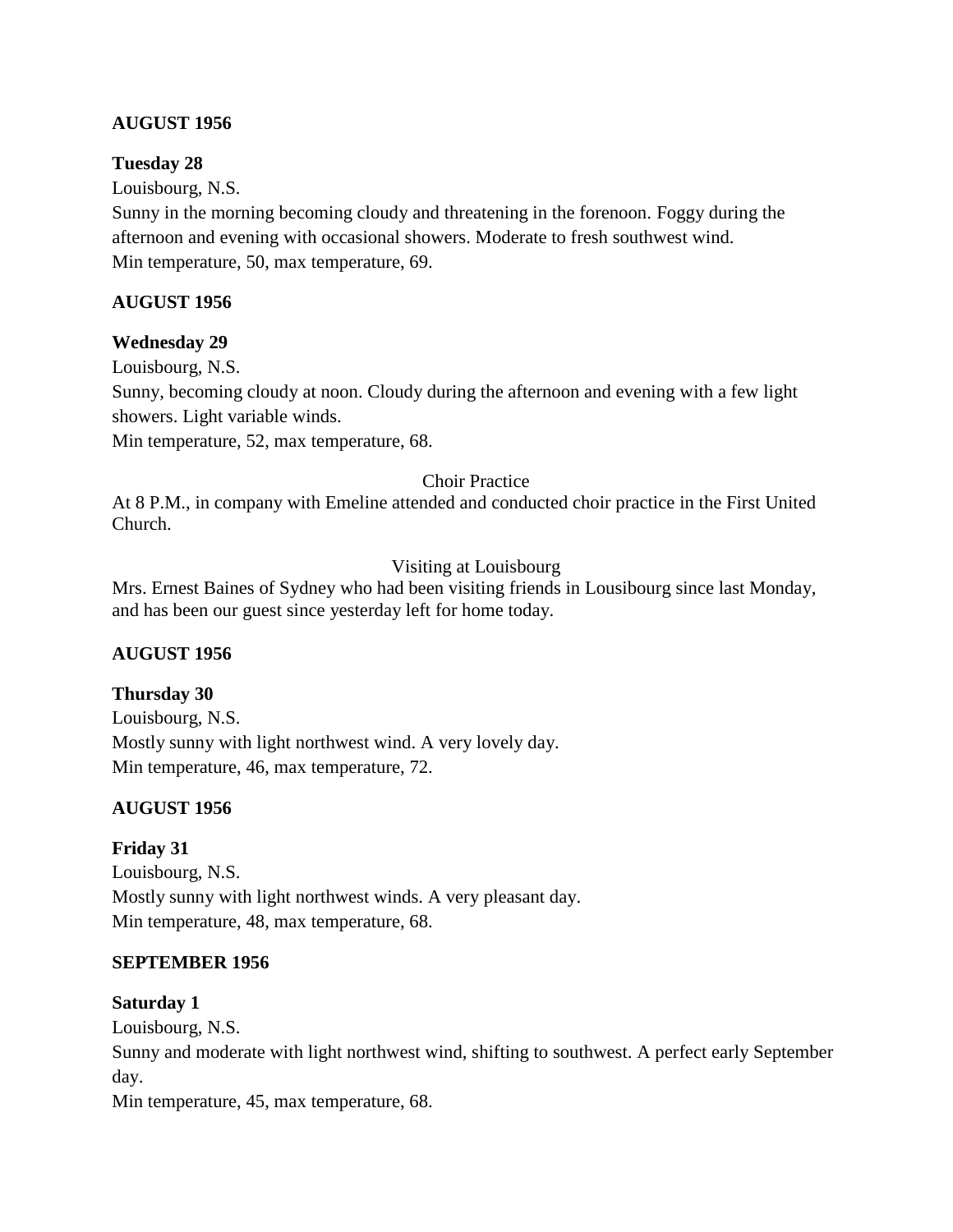#### **SEPTEMBER 1956**

#### **Sunday 2**

Louisbourg, N.S.

Variable cloudiness, mostly sunny, moderate to fresh southerly winds, decreasing to light in the evening.

Min temperature, 50, max temperature, 69.

#### Church Service

At 11 A.M. and 7 P.M., in company with Emeline attended services in the First United Church where Rev. John L. Rose was the preacher. Present in the morning: about 70, in the evening about 40. Choir attendance: A.M. 13, P.M. 9.

#### **SEPTEMBER 1956**

#### **Monday 3**

Louisbourg, N.S.

Cloudy with some fog. Light southwest wind, shifting to northwest in the evening. Light mist for a brief period in mid-afternoon, clearing at about 4 P.M. Min temperature, 62, max temperature, 72.

#### **SEPTEMBER 1956**

## **Tuesday 4**

Louisbourg, N.S. Warm and remarkably clear, with light southerly winds. A pleasant summer day. Min temperature, 50, max temperature, 73.

#### Ladies Aid

The "Ladies Aid' of the First United Church held their regular meeting with Emeline this evening.

## **SEPTEMBER 1956**

## **Wednesday 5**

Louisbourg, N.S. Sunny and warm with light to moderate winds, an ideal summer day. Min temperature, 55, max temperature, 73.

Choir Practice

At 8 P.M., in company with Emeline attended and conducted choir practice in the First United Church.

## **SEPTEMBER 1956**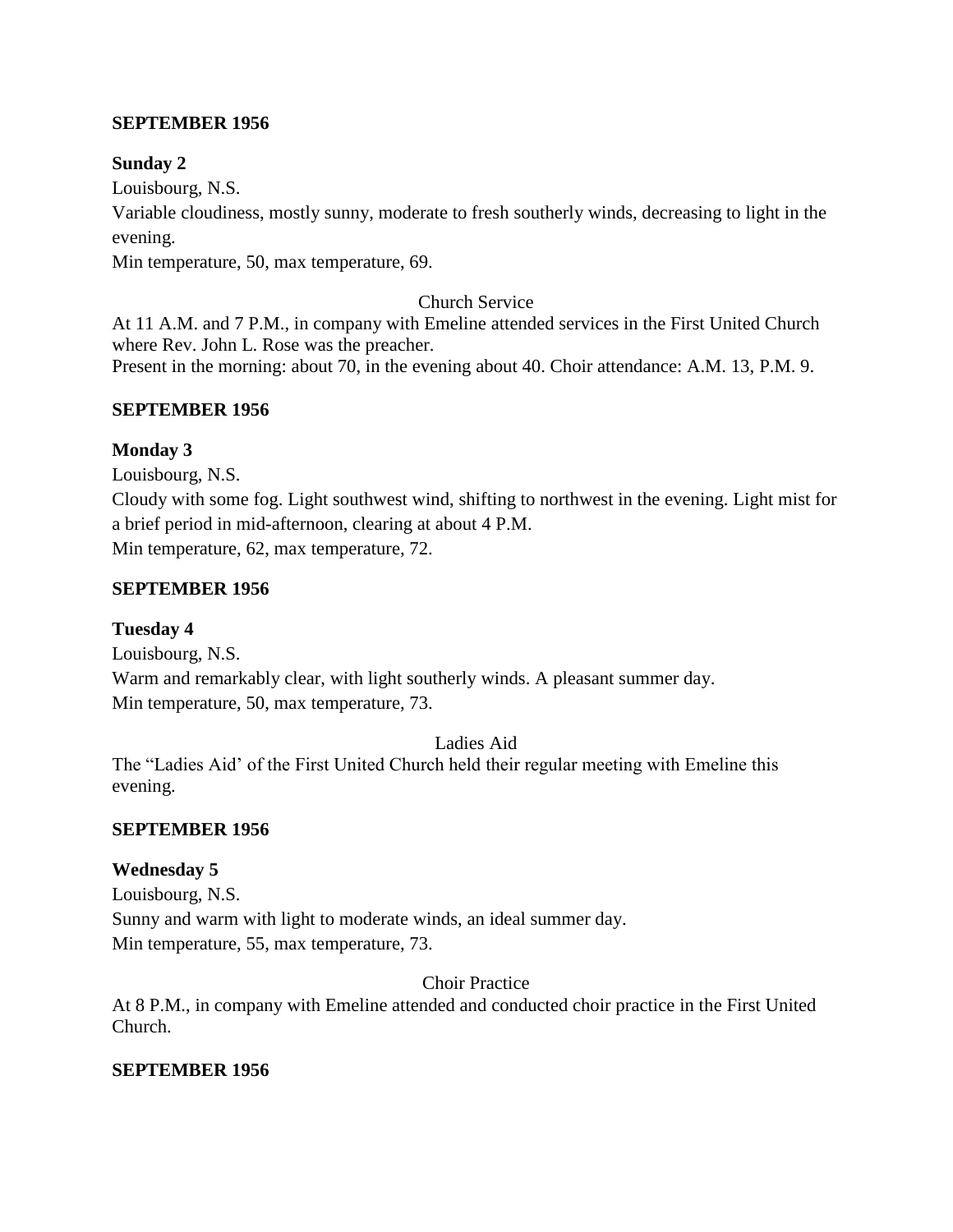## **Thursday 6**

Louisbourg, N.S. Cloudy, foggy and warm with light southwest wind. Min temperature, 58, max temperature, 71.

Evelyn Huntington, my clerk, who has been on vacation since August 23rd, accompanied by her daughter Jane, returned this evening.

## **SEPTEMBER 1956**

## **Friday 7**

Louisbourg, N.S. Sunny and warm, becoming cloudy in the evening. Showers beginning at about 9 P.M. Min temperature, 62, max temperature, 72.

## **SEPTEMBER 1956**

# **Saturday 8** Louisbourg, N.S. Showers in the morning, cloudy throughout the day. Light southwest wind shifting to the east at night. Rainfall: about 1/8 an inch. Min temperature, 56, max temperature, 66.

## **SEPTEMBER 1956**

## **Sunday 9**

Louisbourg, N.S. Sunny during the forenoon with variable cloudiness in the afternoon and evening. Moderate northerly winds. Min temperature, 47, max temperature, 61.

## **SEPTEMBER 1956**

## **Monday 10**

Louisbourg, N.S. Shower of rain in the early morning. Cloudy and very cool, clearing showers before noon. Sunny during the afternoon. Moderate to fresh northeast wind. Min temperature, 46, max temperature, 58.

## **SEPTEMBER 1956**

## **Tuesday 11**

Louisbourg, N.S. Cloudy and cool with moderate variable winds. Mostly southwest, decreasing to light in the late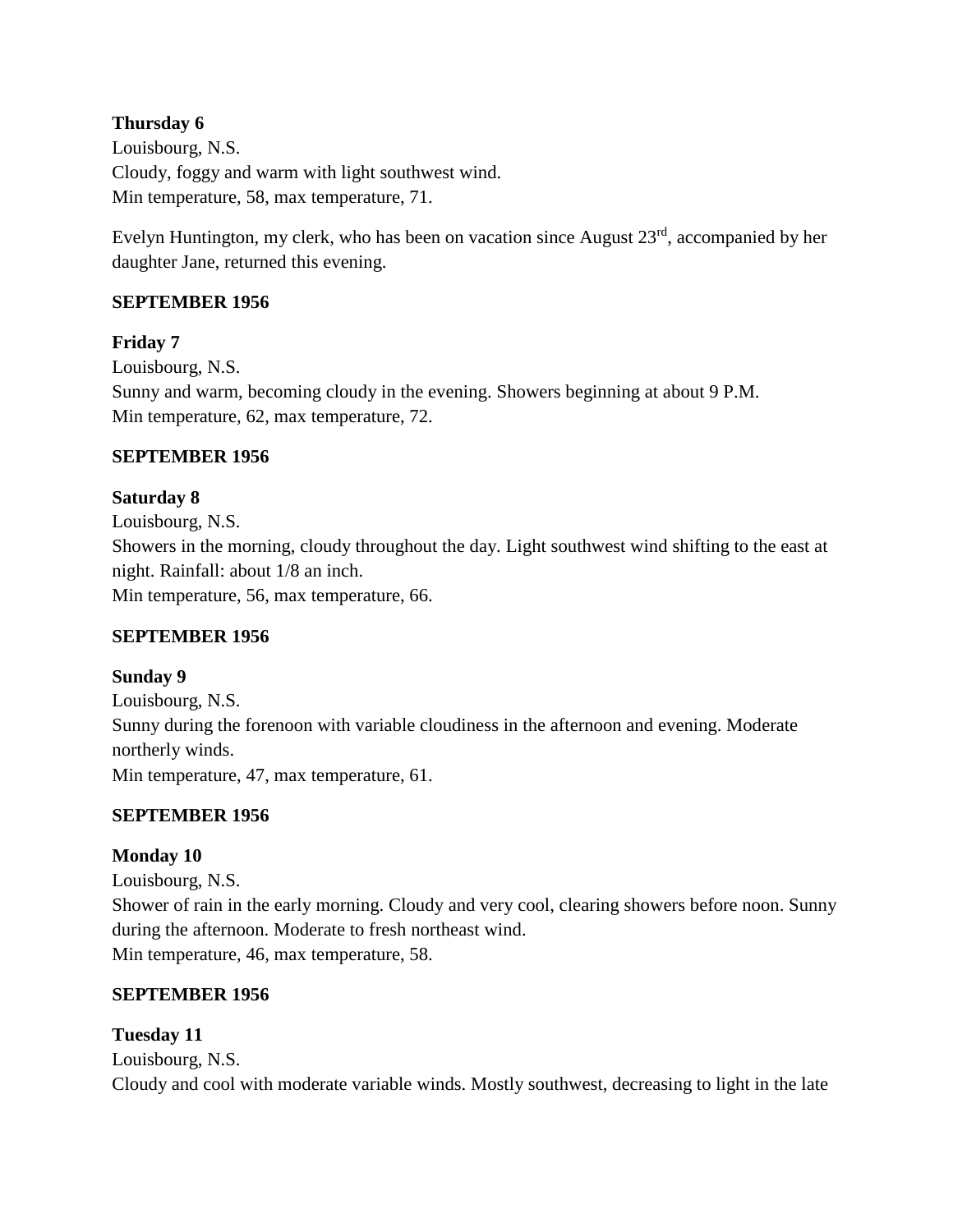afternoon. Min temperature, 42, max temperature, 66.

## **SEPTEMBER 1956**

## **Wednesday 12**

Louisbourg, N.S. Mostly cloudy with moderate to fresh southwest wind. Min temperature, 56, max temperature, 69.

## **SEPTEMBER 1956**

## **Thursday 13**

Louisbourg, N.S. Cloudy with a few brief sunny intervals in the afternoon. Warm with moderate southwest wind. Min temperature, 60, max temperature, 73.

## **SEPTEMBER 1956**

**Friday 14** Louisbourg, N.S. Cloudy and warm with fresh southwest wind, and considerable fog. Min temperature, 60, max temperature, 70.

## **SEPTEMBER 1956**

## **Saturday 15**

Louisbourg, N.S.

Shower of rain in the morning. Variable cloudiness during the day. Strong southwest wind, moderating and shifting to northeast at about noon. Cool during the afternoon and evening. Min temperature, 46, max temperature, 67.

## **SEPTEMBER 1956**

**Sunday 16** Louisbourg, N.S. Cloudy and cool with light winds. Min temperature, 43, max temperature, 57.

## Anniversary Service

At 11 A.M., 3 P.M., and 7 P.M., in company with Emeline attended the Anniversary Service of the First United Church. Services in charge of: Rev. John L. Rose, the regular pastor, with Rev. Dr. C.M. Nicholson as the guest preacher.

Attendance at 11 A.M. and 3 P.M.: about 150, and in the evening about 200. Choir attendance: 11 A.M. and 3 P.M. 16, at 7 P.M. 15. In addition to the regular choir at 3 P.M. and 7 P.M., we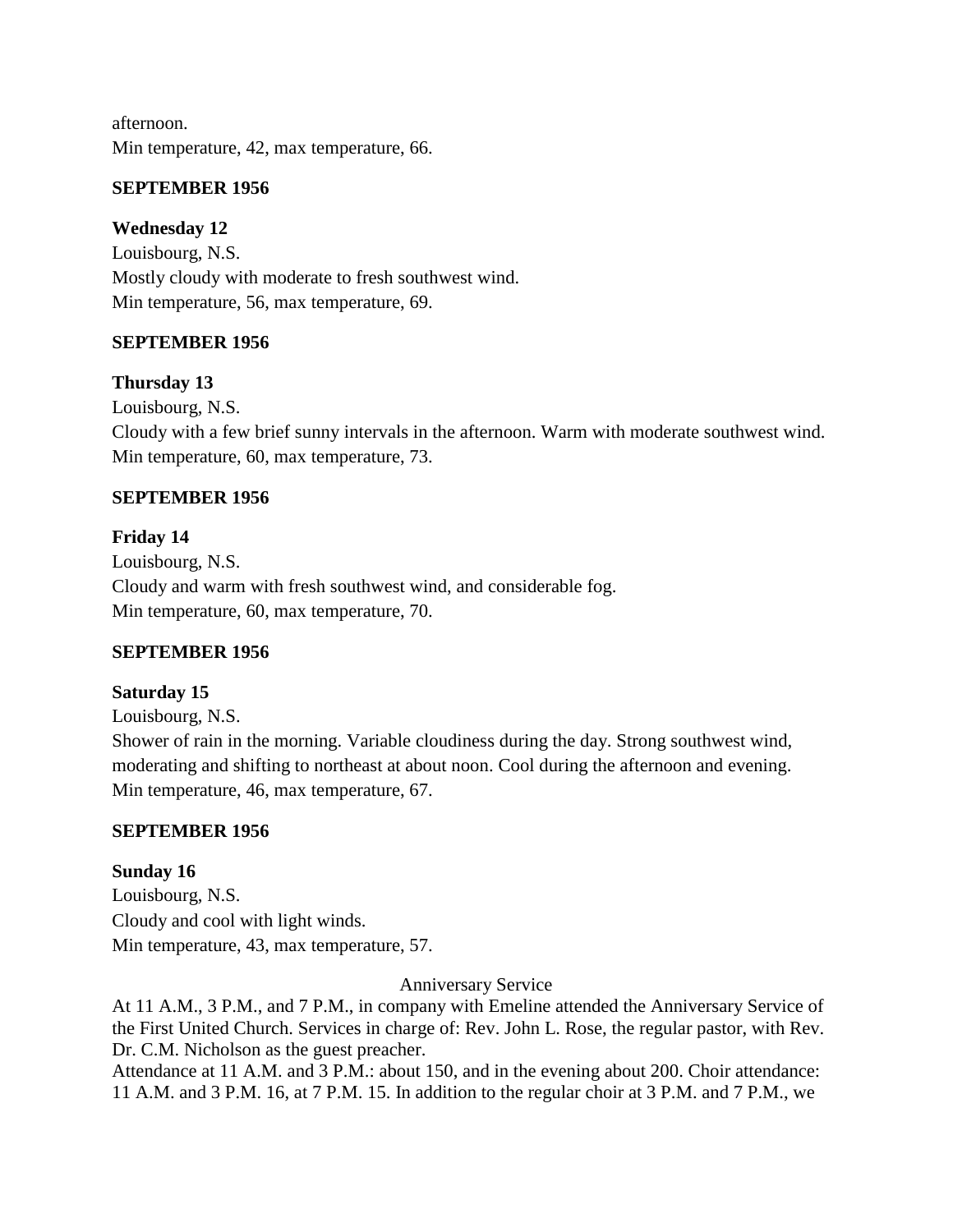had the male quartet of the United Church Sydney. The quartet consisted of Messrs. MacDonald 1<sup>st</sup> tenor, MacNeil 2<sup>nd</sup> tenor, MacLeod 1<sup>st</sup> bass and Fraser, 2<sup>nd</sup> bass. The quartet rendered two numbers at each of the afternoon and evening services.

## **SEPTEMBER 1956**

## **Monday 17**

Louisbourg, N.S. Cloudy and cool with moderate to fresh easterly winds. Min temperature, 46, max temperature, 57.

## **SEPTEMBER 1956**

## **Tuesday 18**

Louisbourg, N.S.

Moderate southeast gale in the early morning, shifting to south and southwest and in the evening to west. Clearing in the night. Showers in the afternoon. Min temperature, 54, max temperature, 64.

> Community Fair [blank]

To Sydney and Return

Emeline and Jane went to Sydney on the 9:50 A.M. trip of the Acadian Bus Lines for the purpose of doing some shopping. They returned on the bus leaving Sydney at 4:30 P.M.

## **SEPTEMBER 1956**

## **Wednesday 19**

Louisbourg, N.S. Sunny and very cool with fresh to strong northwest wind. Min temperature, 42, max temperature, 58.

To Sydney and Return

I went to Sydney, by bus at 9:30 A.M. on business, returning on the bus leaving Sydney at 12:15 P.M.

## **SEPTEMBER 1956**

## **Thursday 20**

Louisbourg, N.S.

Cloudy and cool with light showers in the afternoon. Moderate southeast wind increasing to strong in the afternoon and decreasing to light in the evening. Min temperature, 44, max temperature, 57.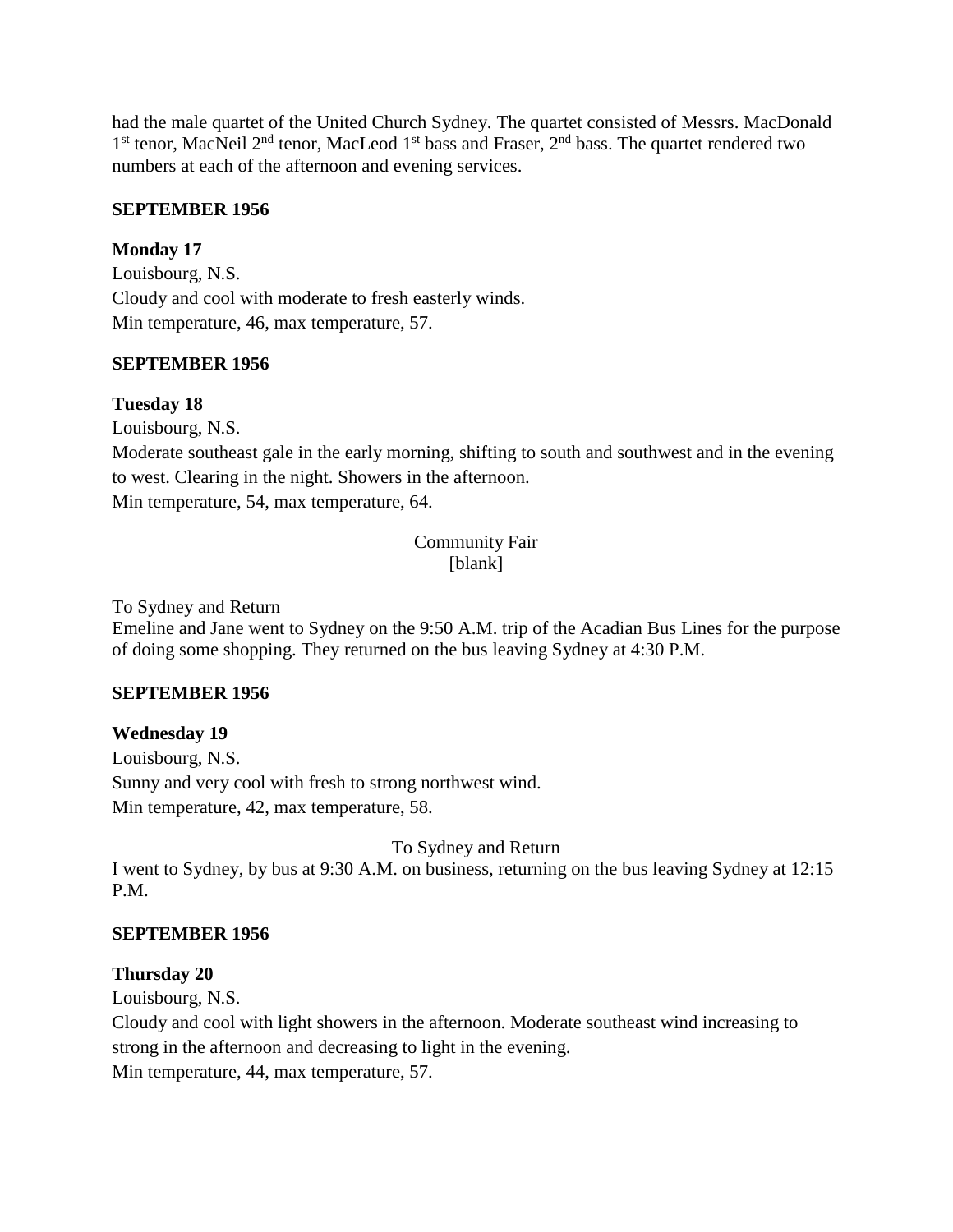#### **SEPTEMBER 1956**

#### **Friday 21**

Louisbourg, N.S. Cloudy with light showers in the forenoon. Cleared early in the day. Light northwest wind. Min temperature, 40, max temperature, 66.

#### M. A. Patterson Nominated

At a nominating convention held in Riverview School, Sydney River, at 8 P.M. this evening, Malcolm A. Patterson D.C. was nominated to contest the constituency of Cape Breton West in the election to take place on the  $30<sup>th</sup>$  of October 1956, on behalf of the Liberal Party.

#### **SEPTEMBER 1956**

#### **Saturday 22**

Louisbourg, N.S. Sunny and cool with fresh west to southwest winds. Variable cloudiness in the late afternoon. Showers during the night. Frost in the morning. Min temperature, 36, max temperature 58.

## **SEPTEMBER 1956**

#### **Sunday 23**

Louisbourg, N.S. Sunny and cool, with moderate to fresh northwest wind, decreasing in the late afternoon. Min temperature, 40, max temperature, 58.

#### Church Services

At 11 A.M. and 7 P.M., in company with Emeline, attended services in the First United Church where Rev. John L. Rose was the preacher. Present at the morning service, about 95, at the evening service, about 40. Choir attendance: A.M. 10, P.M. 11.

#### **SEPTEMBER 1956**

## **Monday 24**

Louisbourg, N.S. Sunny and cool with light variable winds. Cloudy in the afternoon followed by showers and drizzle at night.

Min temperature, 36, max temperature, 59.

Left for Mount Allison University

Miss Jane Huntington, my niece, accompanied by her mother, Mrs. Heber Huntington, left here on the 6:15 P.M., trip of the Acadian Times Bus service for Sydney where they will board the C.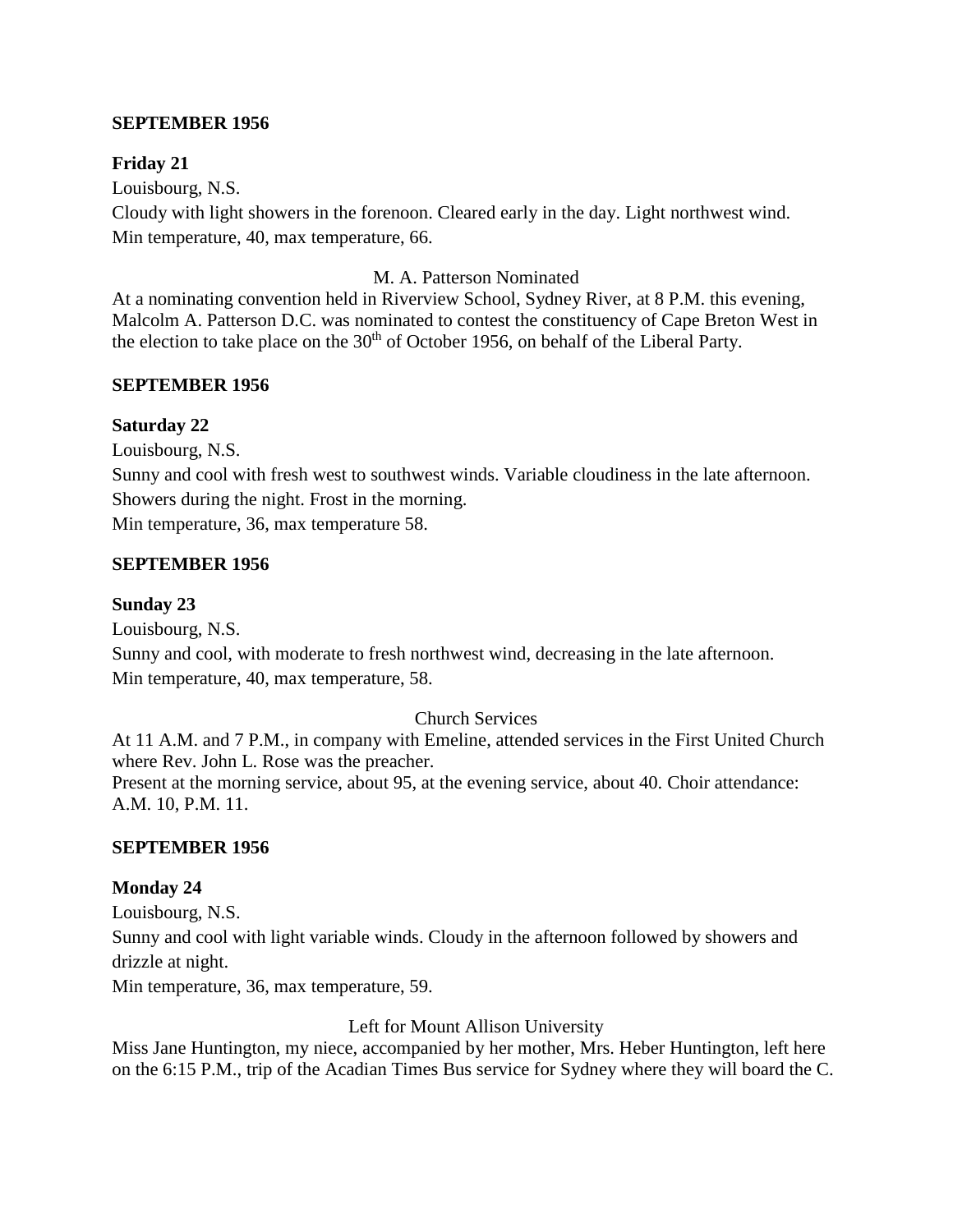N. R. Train leaving Sydney at 9:45 P.M. (daylight time) enroute to Mount Allison University, Sackville, New Brunswick.

#### **SEPTEMBER 1956**

## **Tuesday 25**

Louisbourg, N.S. Cloudy and cool with moderate northeast wind.

## **SEPTEMBER 1956**

#### **Wednesday 26**

Louisbourg, N.S. Variable cloudiness with moderate northeast wind. Light showers in the early morning and night. Min temperature, 43, max temperature, 56.

#### Arrived From Sackville

Evelyn Huntington who accompanied her daughter Jane, to Mount Allison University, Sackville N.B., returned home this evening by bus from Sydney. Jane has been accepted as a student at Mount A. in Home Economics.

#### **SEPTEMBER 1956**

#### **Thursday 27**

Louisbourg, N.S.

Sunny and cool with moderate northerly winds, shifting to southwest. A very lovely, early autumn day.

Min temperature, 32, max temperature, 60.

Frost in the Morning Frost in the morning slightly damaged the dahlias in the garden.

## **SEPTEMBER 1956**

## **Friday 28**

Louisbourg, N.S.

Cloudy in the morning, clearing early in the forenoon. Clear and sunny during the remainder of the day. Moderate to fresh southwest wind shifting to light in the evening. Min temperature, 40, max temperature, 60.

## **SEPTEMBER 1956**

**Saturday 29** Louisbourg, N.S.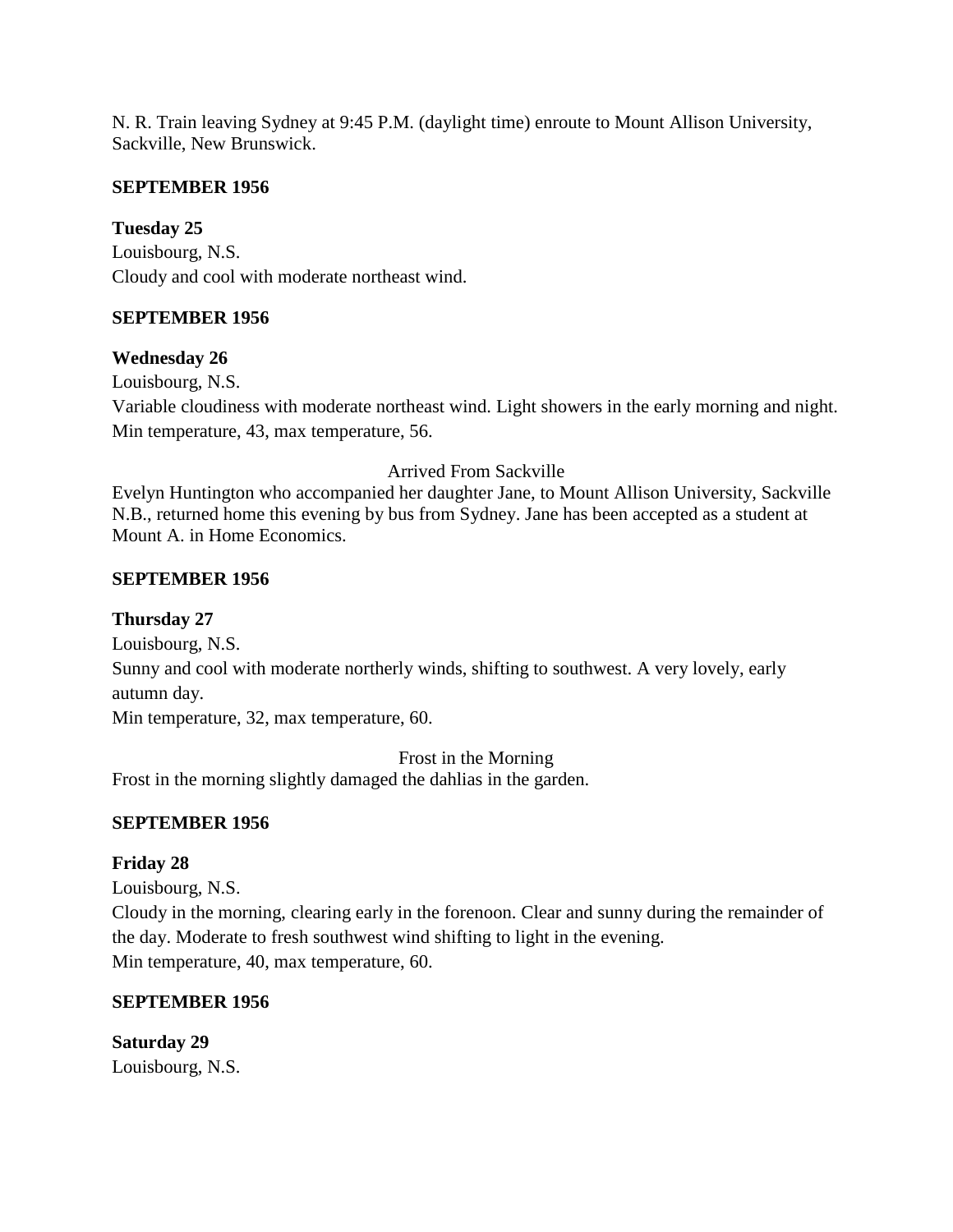Clear and sunny with light southwest wind. A perfect early autumn day. Min temperature, 36, max temperature, 61. Frost in the morning.

Daylight Saving Time which went into effect at midnight on April 28 last, will change to Standard Time at midnight.

#### **SEPTEMBER 1956**

#### **Sunday 30**

Louisbourg, N.S. Sunny with light southerly winds. A perfect autumn day. Min temperature, 34, max temperature, 58.

#### Church Services

At 11 A.M. and 7 P.M., in company with Emeline, attended services in the First United Church, where Rev. John L. Rose was the preacher.

Sunday school "Rally Day" service took place at 11 A.M., with the address being delivered by Mr. Rose. About 100 present at the morning service, and about 45 in the evening. Choir attendance: A.M. 12, P.M. 8.

Daylight Savings Time Ended

Daylight Savings Time which went into effect at midnight on the night of April 28 last, was succeeded by Standard Time immediately after midnight last night.

## **OCTOBER 1956**

## **Monday 1**

Louisbourg, N.S. Cloudy with light to fresh southeast wind. Light drizzle and mist at night. Min temperature, 37, max temperature, 60.

## **OCTOBER 1956**

## **Tuesday 2**

Louisbourg, N.S. Cloudy, partly clearing in the afternoon. Cloudy at night. Min temperature, 52, max temperature, 61.

## **OCTOBER 1956**

**Wednesday 3** Louisbourg, N.S.

#### **OCTOBER 1956**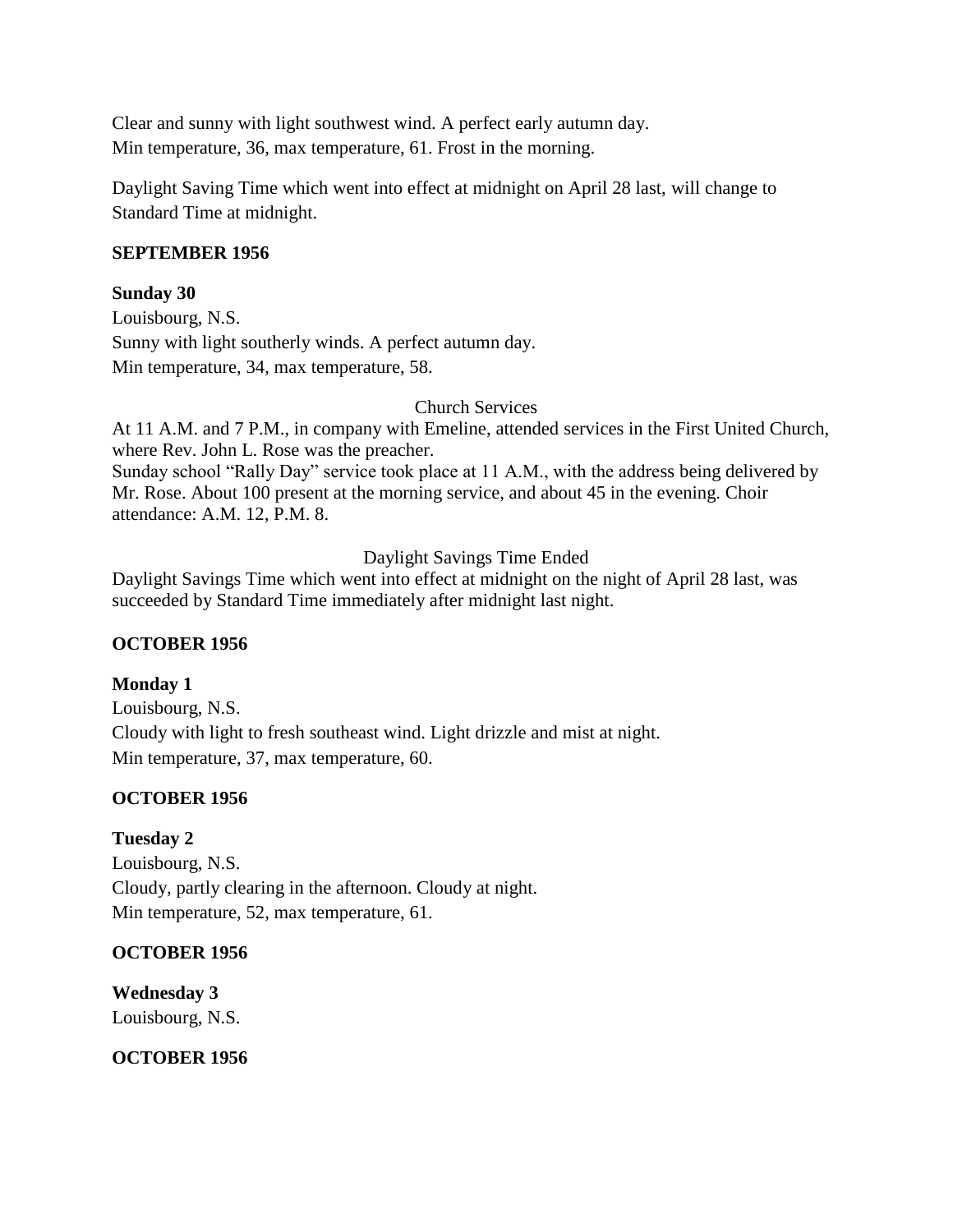**Thursday 4** Huntington, N.S.

#### **OCTOBER 1956**

**Friday 5** Huntington, N.S.

#### **OCTOBER 1956**

**Saturday 6** Huntington, N.S.

# **OCTOBER 1956**

**Sunday 7** Huntington, N.S.

# **OCTOBER 1956**

**Monday 8** Huntington, N.S. Thanksgiving Day

## **OCTOBER 1956**

## **Tuesday 9**

Huntington, N.S.

Sunny and moderately warm with fresh to strong westerly winds. A very lovely autumn day. Max temperature about, 62.

Motored Over Mail Route

Beginning at about 10 A.M. I motored with Fred Huntington over his mail route (Marion Bridge no. 1) via Huntington, Marion Bridge, Grand Mira South, Upper Grand Mira North, Rock Elm and back to Huntington, arriving at the starting point at about 3 P.M. I had a very pleasant trip. The Autumn leaves along the route are still very colorful although they were quite badly damaged in the storm of last Sunday night.

Had supper with Mr. and Mrs. Fred Huntington and family. Merrill, Fred's second oldest son, who is employed in a geological survey in the province of New Brunswick, arrived home for the Thanksgiving Holiday on Sunday morning. He intends to return tomorrow.

## **OCTOBER 1956**

**Wednesday 10** Huntington, N.S.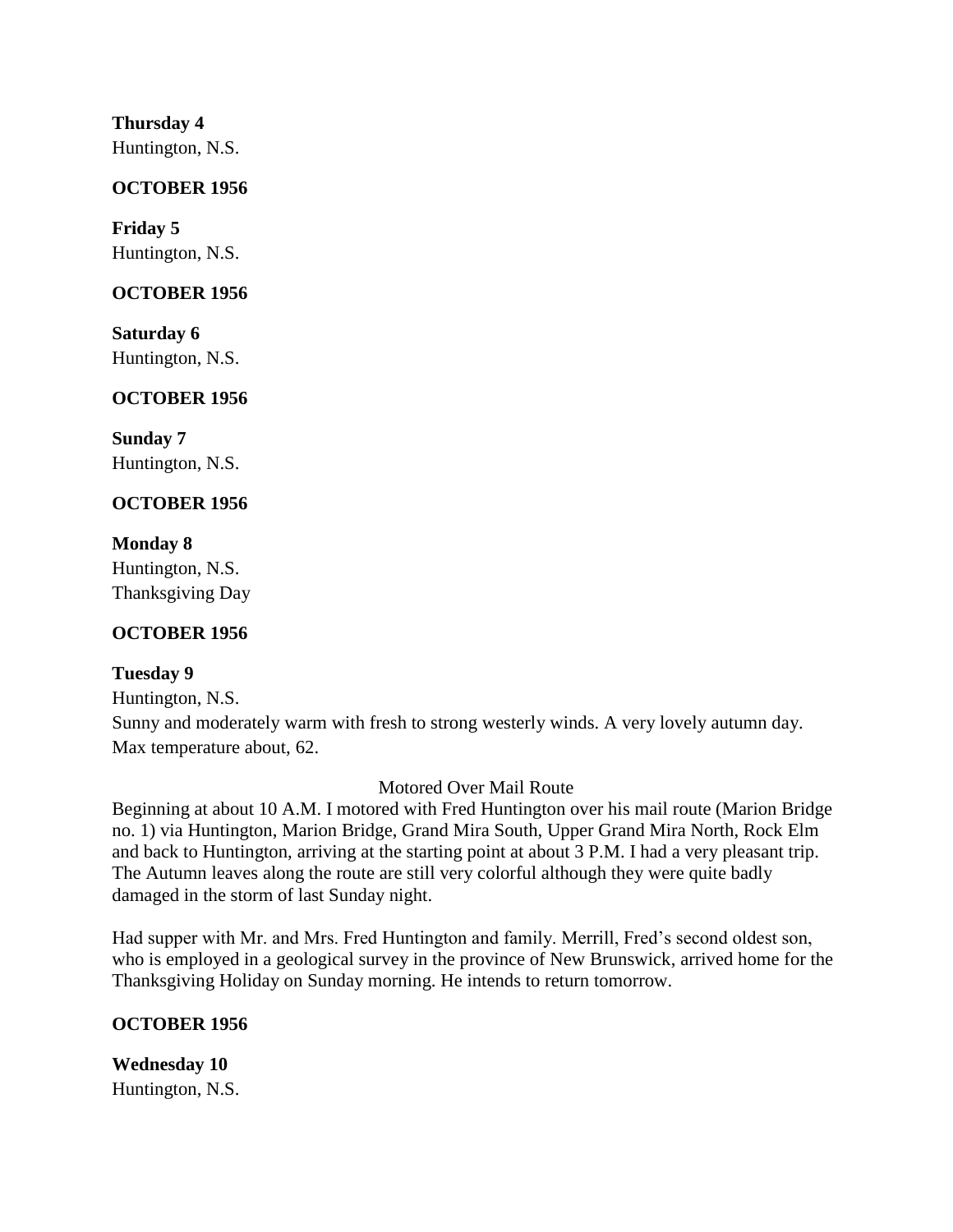Variable cloudiness, mostly sunny with light to moderate westerly winds, moderately warm: a very lovely day.

# Huntington to Louisbourg

Left Huntington at about 3 P.M. and motored to Sydney enroute to Louisbourg with Merrill Huntington. Left Sydney at 4:14 P.M. on Acadian Bus Lines, arriving home at about 5:15 P.M.

## Choir Practice

At 8 P.M., in company with Emeline, attended and conducted choir practice in the First United Church.

## **OCTOBER 1956**

## **Thursday 11**

Louisbourg, N.S.

Sunny and very cool, followed by variable cloudiness in the forenoon. Moderate northerly winds. Min temperature, 33, max temperature, 49.

#### **No diary entry on Friday, October 12, 1956.**

#### **OCTOBER 1956**

#### **Saturday 13**

Louisbourg, N.S. Sunny and cool with light to fresh westerly winds. Min temperature, 31, max temperature, 56.

## **OCTOBER 1956**

## **Sunday 14**

Louisbourg, N.S. Sunny with light variable winds. A lovely autumn day. Min temperature, 35, max temperature, 58.

Church Services

At 11 A.M. and 7 P.M., in company with Emeline, attended services in the First United Church where Rev. John L. Lewis was the preacher. Present at 11 A.M.: about 100, at the evening service 45. Choir attendance: A.M. 13, P.M. 11.

## Visitors from Huntington

At about 10:45 A.M., Mr. and Mrs. Cecil with daughter Jackie and son Berry arrived in Huntington, N.S., for the purpose of paying a visit. They attended church with us and spent the rest of the day as our guests. In the afternoon I accompanied them on a visit to the Louisbourg National and Historical Park. They left to return home at 5:45 P.M.

## **OCTOBER 1956**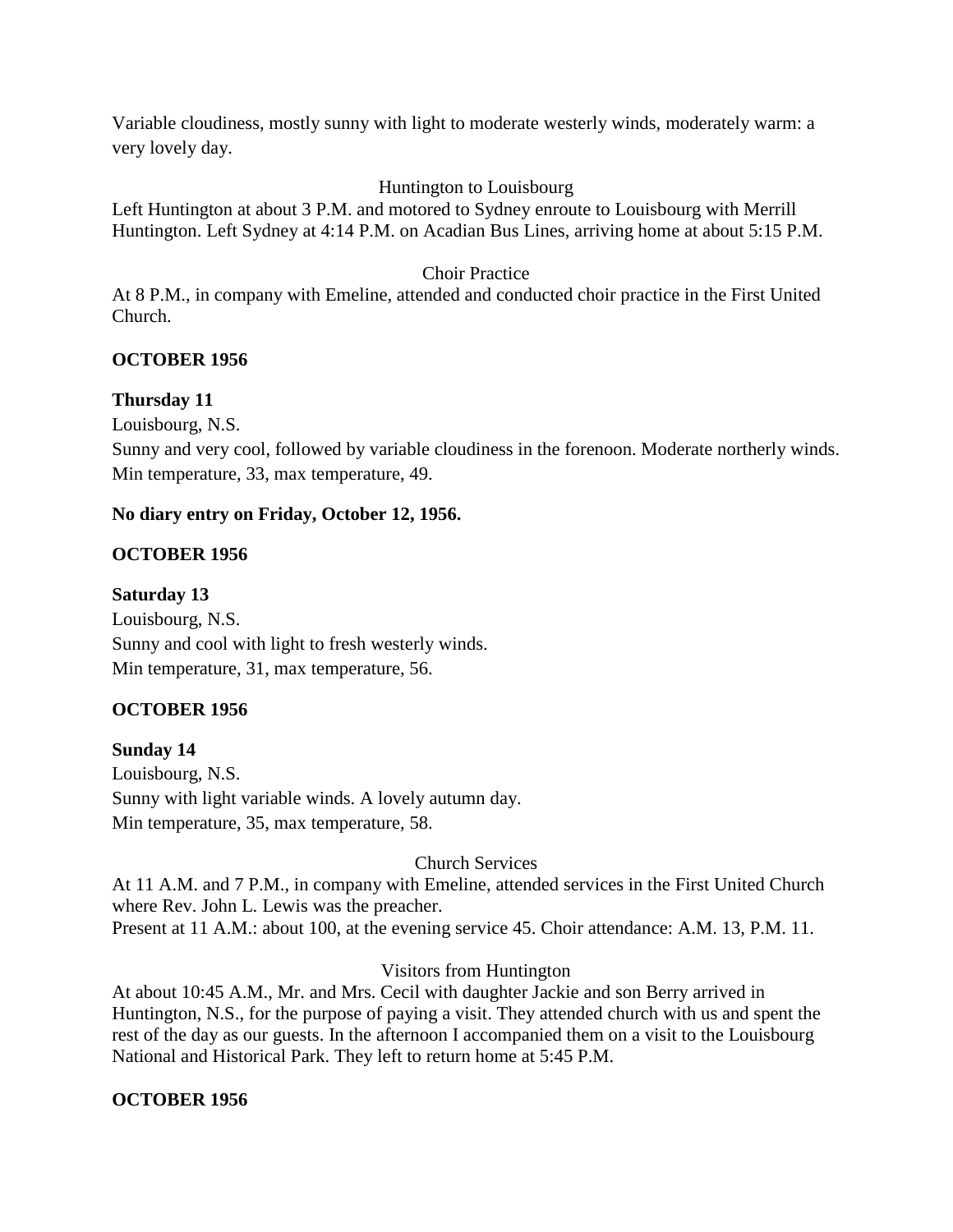#### **Monday 15**

Louisbourg, N.S. Sunny with light variable winds. An ideal autumn day. Min temperature, 45, max temperature, 57.

#### **OCTOBER 1956**

#### **Tuesday 16**

Louisbourg, N.S. Sunny and warm with light southerly winds. A very lovely day. Min temperature, 44, max temperature, 64.

#### Nomination Day

Nominations for candidates to contest the Nova Scotia Provincial Elections held on the 30<sup>th</sup> of this month, were held today throughout the Province.

In the province today, 98 candidates were nominated to contest 43 seats. In Cape Breton West constituency, which includes the Town of Louisbourg and district, Hon. Malcolm A. Patterson was nominated to contest this riding in the interests of the Liberal Party, while E.A. Manson received the conservative nomination.

## **OCTOBER 1956**

## **Wednesday 17**

Louisbourg, N.S.

Sunny, and warm with light variable winds. Thunder and lightning accompanied by showers in the early morning (about 2:45). A very lovely day during the daylight hours. Min temperature, 43, max temperature, 63.

## **OCTOBER 1956**

## **Thursday 18**

Louisbourg, N.S.

Sunny and warm during the forenoon becoming cloudy and threatening in the early afternoon. Fresh southwest wind shifting to northwest in the afternoon, and increasing to strong, then decreasing to light in the evening.

Min temperature, 42, max temperature, 66.

#### Meeting of Brotherhood

At 7:30 P.M., attended the first meeting of the Brotherhood of the First United Church for this season.

Offices: all re-elected were as follows: President; Charles Bagnall, Vice-President; Wilson Levy, Secretary; William Hilchie, Treasurer; John E. MacDonald.

Those present were: Rev. John L. Rose, Arthur M. D. Townsend, Charles Bagnall, William Hilchie, William Stewart, Oscar Harris and M.S. Huntington.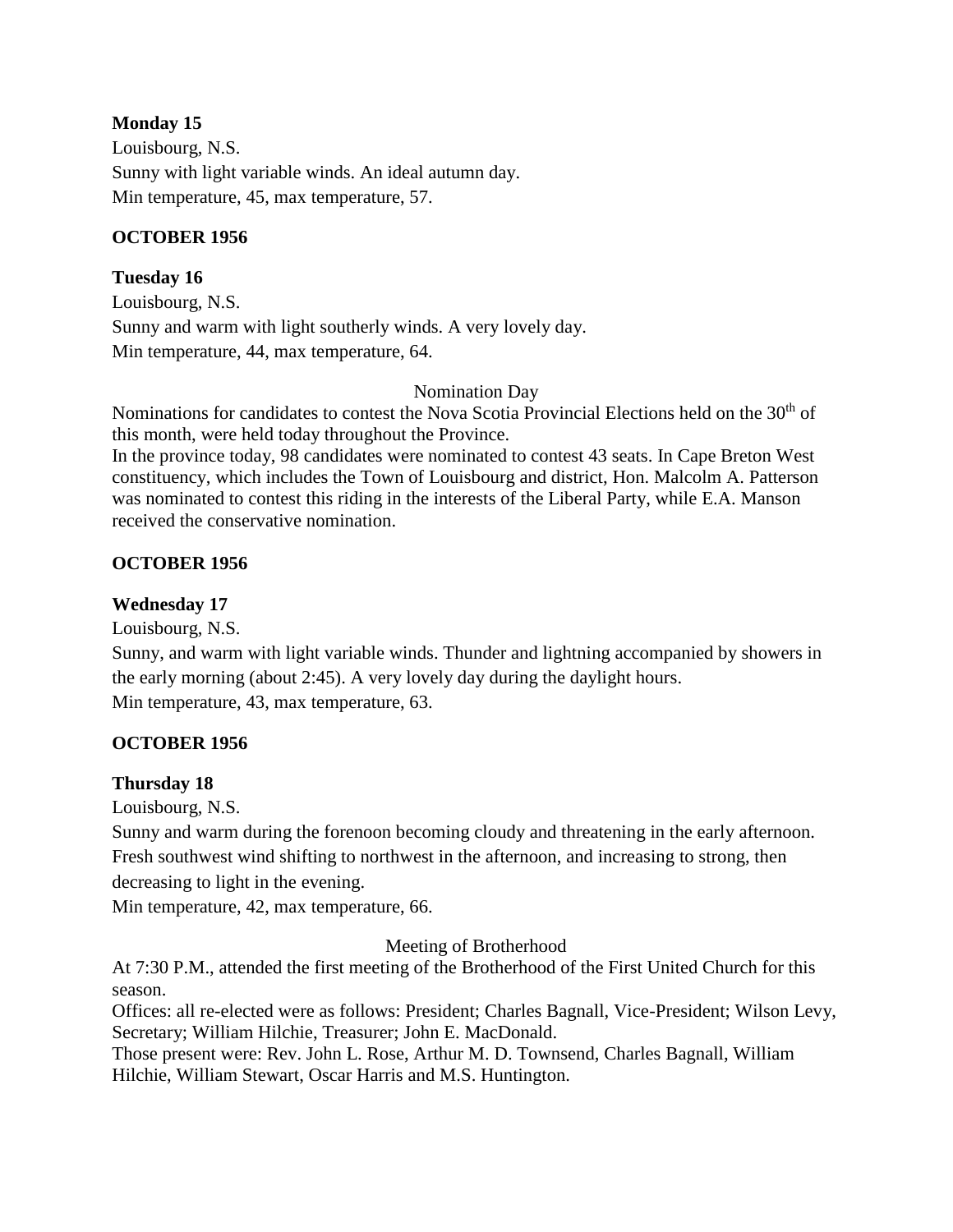# **OCTOBER 1956**

## **Friday 19**

Louisbourg, N.S. Cloudy and very cool with a few sunny intervals. Moderate to fresh northerly winds, decreasing to light in the evening. Min temperature, 33, max temperature, 48.

# **OCTOBER 1956**

## **Saturday 20**

Louisbourg, N.S.

Sunny and cool with moderate to fresh winds, decreasing to light. A very nice autumn day. Min temperature, 30, max temperature, 54.

## **OCTOBER 1956**

**Sunday 21** Louisbourg, N.S. Sunny with light to moderate west and southwest winds. A very lovely day. Min temperature, 37, max temperature, 57.

#### Church Services

At 11 A.M. and 7 P.M., in company with Emeline, attended church services in the First United Church. This being "Laymen's Sunday" the service at 11 A.M., was conducted by two Laymen Mr. MacNab and Mr. MacLeod both or Knox United Church, Glace Bay, the address being delivered by Mr. MacNab. Rev. John L. Rose, the regular Pastor, was present at this service, but did not take any part except to introduce the Laymen and make the announcements. At 7 P.M., the service was conducted by Rev. John L. Rose, as usual.

Present in the morning: about 95, in the evening: about 55. Choir attendance: A.M. 9, P.M. 9.

## **OCTOBER 1956**

## **Monday 22**

Louisbourg, N.S.

Sunny and warm with light to moderate southwest wind. An ideal mid-autumn day. Min temperature, 42, max temperature 59.

#### Fire Alarm

At about 6 P.M., the fire brigade was out for a fire in a small bus, parked near Earl Wilcox's Service Station. Damage: slight.

## Liberal Candidates

The following are the Liberal candidates who were nominated on the  $16<sup>th</sup>$  of this month. Contest 43 seats in the Nova Scotian Legislation in the election to be held on the  $30<sup>th</sup>$  of this month as published with their pictures in the Halifax Chronicle-Herald, today's issues: Premier Henry D.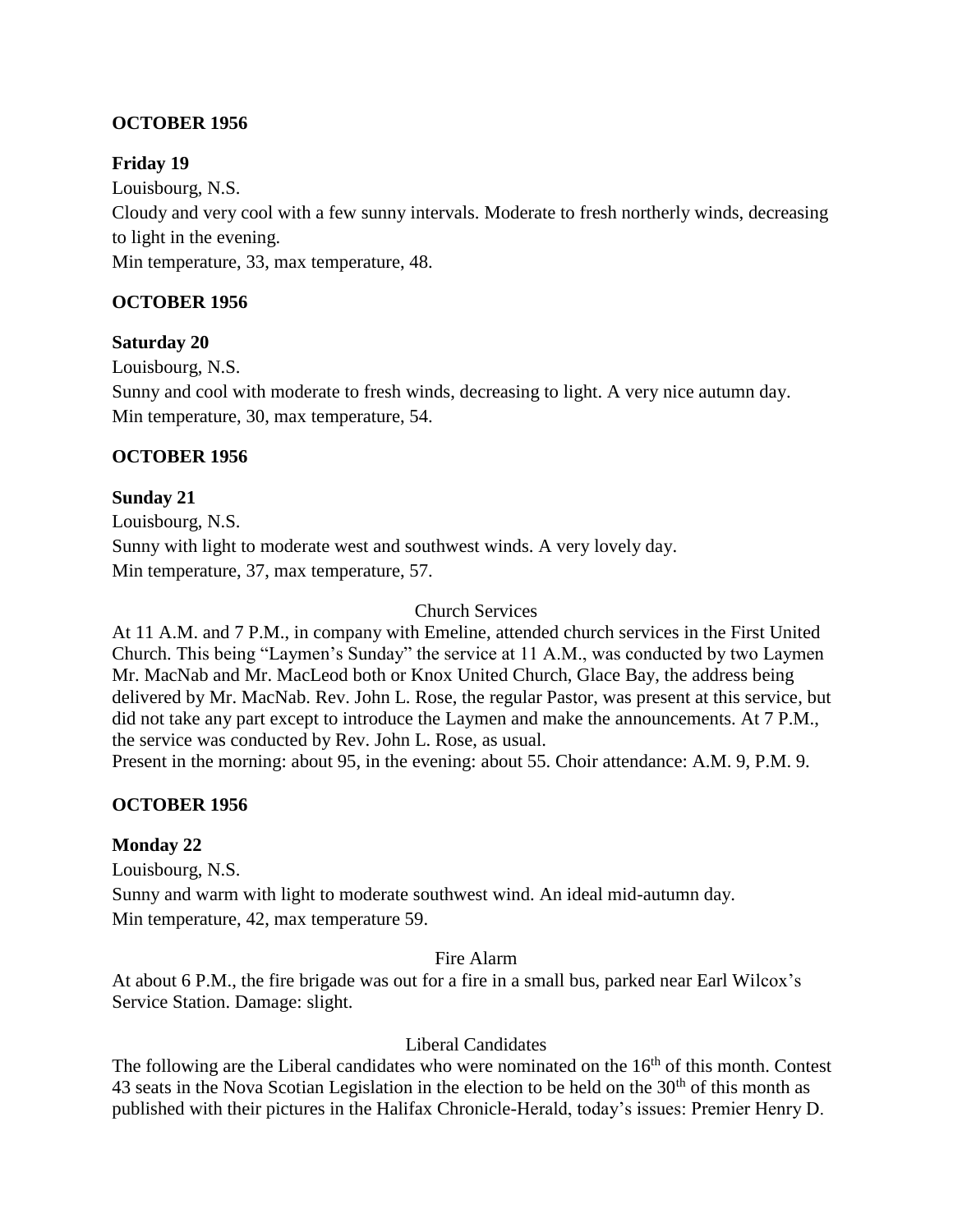Hicks, Provincial Secretary, Annapolis East, Hon. A. W. MacKenzie minster of High Hants East, Hon. Geoffrey Stevens Minister of Health Halifax County, Hon. Malcolm A. Patterson Attorney General M. L. A., since 1937 Cape Breton, Alex O'Handley Q.C. Cape Breton North, Hon. J.S. MacIvor, Q.C., Cape Breton South, Earl W. Urquhart, Richmond County, Roderick MacLean, Inverness County, Dr. C.L. MacMillan, Victoria County, Gus Brown, Cape Breton Nova, Hon. Ronald M. Fielding Q.C. Provincial Treasurer and Minister of Education, Halifax, Northwest, Hon. Wilfred T. Dauphinee, Shelburne, Hon. Colin H. Chisholm, Antigonish, Hon. J. Clyde Nunn, Inverness, C. Roy MacDonald Cape Breton East, James P. MacNeil, Cape Breton Centre, Alex W. Cameron, Guysborough, Mrs. Margaret F. Norrie, Colchester Hector Hill, Colchester Walter T. Purdy , Cumberland. (continued tomorrow)

## **OCTOBER 1956**

#### **Tuesday 23,**

Louisbourg, N.S. Cloudy and warm with heavy blanket of fog. Light southwest wind. Min temperature, 46, max temperature, 60.

Liberal Candidates

(Continued from Oct. 22)

Allison T. Smith, Cumberland West, Ralph F. Gieroy, Cumberland Centre, John W. MacDonald, Pictou East, Stewart W. Proudfoot, Pictou West, A.L. Lagan, Pictou Centre, Kirk S. Hennigan, Lunenburg East, Gerard A. Regan Hants West, Ernie W. Blacom, Kings North, Cecil D. MacLean, Kings West, MacIntosh MacLeod, Kings South, Peter M. Nicholson, Annapolis West, Victor. G. Cardoza, Digby, Dr. Pierre E. Belliveau, Clare, Merrill D. Rawding, Queens. Frederick E. L. Fawke, Lunenburg West, Herold J. Uhlman, Lunenburg Centre, Edward F. Cragg, Halifax South, Gordon S. Cowan, Q.C. Halifax Centre, Dr. Duncan MacMillan, Halifax East, John E. (Gee) Ahern, Halifax North, Dr. C Henry Reardon, Halifax West, Eric M. Spinney, Yarmouth, Dr. Willard O'Brien, Yarmouth.

#### **No diary entry for Wednesday, October 24, 1956.**

#### **OCTOBER 1956**

#### **Thursday 25**

Louisbourg, N.S. Cloudy and cold with a few brief sunny intervals. Fresh to strong northerly winds. Min temperature, 32, max temperature, 38.

> To Sydney and return [blank]

#### **OCTOBER 1956**

**Friday 26** Louisbourg, N.S.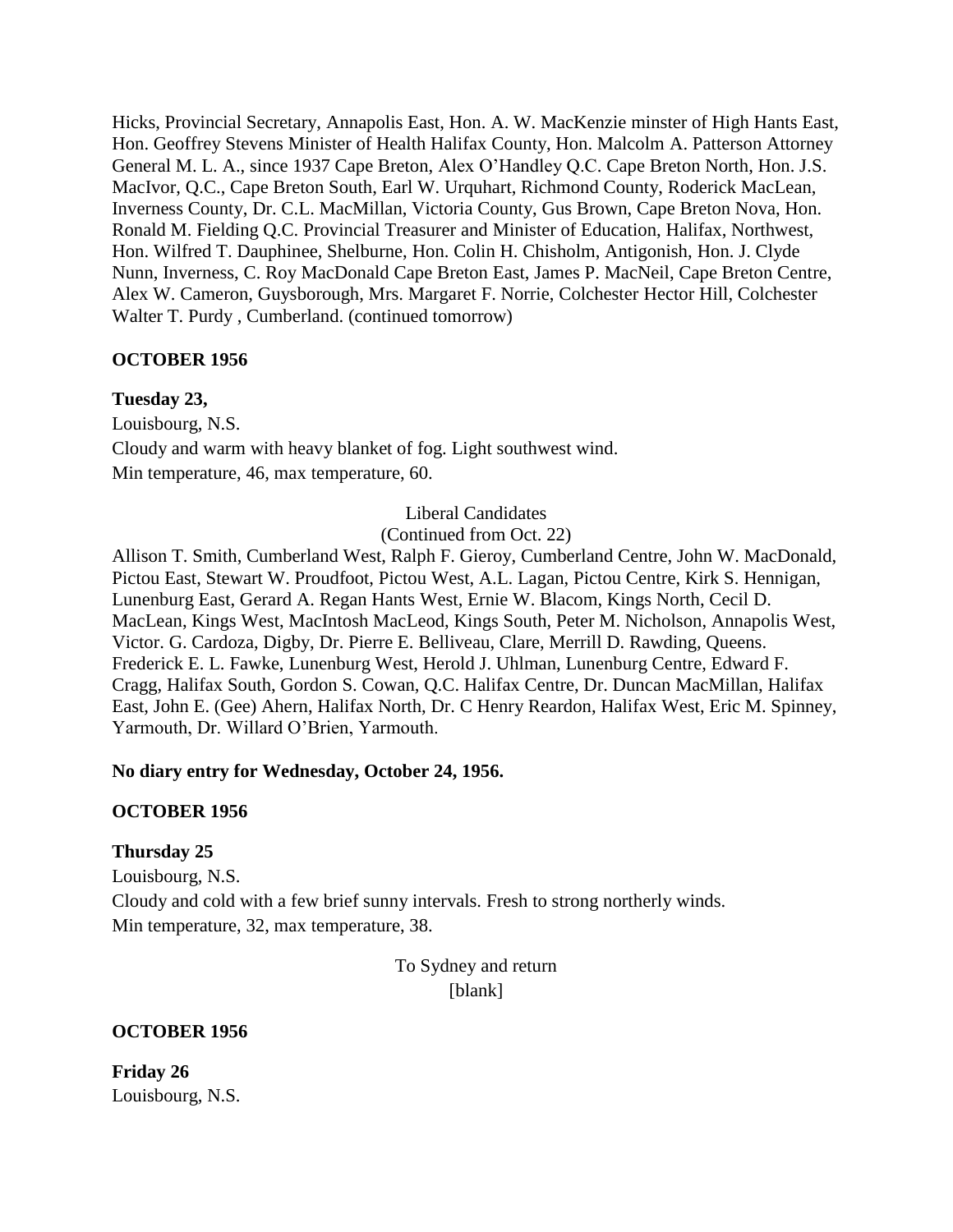Sunny and cool with light to moderate northerly wind. Min temperature, 30, max temperature, 50.

#### **OCTOBER 1956**

#### **Saturday 27**

Louisbourg, N.S.

Remarkably clear with light to moderate northerly winds, a very lovely mid-autumn day. Min temperature, 31, max temperature, 61.

#### Advance Poll

The Advance Poll for the Provincial Election as it effects the constituency of Cape Breton West was held in the Crowdis Hotel this afternoon and evening.

Death of Rev. J. G. Hockins

Today's issue of the Halifax Chronicle Herald reported the death of Rev. John George Hockin, retired United Church, which took place yesterday at his home in Truro, N.S.

# **OCTOBER 1956**

## **Sunday 28**

Louisbourg, N.S. Sunny and cool with fresh to strong northerly winds. Min temperature, 32, max temperature, 55.

## Church Services

At 11 A.M. and 7 P.M., in company with Emeline, attended services in the First United Church where Rev. John L. Rose was the preacher. Present in the morning: about 80, in the evening: about 40. Choir attendance: A.M. 7, P.M. 8.

## Death of A.W. Stacey

The death of Abram Wiley Stacey occurred an early hour this morning at his home on Main Street, after a brief illness.

## **OCTOBER 1956**

## **Monday 29**

Louisbourg, N.S. Sunny and very cool with light to moderate northerly winds. Min temperature, 34, max temperature, 48.

## Conservative Candidates

The following are the Conservative candidates, which were nominated on the  $16<sup>th</sup>$  of this month to contest 43 seats in the Nova Scotia Legislation, in the Election to be held on the  $30<sup>th</sup>$  of this month, as published with their pictures in the Halifax Chronicle Herald, in the issue of the  $27<sup>th</sup>$  of this month: Robert L. Stanfield; Leader of the Conservative Opposition in the N.S. Legislature,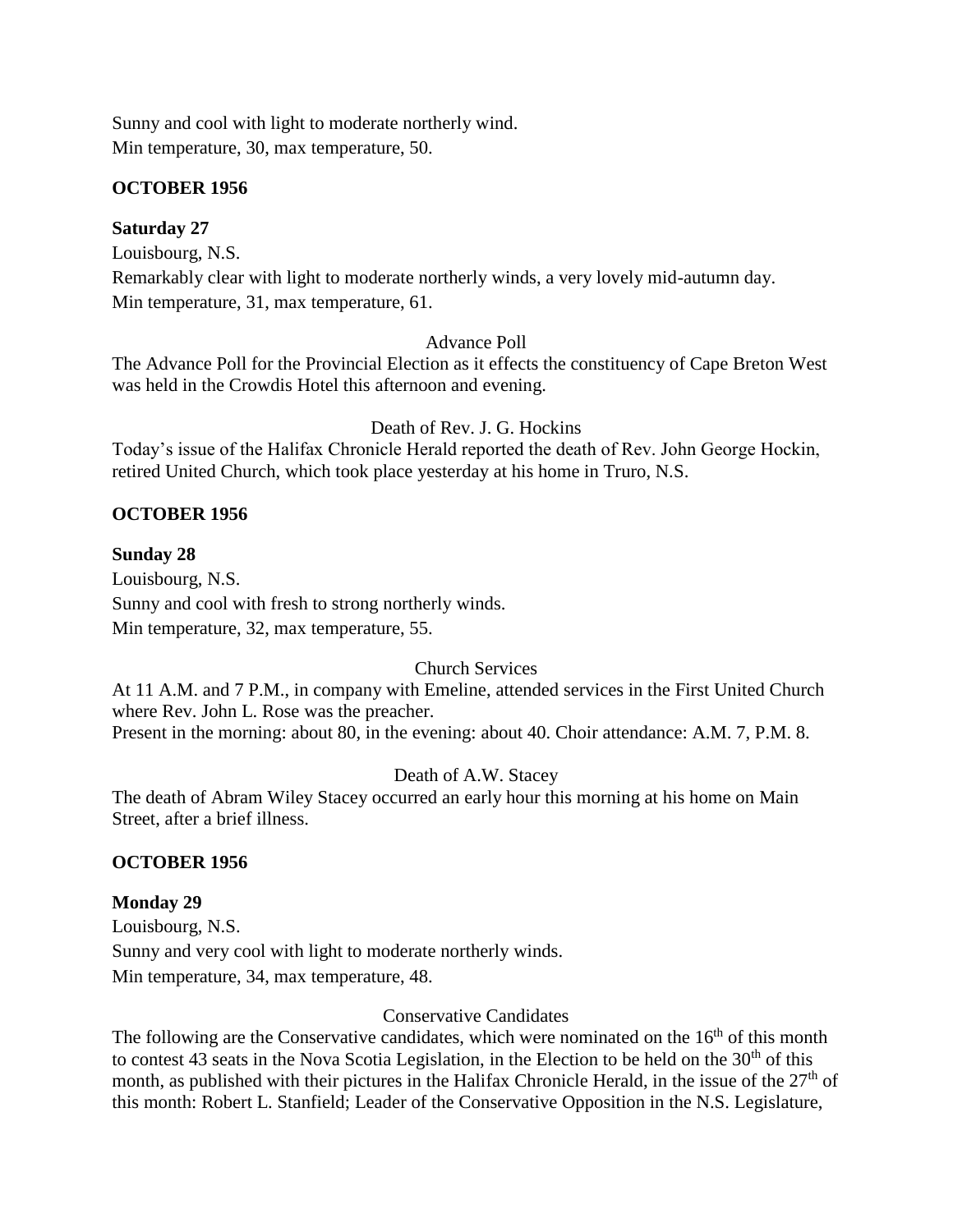William H. Brown, Yarmouth, Raymond Z. Bourque, Yarmouth, Harley J. Spence, Lunenburg West, George Johnes, Lunenburg Centre, R. Clifford Levy, Q.C. Lunenburg East, Harry Ritcey, Annapolis East, Leigh Marshall, Annapolis West, W.S.K. Jones, Queens, James Harding, Shelburne, G.L. Smith, Q.C. Colchester, Fred Gaudet, Clare, Malcolm Leonard, Digby, George H. Wilson, Hants West, Ern. Ettinger, Hants East, E.D. Haliburton, Kings South, Major G.H. Boggs, Kings North, Hiram Thomas, Kings West, John A. O'Malley, Halifax North, R.A. Danahoe, Q.C. Halifax South, David Milson, Halifax Centre, Earle Harverstock, Halifax Northwest, C.J. Creighton, Halifax City Dartmouth, Reid Saugster, Halifax East, William MacKinnon, Antigonish, Dr. J. A. Langille, Cumberland East, Stephen Pyke, Cumberland Centre, William Wasson, Cumberland West, Harvey A. Veniot, Pictou West, Donald R. MacLeod, Pictou Centre, Dr. W. A. MacLeod, Pictou East, Russell Kaizer, Guysborough, Alfred Davis, Inverness, A.N. Chisholm, Inverness, William Boudreau, Richmond, Leonard Jones, Victoria, E. A. Manson, Cape Breton West, Dr. Char. Miller, Cape Breton Centre, Percy Gaum, Cape Breton Nova, Donald MacNeil, Cape Breton South.

## **OCTOBER 1956**

#### **Tuesday 30**

Louisbourg, N.S.

Partly cloudy in the morning, clearing early in the forenoon. Sunny with light winds. An ideal mid-autumn day.

## Nova Scotia Provincial Elections

Elections were held throughout the Province today, resulting in the defeat of the Liberal Government, under the Premiership of Hon. Henry D. Hicks.

## **OCTOBER 1956**

**Wednesday 31** Halifax, N.S. Sunny and warm.

**No diary entry for Thursday, November 1st 1956.**

## **NOVEMBER 1956**

**Friday 2** Halifax, N.S. Sunny and very cool with fresh to strong northeast winds, becoming cloudy at noon.

## **NOVEMBER 1956**

**Saturday 3** Louisbourg, N.S. Sunny and cold with strong northerly wind. Min temperature, 38, max temperature, 44.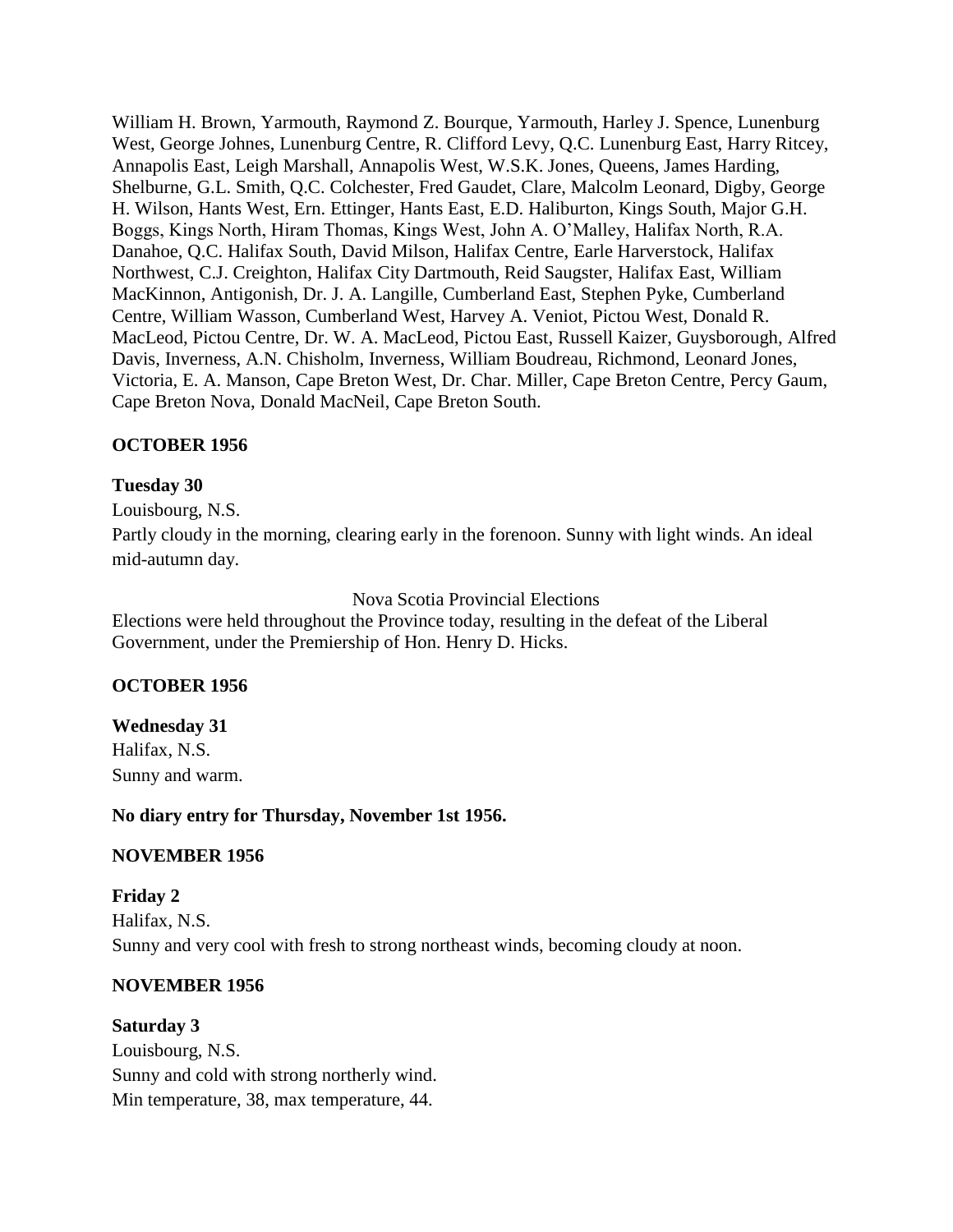#### **NOVEMBER 1956**

**Sunday 4** Louisbourg, N.S. Sunny and cold with fresh to strong northerly winds. Min temperature, 38, max temperature, 49.

Church Services

At 11 A.M. and 7 P.M., in company with Emeline, attended services in the First United Church, where Rev. John L. Rose was the preacher. Present in the morning: about 95, in the evening: 47. Choir attendance: A.M. 6, P.M. 12.

#### **NOVEMBER 1956**

#### **Monday 5**

Louisbourg, N.S. Sunny and very cool with fresh to strong northerly winds. Min temperature, 36, max temperature, 50.

#### **NOVEMBER 1956**

#### **Tuesday 6**

Louisbourg, N.S. Sunny with light variable winds. A very lovely autumn day. Min temperature, 35, max temperature, 54.

To Sydney and Return

Went to Sydney on the 9:30 A.M., trip of the Acadian Times Bus. After making two business calls, I returned on the bus leaving Sydney at 12:15 P.M.

#### Visitors from Huntington

At about 10 A.M., Mrs. Clifford Huntington (my sister) and her daughter Miss Maud (Lieut. R.C.N. Halifax) arrived from Huntington for a day's visit. After spending the day with us they left for home shortly before 6 P.M. Maud arrived home on last Saturday to spend the balance of her 1956 holidays.

> United States Presidential Elections [blank]

#### **NOVEMBER 1956**

#### **Wednesday 7**

Louisbourg, N.S.

Remarkably clear and sunny with light variable winds. A perfect mid-autumn day. Min temperature, 36, max temperature, 59.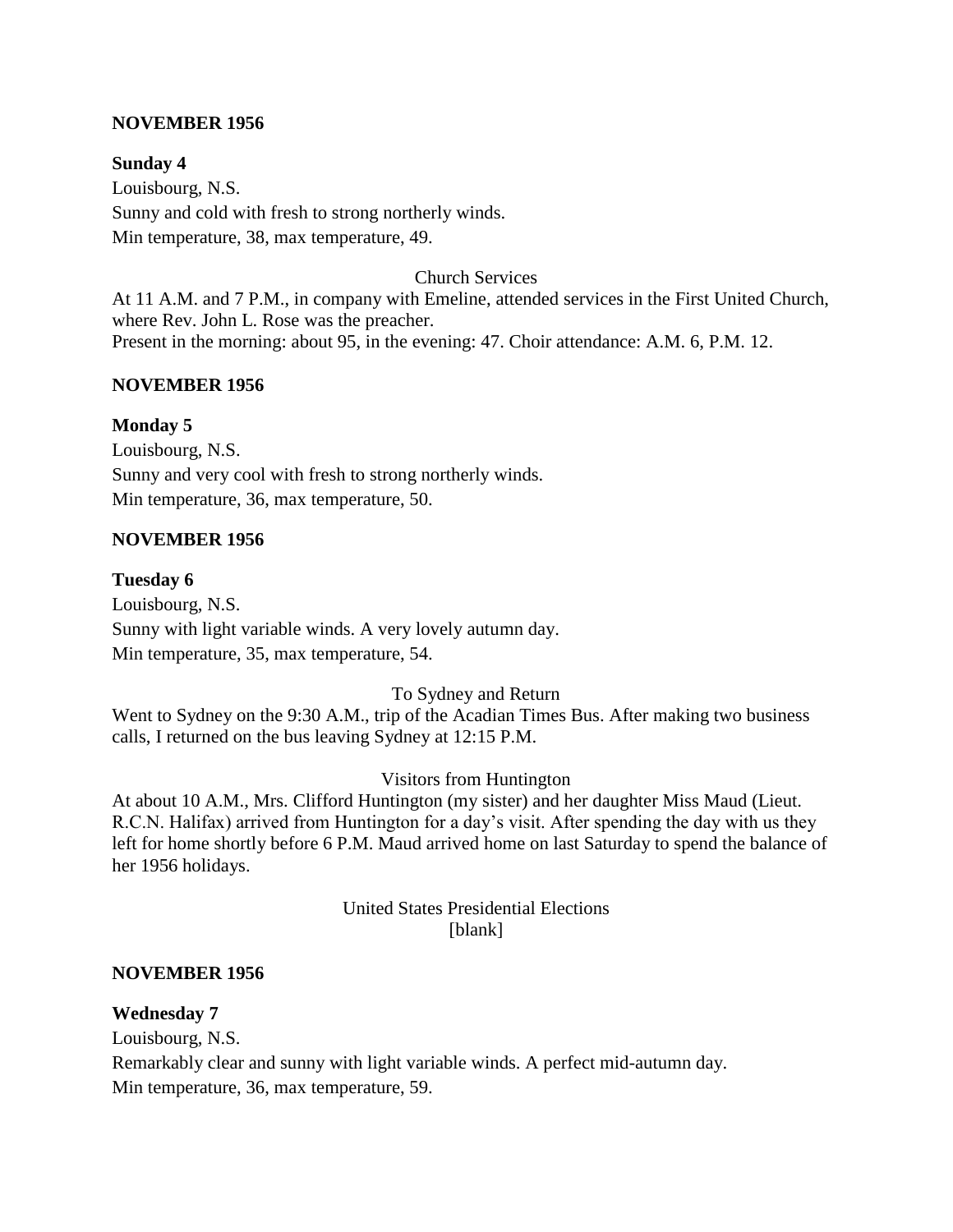#### Death of Nancy

Our pet Angora cat "Nancy" died at noon today, after an illness of several weeks. She was about [blank] years of age.

## **NOVEMBER 1956**

## **Thursday 8**

Louisbourg, N.S. Sunny with light winds becoming cloudy at about noon. Light rain began to fall at about 3:30 P.M., continuing during the night. Min temperature, 40, max temperature, 56.

Death of Mrs. Jeremiah Smith

The death of Mrs. Jeremiah Smith occurred at her home on Kent Street this evening after a long illness.

# Public Telephone Installed [blank]

# **NOVEMBER 1956**

## **Friday 9**

Louisbourg, N.S.

Drizzle of rain with intermittent showers which began yesterday afternoon continuing during the day and during the night. Foggy with light southerly winds. Min temperature, 48, max temperature, 53.

# **NOVEMBER 1956**

## **Saturday 10**

Louisbourg, N.S.

Cloudy, becoming partly during the forenoon. Clear with cloudy intervals beginning at about 11 A.M., and continuing during the afternoon with a few light showers or rain mixed with snow. West and northwest winds increasing to strong in the afternoon and decreasing at night. Min temperature, 30, max temperature, 49. Rainfall of yesterday and last night: about  $\frac{1}{2}$  an inch.

# **NOVEMBER 1956**

## **Sunday 11**

Louisbourg, N.S.

Sunny and cold with light northwest winds. A pleasant day although a bit too cool for comfort out-of-doors.

Min temperature, 25, max temperature, 35.

Church Services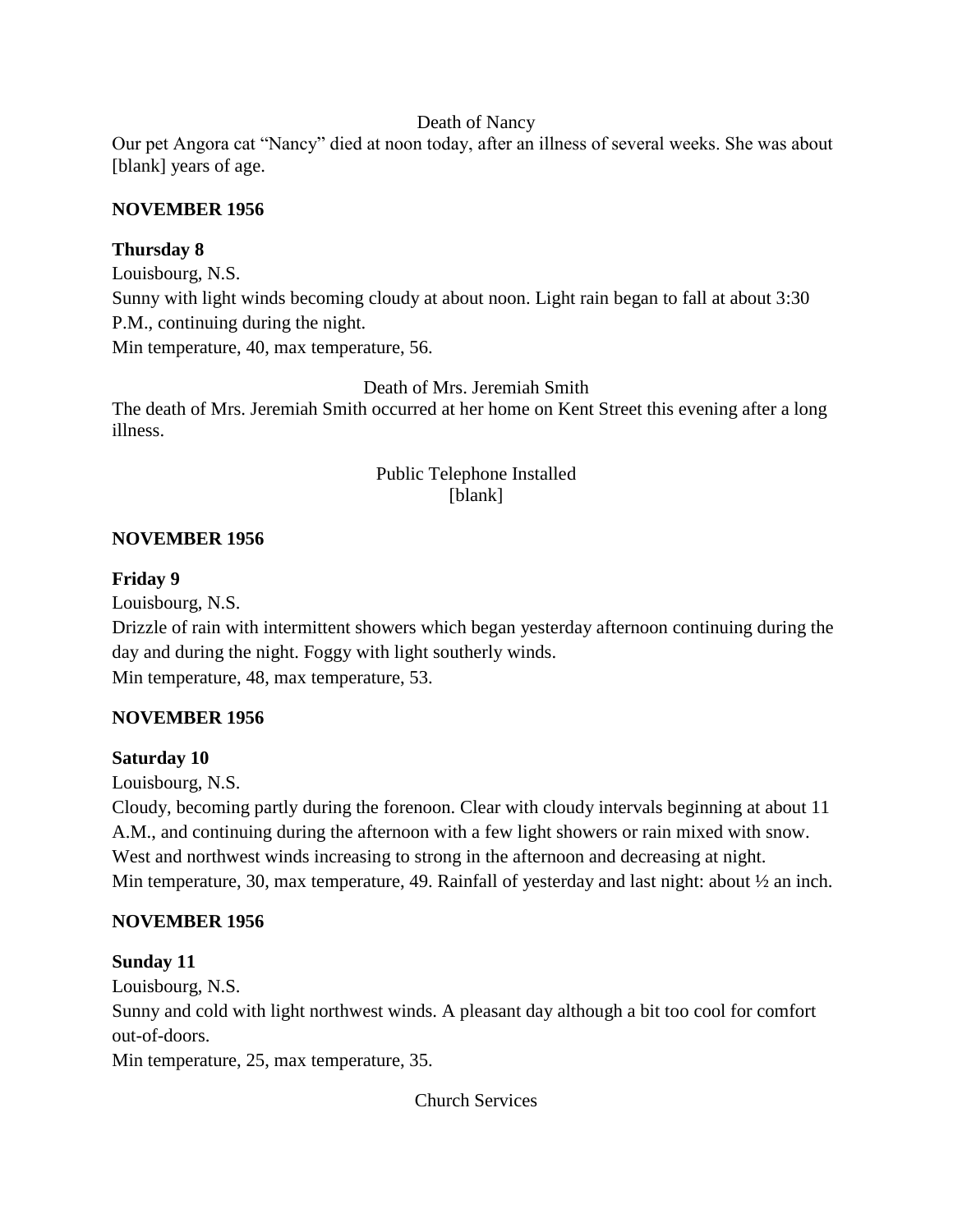At 11 A.M. and 7 P.M., in company with Emeline, attended services in the First United Church, where Rev. John L. Rose was the preacher.

Present in the morning: about 115, present in the evening: about 45. Choir attendance: A.M. 10, P.M. 9.

Remembrance Day services were held in the various churches throughout the town.

#### Parade

At about 2 P.M., members of the Louisbourg Branch of the Canadian Legion, assembled at the Legion where a dedication of colours took place. At about 2:30 P.M., a parade consisting of Legionaires, Sea Cadets, Girl Guides and Boy Scouts, headed by a Girl's Pipe Band, march through Main Street returning to the Legion grounds, they were addressed by Leo MacIntyre of Glace Bay.

#### Funeral

At 1 P.M., Evelyn, Emeline and I attended the funeral of the late Mrs. Jeremiah Smith which took place from her late home on Kent Street. Services at the house and grave were conducted by Rev. John L. Rose, Pastor of the First United Church. Burial took place in the United Church cemetery (Harbour View). Funeral in charge of D.M. Johnston, Funeral Director, Louisbourg.

#### **NOVEMBER 1956**

#### **Monday 12**

Louisbourg, N.S.

Cloudy with showers and drizzle of rain. Strong southwest and south winds at times reaching gale force, continuing throughout the day and late into the night. Frost in the early morning. Min temperature, 25, max temperature, 48.

## Civic Holiday

Civic Holiday in celebration of Remembrance Day in Louisbourg, as well as the City of Sydney and other Cape Breton Towns. Most places of business, schools, banks and town offices closed for the day. Post office on holiday hours: open for business from 11 A.M., until noon. No outgoing or incoming mail in the evening. Had my shop open all day for the accommodation of newspaper costumers.

#### Death of Mayor A.V. Forbes

The death of A. V. Forbes Mayor of the Town of North Sydney occurred today after an illness of several weeks. He was 77 years of age.

## **NOVEMBER 1956**

## **Tuesday 13**

Louisbourg, N.S.

Cloudy with showers and drizzle. Southerly gale of yesterday and last night continued until late in the afternoon, where the wind shifted to west and moderate. Rainfall since Monday morning: about ¼ an inch.

Min temperature, 40, max temperature, 40.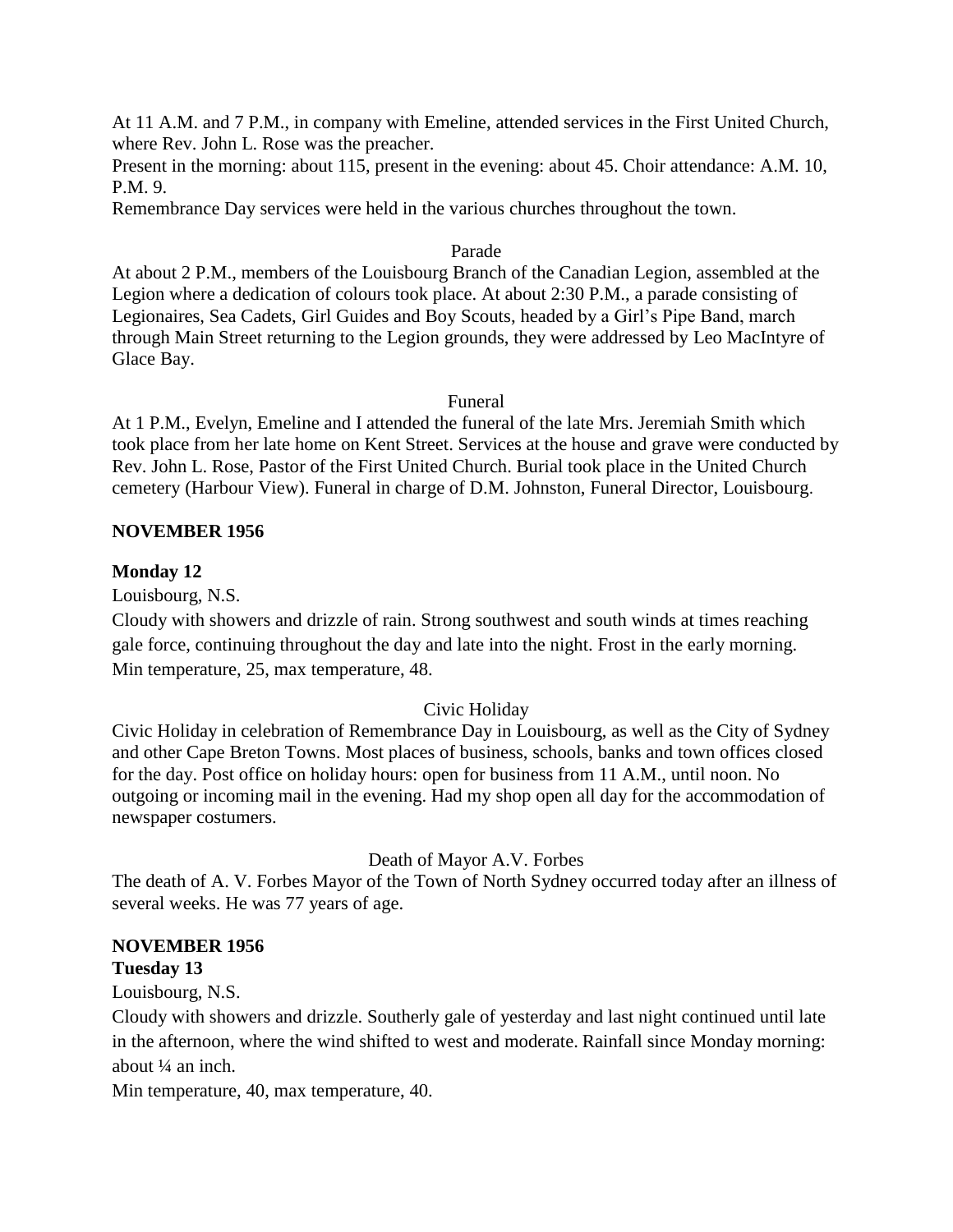#### **NOVEMBER 1956**

#### **Wednesday 14**

Louisbourg, N.S. Sunny and cold with fresh northwest wind, decreasing in the evening. Min temperature, 25, max temperature, 39.

#### Choir Practice

At 8 P.M., in company with Emeline, attended and conducted choir practice in the First United Church.

#### **NOVEMBER 1956**

#### **Thursday, 15**

Louisbourg, N.S.

Sunny becoming cloudy at about noon and remaining so until the afternoon. Light northerly winds.

Min temperature, 25, max temperature, 40.

## Turkey Supper

In the evening, Emeline and I attended a Turkey Supper and Fancy sale, held in the Navy Hut, under the Auspices of Stella Maris congregation.

#### **NOVEMBER 1956**

#### **Friday 16**

Louisbourg, N.S. Cloudy and foggy with some mist and light drizzle. Very light easterly winds. Min temperature, 36, max temperature, 47.

## **NOVEMBER 1956**

#### **Saturday 17**

Louisbourg, N.S.

Cloudy and mild with very light winds. Showers in the early morning and a trail of drizzle and mist at times during the day. Rainfall, as a result of light showers and drizzle, during the past two days: about 1/8 an inch.

Min temperature, 42, max temperature, 46.

#### **NOVEMBE 1956**

#### **Sunday 18**

Louisbourg, N.S. Cloudy, with showers in the early part of the day, followed by steady rain at about noon which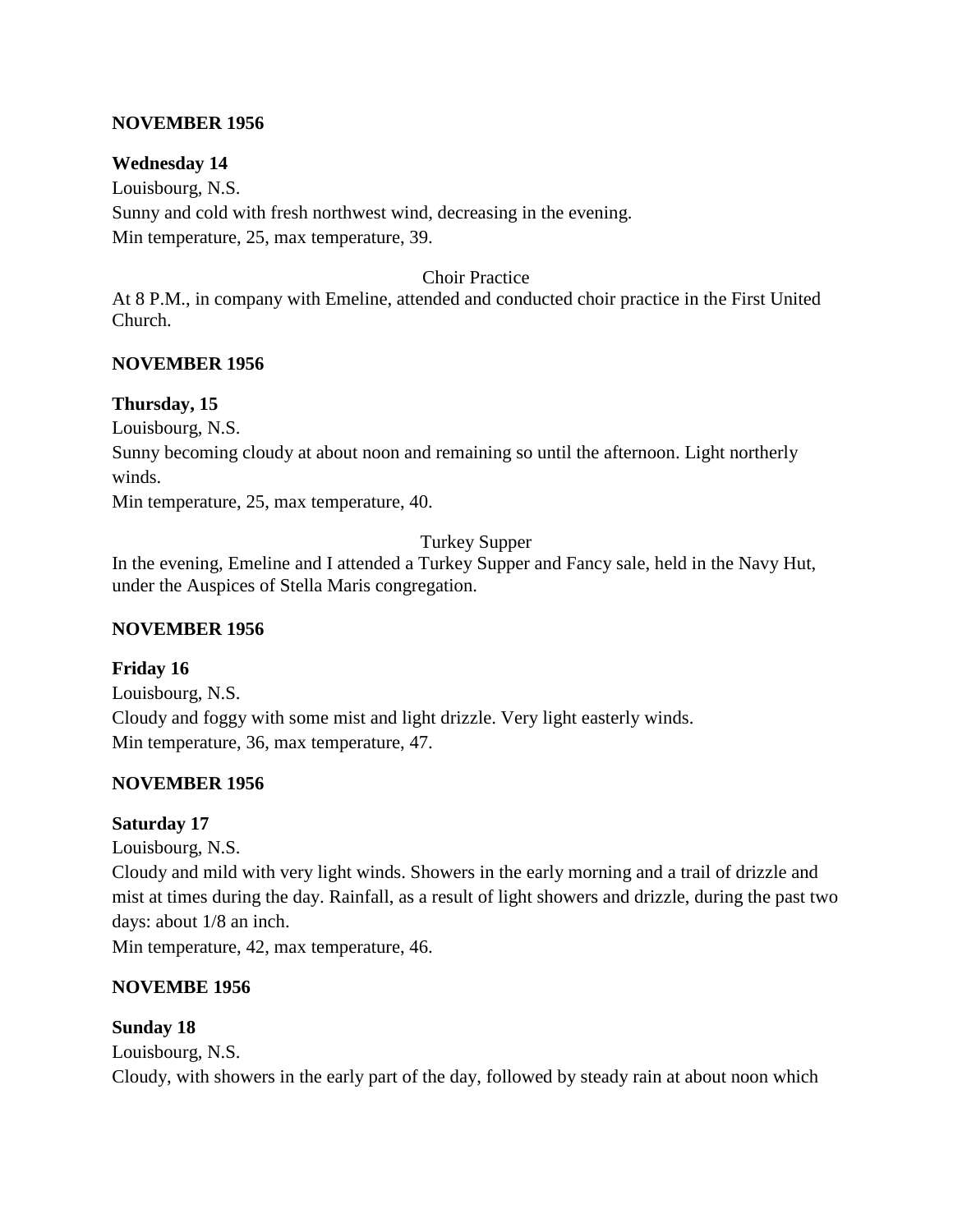continued during the night. Light to moderate easterly winds. Min temperature, 37, max temperature, 42.

Church Services

At 11 A.M. and 7 P.M., in company with Emeline, attended services in the First United Church, where Rev. John L. Rose was the preacher. Present in the morning about 53, in the evening, 27. Choir attendance: A.M. 3, P.M., 2.

## **NOVEMBER 1956**

## **Monday 19**

Louisbourg, N.S.

Rain of yesterday and last night ended in the early morning, with the weather turning cold. Frost in the morning. Cloudy and cool throughout the day with light to moderate northwest wind. Rainfall of yesterday and last night: 2 inches. Heaviest rain for the past several months. Min temperature, 32, max temperature, 39.

## **NOVEMBER 1956**

## **Tuesday 20**

Louisbourg, N.S. Cloudy and chilly with light to moderate northwest wind. Min temperature, 32, max temperature, 40.

## Death of Clifton Townsend

The death of Clifton N. Townsend occurred suddenly at about 2 P.M. today, at the home of his sister, Mrs. Fletcher Townsend, from a heart attack. He was in the  $62<sup>nd</sup>$  year of his age, and unmarried. He was in the employ of the Sydney and Louisbourg Railway, until he was forced to retire a number of years ago owing to ill health. Mr. Townsend was a veteran of World War One. After returning from overseas he served on the council of the Town of Louisbourg. He is survived by two sisters, Mrs. Townsend, widow of the late Fletcher Townsend, with whom he resided, also Mrs. Edison Skinner, both of Louisbourg.

## **NOVEMBER 1956**

## **Wednesday, 21**

Louisbourg, N.S.

Cloudy with light variable winds in the forenoon. Wind southwest in the afternoon with some fog. Light showers and drizzle of rain, beginning at about 8 P.M. Min temperature, 35, max temperature, 48.

## Choir Practice

At 8 P.M., in company with Emeline, attended and conducted choir practice in the First United Church.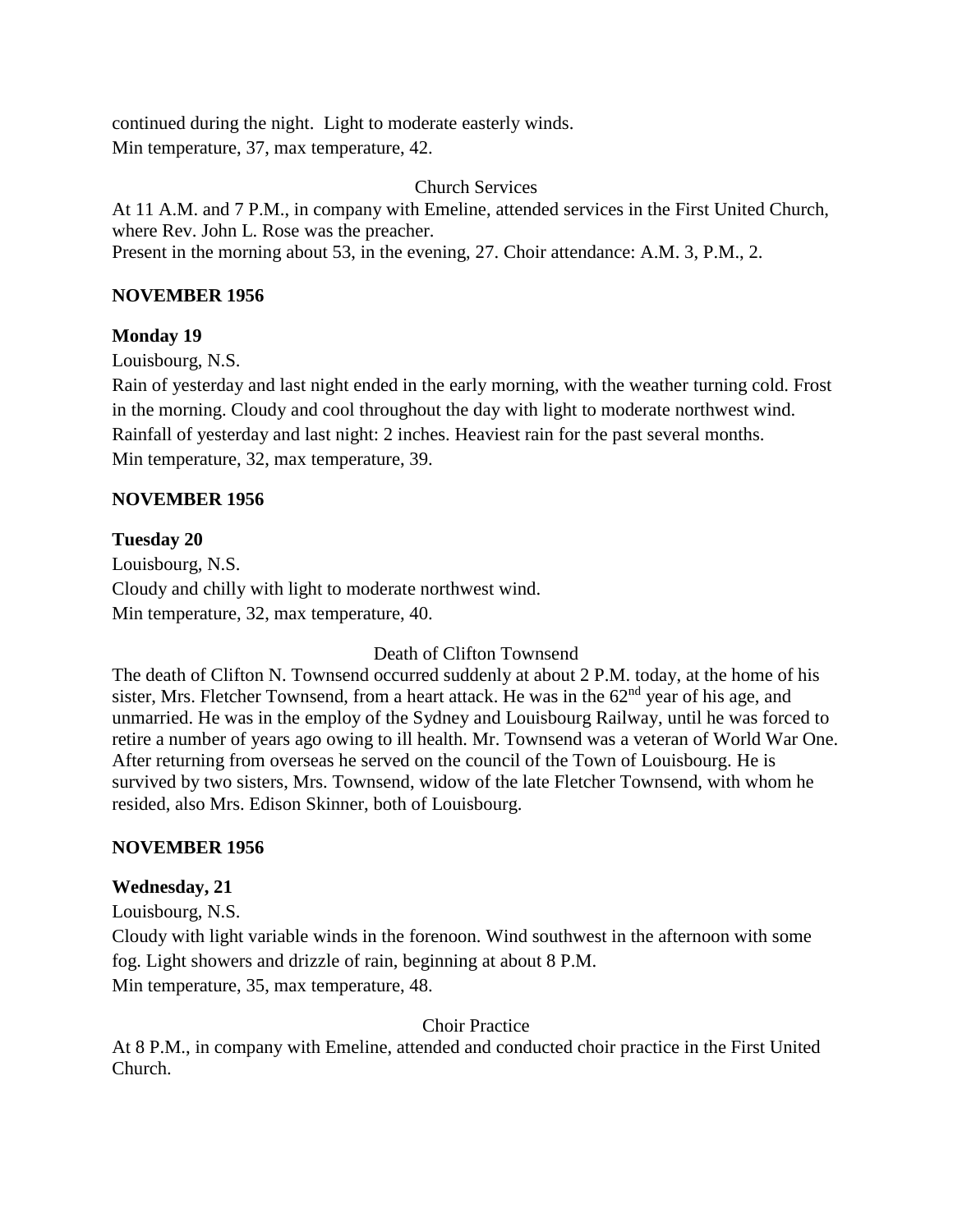#### Conservative Legislation Sworn In

Today's Press and Radio announced swearing in of the New Legislation (Conservatives) at Halifax at 8:30 P.M., yesterday, after the resignation of the Liberal administration under Premier H. D. Hicks which took place at 4:30 P.M. Hon. Alistair Fraser Lieut. Governor Administer of Office. The new Cabinet consists of the following: Hon. Robert L. Stanfield Premier, Provincial Treasurer and Minister of Education, Hon. G. L. Smith, Minister of Highways and Provincial Secretary, Hon R.A. Donahue, Attorney General and Minister of Health, Hon R. Clifford Levy, Minister of Municipal affairs and Minister of Lands and Forests, Hon. Stephen L. Pyke, Minister of Labor and Public works, Hon. E. D. Haliburton Minister of Agriculture and Marketing, Hon. E. A. Manson, Minister of Trade and Industry and Minister of mines, Hon. N. L. Ferguson, Minister without platform. The new legislature succeeds the late Liberal Legislature which held office continuously for a period of 23 years. The new Premier is said to be the  $16<sup>th</sup>$  Nova Scotia Premier since confederation.

#### **NOVEMBER 1956**

#### **Thursday 22**

Louisbourg, N.S.

Cloudy with light showers and drizzle followed by very heavy showers during the afternoon. Strong southwest wind, reaching heavy gale force early in the day and continuing as such until mid-afternoon, decreasing to moderate in the late afternoon, and to light in the evening. Rainfall: 1 inch.

Min temperature, 46, max temperature, 55.

#### Funeral

At 2:30 P.M., in company with Emeline, attended the funeral of the late Clifton N. Townsend which took place from the home of his sister, Mrs. Fletcher Townsend, East Main Street to the First United Church. Services at the house and grave conducted by Rev. John L. Rose, Pastor of the First United Church, and the church by Mr. Rose assisted by Rev. H.A. Seegmiller, Rector of St. Bartholomew Anglican Church.

#### **NOVEMBER 1956**

#### **Friday 23**

Louisbourg, N.S. Cloudy and mild with very light wind, southwest in the afternoon, increasing to moderate. Min temperature, 40, max temperature, 46.

#### **NOVEMBER 1956**

#### **Saturday 24**

Louisbourg, N.S.

Cloudy, clearing in the forenoon. Sunny and cool during the afternoon with fresh to strong easterly winds, decreasing to light in the evening. Light showers and drizzle of rain in the early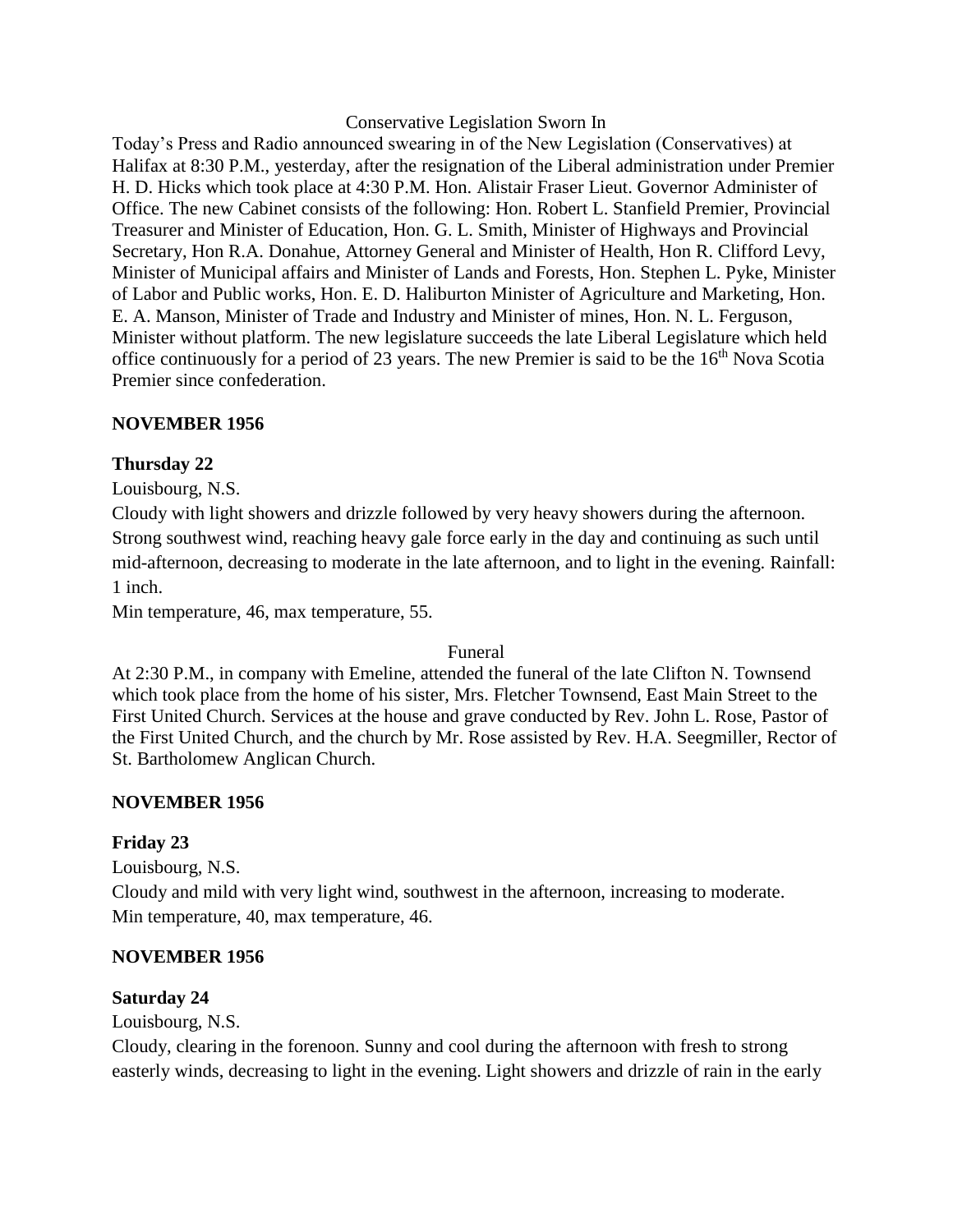morning. Min temperature, 27, max temperature, 44.

## **NOVEMBER 1956**

# **Sunday 25**

Louisbourg, N.S.

Sunny in the early part of the day, but becoming cloudy before noon with a few brief sunny intervals. Almost perfectly calm during the entire day, scarcely a breath of wind. Snow began to fall at about 7:30 P.M., and 10 P.M. was still snowing.

Min temperature, 22, max temperature, 35.

## Church Services

At 11 A.M. and 7 P.M., in company with Emeline, attended services in the First United Church. At 11 A.M., the service was conducted by Rev. John L. Rose, the regular Pastor. In the evening the Women's Missionary Society Thank offering service was held, with the address being delivered by Mrs. Gordon Poole of Glace Bay. Mrs. William Hilchie, President of the Women's Missionary Society, introduced the speaker, while Rev. John L. Rose made the announcements and gave out the hymns.

Present in the morning, about 100, in the evening about 70. Choir attendance: A.M., 10, P.M., 12.

## **NOVEMBER 1956**

## **Monday 26**

Louisbourg, N.S.

Cloudy and cool with light northeast wind. In the morning the ground was covered by two inches of snow, as a result of last night's storm. This was the first snow storm of the season. On one of two occasions we had a trace of snow, but not measurable quantities. The greater part of the snow disappeared during the day. Snowfall: 2 inches.

Min temperature, 31, max temperature, 39.

## **NOVEMBER 1956**

## **Tuesday 27**

Louisbourg, N.S.

Light rain and drizzle, beginning in the morning increasing in volume and continuing all day and late into the night. Moderate easterly winds.

Min temperature, 39, max temperature, 51.

## **NOVEMBER 1956**

**Wednesday 28** Louisbourg, N.S.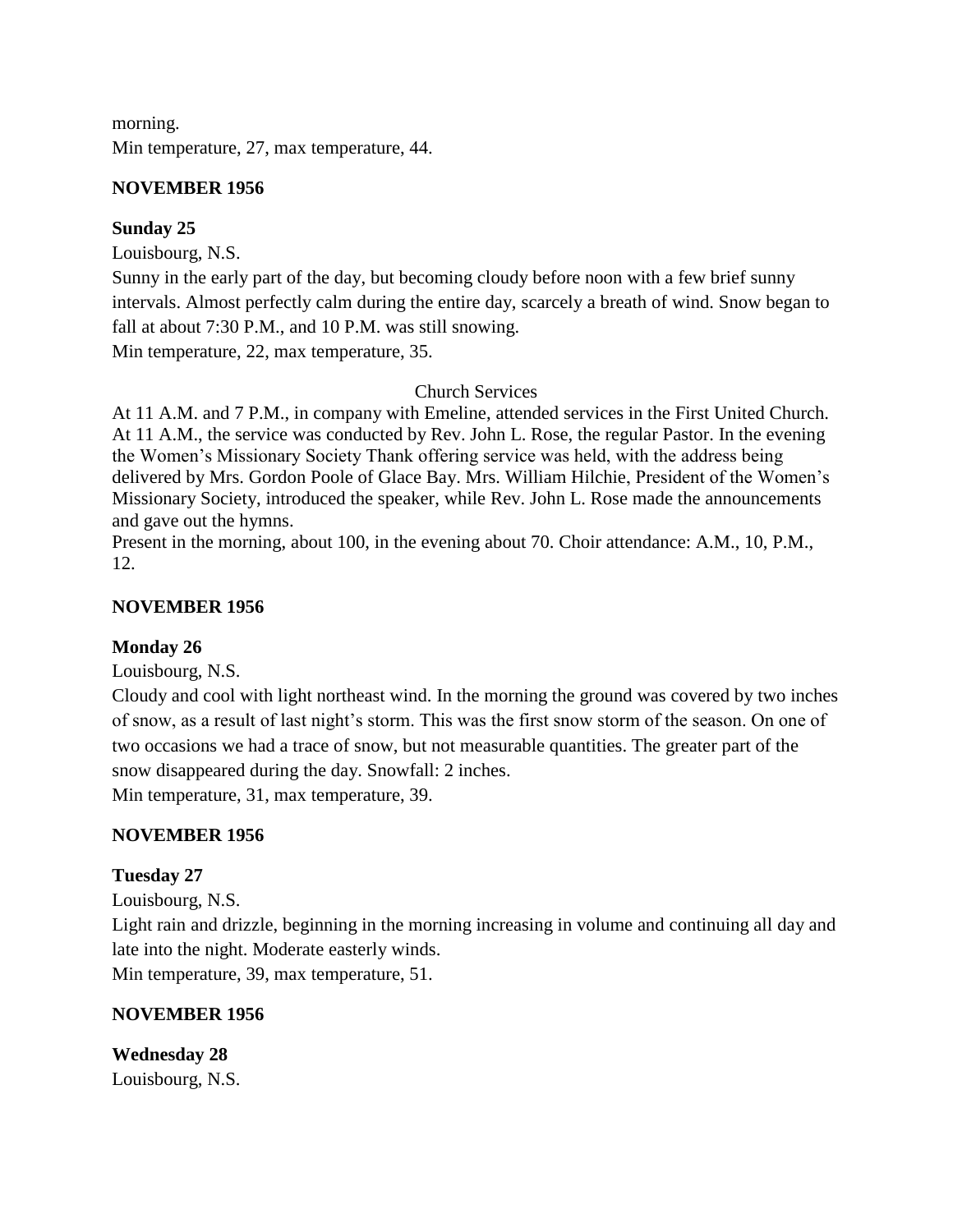Mostly cloudy with light to moderate winds. Min temperature, 32, max temperature, 51.

Choir Practice

At 8 P.M., in company with Emeline, attended and conducted choir practice in the First United Church.

#### **NOVEMBER 1956**

#### **Thursday 29**

Louisbourg, N.S.

Cloudy with a few brief sunny intervals in the forenoon. Cloudy during the afternoon with variable winds. Drizzle of rain and showers beginning at about 5 P.M., and continuing into the night. Rainfall: 7/8 an inch.

Min temperature, 30, max temperature, 46.

#### To Sydney and Return

Went to Sydney on the 9:30 A.M. trip on the Acadian Lines Bus, returning on the bus leaving Sydney at 12:15 P.M.

## **NOVEMBER 1956**

#### **Friday 30**

Louisbourg, N.S.

Cloudy with a few brief sunny intervals. Cloudy during the afternoon. Light winds. Rain began to fall at about 9 P.M. Rainfall: about ¼ an inch, which all melted before noon. Light drizzle of rain in the evening.

Min temperature 39, max temperature, 49.

C.G.S. Edward Cornwallis

The Canadian Government Steamer "Edward Cornwallis" arrived in the late afternoon and docked at the Freight Wharf.

## **DECEMBER 1956**

#### **Saturday 1**

Louisbourg, N.S.

Rain of last night was followed by a light fall of snow in the early. Cloudy during the entire day, with light to moderate northerly winds. Snowfall: about  $\frac{1}{2}$  an inch. Min temperature, 32, max temperature, 39.

#### **DECEMBER 1956**

**Sunday 2** Louisbourg, N.S.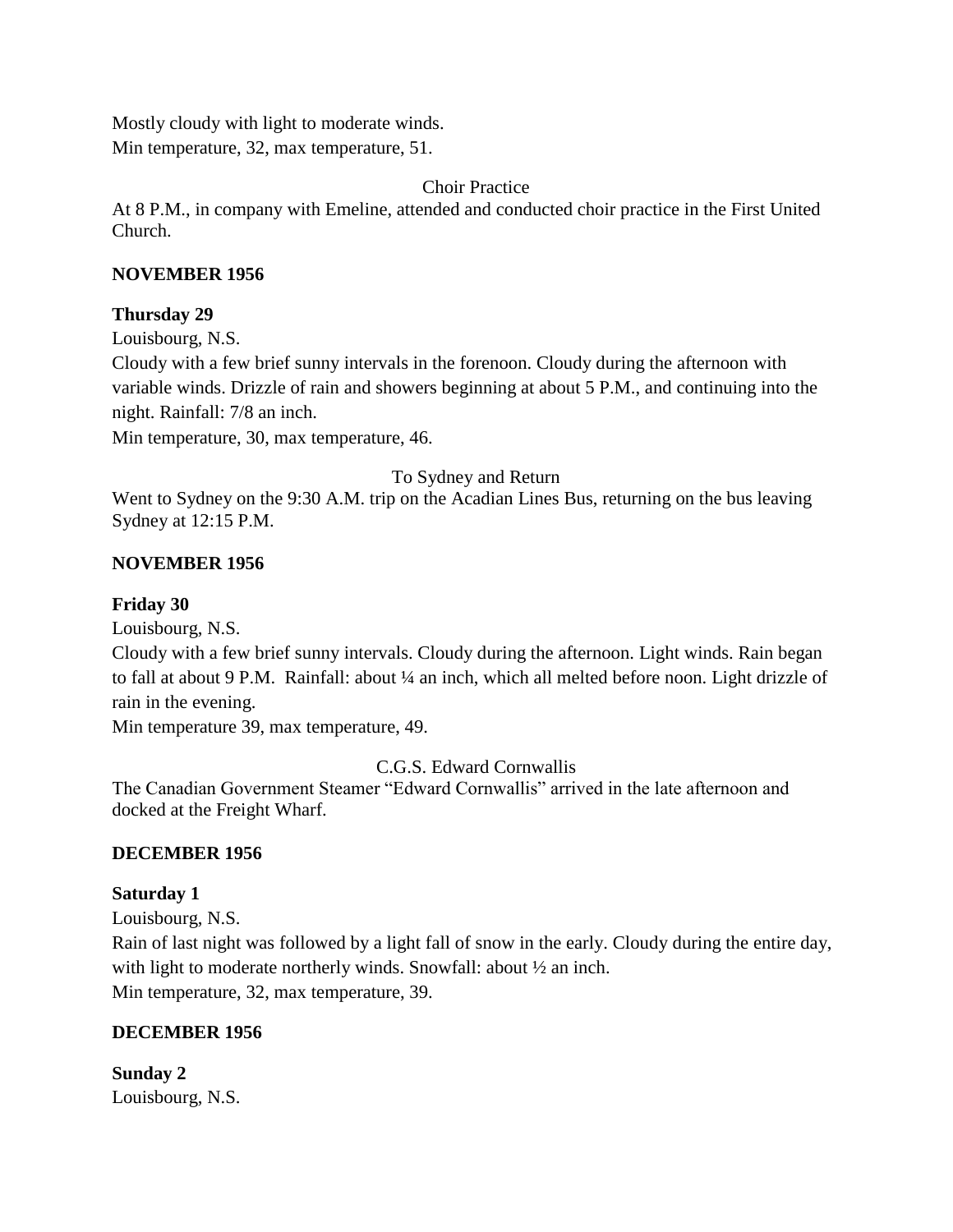Sunny, becoming cloudy in mi-afternoon. Light easterly winds, increasing to strong in the evening. Snow began to fall at about 7:30 P.M., with decreasing wind. Snowfall: about ½ an inch.

Min temperature, 24, max temperature, 39.

#### Church Services

At 11 A.M. and 7 P.M., in company with Emeline, attended services in the First United Church where Rev. John L. Rose was the preacher.

Present in the morning, about 100, in the evening 43. Choir attendance: A.M. 7, P.M. 9.

#### **DECEMBER 1956**

#### **Monday 3**

Louisbourg, N.S.

Sunny and cold, with light to moderate northwest wind. Just enough snow to give all out-of-

doors a wintery appearance.

Min temperature, 16, max temperature, 33.

#### To Sydney and Return

Emeline went to Sydney on the 9:30 A.M. trip of Acadian Bus Lines for the purpose of doing shopping, returning on the bus leaving Sydney at 4:30 P.M.

#### **DECEMBER 1956**

#### **Tuesday 4**

Louisbourg, N.S. Cloudy and cold with sunny intervals. Light northwest wind. Min temperature, 17, max temperature, 32.

#### Civic Elections

Civic Elections in the town of Louisbourg with four candidates to fill three seats resulted as follows:

| Donald Beaver (Re-elected) | 293 |
|----------------------------|-----|
| Alex Nicholson             | 276 |
| Laurence Smith             | 245 |
| Angus Ferguson             | 231 |

Laurence Smith and Alex Nicholson are new men in the field of Civic politics. Ferguson served on year as a councillor.

#### **DECEMBER 1956**

#### **Wednesday 5**

Louisbourg, N.S.

Sunny and cold with fresh northwest winds decreasing to light in the late afternoon and evening. Min temperature, 23, max temperature, 32.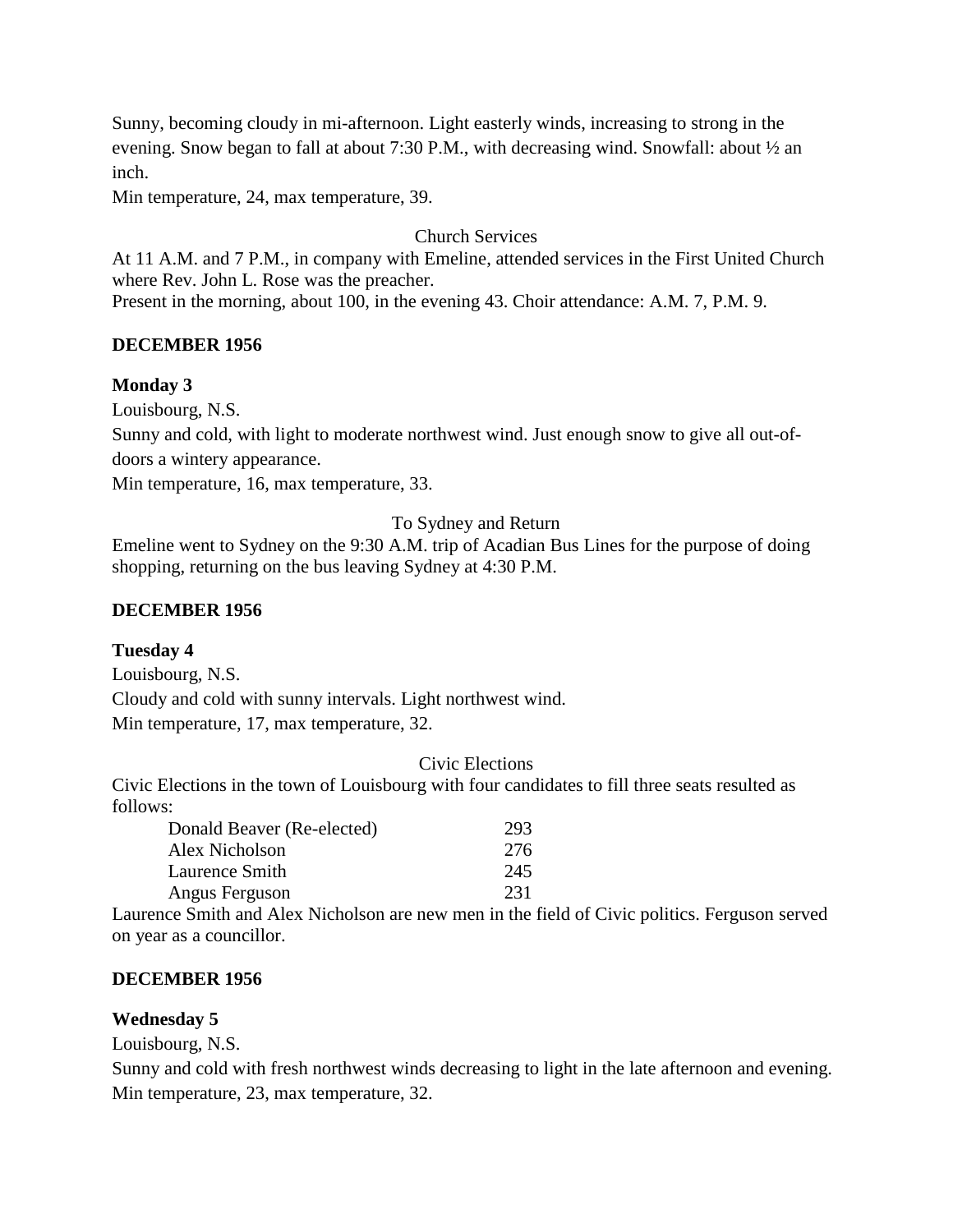#### Choir Practice

At 8 P.M., in company with Emeline, attended and conducted choir practice in the First United Church.

# Siamese Kitten Arrived

A Siamese kitten which Emeline had ordered from J.E. Harrison of 851 Garth Street, Hamilton Ontario, arrived this evening. She arrived at the Reserve Airport by T.C.A. plane early today, was transferred to the Express Office at Sydney, where she was picked up by the mail driver (Alex Burke) and brought to her new home this evening.

## **DECEMBER 1956**

# **Thursday 6**

Louisbourg, N.S.

Sunny, becoming cloudy with moderate northwest wind, shifting to southwest in the afternoon. Showers in the early part of the night. Rainfall: about ¼ an inch. Snow which covered the landscape to a depth of about 1 inch, has disappeared.

Min temperature, 19, max temperature, 40.

# **DECEMBER 1956**

# **Friday 7**

Louisbourg, N.S. Cloudy and mild with light variable winds. A few light showers in the evening. Min temperature, 35, max temperature, 47.

## **DECEMBER 1956**

**Saturday 8** Louisbourg, N.S. Cloudy and cool with light winds, mostly northwest. Min temperature, 32, max temperature, 38.

# **DECEMBER 1956**

## **Sunday 9**

Louisbourg, N.S. Cloudy and cool with light variable winds, mostly northwest. Light snow began to fall at about 8 A.M., and continued all day a light drizzle. Just enough snow to make all out-of-doors look wintery. Snowfall: about 1 inch.

Min temperature, 27, max temperature, 32.

Church Services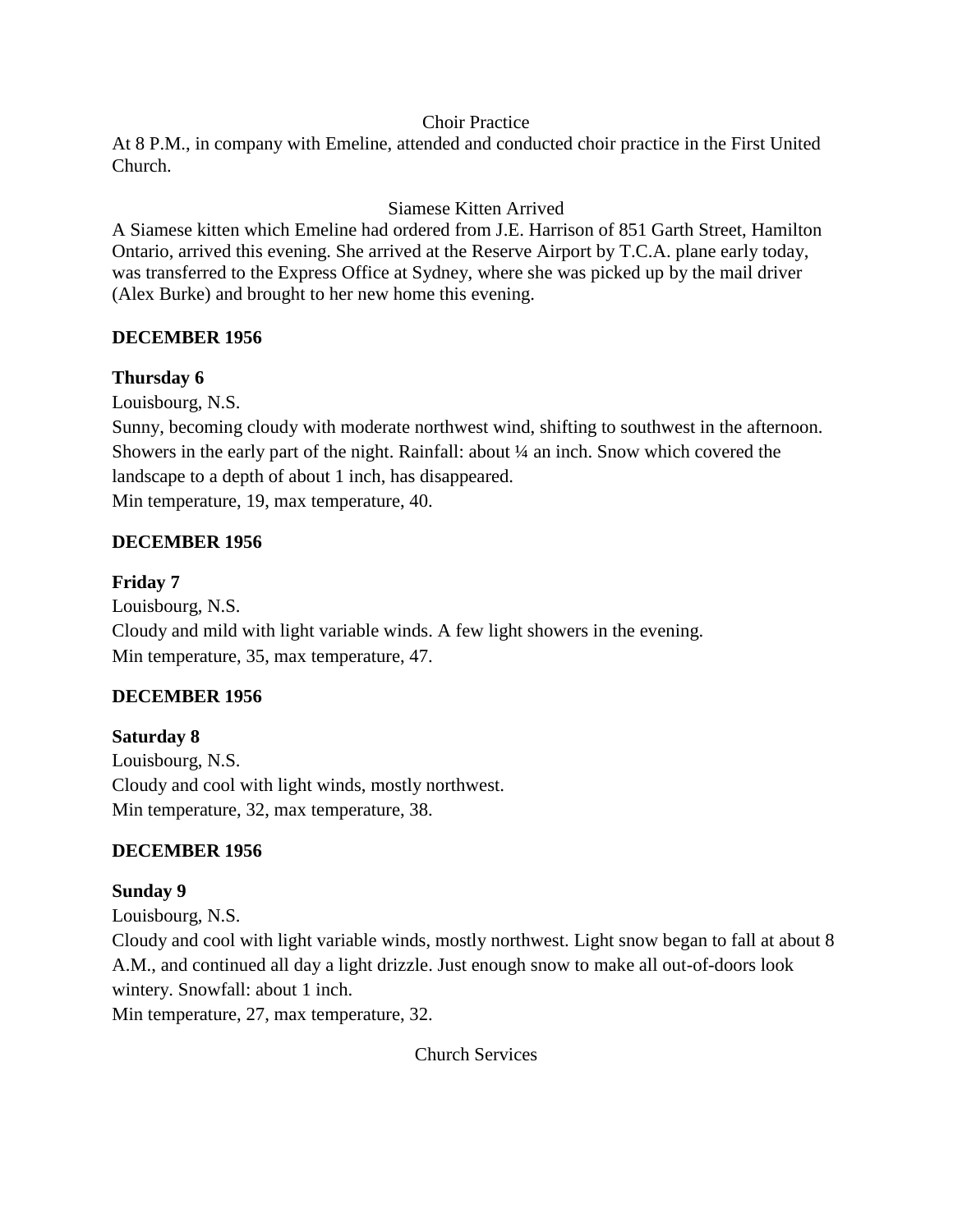At 11 A.M. and 7 P.M., in company with Emeline, attended services in the First United Church where Rev. John L. Rose was the preacher.

Present in the morning, about 85, in the evening, about 50. Choir attendance: A.M. 10, P.M. 13.

# **DECEMBER 1956**

# **Monday 10**

Louisbourg, N.S.

Cloudy with light snow during the greater part of the day, clearing at night. Snow which began to fall at 8 A.M. yesterday and ended this afternoon totaled a depth of about 6 inches. Light winds. Min temperature, 26, max temperature, 35.

# **DECEMBER 1956**

# **Tuesday 11**

Louisbourg, N.S.

Sunny, becoming cloudy during the afternoon. Light wintery winds, shifting to southwest in the afternoon, and increasing to strong in the evening. Light drizzle and mist, beginning in the early part of the night.

Min temperature, 22, max temperature, 38.

# **DECEMBER 1956**

# **Wednesday 12**

Louisbourg, N.S.

Showers and drizzle which began early last night continued throughout the day, accompanied by a southwest gale, which moderated in the late afternoon, and decreased to light in the evening. Rainfall of last night and today: about ½ an inch. Snowfall of the first of the week, which covered the ground to a depth of about 6 inches, by mid-afternoon, had all disappeared. Min temperature, 40, max temperature, 49.

Choir Practice

At 8 P.M., in company with Emeline, attended and conducted choir practice in the First United Church.

# **DECEMBER 1956**

# **Thursday 13**

Louisbourg, N.S.

Cloudy with showers, mist, and drizzle. Light, moderate and later to fresh, southwest wind, shifting to west during the early part of the night. Rainfall: 1/8 an inch. Min temperature, 33, max temperature, 41.

# **DECEMBER 1956**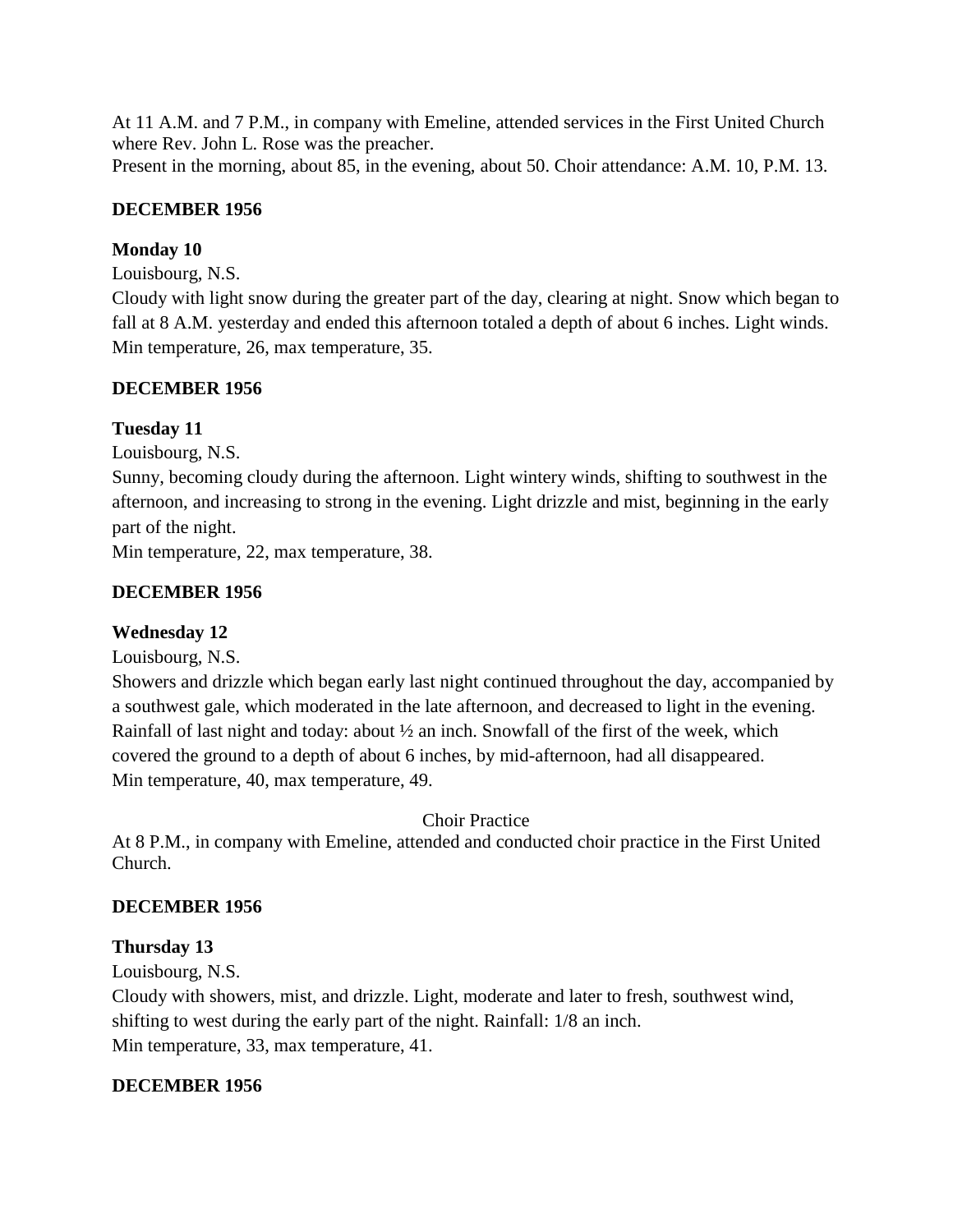#### **Friday 14**

Louisbourg, N.S. Cloudy and cool with light westerly and northerly winds. Min temperature, 24, max temperature, 41.

# Conservative Convention of Ottawa [blank]

#### **DECEMBER 1956**

#### **Saturday 15**

Louisbourg, N.S.

Cloudy and cool with the sun breaking through for a few brief intervals in the afternoon. Light to moderate northeast wind.

Min temperature, 23, max temperature, 26.

#### Christmas Tree

In the forenoon, I took my friend Jack Johnson with me and went to the woods near the Athletic Field, where we obtained a Christmas tree. We carried it home, where some day during next week, I shall erect it in our sitting room, preparatory to any usual Christmas day celebrations.

#### **DECEMBER 1956**

#### **Sunday 16**

Louisbourg, N.S.

Showers, rain, and light drizzle with fresh southerly winds, decreasing to light and clearing in the evening. Rainfall: about ¼ an inch.

Min temperature, 25, max temperature, 45.

#### Church Services

At 11 A.M. and 7 P.M., Emeline and Evelyn attended services in the First United Church where Rev. John L. Rose was the preacher.

Owing to my having a cold, I was not out to church today.

#### **DECEMBER 1956**

#### **Monday 17**

Louisbourg, N.S.

Cloudy and cool with a few sunny intervals. Light northwest wind. A very pleasant late autumn day.

Min temperature, 30, max temperature, 39.

#### Death of Louis H. Cann

The death of Louis Henry Cann of Louisbourg, occurred at about 8 P.M. at Inverness Memorial Hospital, Inverness Cape Breton, after an illness of about 4 months.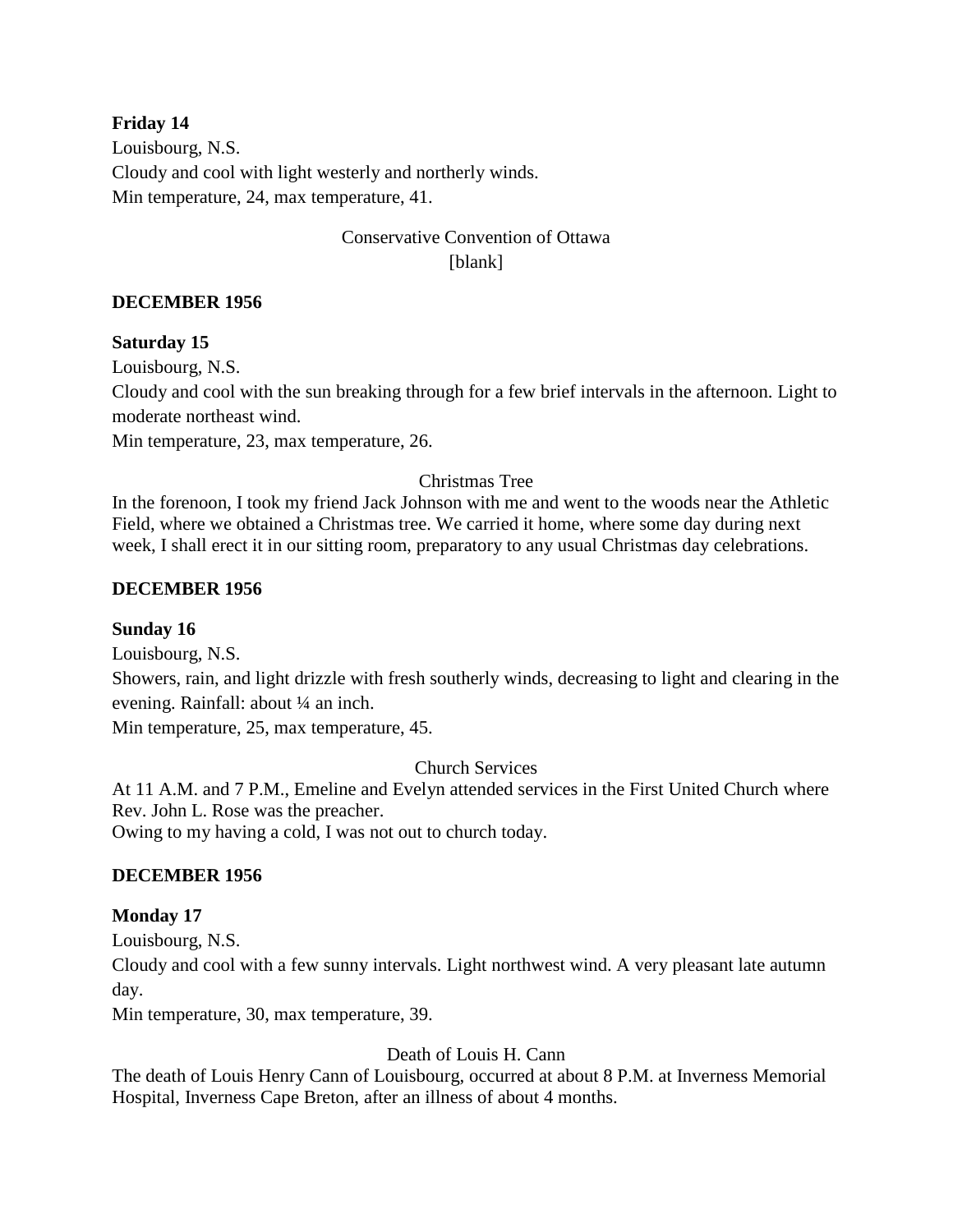#### **DECEMBER 1956**

#### **Tuesday 18**

Louisbourg, N.S.

Cloudy with light drizzle of rain and few light showers in the morning. Light variable winds, northeast in the evening, increasing to strong. Snow flurried beginning at about 5 P.M., and continuing for several hours. Snowfall: about 2 inches. Min temperature, 32, max temperature, 42.

#### **DECEMBER 1956**

#### **Wednesday 19**

Louisbourg, N.S.

Cloudy and cold with sunny intervals. Moderate northerly winds, westerly in the evening. Min temperature, 16, max temperature, 22.

#### Jane Arrived Home

Miss Jane Huntington, my niece, who has been attending Mount Allison University since the opening of the College term in September, arrived home, by Acadian Lines Bus, at 1 P.M. today for the purpose of spending her Christmas holidays with us.

#### **DECEMBER 1956**

#### **Thursday 20**

Louisbourg, N.S. Cloudy and cool. Light snow in the early morning and light drizzle at times during the day. Min temperature: about 32.

#### Funeral

At 1:30 P.M., in company with Emeline, attended the funeral of the late L.H. Cann, which took place from his late home on Main Street, to the First United Church. Burial took place [blank]. Services at the house, church, and grave where conducted by Rev. John L. Rose, Pastor of the First United Church. Funeral in charge of D.M. Johnston, Funeral Director, Louisbourg.

#### **DECEMBER 1956**

**Friday 21** Louisbourg, N.S. Cloudy, with light winds. Light drizzle of rain in the evening. Min temperature, 16, max temperature, 36.

#### **DECEMBER 1956**

**Saturday 22** Louisbourg, N.S.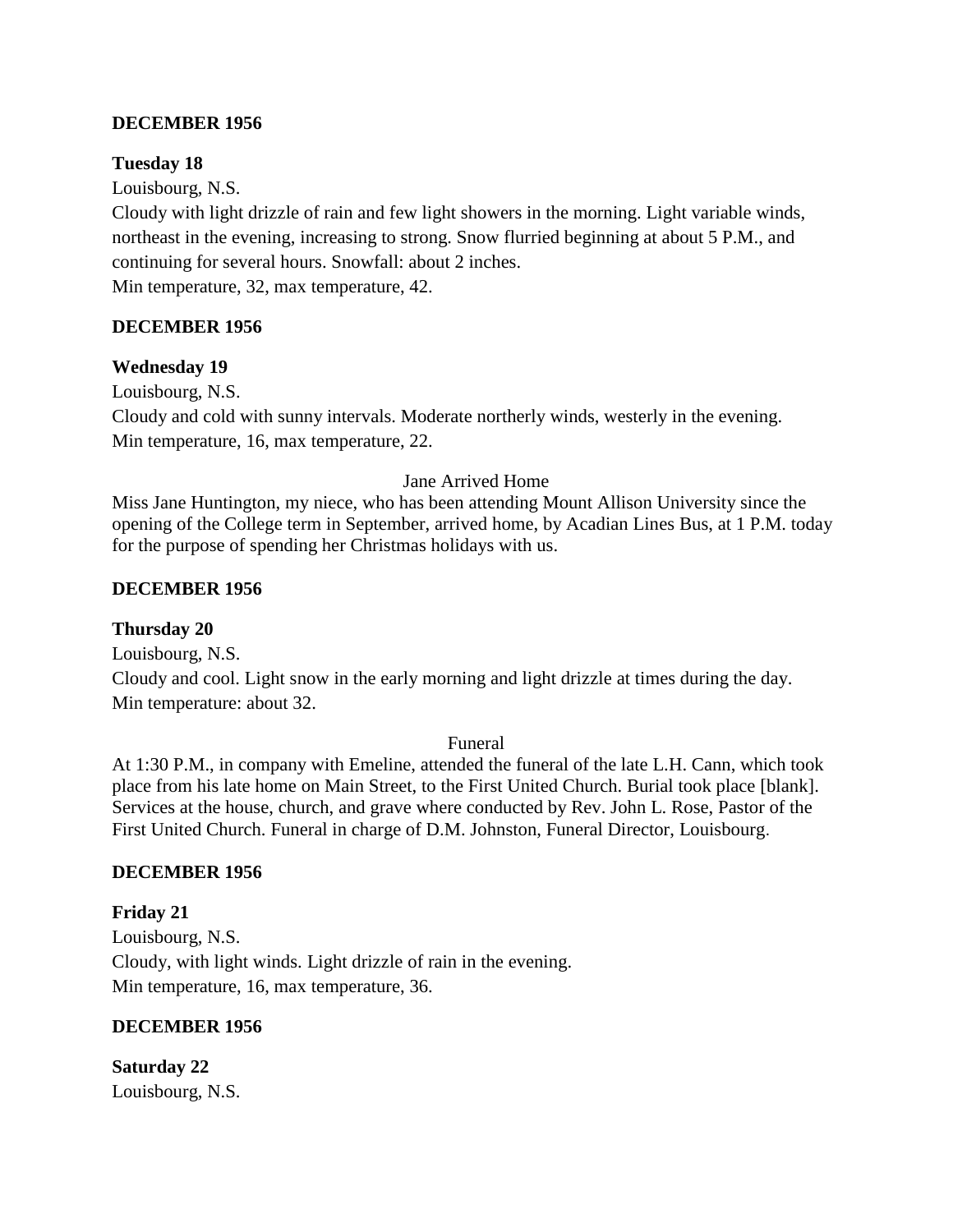Cloudy and cold with a few sunny intervals. Light to moderate northerly winds. Min temperature, 18, max temperature, 38.

# **DECEMBER 1956**

# **Sunday 23**

Louisbourg, N.S.

Cloudy and cool with a few brief sunny intervals. Very light variable winds, almost perfectly calm.

Min temperature, 18, max temperature, 31.

# Church Services

At 11 A.M. and 7 P.M., in company with Emeline, attended services in the First United Church where Rev. John L. Rose was the preacher. This is Christmas Sunday, and we had music by the choir, suitable for the occasion.

Present in the morning: about 100, in the evening, about 75. Choir attendance: A.M. 13, P.M. 11.

# **DECEMBER 1956**

# **Monday 24**

Louisbourg, N.S.

Light fall of snow in the early morning, followed by a few light showers, mist, and drizzle. Light to moderate northeast wind. Snowfall of about 1 inch, which almost entirely disappeared during the day.

Min temperature, 31, max temperature, 39.

# **DECEMBER 1956**

**Tuesday 25** Louisbourg, N.S. Cloudy and mild with light showers, mist and drizzle. Very light southerly winds.

Min temperature, 37, max temperature, 40.

# **DECEMBER 1956**

# **Wednesday 26**

Louisbourg, N.S. Variable cloudiness with light to moderate northerly winds, and a few very light snow flurries. Min temperature, 20, max temperature, 37.

# **DECEMBER 1956**

**Thursday 27** Louisbourg, N.S.